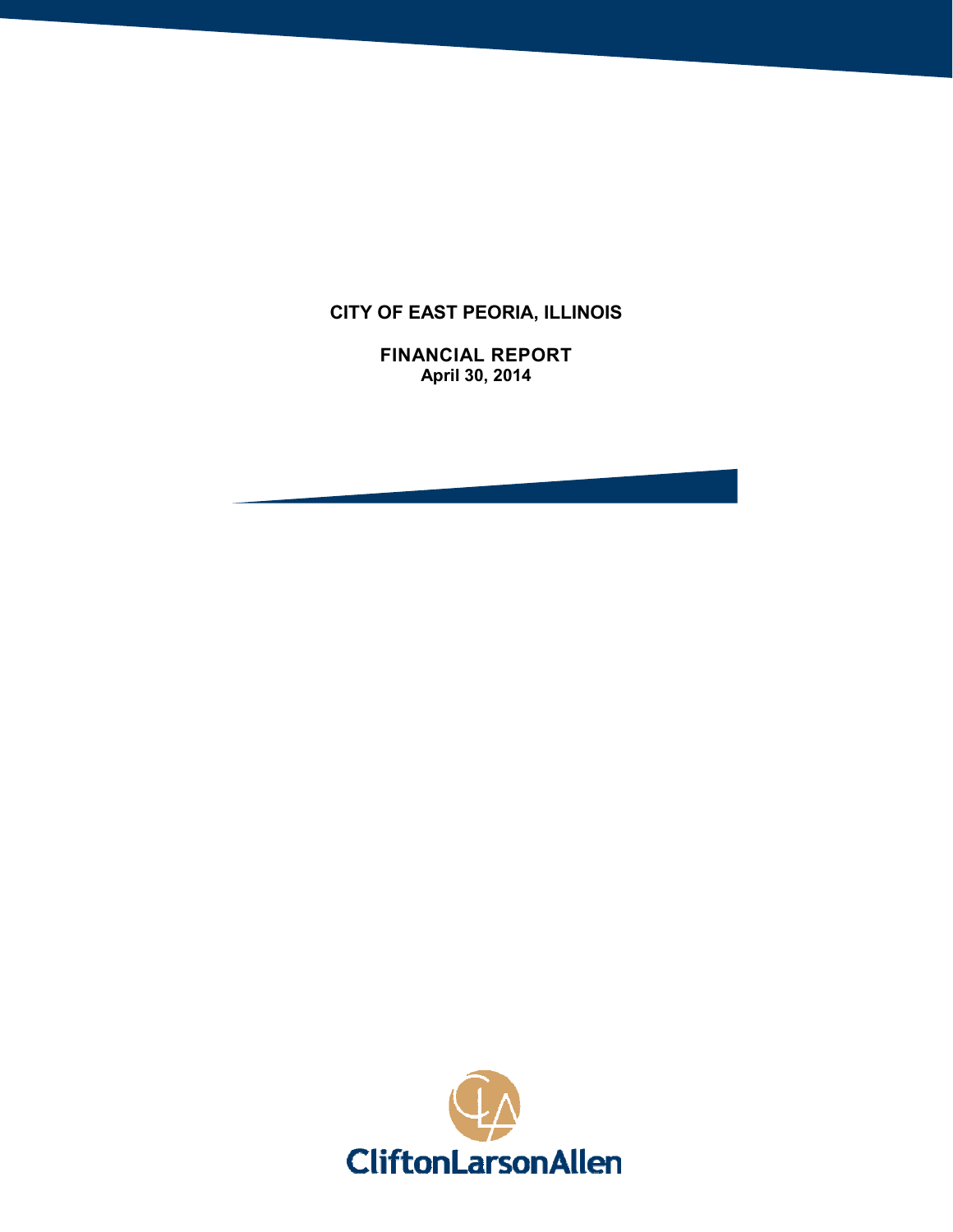# **TABLE OF CONTENTS**

**FINANCIAL SECTION**

| <b>Basic Financial Statements:</b>                                       |  |
|--------------------------------------------------------------------------|--|
| Government-Wide Financial Statements:                                    |  |
|                                                                          |  |
|                                                                          |  |
| <b>Fund Financial Statements:</b>                                        |  |
|                                                                          |  |
| Reconciliation of Governmental Funds Balance Sheet                       |  |
|                                                                          |  |
| Statement of Revenues, Expenditures and Changes in                       |  |
|                                                                          |  |
| Reconciliation of the Statement of Revenues, Expenditures                |  |
| and Changes in Fund Balances of Governmental Funds                       |  |
|                                                                          |  |
|                                                                          |  |
| Statement of Revenues, Expenses and Changes in Net Position              |  |
|                                                                          |  |
|                                                                          |  |
|                                                                          |  |
| Statement of Changes in Fiduciary Net Position - Pension Trust Funds  31 |  |
|                                                                          |  |
| Required Supplementary Information:                                      |  |
|                                                                          |  |
|                                                                          |  |
|                                                                          |  |
|                                                                          |  |
| Schedule of Revenues, Expenditures and Changes in Fund Balance           |  |
|                                                                          |  |
| Schedule of Revenues, Expenditures and Changes in Fund Balance           |  |
|                                                                          |  |
| Schedule of Revenues, Expenditures and Changes in Fund Balance           |  |
|                                                                          |  |
|                                                                          |  |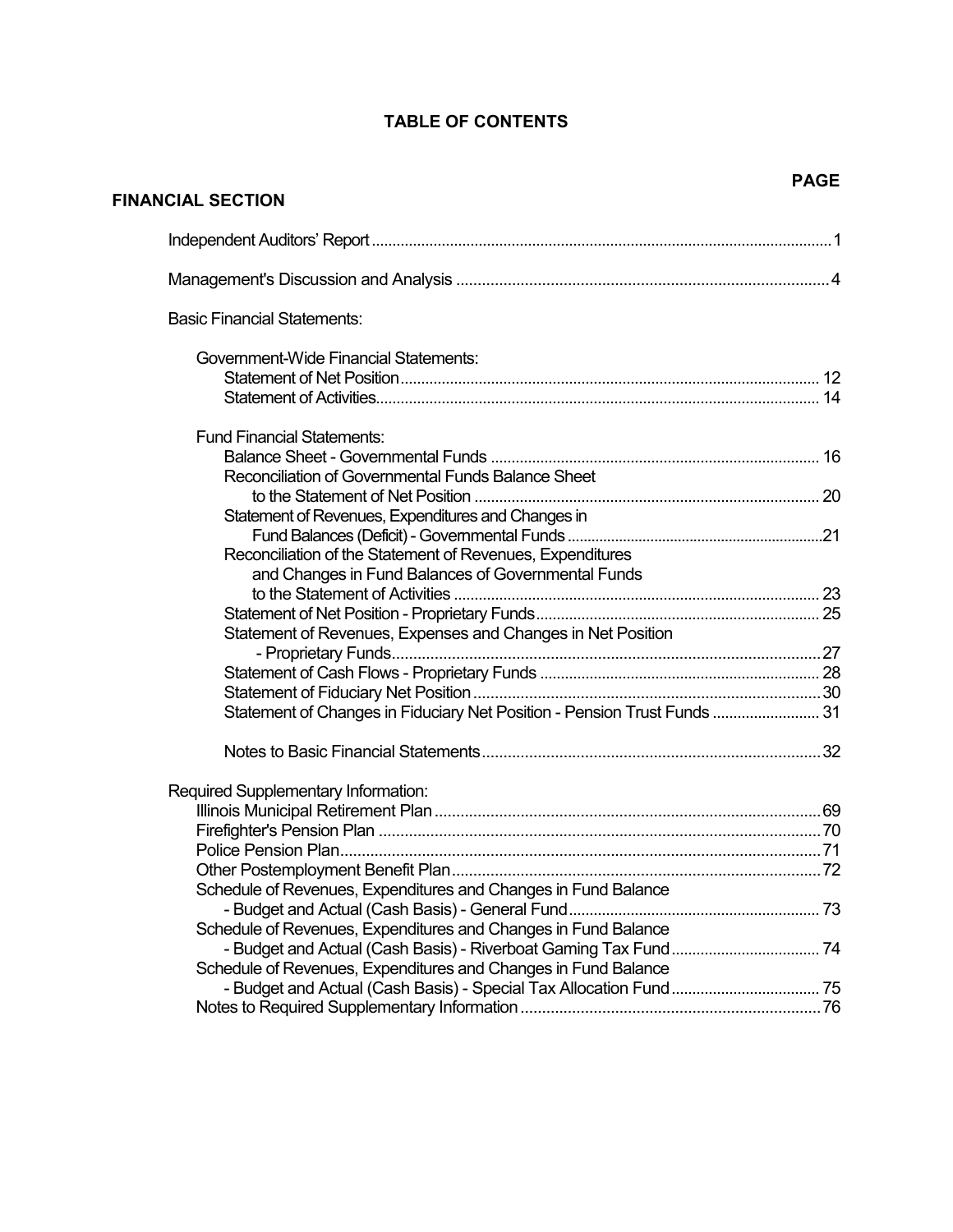# **TABLE OF CONTENTS**

# **FINANCIAL SECTION** (CONTINUED)

| Supplementary Information:                                   |    |
|--------------------------------------------------------------|----|
| General Fund:                                                |    |
|                                                              |    |
| Combining Schedule of Revenues, Expenditures and Changes     |    |
|                                                              |    |
| Nonmajor Governmental Funds:                                 |    |
|                                                              |    |
| Combining Statement of Revenues, Expenditures and Changes    |    |
|                                                              |    |
|                                                              |    |
| <b>Fiduciary Funds:</b>                                      |    |
|                                                              |    |
|                                                              |    |
|                                                              |    |
|                                                              |    |
| Supplementary Information:                                   |    |
| Assessed Valuations, Taxes Levied, Tax Rates, Tax Extensions |    |
|                                                              |    |
| Legal Debt Margin                                            |    |
| Schedule of Receipts and Disbursements By District,          |    |
|                                                              | 97 |
| Schedule of Receipts and Disbursements By District,          |    |
|                                                              |    |
|                                                              |    |

## **PAGE**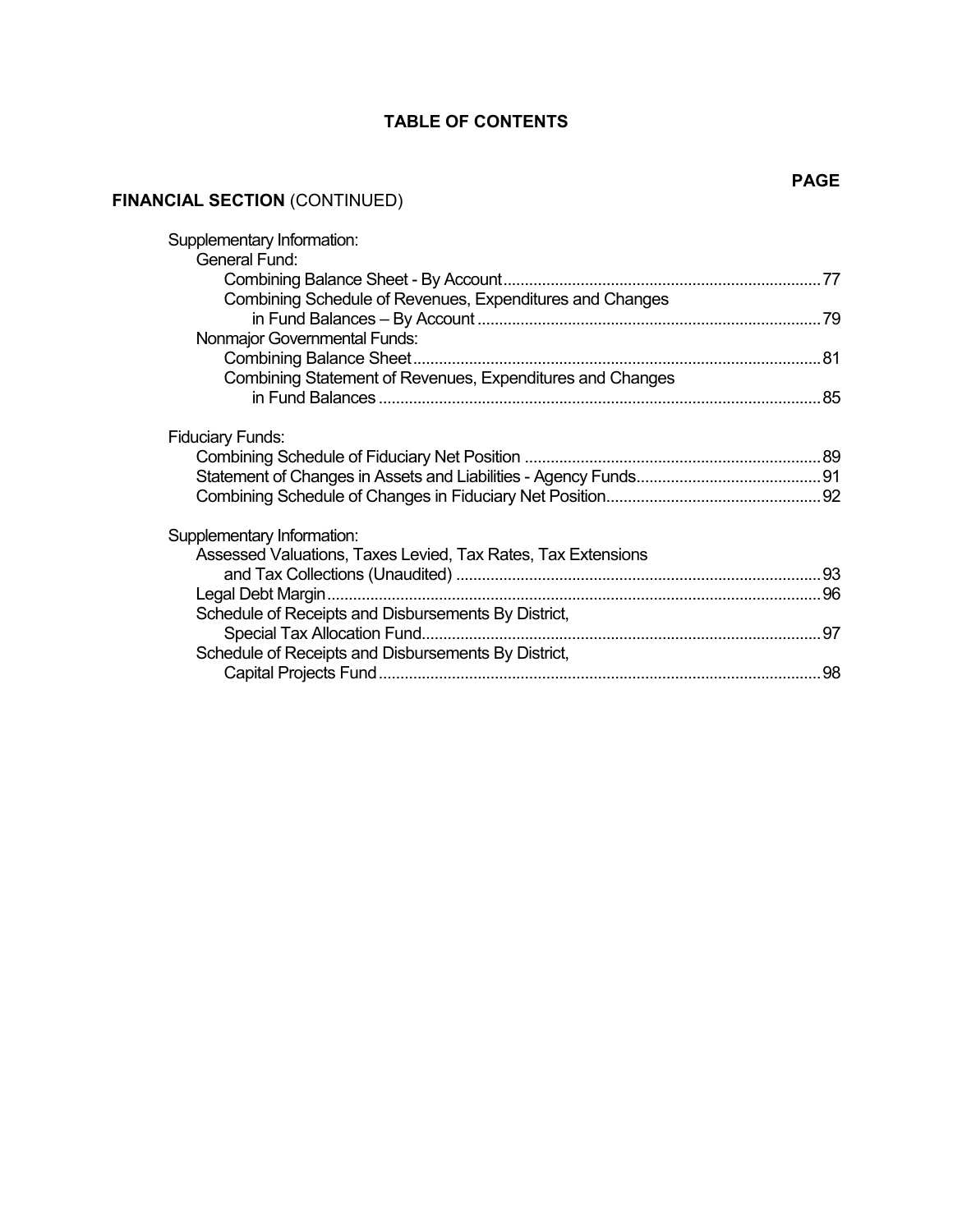

CliftonLarsonAllen LLP CLAconnect.com

## **Independent Auditors' Report**

Honorable Mayor and Commissioners City of East Peoria, Illinois East Peoria, Illinois

## **Report on the Financial Statements**

We have audited the accompanying financial statements of the governmental activities, the business-type activities, the discretely presented component unit, each major fund, and the aggregate remaining fund information of the City of East Peoria, Illinois (the City), as of and for the year ended April 30, 2014, and the related notes to the financial statements, which collectively comprise the City's basic financial statements as listed in the table of contents.

## *Management's Responsibility for the Financial Statements*

Management is responsible for the preparation and fair presentation of these financial statements in accordance with accounting principles generally accepted in the United States of America; this includes the design, implementation and maintenance of internal control relevant to the preparation and fair presentation of financial statements that are free from material misstatement, whether due to fraud or error.

#### *Auditors' Responsibility*

Our responsibility is to express opinions on these financial statements based on our audit. We did not audit the financial statements of the East Peoria Mass Transit District discretely presented component unit. Those statements were audited by another auditor whose report has been furnished to us, and our opinion, insofar as it relates to the amounts included for the East Peoria Mass Transit District discretely presented component unit, is based solely on the report of the other auditor. We conducted our audit in accordance with auditing standards generally accepted in the United States of America. Those standards require that we plan and perform the audit to obtain reasonable assurance about whether the financial statements are free of material misstatement.

An audit involves performing procedures to obtain audit evidence about the amounts and disclosures in the financial statements. The procedures selected depend on the auditors' judgment, including the assessment of the risks of material misstatement of the financial statements, whether due to fraud or error. In making those risk assessments, the auditor considers internal control relevant to the City's preparation and fair presentation of the financial statements in order to design audit procedures that are appropriate in the circumstances, but not for the purpose of expressing an opinion on the effectiveness of the City's internal control. Accordingly, we express no such opinion. An audit also includes evaluating the appropriateness of accounting policies used and the reasonableness of significant accounting estimates made by management, as well as evaluating the overall financial statement presentation of the financial statements.

We believe that the audit evidence we have obtained is sufficient and appropriate to provide a basis for our audit opinions.

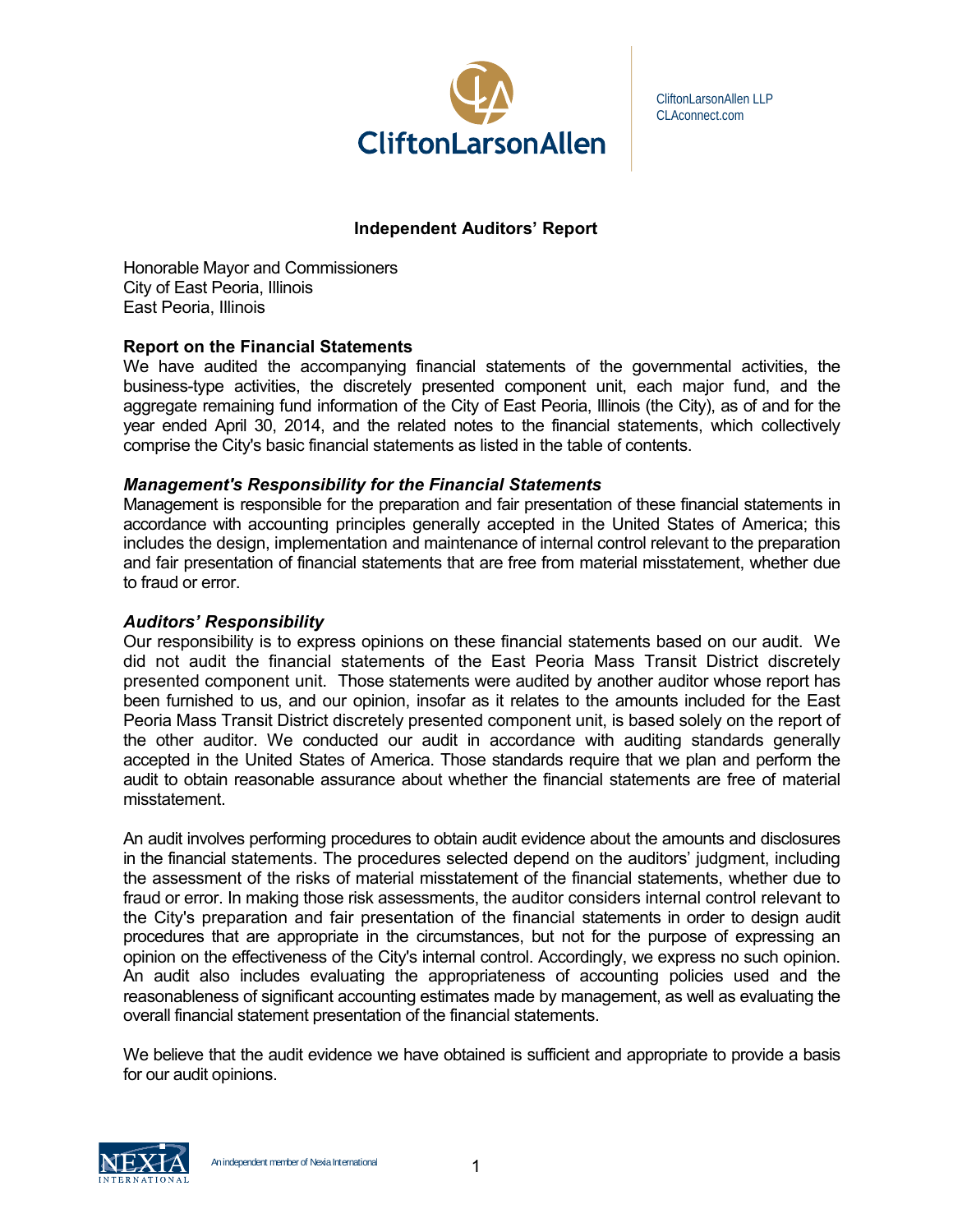## *Basis for Qualified Opinion on Aggregate Remaining Fund Information*

We did not audit the financial statements of the pension trust funds, which represent 85 percent, 92 percent, and 42 percent, respectively, of the assets, net position, and revenues and additions of the aggregate remaining fund information.

#### *Qualified Opinion*

In our opinion, except for the effects of the matter described in the *Basis for Qualified Opinion on Aggregate Remaining Fund Information* paragraph, the financial statements referred to above present fairly, in all material respects, the respective financial position of the aggregate remaining fund information of the City of East Peoria, Illinois as of April 30, 2014, and the respective changes in financial position thereof for the year then ended in accordance with accounting principles generally accepted in the United States of America.

#### *Unqualified Opinions*

In our opinion, based on our audit and the reports of other auditors, the financial statements referred to above present fairly, in all material respects, the respective financial position of the governmental activities, the business-type activities, the discretely presented component unit, and each major fund of the City as of April 30, 2014, and the respective changes in financial position and, where applicable, cash flows thereof for the year then ended in accordance with accounting principles generally accepted in the United States of America.

#### *Other Matters*

#### *Required Supplementary Information*

Accounting principles generally accepted in the United States of America require that the management's discussion and analysis on pages 4 through 11, budgetary comparison information on pages 73 through 76 and schedules of funding progress on pages 69 through 72 be presented to supplement the basic financial statements. Such information, although not a part of the basic financial statements, is required by the Governmental Accounting Standards Board who considers it to be an essential part of financial reporting for placing the basic financial statements in an appropriate operational, economic or historical context. We and the other auditor have applied certain limited procedures to the required supplementary information in accordance with auditing standards generally accepted in the United States of America, which consisted of inquiries of management about the methods of preparing the information and comparing the information for consistency with management's responses to our inquiries, the basic financial statements, and other knowledge we obtained during our audit of the basic financial statements. We do not express an opinion or provide any assurance on the information because the limited procedures do not provide us with sufficient evidence to express an opinion or provide any assurance.

#### *Other Information*

Our audit was conducted for the purpose of forming opinions on the financial statements that collectively comprise the City's basic financial statements. The combining and individual fund financial statements and other schedules listed in the table of contents as supplementary information are presented for purposes of additional analysis and are not a required part of the basic financial statements.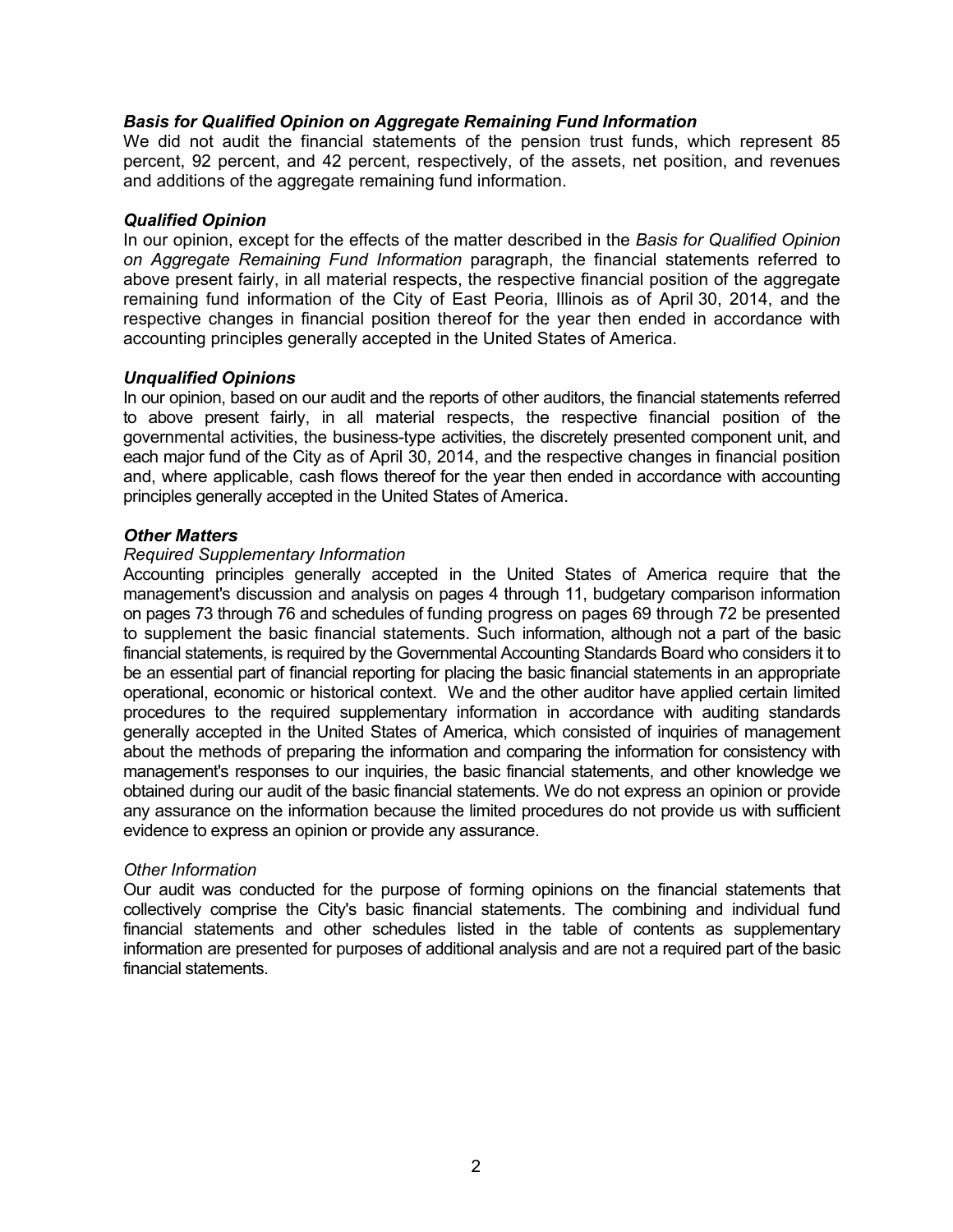The combining and individual fund financial statements and other schedules listed in the table of contents as supplementary information are the responsibility of management and were derived from and relate directly to the underlying accounting and other records used to prepare the basic financial statements. Such information, except for the Combining Schedule of Fiduciary Net Position, Combining Schedule of Changes in Fiduciary Net Position, and Schedules of Assessed Valuations, Taxes Levied, Tax Rates, Tax Extensions, and Tax Collections, has been subjected to the auditing procedures applied in the audit of the basic financial statements and certain additional procedures, including comparing and reconciling such information directly to the underlying accounting and other records used to prepare the basic financial statements or to the basic financial statements themselves, and other additional procedures in accordance with auditing standards generally accepted in the United States of America by us and the other auditor. In our opinion, based on our audit, the procedures performed as described above, and the report of the other auditor, the combining and individual fund financial statements and other schedules listed in the table of contents as supplementary information are fairly stated in all material respects, in relation to the basic financial statements as a whole.

The Combining Schedule of Fiduciary Net Position, Combining Schedule of Changes in Fiduciary Net Position, and Schedules of Assessed Valuations, Taxes Levied, Tax Rates, Tax Extensions, and Tax Collections listed in the table of contents have not been subjected to the auditing procedures applied in the audit of the basic financial statements and, accordingly, we do not express an opinion or provide any assurance on them.

Viifton Larson Allen LLP

Peoria, Illinois December 17, 2014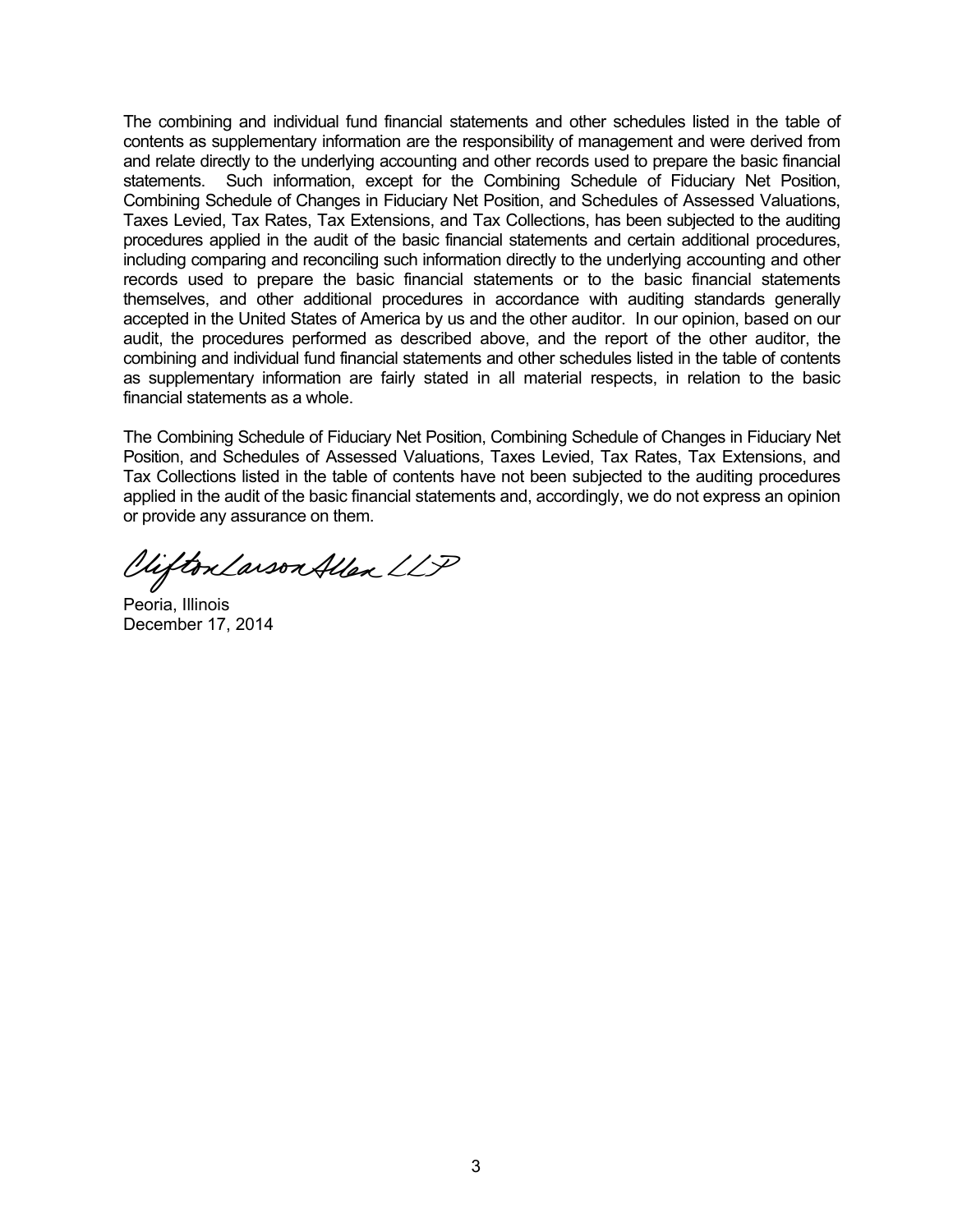The following is a discussion and analysis of the City of East Peoria for the fiscal year ended April 30, 2014. The intent of the Management's Discussion and Analysis (MDA) is to look at the City's financial performance as a whole.

## **Financial Highlights**

The assets and deferred outflows of resources of the City of East Peoria, Illinois exceeded its liabilities and deferred inflows of resources at the close of the most recent fiscal year by \$73,614,905 (net position). Of this amount, \$(29,943,069) is unrestricted and may be used to meet the government's ongoing obligations to citizens and creditors.

The government's total net position decreased by \$2,847,377 during the year ended 2014.

As of the close of this current fiscal year, the City's governmental funds reported combined ending fund balances of \$16,691,975, a decrease of \$3,413,311 in comparison with the prior year. Approximately 71 percent (\$5,051,081) of the General Fund fund balance total is available for spending at the government's discretion (unassigned fund balance).

At the end of the current fiscal year, unassigned fund balance for the General Fund was \$5,051,081 or 22 percent of total General Fund expenditures.

#### **Overview of the Financial Statements**

The following discussion and analysis are intended to serve as an introduction to the City of East Peoria's basic financial statements, which are comprised of these components:

- 1. Government-wide financial statements
- 2. Fund financial statements
- 3. Notes to financial statements
- 4. Required supplemental information

Please note that this report also contains other supplementary information in addition to the basic financial statements.

**Government-wide Financial Statements.** The government-wide financial statements are designed to provide readers with a broad overview of the City's finances, in a manner similar to a private-sector business.

The statement of net position presents information on all of the City's assets, deferred outflows of resources, liabilities and deferred inflows of resources, with the difference between them reported as net position. Over time, increases or decreases in net position may serve as a useful indicator of whether the financial position of the City of East Peoria is improving or deteriorating.

The statement of activities presents information showing how the City's net position changed during the most recent fiscal year. All changes in net position are reported as soon as the underlying event giving rise to change occurs, regardless of the timing of related cash flows. All changes in net position are reported on the accrual basis of accounting.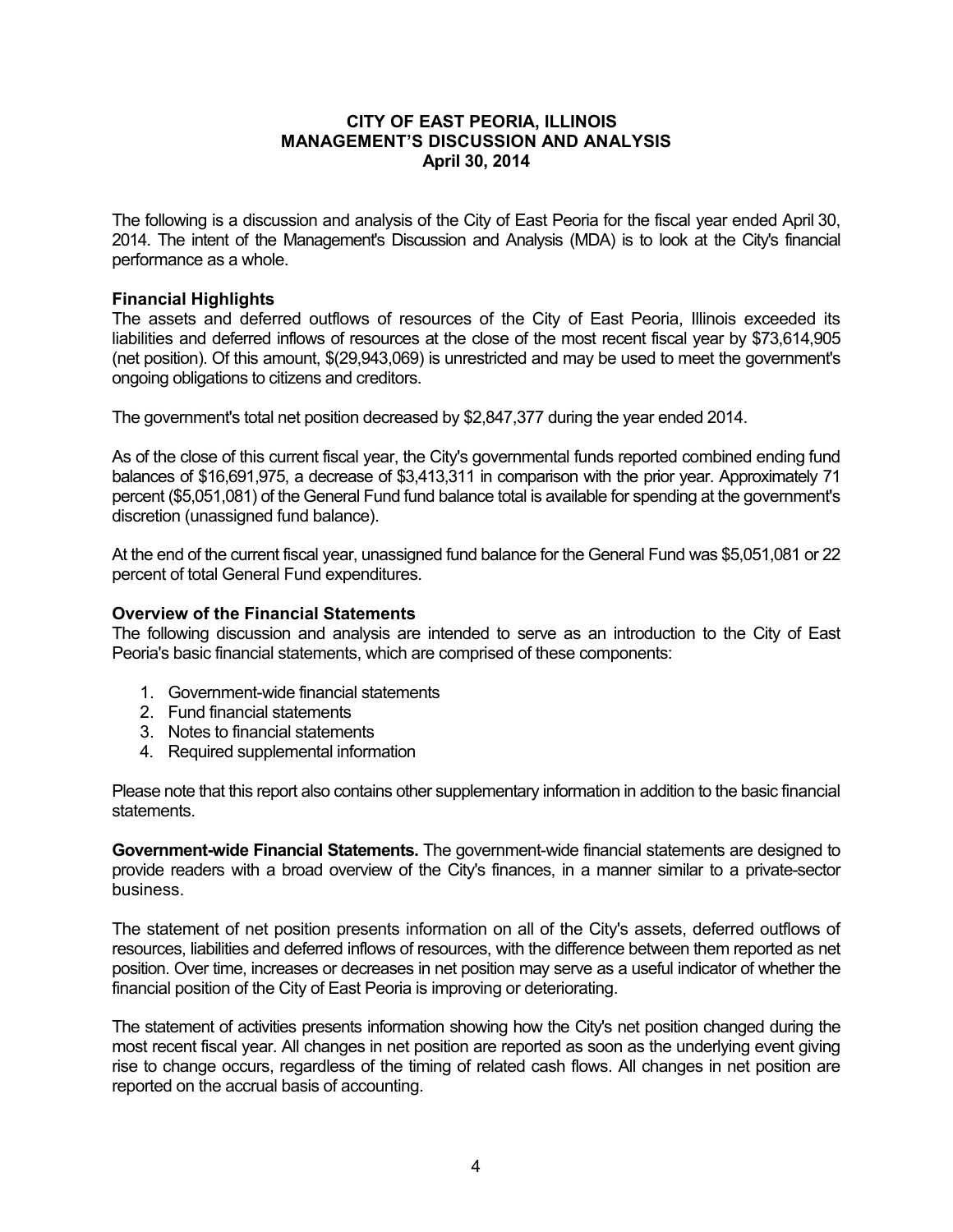Both of these government-wide financial statements distinguish functions of the City that are principally supported by taxes and intergovernmental revenues. The governmental activities of the City include general government, police, fire, sanitation, health and welfare, public works, community development and other. The business-type activities of the City include Water and Sewer operations, Eastside Centre and Eastport Marina.

East Peoria Mass Transit District, a component unit, although a legally separate entity is considered part of the City's operations and is combined with data of the primary government for government-wide statements presentation.

Separate financial statements for the East Peoria Mass Transit District can be obtained from the East Peoria Mass Transit District, Theresa L. Gualandi, Treasurer, 100 S. Main Street, East Peoria, Illinois, 61611.

**Fund Financial Statements.** A fund is a grouping of related accounts that is used to maintain control over resources that have been segregated for specific activities or objectives. The City of East Peoria like other state and local governments uses fund accounting to ensure and demonstrate compliance with finance-related legal requirements. All of the funds of the City can be divided into three categories: governmental funds, proprietary funds, and fiduciary funds.

**Governmental Funds.** Governmental funds are used to account for essentially the same functions reported as governmental activities in the government-wide financial statements. However, unlike the government-wide financial statements, governmental fund financial statement focus on near-term inflows and outflows of spendable resources, as well as on balances of spendable resources available at the end of the fiscal year. Such information may be useful in determining what financial resources are available in the near future to finance the City's programs.

Because the focus of governmental funds is narrower than that of the government-wide financial statements, it is useful to compare the information presented for governmental funds with similar information presented for governmental activities in the government-wide financial statements. By doing so, readers may better understand the long-term impact of the government's near-term financing decisions. Both the governmental funds balance sheet and the governmental funds statements of revenues, expenditures and changes in fund balance provide a reconciliation to facilitate this comparison between governmental funds and governmental activities.

The City maintains 21 individual governmental funds. Information is presented separately in the governmental funds balance sheet and in the governmental funds statement of revenues, expenditures, and changes in fund balance for the General Fund, Riverboat Gaming Tax Fund, Special Tax Allocation Fund, Capital Projects Fund, and Bond and Interest Fund. The remaining governmental funds are combined into a single, aggregated presentation. Individual fund data for each nonmajor governmental fund is provided in the form of combining statements elsewhere in this report.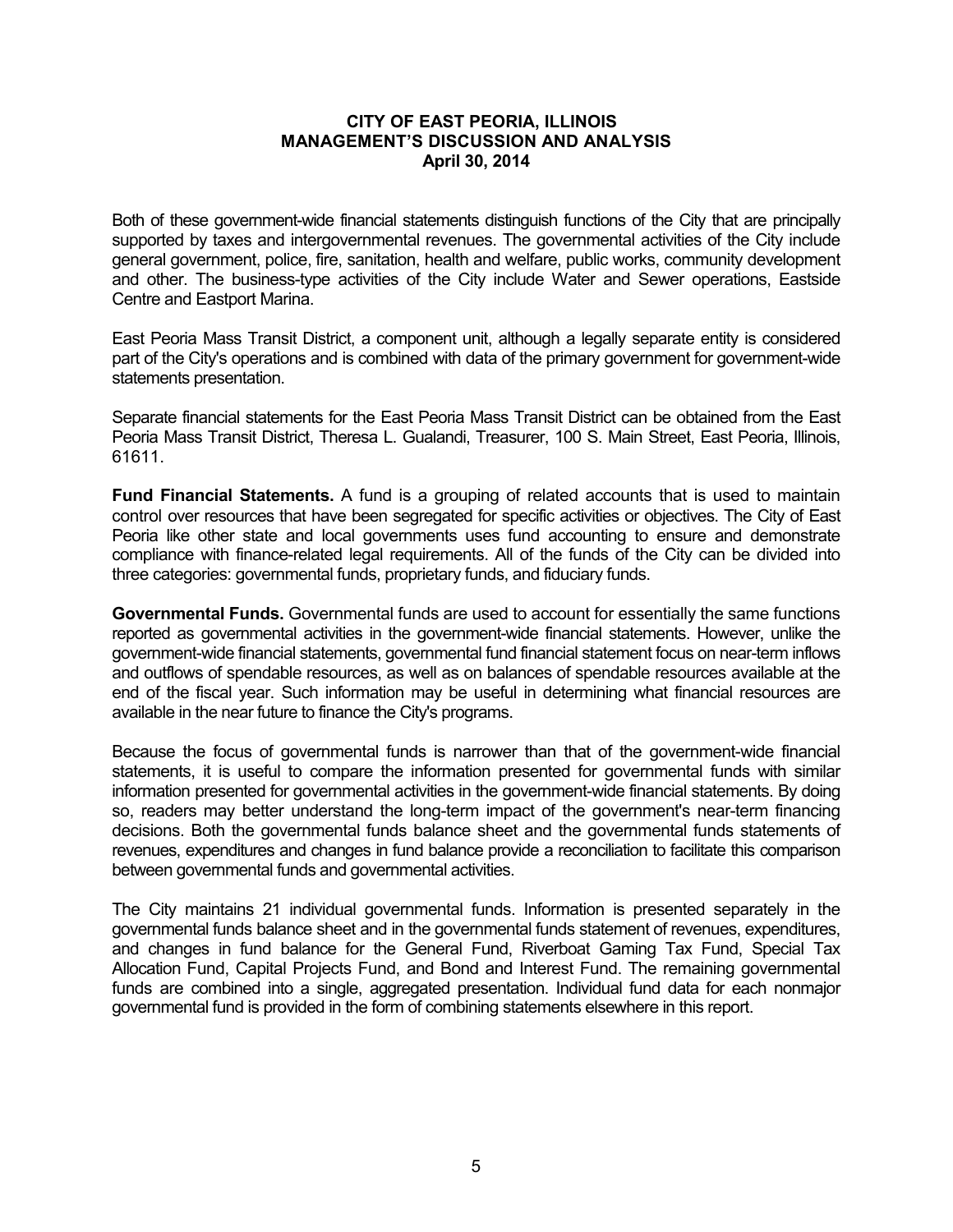The City adopts an annual appropriated budget for its General Fund and special revenue funds. A budgetary comparison schedule has been provided as required supplementary information for the General Fund, Riverboat Gaming Tax Fund and Special Tax Allocation Fund to demonstrate compliance with this budget on pages 73 through 76.

**Proprietary Funds.** The City of East Peoria, Illinois maintains two types of proprietary funds: enterprise and internal service. Enterprise funds are used to report the same functions presented as business-type activities in the government-wide financial statements. The City of East Peoria, Illinois maintains three enterprise funds. Internal service funds are used to report the same functions presented as governmental-type activities in the government-wide financial statements. The City maintains one internal service fund. Proprietary funds provide the same type of information as the government-wide financial statements, only in more detail. The proprietary fund financial statements provide separate information for the Water and Sewer Fund, Eastport Marina Fund and Eastside Centre Fund.

**Fiduciary Funds.** Fiduciary funds are used to account for resources held for the benefit of parties outside the government. Fiduciary funds are not reflected in the government-wide financial statements because the resources of those funds are not available to support the City's own programs. The accounting used for fiduciary funds is similar to accounting for proprietary funds. The fiduciary funds of the City are Police/Fire pension trust funds and three agency funds. The total net position of the fiduciary funds was \$43,545,910.

**Notes to Financial Statements.** The notes provide additional information that is essential to a full understanding of the data provided in the government-wide and fund financial statements. The notes to financial statements start on page 32 of this report.

**Required Supplementary Information.** In addition to the basic financial statements and accompanying notes, this report also presents certain required supplementary information concerning the City's progress in funding its obligation to provide pension benefits to its employees.

The combining and individual fund statements referred to earlier provide information for nonmajor governmental funds and fiduciary funds and are presented immediately following the required supplementary information.

#### **Government-Wide Financial Analysis**

As noted earlier, net position may serve over time as a useful indicator of a government's financial position. The City's total net position has decreased from a year ago. Table 1 reflects total net position of \$73,614,905.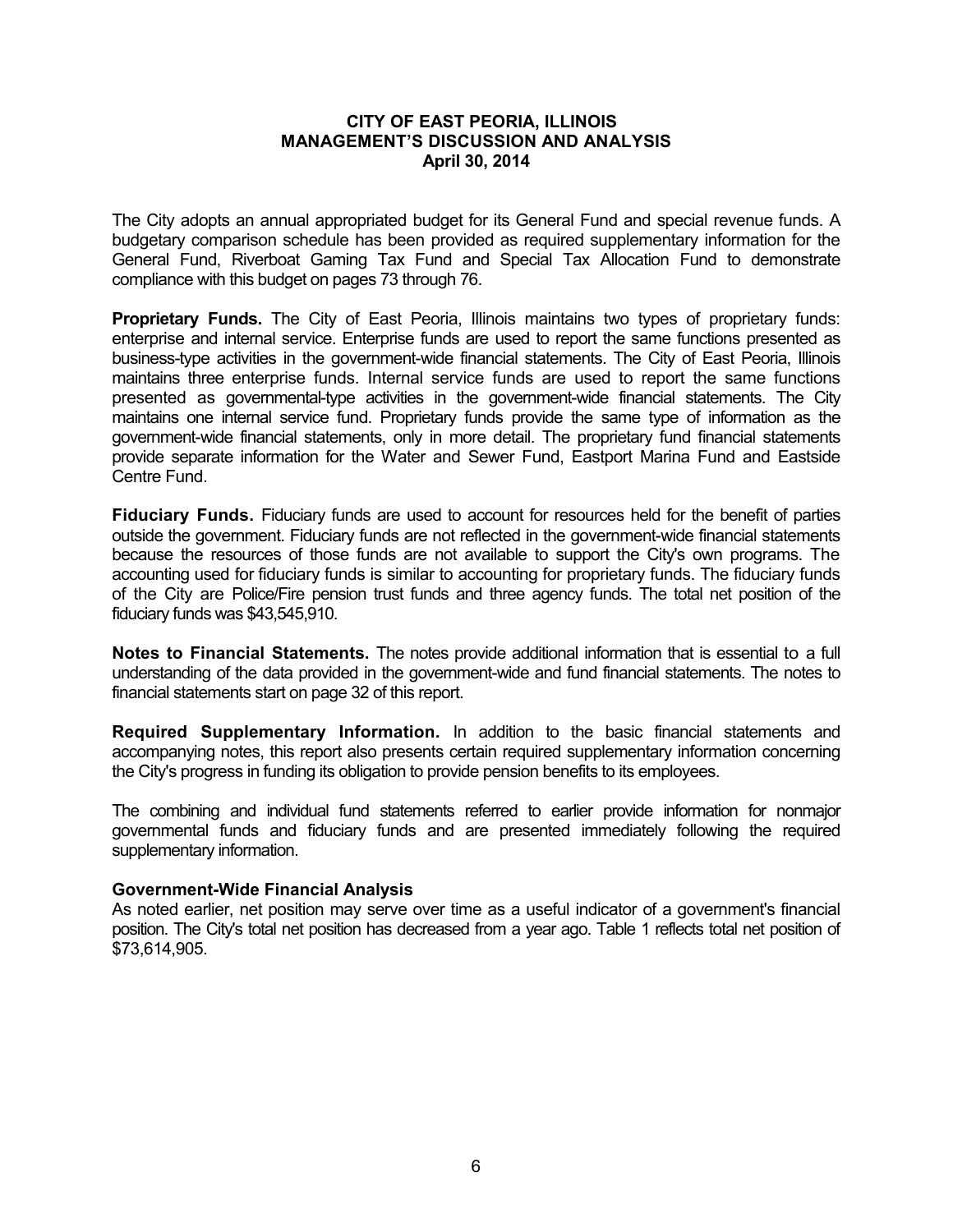Of the City's net position, 100.3 percent reflects its investment in capital assets (e.g., land, constructionin-progress, buildings and improvements, machinery and equipment and infrastructure); less any related debt used to acquire those assets that are still outstanding and unspent bond proceeds. The City uses these capital assets to provide services to citizens; consequently, these assets are not available for future spending. Although the City's investment in its capital assets is reported net of related debt, it should be noted the resources needed to repay this debt must be provided from other sources since the capital assets themselves cannot be used to liquidate these liabilities.

|                                                                                                          | Governmental<br><b>Activities</b><br>April<br>2014       | Governmental<br><b>Activities</b><br>April<br>2013   | <b>Business-Type</b><br><b>Activities</b><br>April<br>2014 | <b>Business-Type</b><br><b>Activities</b><br>April<br>2013 | Total<br>April<br>2014                                       | Total<br>April<br>2013                              |
|----------------------------------------------------------------------------------------------------------|----------------------------------------------------------|------------------------------------------------------|------------------------------------------------------------|------------------------------------------------------------|--------------------------------------------------------------|-----------------------------------------------------|
| Current and other assets<br>Capital assets<br><b>Total assets</b>                                        | 40,876,619<br>S<br>139,950,707<br>180,827,326            | 47,597,906<br>\$<br>135,668,457<br>183,266,363       | 3,112,491<br>\$<br>37,009,529<br>40,122,020                | \$<br>2,734,237<br>38,682,752<br>41,416,989                | 43,989,110<br>\$<br>176,960,236<br>220,949,346               | 50,332,143<br>S<br>174,351,209<br>224,683,352       |
| Deferred outflows of resources,<br>deferred charge on refunding                                          | 424,397                                                  | 461,835                                              |                                                            |                                                            | 424,397                                                      | 461,835                                             |
| Noncurrent liabilities<br>Other liabilities<br><b>Total liabilities</b>                                  | 116,575,866<br>11,656,933<br>128,232,799                 | 116,117,884<br>11,507,112<br>127,624,996             | 8,946,062<br>1,902,890<br>10,848,952                       | 8,213,916<br>1,569,110<br>9,783,026                        | 125,521,928<br>13,559,823<br>139,081,751                     | 124,331,800<br>13,076,222<br>137,408,022            |
| Deferred Inflows of resources,<br>unavailable revenue                                                    | 8,677,087                                                | 11,274,883                                           |                                                            |                                                            | 8,677,087                                                    | 11,274,883                                          |
| Net position:<br>Net investment in capital<br>assets<br>Restricted<br>Unrestricted<br>Total net position | 45,883,910<br>29,734,707<br>(31,276,780)<br>\$44.341.837 | 43,903,506<br>2,680,364<br>(1.755.551)<br>44.828.319 | 27.939.357<br>1.333.711<br>29.273.068                      | 30,332,326<br>.301.637<br>31.633.963                       | 73,823,267<br>29,734,707<br>(29.943.069)<br>73.614.905<br>S. | 74,235,832<br>2,680,364<br>(453, 914)<br>76.462.282 |

#### **Table 1 - City of East Peoria's Net Position**

A restricted portion of the City's net position (40.4 percent as of April 30, 2014) represents resources that are subject to external restrictions on how they may be used. The remaining balance of unrestricted net position, \$(29,943,069), may be used to meet the government's ongoing obligations to citizens and creditors.

The City's total net position decreased by \$2,847,377 during the year ended April 30, 2014. The governmental-type activities' net position decreased by \$486,482. The total business-type activities' net position decreased by \$2,360,895. The decrease in the governmental-type activities was minimal. The decrease in the business-type activities is mainly due to the charges for services being less than total expenses.

Table 2 highlights the City's revenues and expenses for the year ended April 30, 2014. These two main components are subtracted to yield the change in net position. This table utilizes the full accrual method of accounting.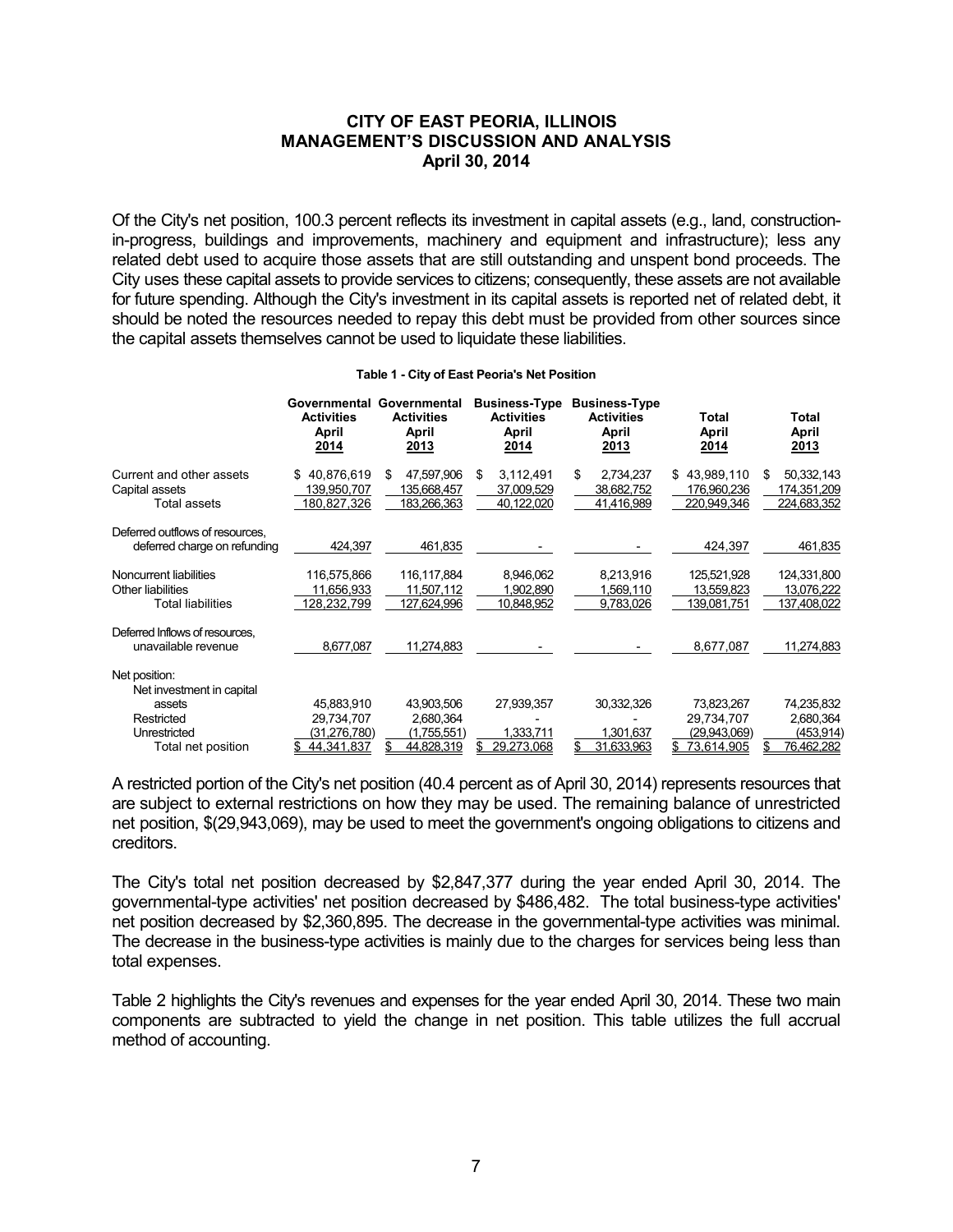Revenue is further divided into two major components: program revenue and general revenue. Program revenue is defined as charges for sales and services, operating grants and contributions and capital grants and contributions. General revenue includes taxes, investment income and other unrestricted revenue sources.

|                            | Governmental<br>Governmental<br><b>Activities</b><br><b>Activities</b><br>April<br>April |            | <b>Business-</b><br><b>Business-</b><br><b>Type</b><br><b>Type</b><br><b>Activities</b><br><b>Activities</b><br>April<br>April |              | <b>Total</b><br><b>April</b><br>2014 |              | <b>Total</b><br><b>April</b><br>2013 |              |                  |
|----------------------------|------------------------------------------------------------------------------------------|------------|--------------------------------------------------------------------------------------------------------------------------------|--------------|--------------------------------------|--------------|--------------------------------------|--------------|------------------|
| Revenues:                  |                                                                                          | 2014       | 2013                                                                                                                           | 2014         |                                      | 2013         |                                      |              |                  |
| Program revenues:          |                                                                                          |            |                                                                                                                                |              |                                      |              |                                      |              |                  |
| Charges for services       | \$                                                                                       | 1,360,489  | \$<br>1,576,185                                                                                                                | \$ 8,560,611 | \$                                   | 8,318,929    | \$                                   | 9,921,100    | \$<br>9,895,114  |
| Operating grants and       |                                                                                          |            |                                                                                                                                |              |                                      |              |                                      |              |                  |
| contributions              |                                                                                          | 1,154,420  | 4,677,699                                                                                                                      |              |                                      |              |                                      | 1,154,420    | 4,677,699        |
| Capital grants and         |                                                                                          |            |                                                                                                                                |              |                                      |              |                                      |              |                  |
| contributions              |                                                                                          | 438,408    | 4,656,882                                                                                                                      |              |                                      |              |                                      | 438,408      | 4,656,882        |
| General revenues:          |                                                                                          |            |                                                                                                                                |              |                                      |              |                                      |              |                  |
| Property taxes             |                                                                                          | 8,147,232  | 7,648,555                                                                                                                      |              |                                      |              |                                      | 8,147,232    | 7,648,555        |
| Sales taxes                |                                                                                          | 11,146,911 | 10,998,961                                                                                                                     | 477          |                                      | 464          |                                      | 11,147,388   | 10,999,425       |
| Income taxes               |                                                                                          | 2,839,513  | 2,218,751                                                                                                                      |              |                                      |              |                                      | 2,839,513    | 2,218,751        |
| Other taxes                |                                                                                          | 12,131,804 | 11,691,717                                                                                                                     |              |                                      |              |                                      | 12,131,804   | 11,691,717       |
| Investment earnings        |                                                                                          | 163,956    | 729,931                                                                                                                        | 15,915       |                                      | 5,530        |                                      | 179,871      | 735,461          |
| Miscellaneous              |                                                                                          | 11,204,865 | 4,012,497                                                                                                                      | 83,553       |                                      | 86,587       |                                      | 11,288,418   | 4,099,084        |
| <b>Total revenues</b>      |                                                                                          | 48,587,598 | 48,211,178                                                                                                                     | 8,660,556    |                                      | 8,411,510    |                                      | 57,248,154   | 56,622,688       |
|                            |                                                                                          |            |                                                                                                                                |              |                                      |              |                                      |              |                  |
| Expenses:                  |                                                                                          |            |                                                                                                                                |              |                                      |              |                                      |              |                  |
| Police                     |                                                                                          | 6,066,466  | 7,217,180                                                                                                                      |              |                                      |              |                                      | 6,066,466    | 7,217,180        |
| Fire                       |                                                                                          | 3,581,155  | 5,459,965                                                                                                                      |              |                                      |              |                                      | 3,581,155    | 5,459,965        |
| Sanitation                 |                                                                                          | 1,490,792  | 1,019,804                                                                                                                      |              |                                      |              |                                      | 1,490,792    | 1,019,804        |
| Health and welfare         |                                                                                          | 1,564,765  | 1,207,831                                                                                                                      |              |                                      |              |                                      | 1,564,765    | 1,207,831        |
| Public works               |                                                                                          | 5,207,366  | 4,940,486                                                                                                                      |              |                                      |              |                                      | 5,207,366    | 4,940,486        |
| General government         |                                                                                          | 25,191,456 | 39,581,012                                                                                                                     |              |                                      |              |                                      | 25,191,456   | 39,581,012       |
| Community development      |                                                                                          | 343,285    | 452,204                                                                                                                        |              |                                      |              |                                      | 343,285      | 452,204          |
| Other                      |                                                                                          | 879,425    | 842,493                                                                                                                        |              |                                      |              |                                      | 879,425      | 842,493          |
| Interest on long-term debt |                                                                                          | 4,600,502  | 6,017,966                                                                                                                      |              |                                      |              |                                      | 4,600,502    | 6,017,966        |
| Water and sewer            |                                                                                          |            |                                                                                                                                | 9,043,468    |                                      | 6,854,407    |                                      | 9,043,468    | 6,854,407        |
| <b>Eastport Marina</b>     |                                                                                          |            |                                                                                                                                | 845,597      |                                      | 1,006,508    |                                      | 845,597      | 1,006,508        |
| <b>Eastside Centre</b>     |                                                                                          |            |                                                                                                                                | 1,281,254    |                                      | 1,370,364    |                                      | 1,281,254    | 1,370,364        |
| Total expenses             |                                                                                          | 48,925,212 | 66,738,941                                                                                                                     | 11,170,319   |                                      | 9,231,279    |                                      | 60,095,531   | 75,970,220       |
| Deficiency before          |                                                                                          |            |                                                                                                                                |              |                                      |              |                                      |              |                  |
| transfers                  |                                                                                          | (337, 614) | (18,527,763)                                                                                                                   | (2,509,763)  |                                      | (819,769)    |                                      | (2,847,377)  | (19,347,532)     |
|                            |                                                                                          |            |                                                                                                                                |              |                                      |              |                                      |              |                  |
| <b>Transfers</b>           |                                                                                          | (148, 868) | (527, 492)                                                                                                                     | 148,868      |                                      | 527,492      |                                      |              |                  |
| Decrease in                |                                                                                          |            |                                                                                                                                |              |                                      |              |                                      |              |                  |
| net position               |                                                                                          |            |                                                                                                                                |              |                                      |              |                                      |              |                  |
|                            |                                                                                          | (486, 482) | (19,055,255)                                                                                                                   | (2,360,895)  |                                      | (292, 277)   |                                      | (2,847,377)  | (19,347,532)     |
| Net position, beginning    |                                                                                          | 44,828,319 | 63,883,574                                                                                                                     | 31,633,963   |                                      | 31,926,240   |                                      | 76,462,282   | 95,809,814       |
|                            |                                                                                          |            |                                                                                                                                |              |                                      |              |                                      |              |                  |
| Net position, ending       | \$                                                                                       | 44,341,837 | \$<br>44,828,319                                                                                                               | \$29,273,068 |                                      | \$31,633,963 |                                      | \$73,614,905 | \$<br>76,462,282 |

#### **Table 2 - City of East Peoria, Illinois' Changes In Net Position**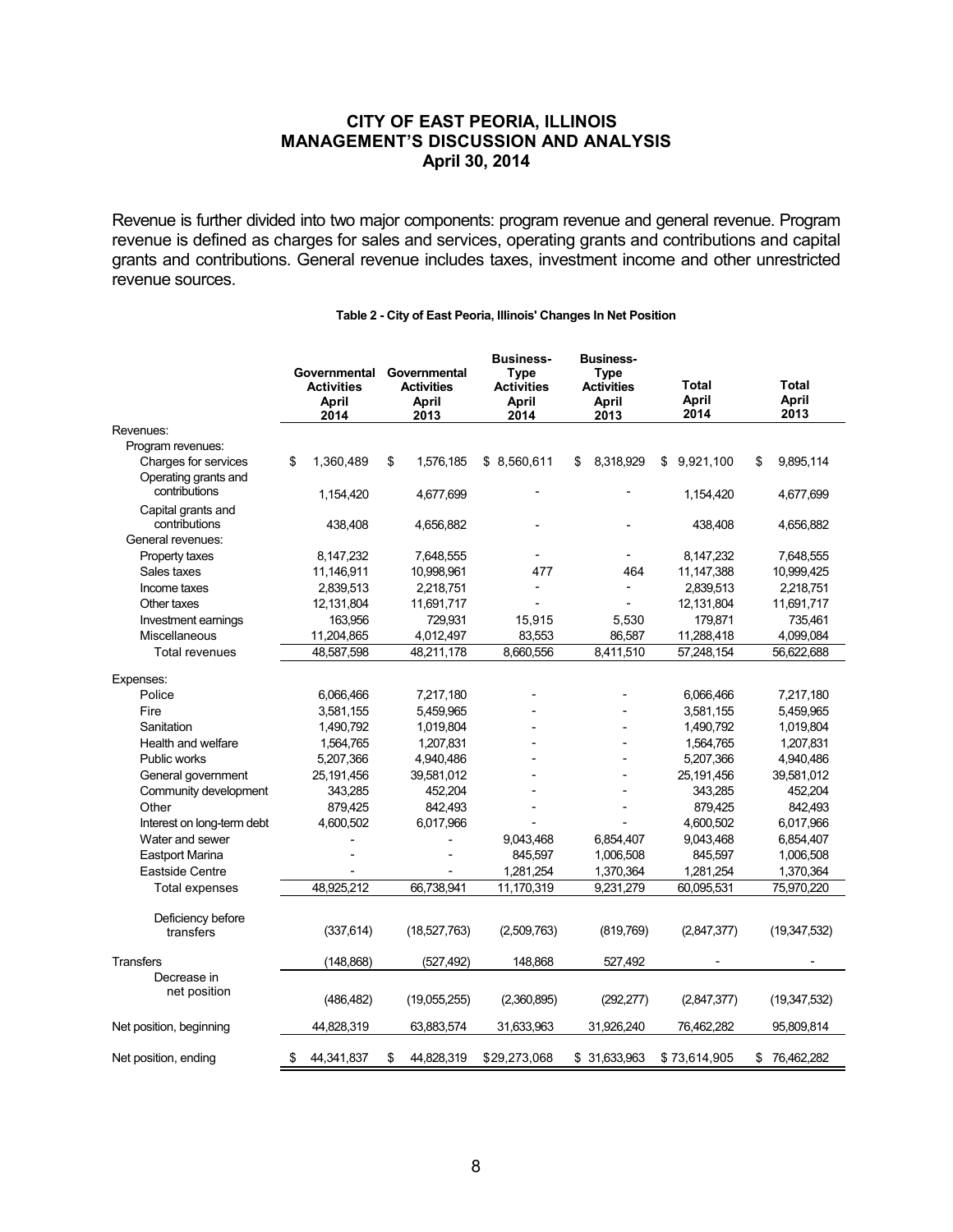Table 3 below discloses cost of services for governmental and business-type activities. The total cost of services column contains all costs related to the programs and the net cost column shows how much of the total amount is not covered by program revenues. Succinctly put, net costs are costs that must be covered by local taxes or other general revenue or transfers.

| Programs                                                                                                                          | <b>Total Cost of</b>                                                                                     | <b>Total Cost of</b>                                                                                   | Net (Cost) of                                                                                                          | Net (Cost) of                                                                                                      |
|-----------------------------------------------------------------------------------------------------------------------------------|----------------------------------------------------------------------------------------------------------|--------------------------------------------------------------------------------------------------------|------------------------------------------------------------------------------------------------------------------------|--------------------------------------------------------------------------------------------------------------------|
|                                                                                                                                   | <b>Services</b>                                                                                          | <b>Services</b>                                                                                        | Services                                                                                                               | Services                                                                                                           |
|                                                                                                                                   | April 2014                                                                                               | <b>April 2013</b>                                                                                      | April 2014                                                                                                             | <b>April 2013</b>                                                                                                  |
| Police<br><b>Fire</b><br>Sanitation<br>Health and welfare<br>Public works<br>General government<br>Community development<br>Other | 6,066,466<br>SS.<br>3,581,155<br>1,490,792<br>1.564.765<br>5.207.366<br>25,191,456<br>343,285<br>879,425 | 7,217,180<br>S<br>5,459,965<br>1,019,804<br>1.207.831<br>4.940.486<br>39,581,012<br>452,204<br>842,493 | (5,749,523)<br>S<br>(3,520,364)<br>(1,485,324)<br>(657.017)<br>(4,290,331)<br>(24, 446, 124)<br>(343,285)<br>(879,425) | (6,969,937)<br>S<br>(5,407,953)<br>(998, 690)<br>(248, 164)<br>398,560<br>(35,289,328)<br>(452, 204)<br>(842, 493) |
| Interest on long-term debt                                                                                                        | 4,600,502                                                                                                | 6,017,966                                                                                              | (4,600,502)                                                                                                            | (6,017,966)                                                                                                        |
| Water and sewer                                                                                                                   | 9.043.468                                                                                                | 6.854.407                                                                                              | (1,873,701)                                                                                                            | 55.865                                                                                                             |
| Eastport Marina                                                                                                                   | 845.597                                                                                                  | 1.006.508                                                                                              | (70.439)                                                                                                               | (320, 804)                                                                                                         |
| Eastside Centre                                                                                                                   | 1.281.254                                                                                                | 1.370.364                                                                                              | (665,568)                                                                                                              | (647,411)                                                                                                          |
| <b>Total</b>                                                                                                                      | \$60.095.531                                                                                             | \$75.970.220                                                                                           | \$ (48,581,603)                                                                                                        | \$ (56, 740, 525)                                                                                                  |

## **Table 3 - Governmental and Business-Type Activities**

Net cost of services is 81 and 75 percent of total cost of services for the years ended April 30, 2014 and 2013, respectively.

#### **Financial Analysis of the Government's Funds**

As noted earlier, the City of East Peoria uses fund accounting to ensure and demonstrate compliance with finance-related legal requirements.

**Governmental Funds.** The focus of the City of East Peoria's governmental funds is to provide information on near-term inflows, outflows and balance of spendable resources. Such information is useful in assessing the City's financial requirements. In particular, unassigned fund balance may serve as a useful measure of a government's net resources available for spending at the end of the fiscal year.

As of the end of the current fiscal year, the City of East Peoria's governmental funds reported combined ending fund balances of \$16,691,975, a decrease of \$3,413,311. Approximately (57 percent) of this total amount \$(9,533,092), constitutes a deficit unassigned fund balance, which is available for spending at the government's discretion. The remainder of fund balance is nonspendable, restricted or assigned.

The General Fund is the chief operating fund of the City of East Peoria. At the end of the current fiscal year, the unassigned General Fund balance was \$5,051,081. The City's total General Fund balance decreased \$1,598,365 during 2014. This decrease is due to a decrease in intergovernmental revenue received.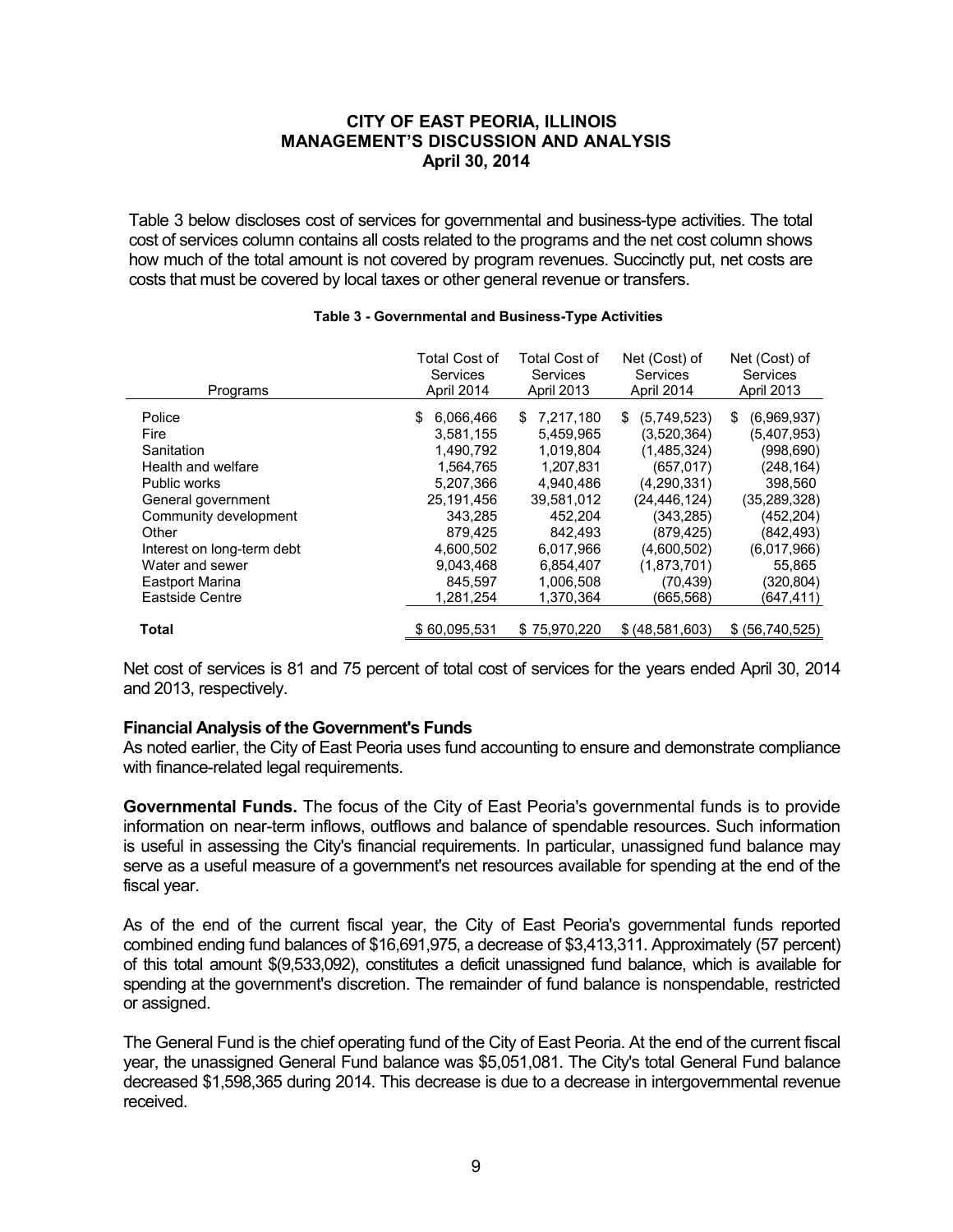General Fund revenues exceed budgeted amounts by \$1,935,964 for the year. This was mainly due to the receipt of intergovernmental revenues within the fiscal year that was in excess of expectations.

During the year, expenditures in the General Fund were over budget by \$1,621,300. This was mainly due to the expenditures related to the unexpected intergovernmental revenues noted above.

The City continues to abate property tax levies due to reliance upon alternative funding sources, primarily utility taxes and gaming revenues, for annual debt service payments.

The Riverboat Gaming Tax Fund has a total fund balance of \$10,716,828 for the current year, a decrease of \$272,749 over the prior year fund balance. The decrease is due to the transfer of funds in the current year to the Special Tax Allocation Fund and Capital Projects Fund.

The Special Tax Allocation Fund has a total fund deficit of \$(6,203,590) for the current year, an increase of \$199 over the prior year fund balance.

The Capital Projects Fund has a total fund deficit of \$(1,835,063) for the current year, a decrease of \$2,571,632 over the prior year fund balance. The decrease is due to additional capital outlay expenditures in the current year not offset by the issuance of new debt.

The Bond and Interest Fund has a total fund balance of \$3,111,732 for the current year, an increase of \$174,788 over the prior year fund balance. The increase is due to transfers into this fund from other funds for the debt payments.

#### **Capital Asset and Debt Administration**

**Capital assets:** The City of East Peoria's investment in capital assets for its governmental and businesstype activities as of April 30, 2014, amounts to \$177 million (net of accumulated depreciation). This investment in capital assets includes land, land improvements, construction-in-progress, buildings, machinery, equipment and vehicles and infrastructure. The total increase in capital assets for the year ended April 30, 2014 was 1.7 percent.

Major capital asset events during the year included street improvements and the East Peoria Downtown area improvement.

#### **Capital Assets Net of Depreciation Primary Government (in millions)**

|                                   |   | 2014  | 2013 |       |  |
|-----------------------------------|---|-------|------|-------|--|
| Land                              | S | 12    | \$   | 9     |  |
| Land improvements                 |   | 12    |      | 12    |  |
| <b>Buildings</b>                  |   | 76    |      | 75    |  |
| Machinery, equipment and vehicles |   | 29    |      | 29    |  |
| Infrastructure                    |   | 116   |      | 114   |  |
| Construction-in-progress          |   | 45    |      | 41    |  |
| Accumulated depreciation          |   | (113) |      | (106) |  |
| Total                             |   | 177   |      | 174   |  |

Additional information on the City of East Peoria's capital assets can be found in Note 6 of this report.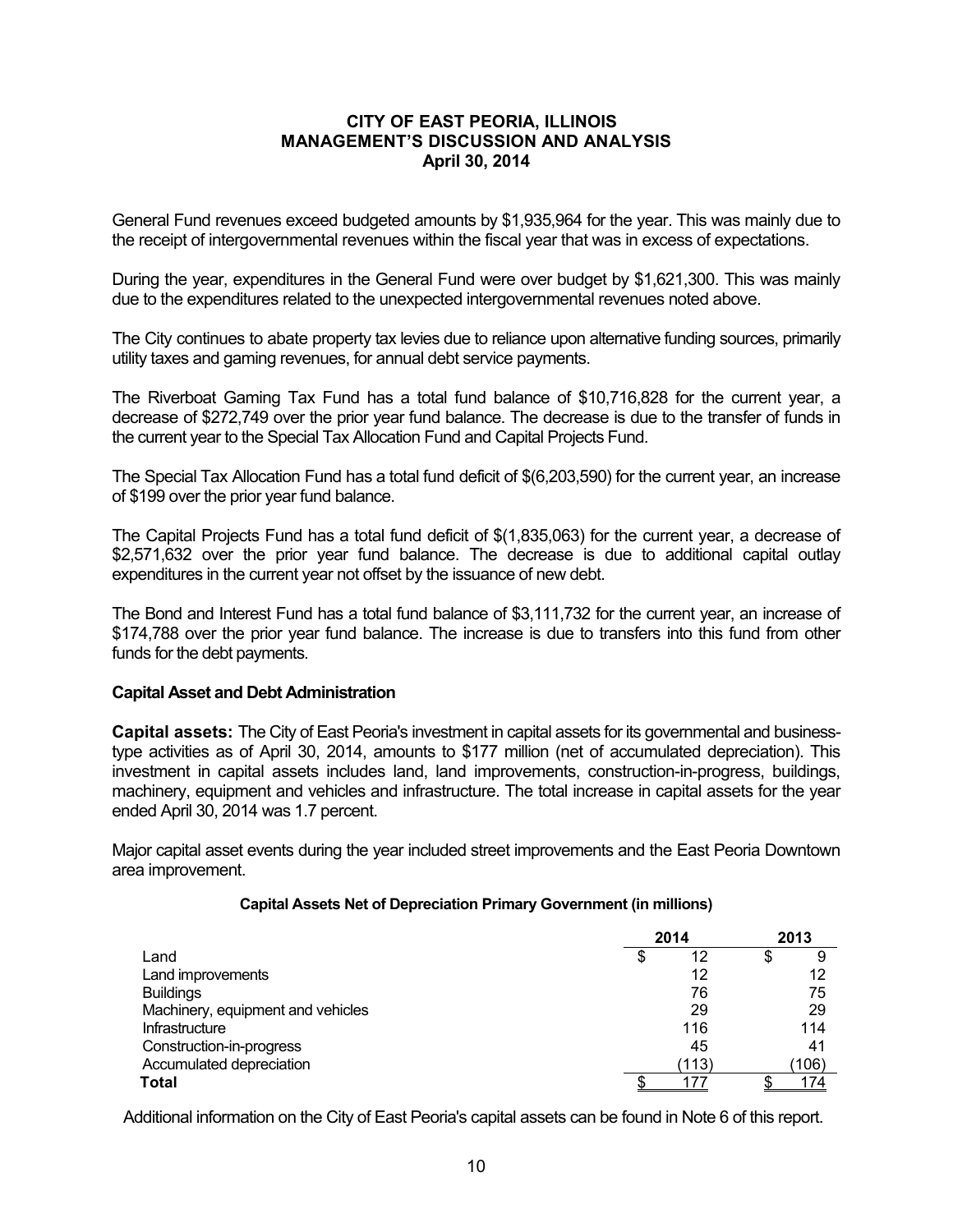#### **City of East Peoria's Long-term Debt Primary Government**

The City of East Peoria owed total bonded debt of \$103 million (bond principal portion only) at April 30, 2014. Standard and Poor's has currently assigned an "AA-" rating for the City's general obligation bonds.

|                          |    | 2013 |   |     |
|--------------------------|----|------|---|-----|
| General obligation bonds | \$ | 101  | S | 104 |
| Project bonds            |    | 1.5  |   | 2   |
| Revenue bonds            |    | 0.2  |   | 0.3 |
| Special assessment bonds |    | 0.2  |   | 0.3 |
| <b>Total</b>             |    | 103  |   | 108 |

Additional information on the City of East Peoria's long-term liabilities can be found in Note 7 of this report.

## **Requests for Information**

This financial report is designed to provide a general overview of the City of East Peoria finances for our taxpayers. Questions concerning any of the information provided in this report or requests for additional financial information should be addressed to City of East Peoria, Theresa L. Gualandi, Treasurer, 100 S. Main Street, East Peoria, Illinois 61611.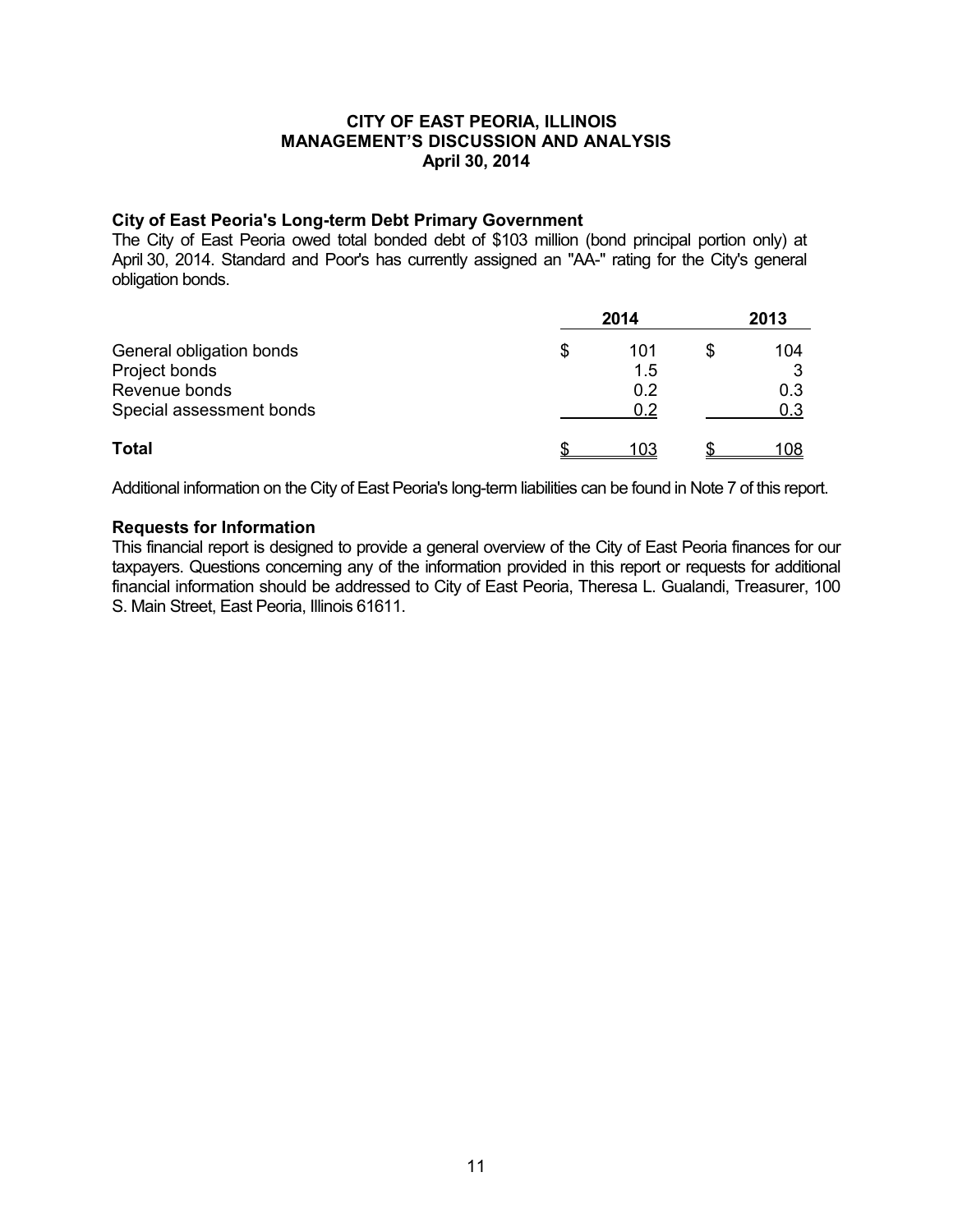#### **CITY OF EAST PEORIA, ILLINOIS STATEMENT OF NET POSITION April 30, 2014**

|                                         |    | Component<br>Unit                 |                                           |                                |                                                              |
|-----------------------------------------|----|-----------------------------------|-------------------------------------------|--------------------------------|--------------------------------------------------------------|
| <b>ASSETS</b>                           |    | Governmental<br><b>Activities</b> | <b>Business-Type</b><br><b>Activities</b> | Total<br>Primary<br>Government | <b>East Peoria</b><br><b>Mass Transit</b><br><b>District</b> |
| <b>CURRENT ASSETS</b>                   |    |                                   |                                           |                                |                                                              |
| Cash and investments                    | \$ | 9,865,021                         | \$<br>1,328,140 \$                        | 11,193,161                     | \$<br>50,657                                                 |
| Receivables (net, where applicable, of  |    |                                   |                                           |                                |                                                              |
| allowances for estimated uncollectible  |    |                                   |                                           |                                |                                                              |
| amounts):                               |    |                                   |                                           |                                |                                                              |
| Property taxes                          |    | 8,677,087                         |                                           | 8,677,087                      | 412,728                                                      |
| Sales tax                               |    | 3,029,512                         |                                           | 3,029,512                      |                                                              |
| State income tax                        |    | 1,047,719                         |                                           | 1,047,719                      |                                                              |
| Personal property replacement tax       |    | 218,033                           |                                           | 218,033                        | 8,982                                                        |
| Motor fuel tax allotments               |    | 187,459                           |                                           | 187,459                        |                                                              |
| Gaming tax                              |    | 419,110                           | $\overline{\phantom{a}}$                  | 419,110                        |                                                              |
| Water and sewer revenue receivables:    |    |                                   |                                           |                                |                                                              |
| <b>Billed</b>                           |    |                                   | 231,937                                   | 231,937                        |                                                              |
| Unbilled charges                        |    |                                   | 1,330,367                                 | 1,330,367                      |                                                              |
| Customer charges                        |    | 299,776                           | 59,242                                    | 359,018                        |                                                              |
| Assessments                             |    | 109,645                           |                                           | 109,645                        |                                                              |
| Hotel/motel taxes                       |    | 120,193                           |                                           | 120,193                        |                                                              |
|                                         |    | 201,295                           |                                           | 201,295                        |                                                              |
| Intergovernmental<br><b>Notes</b>       |    |                                   |                                           |                                |                                                              |
|                                         |    | 224,400                           |                                           | 224,400                        |                                                              |
| Fines                                   |    | 47,908                            |                                           | 47,908                         |                                                              |
| Capital lease                           |    | 402,130                           |                                           | 402,130                        |                                                              |
| Other                                   |    | 221,633                           |                                           | 221,633                        |                                                              |
| Prepaid expenses                        |    |                                   | 11,350                                    | 11,350                         |                                                              |
| Inventory of supplies, at cost          |    |                                   | 140,316                                   | 140,316                        |                                                              |
| Internal balances                       |    | (11, 102)                         | 11,102                                    |                                |                                                              |
| Assets held for resale                  |    | 1,430,000                         | Ξ.                                        | 1,430,000                      |                                                              |
| Total current assets                    |    | 26,489,819                        | 3,112,454                                 | 29,602,273                     | 472,367                                                      |
| <b>NONCURRENT ASSETS</b>                |    |                                   |                                           |                                |                                                              |
| Restricted assets, cash and investments |    | 4,904,252                         |                                           | 4,904,252                      |                                                              |
| Receivables (net where applicable, of   |    |                                   |                                           |                                |                                                              |
| allowances for estimated uncollectible  |    |                                   |                                           |                                |                                                              |
| amounts):                               |    |                                   |                                           |                                |                                                              |
| Assessments                             |    | 78,531                            | 37                                        | 78,568                         |                                                              |
| Developer                               |    | 193,469                           |                                           | 193,469                        |                                                              |
| Capital lease                           |    | 9,210,548                         | $\overline{\phantom{a}}$                  | 9,210,548                      |                                                              |
| Capital assets:                         |    |                                   |                                           |                                |                                                              |
| Not depreciable:                        |    |                                   |                                           |                                |                                                              |
| Land                                    |    | 8,426,876                         | 3,647,682                                 | 12,074,558                     |                                                              |
| Construction-in-progress                |    | 45,390,790                        |                                           | 45,390,790                     |                                                              |
| Depreciable:                            |    |                                   |                                           |                                |                                                              |
| Land improvements                       |    | 5,108,598                         | 7,174,536                                 | 12,283,134                     |                                                              |
| <b>Buildings</b>                        |    | 51,569,307                        | 24,411,258                                | 75,980,565                     |                                                              |
| Machinery, equipment and vehicles       |    | 14,968,860                        | 14,114,700                                | 29,083,560                     |                                                              |
| Infrastructure                          |    | 75,151,658                        | 40,168,239                                | 115,319,897                    |                                                              |
| Accumulated depreciation                |    | (60, 665, 382)                    | (52, 506, 886)                            | (113, 172, 268)                |                                                              |
|                                         |    |                                   |                                           |                                |                                                              |
| Total noncurrent assets                 |    | 154,337,507                       | 37,009,566                                | 191,347,073                    |                                                              |
| <b>Total assets</b>                     |    | 180,827,326                       | 40,122,020                                | 220,949,346                    | 472,367                                                      |
| DEFERRED OUTFLOWS OF RESOURCES          |    |                                   |                                           |                                |                                                              |
| Deferred charge on refunding            |    | 424,397                           |                                           | 424,397                        |                                                              |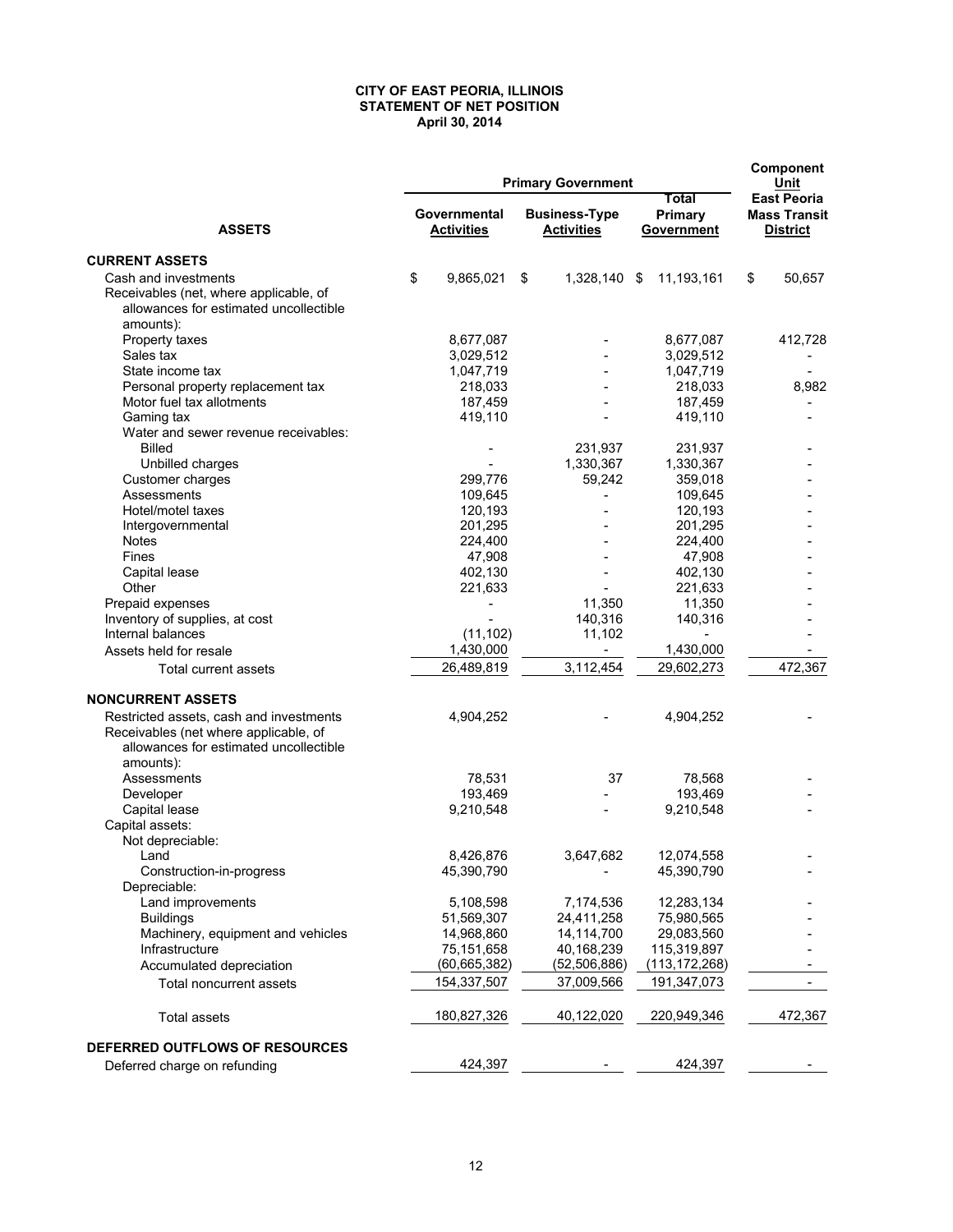|                                                            |    | Component<br>Unit                 |                                           |                                |                                                              |
|------------------------------------------------------------|----|-----------------------------------|-------------------------------------------|--------------------------------|--------------------------------------------------------------|
| <b>LIABILITIES</b>                                         |    | Governmental<br><b>Activities</b> | <b>Business-Type</b><br><b>Activities</b> | Total<br>Primary<br>Government | <b>East Peoria</b><br><b>Mass Transit</b><br><b>District</b> |
| <b>CURRENT LIABILITIES</b>                                 |    |                                   |                                           |                                |                                                              |
| Accounts payable                                           | \$ | 1,451,578                         | \$<br>292,422 \$                          | 1,744,000                      | \$                                                           |
| Retainage payable                                          |    | 431,717                           |                                           | 431,717                        |                                                              |
| Wages payable                                              |    | 833,588                           | 24,879                                    | 858,467                        |                                                              |
| Liquor license bond held                                   |    | 18,000                            |                                           | 18,000                         |                                                              |
| Interest payable                                           |    | 1,533,429                         | 45,174                                    | 1,578,603                      |                                                              |
| Pension contribution payable                               |    | 148,807                           |                                           | 148,807                        |                                                              |
| Unearned revenue                                           |    | 16,748                            | 226,767                                   | 243,515                        |                                                              |
| Due to other governmental entities                         |    | 713,861                           |                                           | 713,861                        | 49,200                                                       |
| Deposits - customers                                       |    |                                   | 82,440                                    | 82,440                         |                                                              |
| Compensated absences                                       |    | 600,188                           | 139,299                                   | 739,487                        |                                                              |
|                                                            |    |                                   |                                           |                                |                                                              |
| Accrued health claims<br>Current portion of long-term debt |    | 613,076<br>5,295,941              | 1,091,909                                 | 613,076<br>6,387,850           |                                                              |
|                                                            |    |                                   |                                           |                                |                                                              |
| <b>Total current liabilities</b>                           |    | 11,656,933                        | 1,902,890                                 | 13,559,823                     | 49,200                                                       |
| <b>LONG-TERM LIABILITIES</b>                               |    |                                   |                                           |                                |                                                              |
| Compensated absences                                       |    | 2,655,971                         | 477,688                                   | 3,133,659                      |                                                              |
| Other postemployment benefits obligation                   |    | 10,000,760                        | 415,614                                   | 10,416,374                     |                                                              |
| IMRF pension obligation                                    |    | 146,978                           | 74,497                                    | 221,475                        |                                                              |
| General obligation bonds, net bond                         |    |                                   |                                           |                                |                                                              |
| discounts and premiums, noncurrent                         |    | 95,026,925                        | 1,714,612                                 | 96,741,537                     |                                                              |
| Project bonds, net of bond discounts,                      |    |                                   |                                           |                                |                                                              |
| noncurrent                                                 |    | 986,724                           |                                           | 986,724                        |                                                              |
| Revenue bonds, net bond discounts,                         |    |                                   |                                           |                                |                                                              |
| noncurrent                                                 |    |                                   | 174,906                                   | 174,906                        |                                                              |
| Special assessments payable, noncurrent                    |    | 230,000                           |                                           | 230,000                        |                                                              |
| Notes payable, noncurrent                                  |    | 7,528,508                         | 6,088,745                                 | 13,617,253                     |                                                              |
| <b>Total noncurrent liabilities</b>                        |    | 116,575,866                       | 8,946,062                                 | 125,521,928                    |                                                              |
|                                                            |    |                                   |                                           |                                |                                                              |
| <b>Total liabilities</b>                                   |    | 128,232,799                       | 10,848,952                                | 139,081,751                    | 49,200                                                       |
| DEFERRED INFLOWS OF RESOURCES                              |    |                                   |                                           |                                |                                                              |
| Unavailable revenue - property taxes                       |    | 8,677,087                         |                                           | 8,677,087                      | 142,091                                                      |
|                                                            |    |                                   |                                           |                                |                                                              |
| <b>NET POSITION</b>                                        |    |                                   |                                           |                                |                                                              |
| Net investment in capital assets                           |    | 45,883,910                        | 27,939,357                                | 73,823,267                     |                                                              |
| Restricted for:                                            |    | 224,615                           |                                           | 224,615                        |                                                              |
| Employee benefits<br>Debt service                          |    | 2,766,739                         |                                           | 2,766,739                      |                                                              |
|                                                            |    |                                   |                                           |                                |                                                              |
| Audit<br><b>School Crossing Guard</b>                      |    | 6,346<br>9,373                    |                                           | 6,346<br>9,373                 | 22,635                                                       |
|                                                            |    |                                   |                                           |                                |                                                              |
| Sewer                                                      |    | 32,631                            |                                           | 32,631                         |                                                              |
| <b>Emergency services</b>                                  |    | 81,984                            |                                           | 81,984                         |                                                              |
| Tourism                                                    |    | 1,602,151                         |                                           | 1,602,151                      |                                                              |
| Revolving loan                                             |    | 718,608                           |                                           | 718,608                        |                                                              |
| <b>IHDA</b>                                                |    | 15,936                            |                                           | 15,936                         |                                                              |
| Capital improvements and equipment                         |    | 24,276,324                        |                                           | 24,276,324                     |                                                              |
| Liability insurance                                        |    |                                   |                                           |                                | 300,655                                                      |
| Unrestricted (deficit)                                     |    | (31, 276, 780)                    | 1,333,711                                 | (29,943,069)                   | (42, 214)                                                    |
| <b>TOTAL NET POSITION</b>                                  |    | 44,341,837                        | \$<br>29,273,068                          | 73,614,905<br>\$.              | 281,076<br>S.                                                |
|                                                            |    |                                   |                                           |                                |                                                              |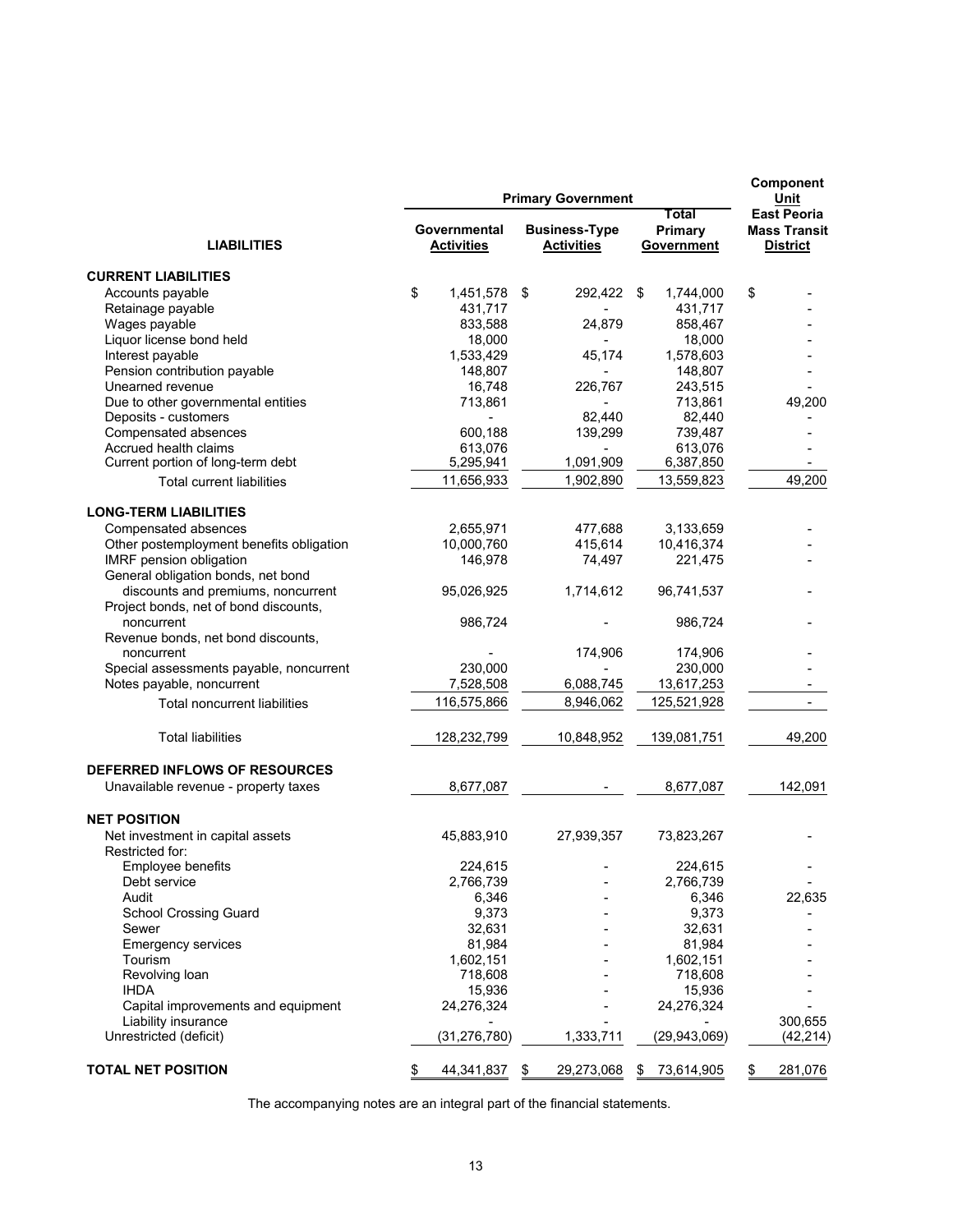#### **CITY OF EAST PEORIA, ILLINOIS STATEMENT OF ACTIVITIES Year Ended April 30, 2014**

|                                                | <b>Expenses</b>    |
|------------------------------------------------|--------------------|
| <b>FUNCTIONS/PROGRAMS</b>                      |                    |
| Primary government:                            |                    |
| Governmental activities:                       |                    |
| Police                                         | \$<br>(6,066,466)  |
| Fire                                           | (3,581,155)        |
| Sanitation                                     | (1,490,792)        |
| Health and welfare                             | (1,564,765)        |
| Public works                                   | (5,207,366)        |
| General government                             | (25, 191, 456)     |
| Community development                          | (343, 285)         |
| Other                                          | (879, 425)         |
| Interest on and amortization of long-term debt | (4,600,502)        |
| Total governmental activities                  | (48,925,212)       |
|                                                |                    |
| Business-type activities:                      |                    |
| Water and Sewer                                | (9,043,468)        |
| <b>Eastport Marina</b>                         | (845, 597)         |
| Eastside Centre                                | (1,281,254)        |
| Total business-type activities                 | (11, 170, 319)     |
|                                                |                    |
| Total primary government                       | (60,095,531)<br>\$ |
|                                                |                    |
| Component unit:                                |                    |
| City of East Peoria Mass Transit District      | (1,968,315)<br>\$  |
|                                                |                    |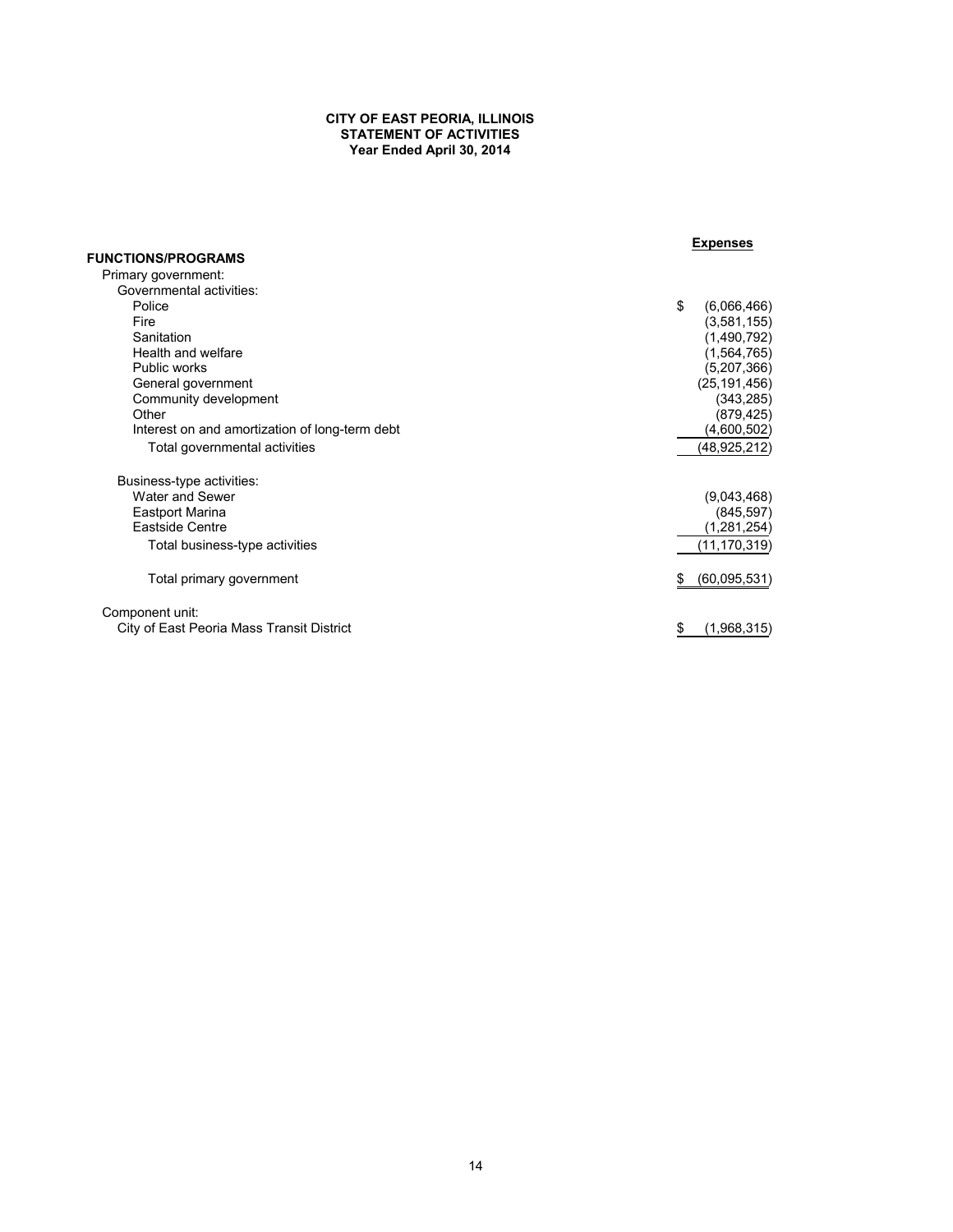|                         |                                                                                                             |                                         |                                      |                           |                            |    |                          |    |                            | .<br><b>Component Unit</b>                               |                 |  |  |
|-------------------------|-------------------------------------------------------------------------------------------------------------|-----------------------------------------|--------------------------------------|---------------------------|----------------------------|----|--------------------------|----|----------------------------|----------------------------------------------------------|-----------------|--|--|
| <b>Program Revenues</b> |                                                                                                             |                                         |                                      | <b>Primary Government</b> |                            |    |                          |    |                            |                                                          | East            |  |  |
|                         | Fees, Fines,<br><b>Operating</b><br><b>Capital</b><br><b>Grants and</b><br>and Charges<br><b>Grants and</b> |                                         | Governmental<br><b>Business-type</b> |                           |                            |    |                          |    |                            | <b>Total</b><br>Peoria<br><b>Mass Transit</b><br>Primary |                 |  |  |
| for Services            |                                                                                                             | <b>Contributions</b>                    | <b>Contributions</b>                 |                           | <b>Activities</b>          |    | <b>Activities</b>        |    | Government                 |                                                          | <b>District</b> |  |  |
|                         |                                                                                                             |                                         |                                      |                           |                            |    |                          |    |                            |                                                          |                 |  |  |
| \$                      | 61,285<br>50,045                                                                                            | 255,658<br>- \$<br>10,746               | \$                                   | \$                        | (5,749,523)<br>(3,520,364) | \$ |                          | \$ | (5,749,523)<br>(3,520,364) | \$                                                       |                 |  |  |
|                         | $\blacksquare$                                                                                              | 5,468                                   |                                      |                           | (1,485,324)                |    |                          |    | (1,485,324)                |                                                          |                 |  |  |
|                         | 907,748                                                                                                     |                                         |                                      |                           | (657, 017)                 |    |                          |    | (657, 017)                 |                                                          |                 |  |  |
|                         | 630                                                                                                         | 477,997                                 | 438,408                              |                           | (4,290,331)                |    |                          |    | (4,290,331)                |                                                          |                 |  |  |
|                         | 340,781                                                                                                     | 404,551                                 |                                      |                           | (24, 446, 124)             |    |                          |    | (24, 446, 124)             |                                                          |                 |  |  |
|                         |                                                                                                             |                                         |                                      |                           | (343, 285)                 |    |                          |    | (343, 285)                 |                                                          |                 |  |  |
|                         |                                                                                                             |                                         |                                      |                           | (879, 425)<br>(4,600,502)  |    | $\overline{\phantom{a}}$ |    | (879, 425)<br>(4,600,502)  |                                                          |                 |  |  |
|                         | 1,360,489                                                                                                   | 1,154,420                               | 438,408                              |                           | (45, 971, 895)             |    |                          |    | (45, 971, 895)             |                                                          |                 |  |  |
|                         |                                                                                                             |                                         |                                      |                           |                            |    |                          |    |                            |                                                          |                 |  |  |
|                         | 7,169,767                                                                                                   |                                         |                                      |                           |                            |    | (1,873,701)              |    | (1,873,701)                |                                                          |                 |  |  |
|                         | 775,158                                                                                                     |                                         |                                      |                           |                            |    | (70, 439)                |    | (70, 439)                  |                                                          |                 |  |  |
|                         | 615,686                                                                                                     |                                         |                                      |                           |                            |    | (665, 568)               |    | (665, 568)                 |                                                          |                 |  |  |
|                         | 8,560,611                                                                                                   |                                         | $\blacksquare$                       |                           |                            |    | (2,609,708)              |    | (2,609,708)                |                                                          |                 |  |  |
| \$                      | 9,921,100                                                                                                   | \$<br>1,154,420                         | 438,408                              |                           | (45, 971, 895)             |    | (2,609,708)              |    | (48,581,603)               |                                                          |                 |  |  |
|                         |                                                                                                             | \$<br>1,653,231                         | \$                                   |                           |                            |    |                          |    |                            |                                                          | (315,084)       |  |  |
| <b>GENERAL REVENUES</b> |                                                                                                             |                                         |                                      |                           |                            |    |                          |    |                            |                                                          |                 |  |  |
| Property taxes          |                                                                                                             |                                         |                                      |                           | 8,147,232                  |    |                          |    | 8,147,232                  |                                                          | 248,185         |  |  |
| Sales and use taxes     |                                                                                                             |                                         |                                      |                           | 11,146,911                 |    | 477                      |    | 11,147,388                 |                                                          |                 |  |  |
| State income taxes      |                                                                                                             | Personal property replacement taxes     |                                      |                           | 2,839,513                  |    |                          |    | 2,839,513                  |                                                          | 52,912          |  |  |
| Illinois gaming taxes   |                                                                                                             |                                         |                                      |                           | 1,343,949<br>6,181,021     |    |                          |    | 1,343,949<br>6,181,021     |                                                          |                 |  |  |
| Other taxes             |                                                                                                             |                                         |                                      |                           | 4,606,834                  |    |                          |    | 4,606,834                  |                                                          |                 |  |  |
|                         |                                                                                                             | Interest/investment income              |                                      |                           | 163,956                    |    | 15,915                   |    | 179,871                    |                                                          | 149             |  |  |
|                         |                                                                                                             | Gain on sale of capital assets          |                                      |                           | 25,000                     |    |                          |    | 25,000                     |                                                          |                 |  |  |
| Other                   |                                                                                                             |                                         |                                      |                           | 11,179,865                 |    | 83,553                   |    | 11,263,418                 |                                                          |                 |  |  |
| <b>TRANSFERS</b>        |                                                                                                             |                                         |                                      |                           | (148, 868)                 |    | 148,868                  |    |                            |                                                          |                 |  |  |
|                         |                                                                                                             | Total general revenues and transfers    |                                      |                           | 45,485,413                 |    | 248,813                  |    | 45,734,226                 |                                                          | 301,246         |  |  |
|                         |                                                                                                             | Change in net position                  |                                      |                           | (486, 482)                 |    | (2,360,895)              |    | (2,847,377)                |                                                          | (13, 838)       |  |  |
|                         |                                                                                                             | <b>NET POSITION - BEGINNING OF YEAR</b> |                                      |                           | 44,828,319                 |    | 31,633,963               |    | 76,462,282                 |                                                          | 294, 914        |  |  |
|                         |                                                                                                             | <b>NET POSITION - END OF YEAR</b>       |                                      | S.                        | 44,341,837                 |    | \$29,273,068             | \$ | 73,614,905                 | \$                                                       | 281,076         |  |  |

 **Net (Expense) Revenue and Changes in Net Position**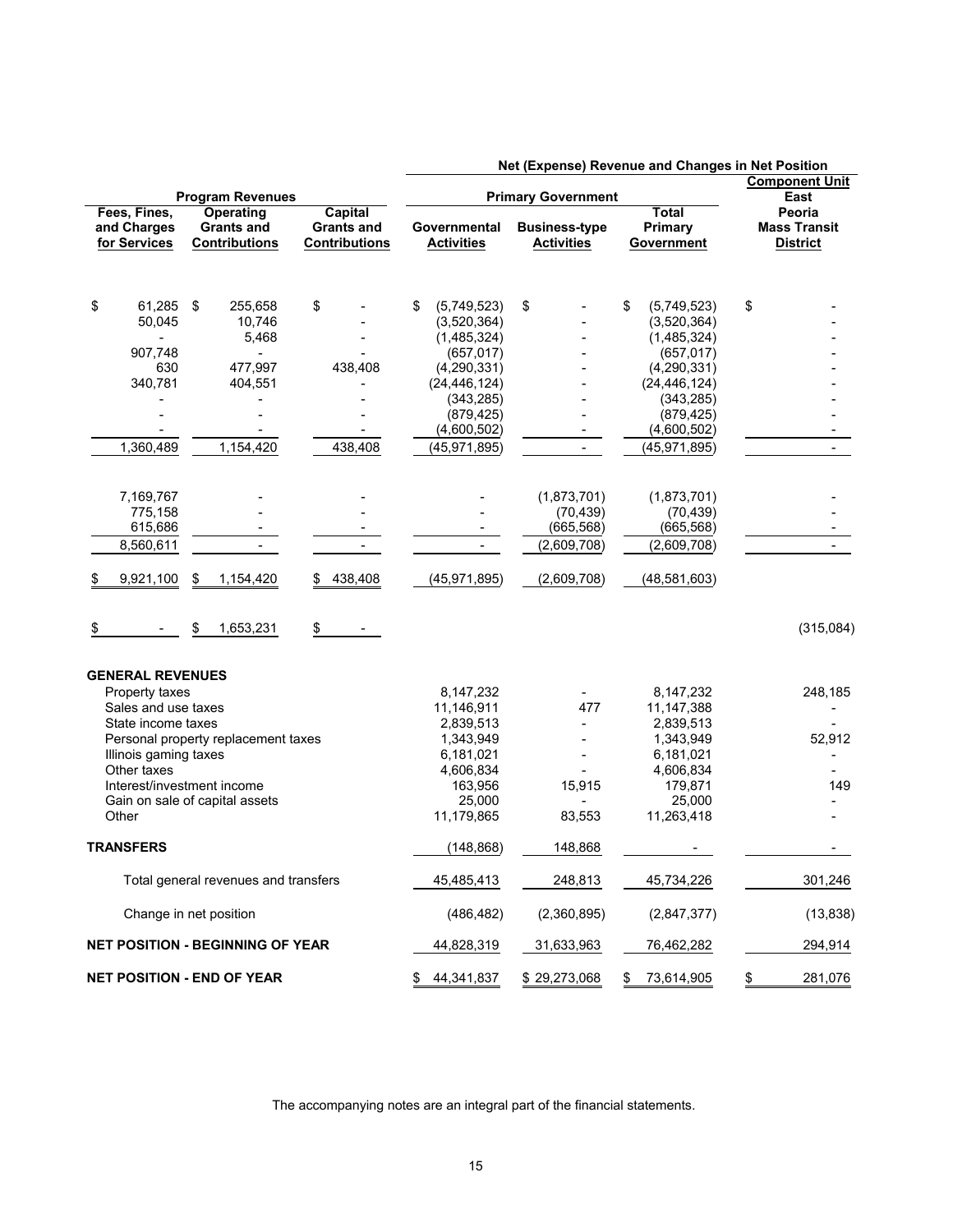## **CITY OF EAST PEORIA, ILLINOIS BALANCE SHEET - GOVERNMENTAL FUNDS April 30, 2014**

| <b>ASSETS</b>                                                                                                      | <b>General Fund</b>                 |
|--------------------------------------------------------------------------------------------------------------------|-------------------------------------|
|                                                                                                                    |                                     |
| Cash and investments<br>Receivables (net, where applicable, of allowances<br>for estimated uncollectible amounts): | \$<br>3,818,065                     |
| Property taxes<br>Sales tax<br>State income tax                                                                    | 2,426,651<br>2,867,471<br>1,047,719 |
| Personal property replacement tax<br>Motor fuel tax allotments<br>Gaming tax                                       | 142,633                             |
| Customer charges<br>Assessments<br>Hotel/motel taxes                                                               | 299,776                             |
| Intergovernmental<br><b>Notes</b><br>Fines<br>Capital lease                                                        | 47,908                              |
| Other<br>Advanced to other funds<br>Assets held for resale                                                         | 72,916<br>1,866,157                 |
| Restricted assets, cash and investments                                                                            |                                     |
| <b>TOTAL ASSETS</b>                                                                                                | \$<br>12,589,296                    |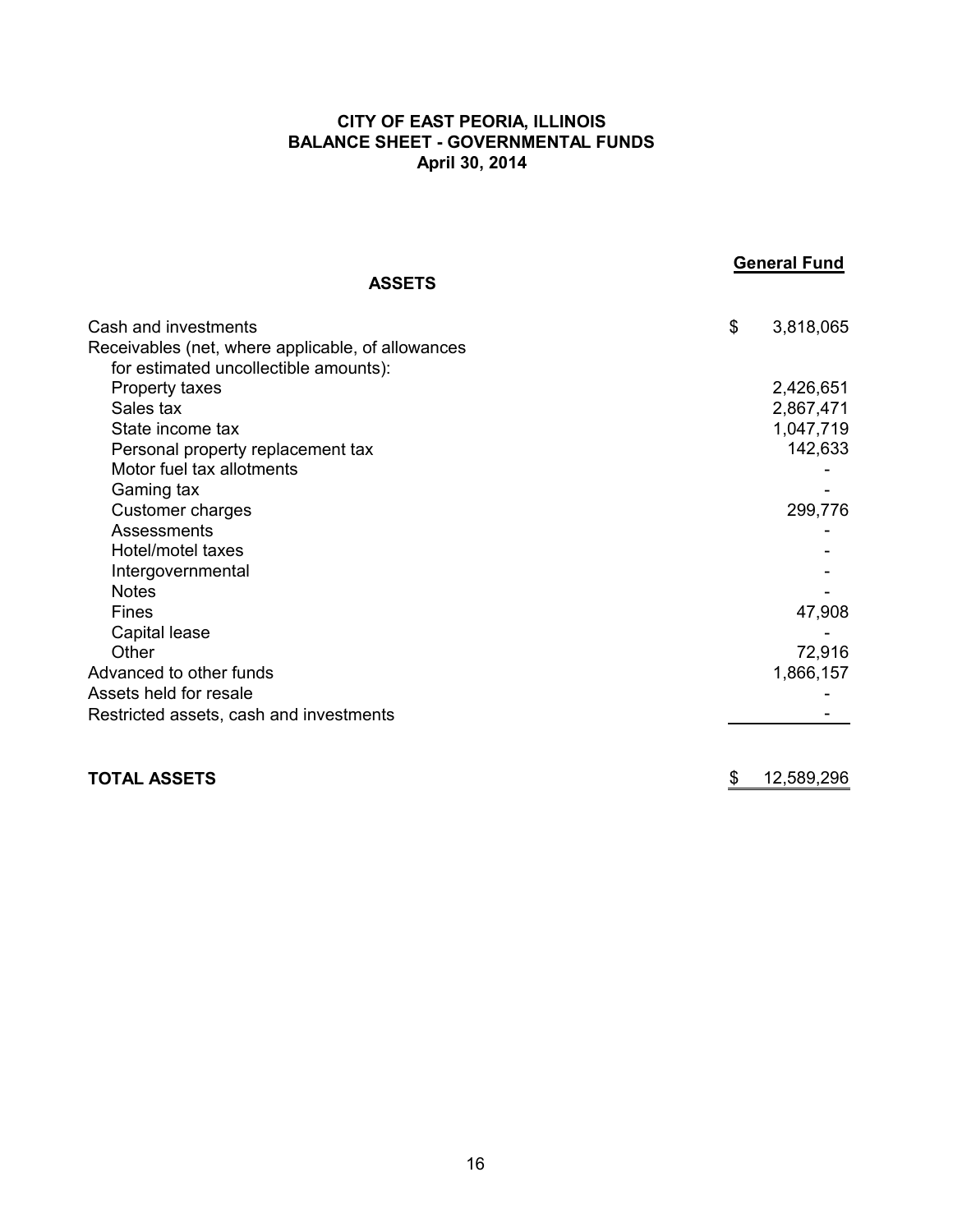| <b>Riverboat</b><br>Gaming<br><b>Tax Fund</b> |            | <b>Special Tax</b><br><b>Allocation</b><br><b>Fund</b> |           | Capital<br><b>Projects</b><br><b>Fund</b> |            | <b>Bond and</b><br>Interest<br><b>Fund</b> |           | <b>Other</b><br>Governmental<br><b>Funds</b> |           | <b>Total</b>   |            |
|-----------------------------------------------|------------|--------------------------------------------------------|-----------|-------------------------------------------|------------|--------------------------------------------|-----------|----------------------------------------------|-----------|----------------|------------|
| \$                                            | 400,472    | \$                                                     | 208       | $\mathfrak{S}$                            | 70,250     | $\mathfrak{L}$                             | 1,116,898 | \$                                           | 3,404,266 | $\mathfrak{L}$ | 8,810,159  |
|                                               |            |                                                        | 793,413   |                                           | 2,427,652  |                                            |           |                                              | 3,029,371 |                | 8,677,087  |
|                                               |            |                                                        |           |                                           | 162,041    |                                            |           |                                              |           |                | 3,029,512  |
|                                               |            |                                                        |           |                                           |            |                                            |           |                                              |           |                | 1,047,719  |
|                                               |            |                                                        |           |                                           |            |                                            |           |                                              | 75,400    |                | 218,033    |
|                                               |            |                                                        |           |                                           |            |                                            |           |                                              | 187,459   |                | 187,459    |
|                                               | 419,110    |                                                        |           |                                           |            |                                            |           |                                              |           |                | 419,110    |
|                                               |            |                                                        |           |                                           |            |                                            |           |                                              |           |                | 299,776    |
|                                               |            |                                                        |           |                                           |            |                                            |           |                                              | 188,176   |                | 188,176    |
|                                               |            |                                                        |           |                                           | 20,456     |                                            |           |                                              | 99,737    |                | 120,193    |
|                                               | 201,295    |                                                        |           |                                           |            |                                            |           |                                              |           |                | 201,295    |
|                                               |            |                                                        |           |                                           |            |                                            |           |                                              | 224,400   |                | 224,400    |
|                                               |            |                                                        |           |                                           |            |                                            |           |                                              |           |                | 47,908     |
|                                               |            |                                                        |           |                                           | 9,612,678  |                                            |           |                                              |           |                | 9,612,678  |
|                                               |            |                                                        |           |                                           | 32,722     |                                            |           |                                              | 115,995   |                | 221,633    |
|                                               | 10,598,758 |                                                        | 1,984,822 |                                           |            |                                            | 269,400   |                                              | 136,331   |                | 14,855,468 |
|                                               |            |                                                        |           |                                           | 1,430,000  |                                            |           |                                              |           |                | 1,430,000  |
|                                               |            |                                                        |           |                                           | 2,928,818  |                                            | 1,975,434 |                                              |           |                | 4,904,252  |
| \$                                            | 11,619,635 | \$                                                     | 2,778,443 | \$                                        | 16,684,617 | \$                                         | 3,361,732 | \$                                           | 7,461,135 | \$             | 54,494,858 |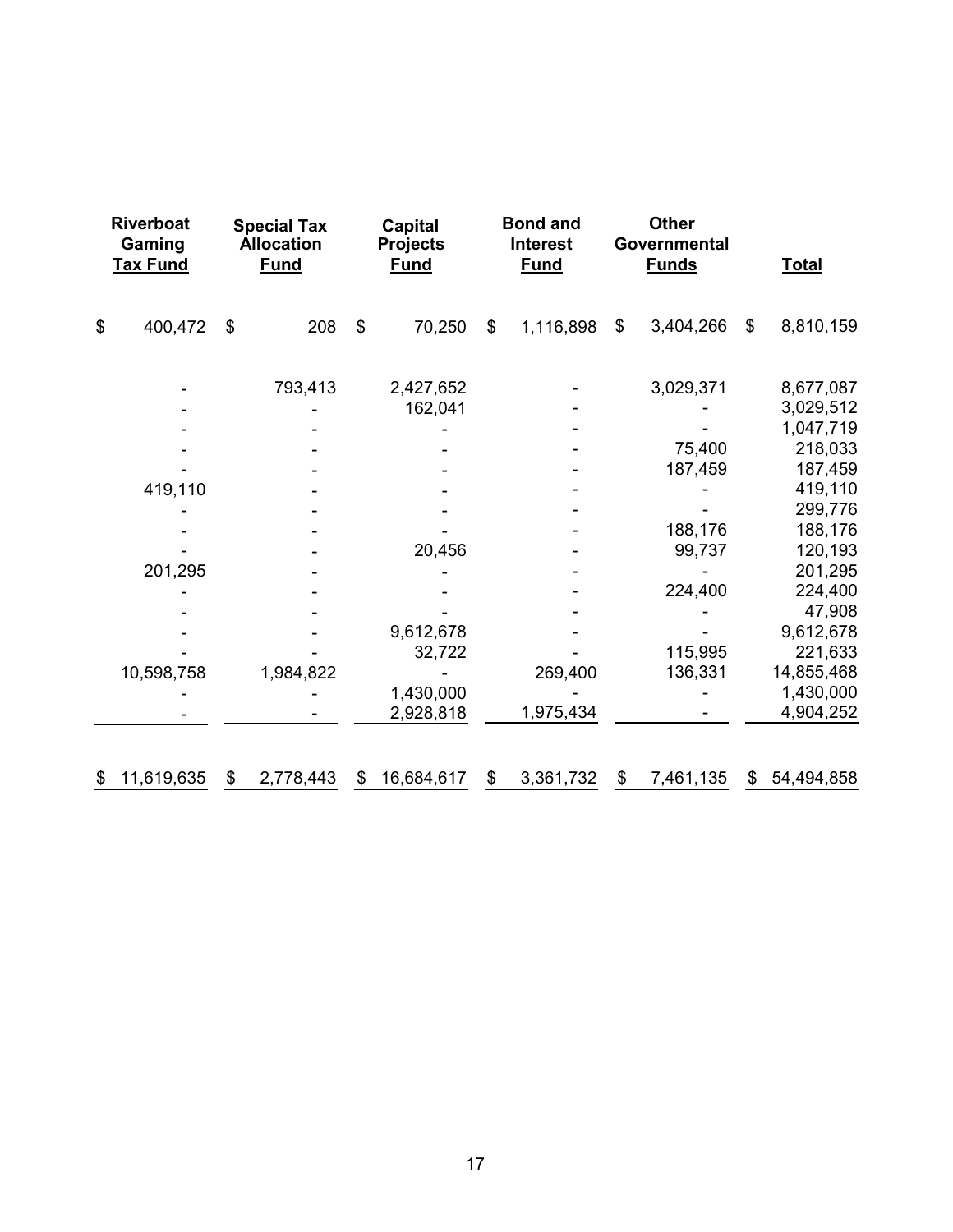## **CITY OF EAST PEORIA, ILLINOIS BALANCE SHEET - GOVERNMENTAL FUNDS April 30, 2014**

| <b>LIABILITIES, DEFERRED INFLOWS OF RESOURCES</b><br>AND FUND BALANCES (DEFICITS) | <b>General Fund</b> |
|-----------------------------------------------------------------------------------|---------------------|
| <b>LIABILITIES</b>                                                                |                     |
| Accounts payable                                                                  | \$<br>201,693       |
| Retainage payable                                                                 |                     |
| Wages payable                                                                     | 830,807             |
| Liquor license bonds held<br>Compensated absences                                 | 18,000<br>35,341    |
| Pension obligation payable                                                        |                     |
| Unearned revenue                                                                  |                     |
| Due to other governmental entities                                                | 713,861             |
| Advances from other funds                                                         | 184,753             |
| <b>Total liabilities</b>                                                          | 1,984,455           |
| <b>DEFERRED INFLOWS OF RESOURCES</b>                                              |                     |
| Unavailable revenue - property taxes                                              | 2,426,651           |
| Unavailable revenue - other taxes                                                 | 1,067,760           |
| Unavailable revenue - capital lease receivable                                    |                     |
| Unavailable revenue - notes receivable and other                                  |                     |
| Unavailable revenue - special assessments                                         |                     |
| Total deferred inflows of resources                                               | 3,494,411           |
| <b>FUND BALANCES (DEFICITS)</b>                                                   |                     |
| Nonspendable                                                                      | 1,866,157           |
| Restricted<br>Assigned                                                            | 193,192             |
| Unassigned                                                                        | 5,051,081           |
|                                                                                   |                     |
| Total fund balances (deficits)                                                    | 7,110,430           |
| TOTAL LIABILITIES, DEFERRED INFLOWS OF RESOURCES                                  |                     |
| AND FUND BALANCES (DEFICITS)                                                      | \$<br>12,589,296    |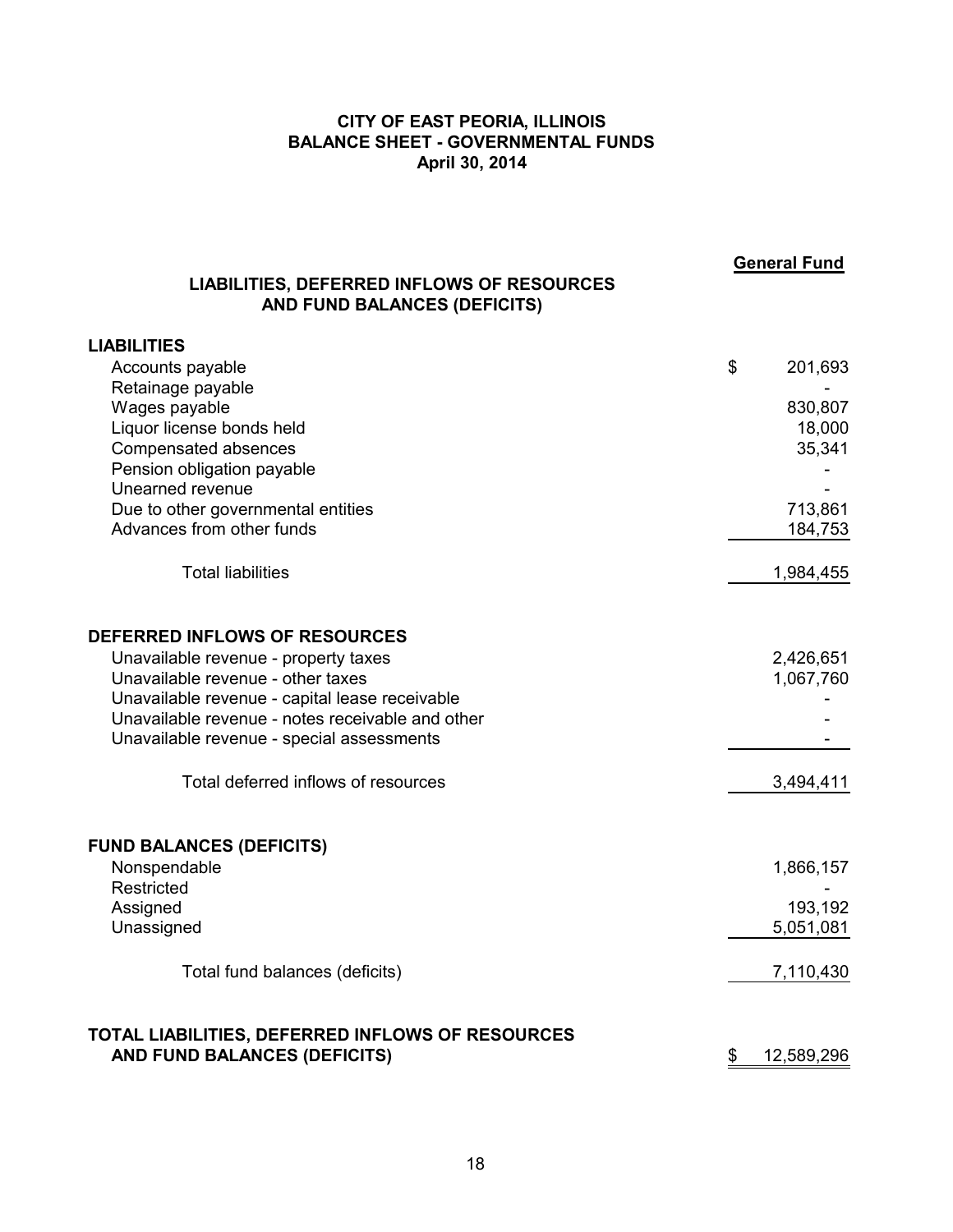| <b>Riverboat</b><br><b>Special Tax</b><br>Gaming<br><b>Allocation</b><br><b>Tax Fund</b><br><b>Fund</b> |                                        | <b>Capital</b><br><b>Projects</b><br><b>Fund</b> |       | <b>Bond and</b><br><b>Interest</b><br><b>Fund</b> |    | <b>Other</b><br>Governmental<br><b>Funds</b> |    | <b>Total</b>                      |                                                                     |
|---------------------------------------------------------------------------------------------------------|----------------------------------------|--------------------------------------------------|-------|---------------------------------------------------|----|----------------------------------------------|----|-----------------------------------|---------------------------------------------------------------------|
| \$                                                                                                      | 685,418                                | \$                                               | $\$\$ | 536,973<br>431,717                                | \$ |                                              | \$ | 27,494                            | \$<br>1,451,578<br>431,717                                          |
|                                                                                                         |                                        |                                                  |       |                                                   |    |                                              |    | 2,781                             | 833,588                                                             |
|                                                                                                         |                                        |                                                  |       |                                                   |    |                                              |    |                                   | 18,000                                                              |
|                                                                                                         |                                        |                                                  |       |                                                   |    |                                              |    | 148,807                           | 35,341<br>148,807                                                   |
|                                                                                                         |                                        |                                                  |       |                                                   |    |                                              |    | 16,748                            | 16,748                                                              |
|                                                                                                         | 217,389                                | 8,188,620                                        |       | 5,474,531                                         |    | 250,000                                      |    | 141,365                           | 713,861<br>14,456,658                                               |
|                                                                                                         | 902,807                                | 8,188,620                                        |       | 6,443,221                                         |    | 250,000                                      |    | 337,195                           | 18,106,298                                                          |
|                                                                                                         |                                        | 793,413                                          |       | 2,427,652<br>36,129<br>9,612,678                  |    |                                              |    | 3,029,371<br>224,400<br>78,531    | 8,677,087<br>1,103,889<br>9,612,678<br>224,400<br>78,531            |
|                                                                                                         |                                        | 793,413                                          |       | 12,076,459                                        |    |                                              |    | 3,332,302                         | 19,696,585                                                          |
|                                                                                                         | 10,918,708<br>(201, 880)<br>10,716,828 | 1,984,822<br>(8, 188, 412)<br>(6,203,590)        |       | 4,358,818<br>(6, 193, 881)<br>(1,835,063)         |    | 2,816,412<br>295,320<br>3,111,732            |    | 3,109,018<br>682,620<br>3,791,638 | 1,866,157<br>23, 187, 778<br>1,171,132<br>(9,533,092)<br>16,691,975 |
| \$                                                                                                      | 11,619,635                             | \$<br>2,778,443                                  | \$    | 16,684,617                                        | \$ | 3,361,732                                    | \$ | 7,461,135                         | \$<br>54,494,858                                                    |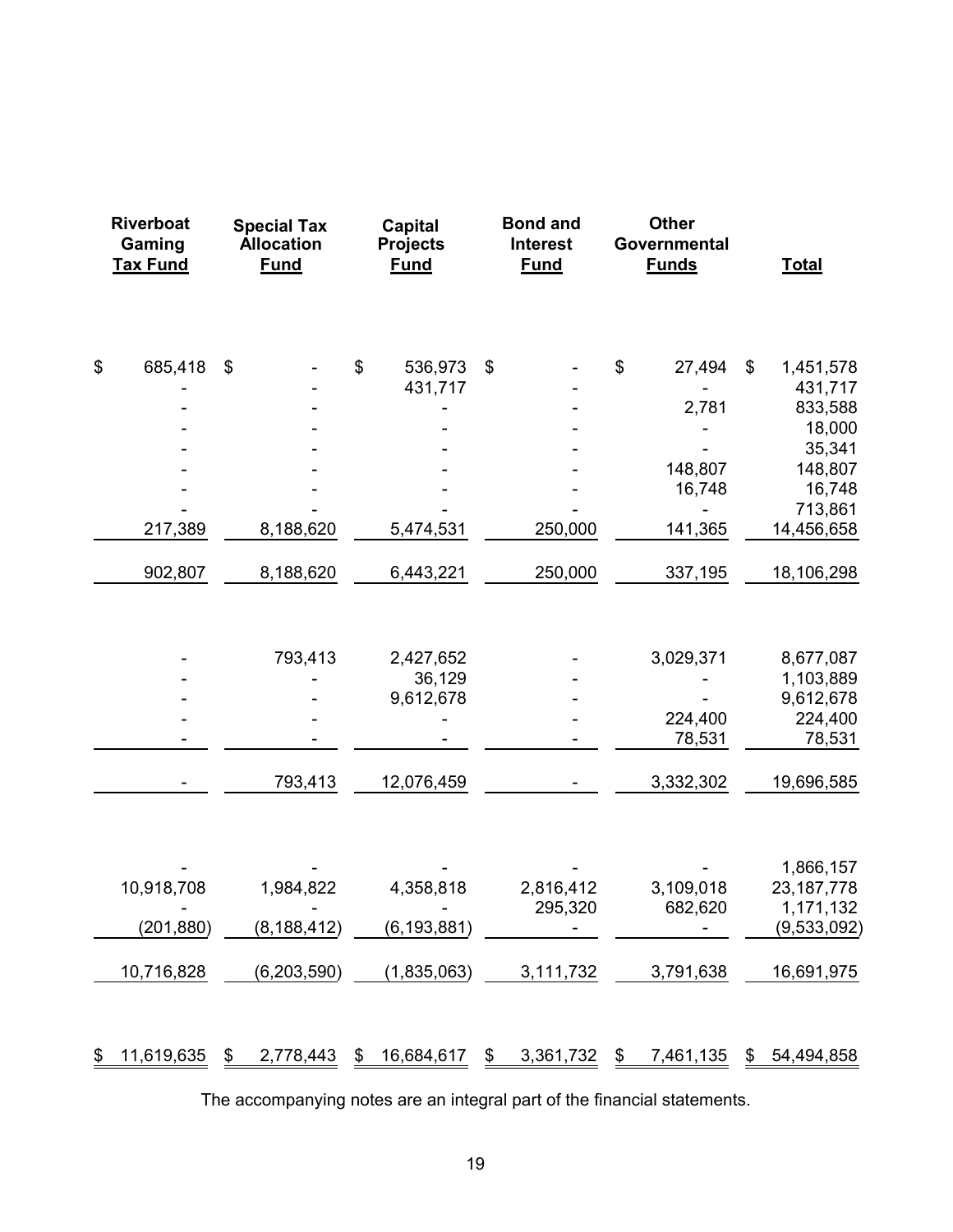#### **CITY OF EAST PEORIA, ILLINOIS RECONCILIATION OF GOVERNMENTAL FUNDS BALANCE SHEET TO THE STATEMENT OF NET POSITION April 30, 2014**

| Total governmental fund balances                                                                                                                                                                                                       |                       | \$<br>16,691,975 |
|----------------------------------------------------------------------------------------------------------------------------------------------------------------------------------------------------------------------------------------|-----------------------|------------------|
| Amounts reported for governmental activities in the statement<br>of net position are different because capital assets used in<br>governmental activities are not financial resources and, therefore,<br>are not reported in the funds: |                       |                  |
| Land                                                                                                                                                                                                                                   | \$<br>8,426,876       |                  |
| Construction-in-progress                                                                                                                                                                                                               | 45,390,790            |                  |
| Land improvements                                                                                                                                                                                                                      | 5,108,598             |                  |
| Buildings and improvements                                                                                                                                                                                                             | 51,569,307            |                  |
| Machinery, equipment, and vehicles                                                                                                                                                                                                     | 14,968,860            |                  |
| Infrastructure                                                                                                                                                                                                                         | 75,151,658            |                  |
| Accumulated depreciation                                                                                                                                                                                                               | (60, 665, 382)        | 139,950,707      |
| Developer receivable                                                                                                                                                                                                                   |                       | 193,469          |
| Other long-term assets are not available to pay for current-period                                                                                                                                                                     |                       |                  |
| expenditures and, therefore, are deferred in the funds,                                                                                                                                                                                |                       |                  |
| deferred inflows of resources:                                                                                                                                                                                                         |                       |                  |
| Unavailable revenue - other taxes                                                                                                                                                                                                      | 1,103,889             |                  |
| Unavailable revenue - capital lease receivable                                                                                                                                                                                         | 9,612,678             |                  |
| Unavailable revenue - notes receivable and other                                                                                                                                                                                       | 224,400               |                  |
| Unavailable revenue - special assessments                                                                                                                                                                                              | 78,531                | 11,019,498       |
| Internal service funds are used by management to charge the                                                                                                                                                                            |                       |                  |
| costs of certain services to individual funds:                                                                                                                                                                                         |                       |                  |
| The assets and liabilities of the internal service funds are included<br>in governmental activities in the statement of net position:                                                                                                  |                       |                  |
| <b>Current assets</b>                                                                                                                                                                                                                  | 1,054,862             |                  |
| <b>Current liabilities</b>                                                                                                                                                                                                             | (613,076)             | 441,786          |
| Internal service funds allocated to business-type activities                                                                                                                                                                           |                       | (409, 912)       |
| Long-term liabilities are not due and payable in the current period                                                                                                                                                                    |                       |                  |
| and, therefore, are not reported in the funds:                                                                                                                                                                                         |                       |                  |
| Compensated absences, current                                                                                                                                                                                                          | (564, 847)            |                  |
| Compensated absences, noncurrent                                                                                                                                                                                                       | (2,655,971)           |                  |
| Other postemployment benefits obligation                                                                                                                                                                                               | (10,000,760)          |                  |
| <b>IMRF</b> pension obligation                                                                                                                                                                                                         | (146, 978)            |                  |
| Accrued interest payable                                                                                                                                                                                                               | (1,533,429)           |                  |
| General obligation bonds payable, current                                                                                                                                                                                              | (3,780,000)           |                  |
| General obligation bonds payable, noncurrent                                                                                                                                                                                           | (94, 410, 000)        |                  |
| Project bonds payable, current                                                                                                                                                                                                         | (545,000)             |                  |
| Project bonds payable, noncurrent                                                                                                                                                                                                      | (1,040,000)           |                  |
| Special assessment bonds, noncurrent                                                                                                                                                                                                   | (230,000)             |                  |
| Notes payable, current                                                                                                                                                                                                                 | (970, 941)            |                  |
| Notes payable, noncurrent                                                                                                                                                                                                              | (7,528,508)           |                  |
| <b>Bond discounts</b>                                                                                                                                                                                                                  | 138,540               |                  |
| Bond deferred charge on refunding<br>Bond premiums                                                                                                                                                                                     | 424,397<br>(702, 189) | (123,545,686)    |
|                                                                                                                                                                                                                                        |                       |                  |

#### **NET POSITION OF GOVERNMENTAL ACTIVITIES** \$44,341,837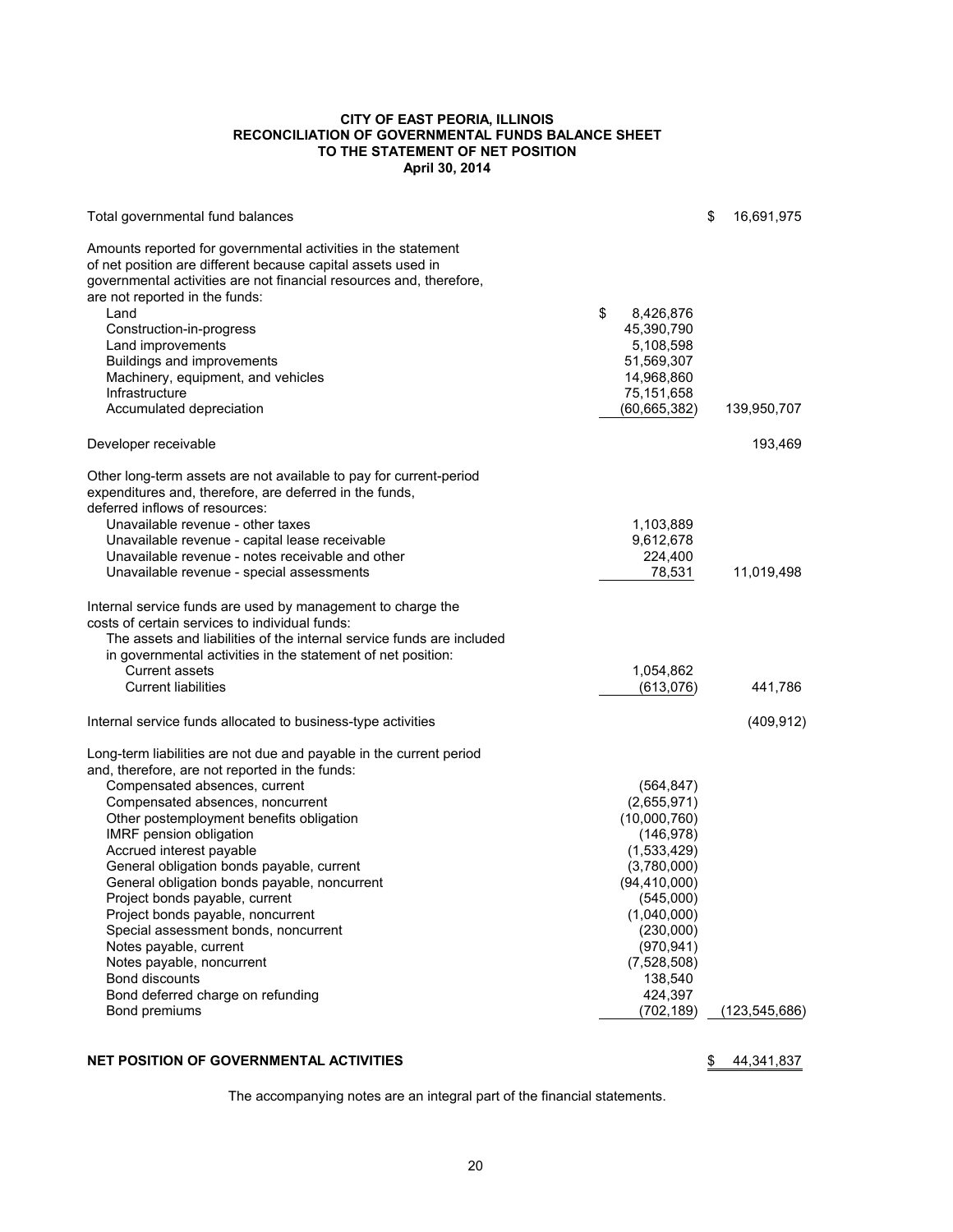#### **CITY OF EAST PEORIA, ILLINOIS STATEMENT OF REVENUES, EXPENDITURES, AND CHANGES IN FUND BALANCES (DEFICIT) - GOVERNMENTAL FUNDS Year Ended April 30, 2014**

|                                                   | <b>General Fund</b> |
|---------------------------------------------------|---------------------|
| <b>REVENUES</b>                                   |                     |
| Property taxes                                    | 2,520,552<br>\$     |
| Other taxes and special assessments               | 14,558,981          |
| Charges for services                              | 1,019,708           |
| Intergovernmental<br>Investment earnings          | 828,611             |
| Licenses and permits                              | 21,446<br>340,781   |
| <b>Miscellaneous</b>                              | 2,373,848           |
| <b>Total revenues</b>                             | 21,663,927          |
|                                                   |                     |
| <b>EXPENDITURES</b>                               |                     |
| Current:                                          |                     |
| General government                                | 7,538,940           |
| Police                                            | 5,844,995           |
| Fire                                              | 3,332,532           |
| Sanitation                                        | 1,430,183           |
| Health and welfare                                | 1,370,248           |
| <b>Public works</b>                               | 2,236,855           |
| Community development                             | 323,280             |
| Other                                             |                     |
| Capital outlay                                    | 231,293             |
| Debt service:                                     |                     |
| Principal payments                                | 257,629             |
| Interest and fiscal charges                       | 169,076             |
| Total expenditures                                | 22,735,031          |
| Excess (deficiency) of revenues over expenditures | (1,071,104)         |
| <b>OTHER FINANCING SOURCES (USES)</b>             |                     |
| Issuance of long-term debt                        |                     |
| Proceeds from sale of capital assets              |                     |
| Transfers in                                      |                     |
| <b>Transfers out</b>                              | (527, 261)          |
| Total other financing sources (uses)              | (527, 261)          |
|                                                   |                     |
| <b>NET CHANGE IN FUND BALANCES</b>                | (1,598,365)         |
| FUND BALANCES (DEFICITS), BEGINNING OF YEAR       | 8,708,795           |
| FUND BALANCES (DEFICITS), END OF YEAR             | 7,110,430<br>\$     |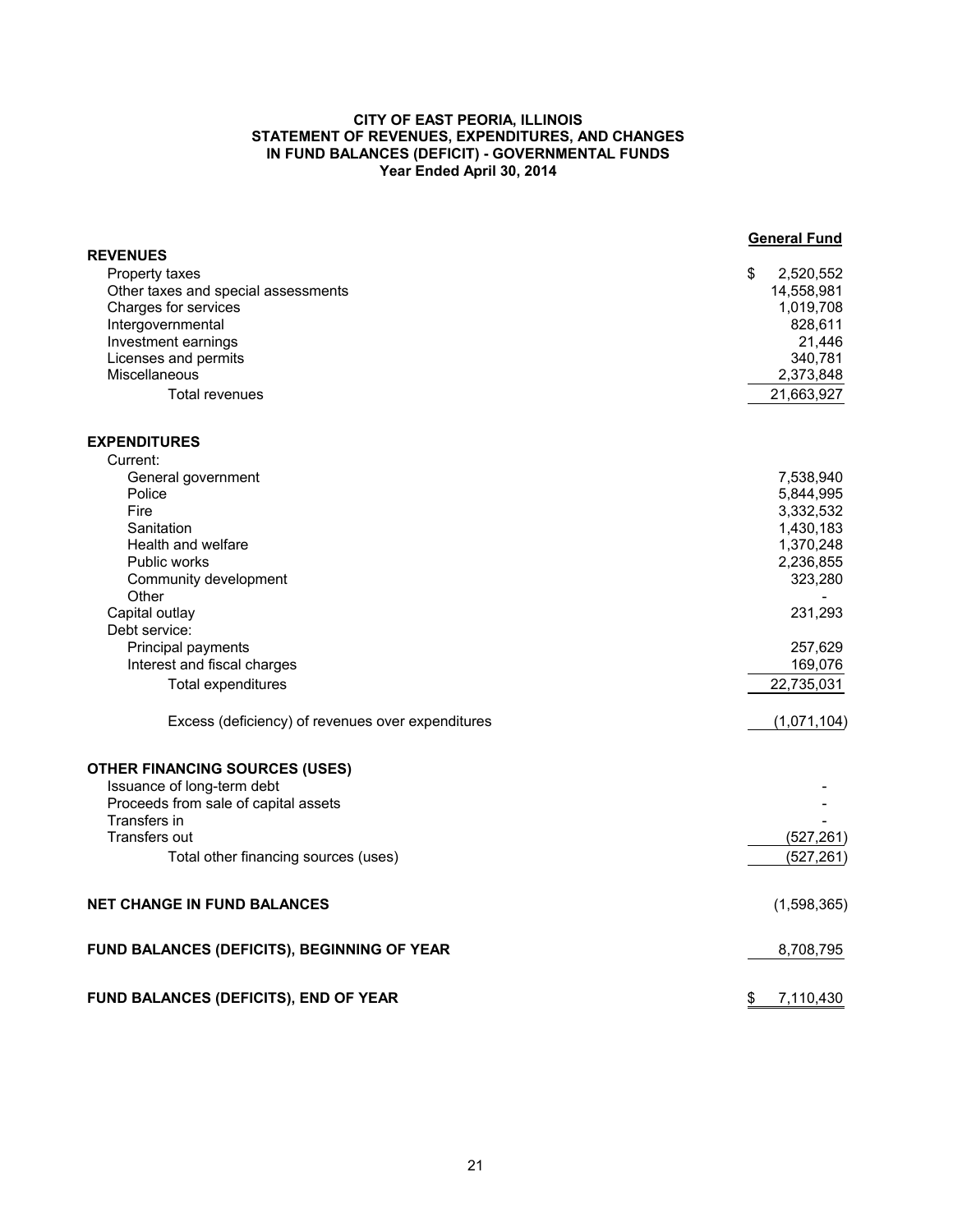| <b>Riverboat</b><br>Gaming<br><u>Tax Fund</u> |             | <b>Special Tax</b><br><b>Allocation</b><br><b>Fund</b> |                       | Capital<br><b>Projects</b><br><b>Fund</b> |             | <b>Bond and</b><br><b>Interest</b><br><b>Fund</b> |           | Other<br>Governmental<br><b>Funds</b> | <b>Total</b>       |  |
|-----------------------------------------------|-------------|--------------------------------------------------------|-----------------------|-------------------------------------------|-------------|---------------------------------------------------|-----------|---------------------------------------|--------------------|--|
| \$                                            |             | \$                                                     | 760,362               | \$                                        | 1,909,525   | $\frac{1}{2}$                                     |           | \$<br>2,956,793                       | \$<br>8,147,232    |  |
|                                               | 6,181,021   |                                                        |                       |                                           | 2,875,426   |                                                   |           | 1,775,973                             | 25,391,401         |  |
|                                               |             |                                                        |                       |                                           |             |                                                   |           |                                       | 1,019,708          |  |
|                                               | 438,408     |                                                        |                       |                                           |             |                                                   |           | 1,943,511                             | 3,210,530          |  |
|                                               | 300         |                                                        | 220<br>$\overline{a}$ |                                           | 13,972      |                                                   | 95,320    | 30,961                                | 162,219<br>340,781 |  |
|                                               | 394,421     |                                                        | 646                   |                                           | 8,114,032   |                                                   |           | 420,693                               | 11,303,640         |  |
|                                               | 7,014,150   |                                                        | 761,228               |                                           | 12,912,955  |                                                   | 95,320    | 7,127,931                             | 49,575,511         |  |
|                                               |             |                                                        |                       |                                           |             |                                                   |           |                                       |                    |  |
|                                               |             |                                                        | 130,976               |                                           |             |                                                   |           | 2,943,003                             | 10,612,919         |  |
|                                               |             |                                                        |                       |                                           |             |                                                   |           | 1,216,329                             | 7,061,324          |  |
|                                               |             |                                                        |                       |                                           |             |                                                   |           | 1,180,450                             | 4,512,982          |  |
|                                               |             |                                                        |                       |                                           |             |                                                   |           |                                       | 1,430,183          |  |
|                                               |             |                                                        |                       |                                           |             |                                                   |           |                                       | 1,370,248          |  |
|                                               |             |                                                        |                       |                                           |             |                                                   |           | 948,129                               | 3,184,984          |  |
|                                               |             |                                                        |                       |                                           |             |                                                   |           |                                       | 323,280            |  |
|                                               |             |                                                        | 1,833                 |                                           | 764,862     |                                                   |           | 1,314                                 | 768,009            |  |
|                                               | 4,947,404   |                                                        |                       |                                           | 11,787,614  |                                                   |           | 8,305                                 | 16,974,616         |  |
|                                               | 421,305     |                                                        | 1,180,000             |                                           | 5,028,246   |                                                   | 80,000    | 85,000                                | 7,052,180          |  |
|                                               | 85,421      |                                                        | (81, 140)             |                                           | 4,337,505   |                                                   | 40,532    | 20,475                                | 4,571,869          |  |
|                                               | 5,454,130   |                                                        | 1,231,669             |                                           | 21,918,227  |                                                   | 120,532   | 6,403,005                             | 57,862,594         |  |
|                                               | 1,560,020   |                                                        | (470, 441)            |                                           | (9,005,272) |                                                   | (25, 212) | 724,926                               | (8, 287, 083)      |  |
|                                               |             |                                                        |                       |                                           |             |                                                   |           |                                       |                    |  |
|                                               |             |                                                        |                       |                                           | 4,997,640   |                                                   |           |                                       | 4,997,640          |  |
|                                               |             |                                                        |                       |                                           | 25,000      |                                                   |           |                                       | 25,000             |  |
|                                               | 48,872      |                                                        | 470,640               |                                           | 1,411,000   |                                                   | 200,000   | 129,522                               | 2,260,034          |  |
|                                               | (1,881,641) |                                                        |                       |                                           |             |                                                   |           |                                       | (2,408,902)        |  |
|                                               | (1,832,769) |                                                        | 470,640               |                                           | 6,433,640   |                                                   | 200,000   | 129,522                               | 4,873,772          |  |
|                                               | (272, 749)  |                                                        | 199                   |                                           | (2,571,632) |                                                   | 174,788   | 854,448                               | (3, 413, 311)      |  |
|                                               | 10,989,577  |                                                        | (6, 203, 789)         |                                           | 736,569     |                                                   | 2,936,944 | 2,937,190                             | 20,105,286         |  |
| \$                                            | 10,716,828  | \$                                                     | (6, 203, 590)         | \$                                        | (1,835,063) | \$                                                | 3,111,732 | \$<br>3,791,638                       | \$<br>16,691,975   |  |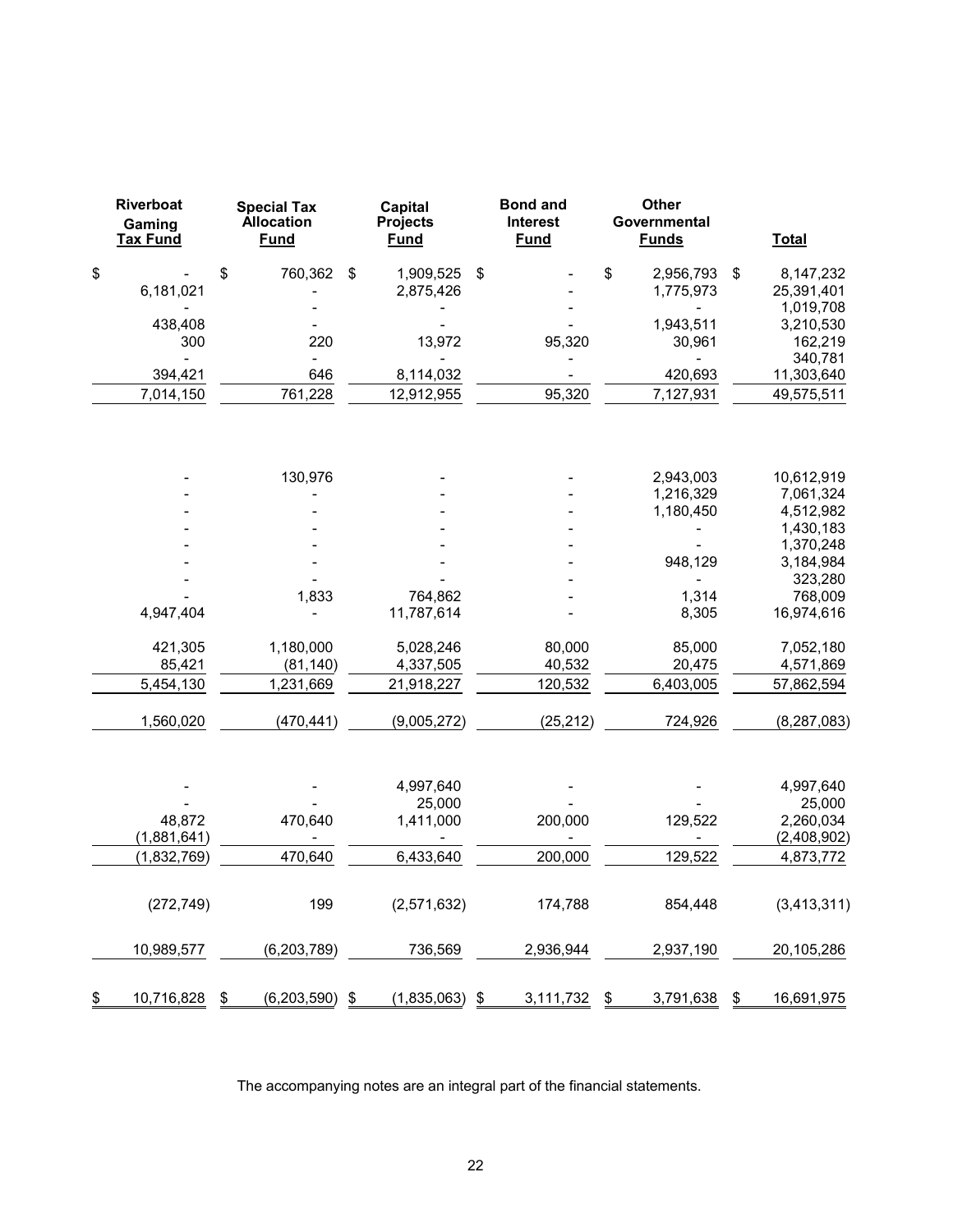#### **CITY OF EAST PEORIA, ILLINOIS RECONCILIATION OF THE STATEMENT OF REVENUES, EXPENDITURES, AND CHANGES IN FUND BALANCES OF GOVERNMENTAL FUNDS TO THE STATEMENT OF ACTIVITIES Year Ended April 30, 2014**

| Net change in fund balances - governmental funds                                                                                                                                                                                                                                                                                                                                                                                                                                                                                                                                                                                                             |                          | \$<br>(3,413,311) |
|--------------------------------------------------------------------------------------------------------------------------------------------------------------------------------------------------------------------------------------------------------------------------------------------------------------------------------------------------------------------------------------------------------------------------------------------------------------------------------------------------------------------------------------------------------------------------------------------------------------------------------------------------------------|--------------------------|-------------------|
| Amounts reported for governmental activities in the statement<br>of activities are different because:<br>Governmental funds report capital outlays as expenditures. However, in<br>the statement of activities, the cost of those assets is allocated over their<br>estimated useful lives and reported as depreciation expense. The following<br>is the amount by which capital outlays exceeded depreciation in the                                                                                                                                                                                                                                        |                          |                   |
| current year:<br>Capital outlay                                                                                                                                                                                                                                                                                                                                                                                                                                                                                                                                                                                                                              | \$<br>9,566,782          |                   |
| Depreciation expense                                                                                                                                                                                                                                                                                                                                                                                                                                                                                                                                                                                                                                         | (5, 284, 532)            | 4,282,250         |
| The net effect of various miscellaneous transactions involving capital<br>assets (i.e., sales, donations, and disposals) is to increase/decrease<br>net position:                                                                                                                                                                                                                                                                                                                                                                                                                                                                                            |                          |                   |
| Proceeds from sale of capital assets<br>Gain on sale of capital assets                                                                                                                                                                                                                                                                                                                                                                                                                                                                                                                                                                                       | (25,000)<br>25,000       |                   |
|                                                                                                                                                                                                                                                                                                                                                                                                                                                                                                                                                                                                                                                              |                          |                   |
| Revenues in the statement of activities that do not provide current<br>financial resources are not reported as revenues in the funds, grant<br>and tax revenues:                                                                                                                                                                                                                                                                                                                                                                                                                                                                                             |                          |                   |
| Net change in other taxes                                                                                                                                                                                                                                                                                                                                                                                                                                                                                                                                                                                                                                    | (510, 553)               |                   |
| Net change in intergovernmental                                                                                                                                                                                                                                                                                                                                                                                                                                                                                                                                                                                                                              | (106, 271)               |                   |
| Net change in notes receivable and other                                                                                                                                                                                                                                                                                                                                                                                                                                                                                                                                                                                                                     | (117, 260)               | (734, 084)        |
| Loans made are considered expenditures in the government funds.<br>Portions of receivables are not considered current financial resources<br>and, therefore, portions of payments are recognized as revenues for the<br>governmental funds. The net effect of these transactions is as follows:<br>Net change in long-term special assessment receivable<br>Net change in capital lease receivable                                                                                                                                                                                                                                                           | (141, 181)<br>(359, 100) | (500, 281)        |
| The issuance of long-term debt (e.g., bonds, loan, leases) provides<br>current financial resources to governmental funds, while the repayment of<br>the principal of long-term debt consumes the current financial resources<br>of governmental funds. Neither transaction, however, has any effect on<br>net position. Also, governmental funds report the effect of premiums,<br>discounts and similar items when debt is first issued, whereas these<br>amounts are deferred and amortized in the statement of activities.<br>The following is the detail of the net effect of these differences in the<br>treatment of long-term debt and related items: |                          |                   |
| Issuance of long-term debt                                                                                                                                                                                                                                                                                                                                                                                                                                                                                                                                                                                                                                   | (4,997,640)              |                   |
| Repayment of bond principal                                                                                                                                                                                                                                                                                                                                                                                                                                                                                                                                                                                                                                  | 5,255,000                |                   |
| Repayment of notes payable principal<br>Interest                                                                                                                                                                                                                                                                                                                                                                                                                                                                                                                                                                                                             | 1,797,180<br>(28, 209)   |                   |
| Amortization of premiums, discounts, and deferred charge on refunding                                                                                                                                                                                                                                                                                                                                                                                                                                                                                                                                                                                        | (425)                    | 2,025,906         |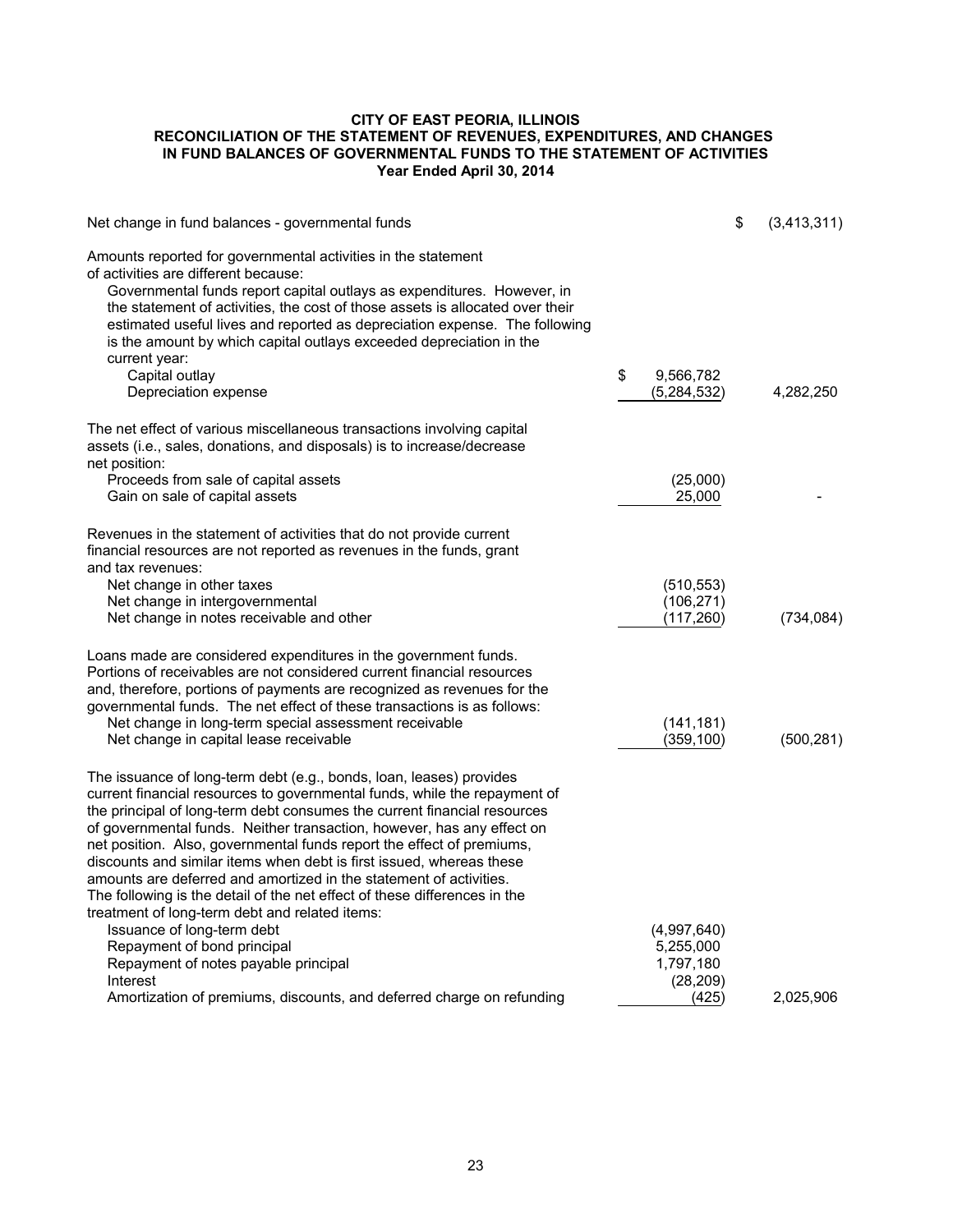#### **CITY OF EAST PEORIA, ILLINOIS RECONCILIATION OF THE STATEMENT OF REVENUES, EXPENDITURES, AND CHANGES IN FUND BALANCES OF GOVERNMENTAL FUNDS TO THE STATEMENT OF ACTIVITIES Year Ended April 30, 2014**

| Some expenses reported in the statement of activities do not require                                                                                                                                                        |                  |             |
|-----------------------------------------------------------------------------------------------------------------------------------------------------------------------------------------------------------------------------|------------------|-------------|
| the use of current financial resources and, therefore, are not reported as                                                                                                                                                  |                  |             |
| expenditures in governmental funds:                                                                                                                                                                                         |                  |             |
| Change in compensated absences                                                                                                                                                                                              | \$<br>(737, 742) |             |
| Change in other postemployment benefit obligation                                                                                                                                                                           | $(1,691,093)$ \$ | (2,428,835) |
| Internal service funds are used by management to charge the costs of<br>various activities internally to individual funds. The net expense of<br>certain activities of internal service funds is reported with governmental |                  |             |
| activities.                                                                                                                                                                                                                 |                  | 281,873     |
| <b>CHANGE IN NET POSITION OF GOVERNMENTAL ACTIVITIES</b>                                                                                                                                                                    |                  | (486,482)   |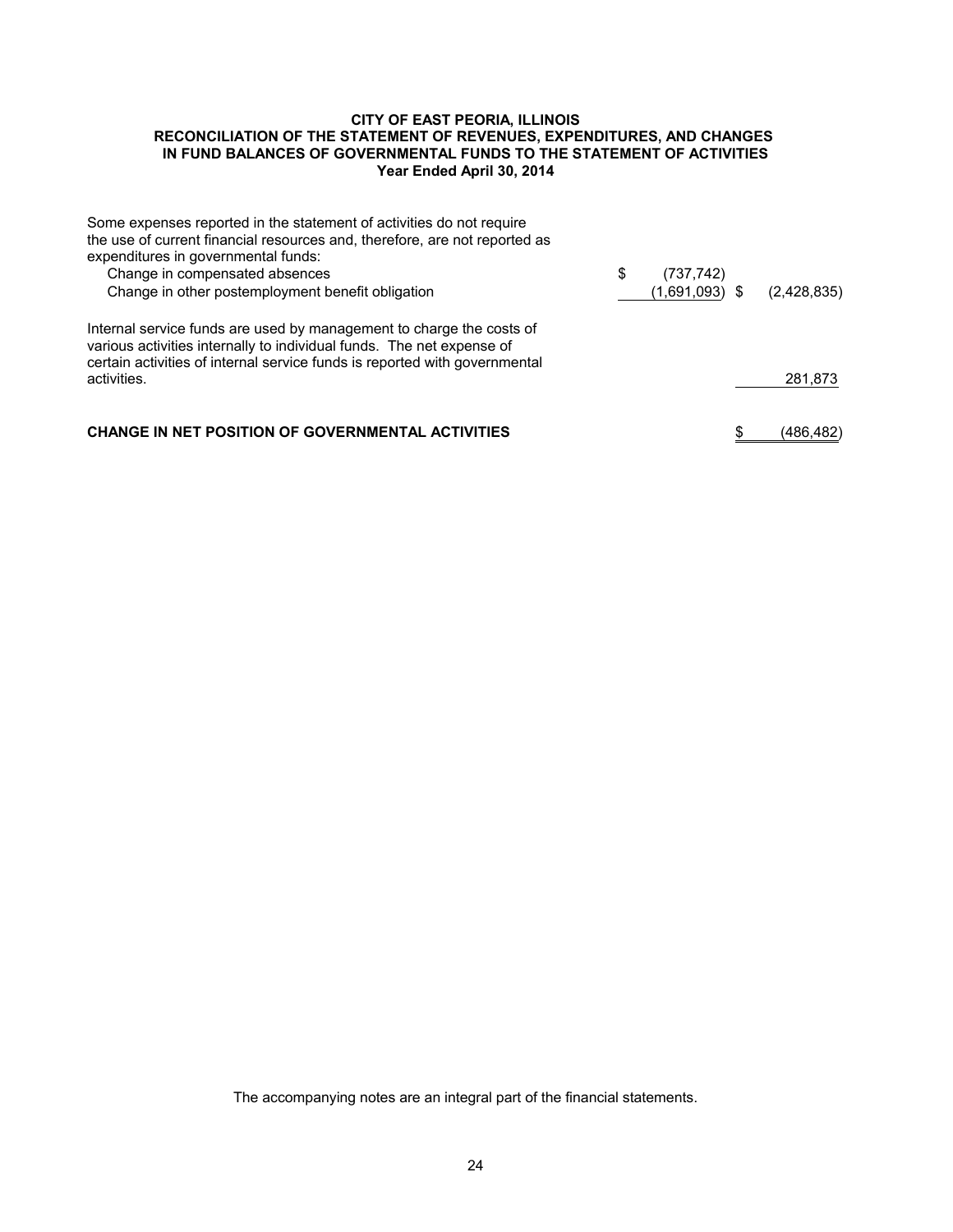#### **CITY OF EAST PEORIA, ILLINOIS STATEMENT OF NET POSITION PROPRIETARY FUNDS April 30, 2014**

|                                                                     |                                   | <b>Business-Type Activities -</b><br><b>Enterprise Funds</b> |                                                 | Governmental<br><b>Activities</b> |                                            |  |
|---------------------------------------------------------------------|-----------------------------------|--------------------------------------------------------------|-------------------------------------------------|-----------------------------------|--------------------------------------------|--|
| <b>ASSETS</b>                                                       | Water<br>and Sewer<br><b>Fund</b> | <b>Eastport</b><br><b>Marina</b><br><b>Fund</b>              | <b>Eastside</b><br><b>Centre</b><br><b>Fund</b> | <b>Total</b>                      | Internal<br><b>Service</b><br><b>Funds</b> |  |
|                                                                     |                                   |                                                              |                                                 |                                   |                                            |  |
| <b>CURRENT ASSETS</b>                                               |                                   |                                                              |                                                 |                                   |                                            |  |
| Cash and cash equivalents                                           | 1,108,169<br>\$                   | 219,471<br>\$                                                | 500<br>\$                                       | - \$<br>1,328,140                 | 1,054,862<br>-\$                           |  |
| Water and sewer revenue                                             |                                   |                                                              |                                                 |                                   |                                            |  |
| receivables (net where applicable<br>of allowance for uncollectible |                                   |                                                              |                                                 |                                   |                                            |  |
| amounts):                                                           |                                   |                                                              |                                                 |                                   |                                            |  |
| <b>Billed</b>                                                       | 231,937                           |                                                              |                                                 | 231,937                           |                                            |  |
| Unbilled charges                                                    | 1,330,367                         |                                                              |                                                 | 1,330,367                         |                                            |  |
| Customer charges                                                    |                                   | 59,242                                                       |                                                 | 59,242                            |                                            |  |
| Advanced to other funds                                             | 5,000                             |                                                              |                                                 | 5,000                             |                                            |  |
| Prepaid expenses                                                    |                                   | 11,350                                                       |                                                 | 11,350                            |                                            |  |
| Inventory of supplies, at cost                                      | 140,316                           |                                                              |                                                 | 140,316                           |                                            |  |
| <b>Total current assets</b>                                         | 2,815,789                         | 290,063                                                      | 500                                             | 3,106,352                         | 1,054,862                                  |  |
| <b>NONCURRENT ASSETS,</b>                                           |                                   |                                                              |                                                 |                                   |                                            |  |
| <b>ASSESSMENTS RECEIVABLE</b>                                       | 37                                |                                                              |                                                 | 37                                |                                            |  |
| <b>CAPITAL ASSETS</b>                                               |                                   |                                                              |                                                 |                                   |                                            |  |
| Nondepreciable:                                                     |                                   |                                                              |                                                 |                                   |                                            |  |
| Land                                                                | 456,274                           | 2,850,000                                                    | 341,408                                         | 3,647,682                         |                                            |  |
| Depreciable:                                                        |                                   |                                                              |                                                 |                                   |                                            |  |
| Land improvements                                                   | 1,617,396                         | 3,170,620                                                    | 2,386,520                                       | 7,174,536                         |                                            |  |
| <b>Buildings</b>                                                    | 16,210,548                        | 2,326,810                                                    | 5,873,900                                       | 24,411,258                        |                                            |  |
| Machinery, equipment and vehicles                                   | 12,574,702                        | 517,470                                                      | 1,022,528                                       | 14,114,700                        |                                            |  |
| Infrastructure<br>Less accumulated depreciation                     | 40,168,239<br>(43, 430, 496)      | $\blacksquare$<br>(4, 117, 899)                              | $\blacksquare$<br>(4,958,491)                   | 40,168,239<br>(52, 506, 886)      |                                            |  |
| Net capital assets                                                  | 27,596,663                        | 4,747,001                                                    | 4,665,865                                       | 37,009,529                        |                                            |  |
|                                                                     |                                   |                                                              |                                                 |                                   |                                            |  |
| <b>TOTAL ASSETS</b>                                                 | \$ 30,412,489                     | \$<br>5,037,064                                              | \$<br>4,666,365                                 | 40,115,918<br>\$                  | 1,054,862<br>\$                            |  |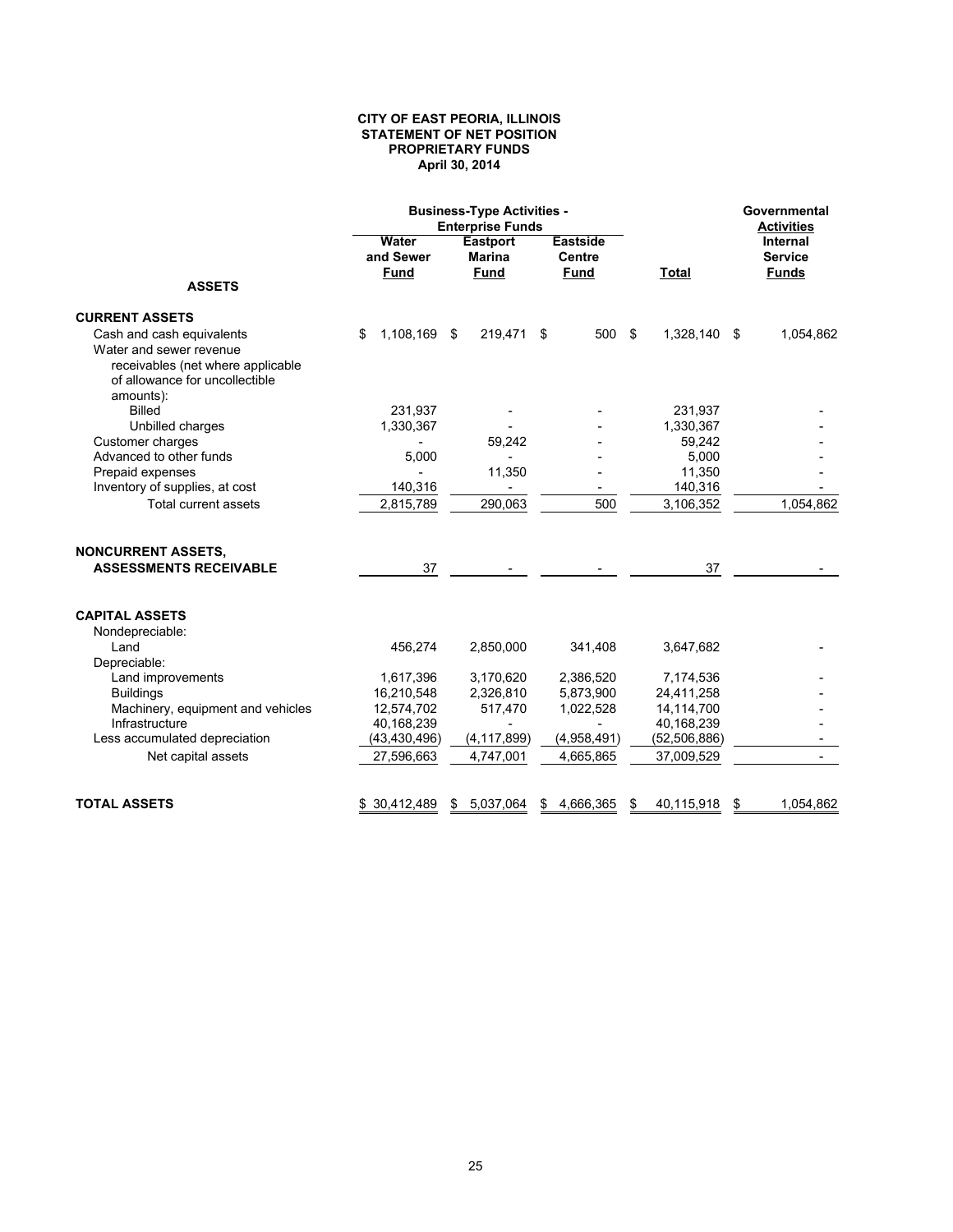#### **CITY OF EAST PEORIA, ILLINOIS STATEMENT OF NET POSITION PROPRIETARY FUNDS April 30, 2014**

|                                                                                                                                                                                   |                                   | <b>Business-Type Activities -</b><br><b>Enterprise Funds</b> |                                                 |       |            |   | Governmental<br><b>Activities</b>                 |  |
|-----------------------------------------------------------------------------------------------------------------------------------------------------------------------------------|-----------------------------------|--------------------------------------------------------------|-------------------------------------------------|-------|------------|---|---------------------------------------------------|--|
|                                                                                                                                                                                   | Water<br>and Sewer<br><b>Fund</b> | <b>Eastport</b><br><b>Marina</b><br><b>Fund</b>              | <b>Eastside</b><br><b>Centre</b><br><b>Fund</b> | Total |            |   | <b>Internal</b><br><b>Service</b><br><b>Funds</b> |  |
| <b>LIABILITIES AND NET POSITION</b>                                                                                                                                               |                                   |                                                              |                                                 |       |            |   |                                                   |  |
| <b>CURRENT LIABILITIES</b>                                                                                                                                                        |                                   |                                                              |                                                 |       |            |   |                                                   |  |
| Accounts payable                                                                                                                                                                  | \$<br>260,539                     | \$                                                           | 31,883<br>\$                                    | \$    | 292,422 \$ |   |                                                   |  |
| Wages payable                                                                                                                                                                     | 24,879                            |                                                              |                                                 |       | 24,879     |   |                                                   |  |
| Interest payable                                                                                                                                                                  | 45,125                            |                                                              | 49                                              |       | 45,174     |   |                                                   |  |
| Deposits, customers                                                                                                                                                               | 82,440                            |                                                              |                                                 |       | 82,440     |   |                                                   |  |
| Compensated absences                                                                                                                                                              | 115,711                           |                                                              | 23,588                                          |       | 139,299    |   |                                                   |  |
| Unearned revenue                                                                                                                                                                  |                                   | 226,767                                                      |                                                 |       | 226,767    |   |                                                   |  |
| Accrued health claims                                                                                                                                                             |                                   |                                                              |                                                 |       |            |   | 613,076                                           |  |
| Current portion of long-term debt                                                                                                                                                 | 1,080,132                         | $\blacksquare$                                               | 11,777                                          |       | 1,091,909  |   |                                                   |  |
| <b>Total current liabilities</b>                                                                                                                                                  | 1,608,826                         | 226,767                                                      | 67,297                                          |       | 1,902,890  |   | 613,076                                           |  |
| <b>LONG-TERM LIABILITES</b>                                                                                                                                                       |                                   |                                                              |                                                 |       |            |   |                                                   |  |
| Compensated absences, noncurrent                                                                                                                                                  | 388,587                           |                                                              | 89,101                                          |       | 477,688    |   |                                                   |  |
| Advanced from other funds                                                                                                                                                         | 259,517                           | 144,293                                                      |                                                 |       | 403,810    |   |                                                   |  |
| Other postemployment benefits obligation                                                                                                                                          |                                   |                                                              | 415,614                                         |       | 415,614    |   |                                                   |  |
| IMRF pension obligation                                                                                                                                                           | 74,497                            |                                                              |                                                 |       | 74,497     |   |                                                   |  |
| General obligation bonds, plus                                                                                                                                                    |                                   |                                                              |                                                 |       |            |   |                                                   |  |
| bond premiums, noncurrent                                                                                                                                                         | 1,714,612                         |                                                              |                                                 |       | 1,714,612  |   |                                                   |  |
| Revenue bonds, net bond discounts,                                                                                                                                                |                                   |                                                              |                                                 |       |            |   |                                                   |  |
| noncurrent                                                                                                                                                                        | 174,906                           |                                                              |                                                 |       | 174,906    |   |                                                   |  |
| Notes payable, noncurrent                                                                                                                                                         | 5,955,362                         |                                                              | 133,383                                         |       | 6,088,745  |   |                                                   |  |
| Total long-term liabilities                                                                                                                                                       | 8,567,481                         | 144,293                                                      | 638,098                                         |       | 9,349,872  |   |                                                   |  |
| <b>Total liabilities</b>                                                                                                                                                          | 10,176,307                        | 371,060                                                      | 705,395                                         |       | 11,252,762 |   | 613,076                                           |  |
|                                                                                                                                                                                   |                                   |                                                              |                                                 |       |            |   |                                                   |  |
| <b>NET POSITION</b>                                                                                                                                                               |                                   |                                                              |                                                 |       |            |   |                                                   |  |
| Net investment in capital assets                                                                                                                                                  | 18,671,651                        | 4,747,001                                                    | 4,520,705                                       |       | 27,939,357 |   |                                                   |  |
| Unrestricted                                                                                                                                                                      | 1,564,531                         | (80, 997)                                                    | (559, 735)                                      |       | 923,799    |   | 441,786                                           |  |
| <b>TOTAL NET POSITION</b>                                                                                                                                                         | \$20,236,182                      | \$<br>4,666,004                                              | \$<br>3,960,970                                 | \$    | 28,863,156 | S | 441,786                                           |  |
| Total enterprise funds net position                                                                                                                                               |                                   |                                                              |                                                 | \$    | 28,863,156 |   |                                                   |  |
| Amounts reported for enterprise activities in the statement of                                                                                                                    |                                   |                                                              |                                                 |       |            |   |                                                   |  |
| net position are different because an internal service fund<br>is used by management to charge the cost of certain<br>services to individual funds. The assets and liabilities of |                                   |                                                              |                                                 |       |            |   |                                                   |  |
| the internal service fund are included in governmental<br>activities in the statement of net position.                                                                            |                                   |                                                              |                                                 |       | 409,912    |   |                                                   |  |
| <b>NET POSITION OF BUSINESS-TYPE ACTIVITIES</b>                                                                                                                                   |                                   |                                                              |                                                 | \$    | 29,273,068 |   |                                                   |  |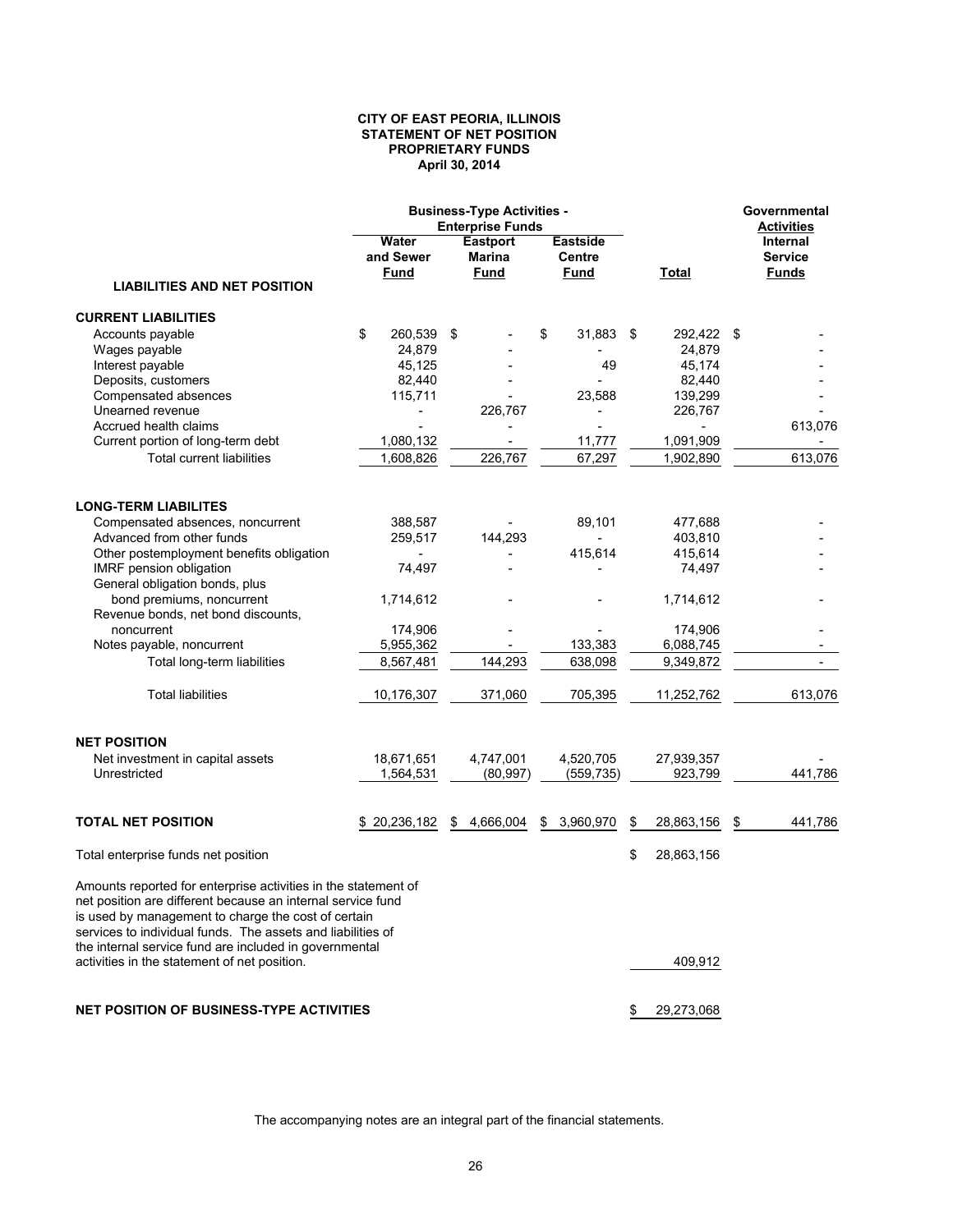#### **CITY OF EAST PEORIA, ILLINOIS STATEMENT OF REVENUES, EXPENSES, AND CHANGES IN NET POSITION - PROPRIETARY FUNDS Year Ended April 30, 2014**

|                                           | <b>Business-Type Activities -</b><br><b>Enterprise Funds</b> |                                                          |                                                 |                          | Governmental<br><b>Activities</b>          |
|-------------------------------------------|--------------------------------------------------------------|----------------------------------------------------------|-------------------------------------------------|--------------------------|--------------------------------------------|
|                                           | Water<br>and Sewer<br>Fund                                   | Eastport<br>Marina<br><b>Fund</b>                        | <b>Eastside</b><br><b>Centre</b><br><b>Fund</b> | <b>Total</b>             | Internal<br><b>Service</b><br><b>Funds</b> |
| <b>OPERATING REVENUES</b>                 |                                                              |                                                          |                                                 |                          |                                            |
| Water sales                               | \$<br>3,333,687                                              | \$                                                       | \$                                              | \$<br>3,333,687          | \$                                         |
| Sewer service charges                     | 3,553,790                                                    |                                                          |                                                 | 3,553,790                |                                            |
| Fuel sales                                |                                                              | 188,666                                                  |                                                 | 188,666                  |                                            |
| Storage and rentals                       |                                                              | 586,349                                                  | 32,188                                          | 618,537                  |                                            |
| Fees for services                         |                                                              |                                                          | 499,935                                         | 499,935                  |                                            |
| Tap-in charges                            | 61.729                                                       |                                                          |                                                 | 61,729                   |                                            |
| Water assessments                         | 6,881                                                        |                                                          |                                                 | 6,881                    |                                            |
| Sewer assessments                         | 13,516                                                       |                                                          |                                                 | 13,516                   |                                            |
| <b>Penalties</b>                          | 141,979                                                      |                                                          |                                                 | 141,979                  |                                            |
| Individual sewer permits                  | 1,335                                                        |                                                          |                                                 | 1,335                    |                                            |
| Contractors' sewer permits                | 2,065                                                        |                                                          |                                                 | 2,065                    |                                            |
| Sewer inspection fees                     | 1,335                                                        |                                                          |                                                 | 1,335                    |                                            |
| Sewer connection fees                     | 35,940                                                       |                                                          |                                                 | 35,940                   |                                            |
| Concession sales                          |                                                              |                                                          | 2,589                                           | 2,589                    |                                            |
| Charges for coverage                      |                                                              |                                                          |                                                 | $\frac{1}{2}$            | 3,637,231                                  |
| Miscellaneous                             | 17,510                                                       | 143                                                      | 80,974                                          | 98,627                   |                                            |
| Total operating revenues                  | 7,169,767                                                    | 775,158                                                  | 615,686                                         | 8,560,611                | 3,637,231                                  |
| <b>OPERATING EXPENSES</b>                 |                                                              |                                                          |                                                 |                          |                                            |
|                                           |                                                              |                                                          |                                                 |                          |                                            |
| Salaries and benefits                     | 2,613,583                                                    | 190,280                                                  | 575,043                                         | 3,378,906                |                                            |
| Contractual services                      | 246,659                                                      | 95,247                                                   | 70,595                                          | 412,501                  |                                            |
| <b>Utilities</b>                          | 577,201                                                      | 48,654                                                   | 38,002                                          | 663,857                  |                                            |
| Repair and maintenance                    | 949,438                                                      | 57,793                                                   | 155,548                                         | 1,162,779                |                                            |
| Insurance                                 | 589,600                                                      |                                                          | 31,000                                          | 620,600                  |                                            |
| Other supplies and expenses               | 2,316,811                                                    | 239,332                                                  | 123,610                                         | 2,679,753                |                                            |
| Depreciation                              | 1,430,214                                                    | 214,291                                                  | 287,456                                         | 1,931,961                |                                            |
| Insurance claims                          |                                                              |                                                          | $\overline{\phantom{0}}$                        | $\overline{\phantom{a}}$ | 3,357,095                                  |
| Total operating expenses                  | 8,723,506                                                    | 845,597                                                  | 1,281,254                                       | 10,850,357               | 3,357,095                                  |
| Operating income (loss)                   | (1, 553, 739)                                                | (70, 439)                                                | (665, 568)                                      | (2, 289, 746)            | 280,136                                    |
| <b>NONOPERATING REVENUES (EXPENSES)</b>   |                                                              |                                                          |                                                 |                          |                                            |
| Interest                                  | 15,856                                                       | 59                                                       |                                                 | 15,915                   | 1,737                                      |
| Reimbursements                            | 83,553                                                       |                                                          |                                                 | 83,553                   |                                            |
|                                           |                                                              |                                                          |                                                 |                          |                                            |
| Municipal sales tax                       |                                                              |                                                          | 477                                             | 477                      |                                            |
| Interest, fiscal charges and amortization | (319, 962)                                                   |                                                          |                                                 | (319, 962)               |                                            |
| Total nonoperating revenues               |                                                              |                                                          |                                                 |                          |                                            |
| (expenses)                                | (220, 553)                                                   | 59                                                       | 477                                             | (220, 017)               | 1,737                                      |
| Income (loss) before transfers            | (1,774,292)                                                  | (70, 380)                                                | (665,091)                                       | (2,509,763)              | 281,873                                    |
| <b>TRANSFERS IN (OUT)</b>                 | (48, 872)                                                    |                                                          | <u>197,740</u>                                  | 148,868                  |                                            |
| <b>CHANGE IN NET POSITION</b>             | (1,823,164)                                                  | (70, 380)                                                | (467, 351)                                      | (2,360,895)              | 281,873                                    |
| TOTAL NET POSITION, BEGINNING OF YEAR     | 22,059,346                                                   | 4,736,384                                                | 4,428,321                                       | 31,224,051               | 159,913                                    |
| TOTAL NET POSITION, END OF YEAR           |                                                              | \$ 20,236,182 \$ 4,666,004 \$ 3,960,970 \$ 28,863,156 \$ |                                                 |                          | 441,786                                    |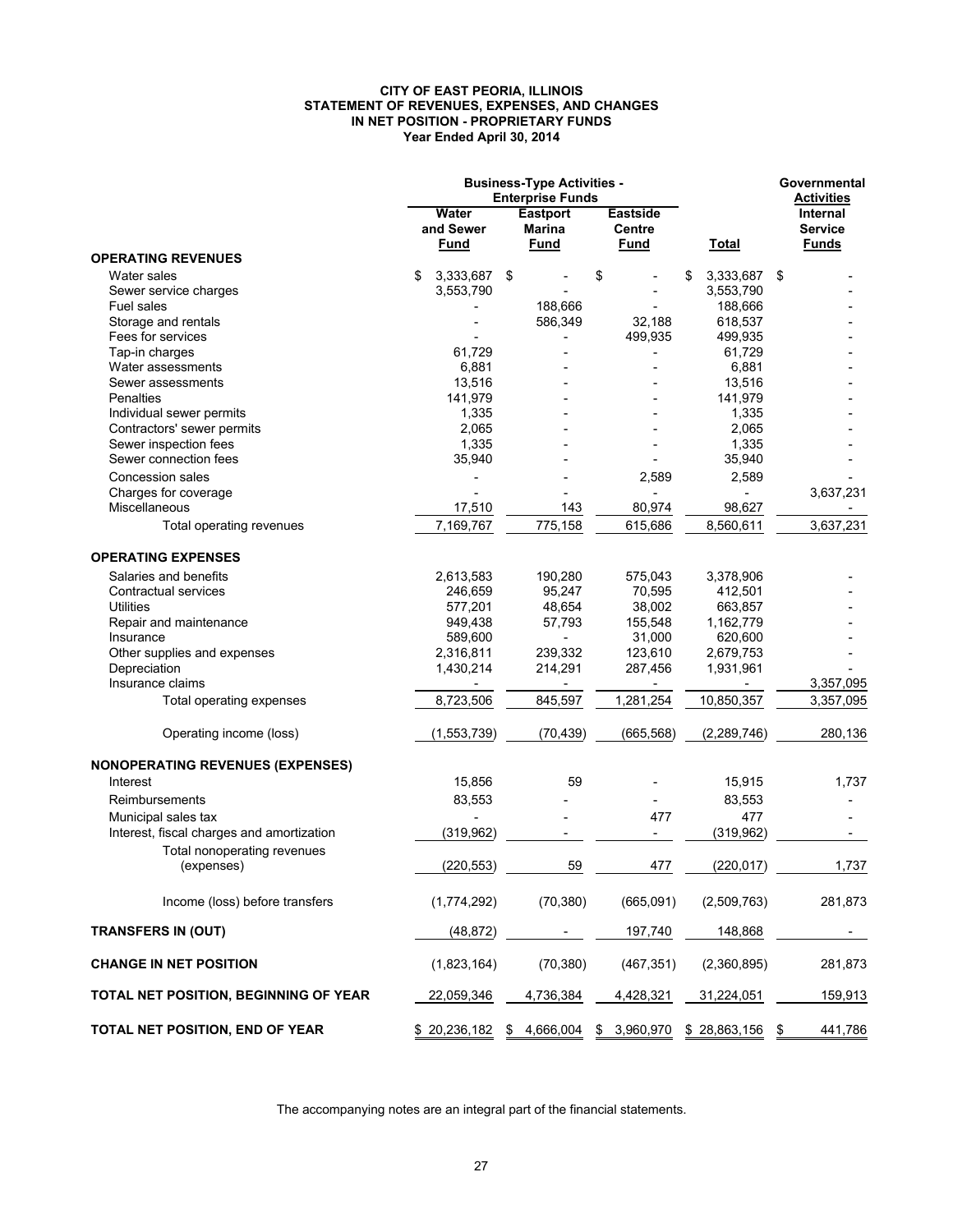#### **CITY OF EAST PEORIA, ILLINOIS STATEMENT OF CASH FLOWS PROPRIETARY FUNDS Year Ended April 30, 2014**

|                                                                            |                                  | <b>Business-Type Activities -</b><br><b>Enterprise Funds</b> |                                          | Governmental<br>Activities     |                                            |
|----------------------------------------------------------------------------|----------------------------------|--------------------------------------------------------------|------------------------------------------|--------------------------------|--------------------------------------------|
|                                                                            | Water<br>and Sewer<br>Fund       | <b>Eastport</b><br><b>Marina</b><br>Fund                     | <b>Eastside</b><br><b>Centre</b><br>Fund | Total                          | Internal<br><b>Service</b><br><b>Funds</b> |
| <b>CASH FLOWS FROM OPERATING ACTIVITIES</b>                                |                                  |                                                              |                                          |                                |                                            |
| Receipts from customers and users<br>Payments to suppliers and employees   | 6,930,031<br>\$<br>(7, 111, 914) | \$<br>748,440<br>(631, 307)                                  | 635,091<br>\$<br>(898, 285)              | 8,313,562<br>\$<br>(8,641,506) | 3,637,231<br>\$<br>(3,716,265)             |
| Net cash provided by (used in)<br>operating activities                     | (181, 883)                       | 117,133                                                      | (263, 194)                               | (327, 944)                     | (79,034)                                   |
| <b>CASH FLOWS FROM NONCAPITAL</b><br><b>FINANCING ACTIVITIES</b>           |                                  |                                                              |                                          |                                |                                            |
| Reimbursements                                                             | 83,553                           |                                                              |                                          | 83,553                         |                                            |
| Municipal sales tax                                                        |                                  |                                                              | 477                                      | 477                            |                                            |
| Transfer from (to) other funds                                             | (48, 872)                        |                                                              | 197,740                                  | 148,868                        |                                            |
| Net cash provided by noncapital                                            |                                  |                                                              |                                          |                                |                                            |
| financing activities                                                       | 34,681                           |                                                              | 198,217                                  | 232,898                        |                                            |
| <b>CASH FLOWS FROM CAPITAL AND</b><br><b>RELATED FINANCING ACTIVITIES</b>  |                                  |                                                              |                                          |                                |                                            |
| Proceeds from issuance of notes payable                                    | 1,655,220                        |                                                              |                                          | 1,655,220                      |                                            |
| Proceeds from sale of capital assets                                       | 42,362                           |                                                              |                                          | 42,362                         |                                            |
| Principal payments on notes payable                                        | (527, 151)                       |                                                              | (11, 227)                                | (538, 378)                     |                                            |
| Interest and fiscal charges paid on revenue                                |                                  |                                                              |                                          |                                |                                            |
| bonds and notes payable                                                    | (297, 509)                       |                                                              |                                          | (297, 509)                     |                                            |
| Purchase of capital assets                                                 | (204, 366)                       | (72, 160)                                                    | (24, 573)                                | (301,099)                      |                                            |
| Principal payment on bonds                                                 | (385,000)                        |                                                              |                                          | (385,000)                      |                                            |
| Net cash provided by (used in) capital<br>and related financing activities | 283,556                          | (72, 160)                                                    | (35, 800)                                | 175,596                        |                                            |
|                                                                            |                                  |                                                              |                                          |                                |                                            |
| <b>CASH FLOWS FROM INVESTING ACTIVITIES</b>                                |                                  |                                                              |                                          |                                |                                            |
| Interest on investments                                                    | 15,856                           | 59                                                           |                                          | 15,915                         | 1,737                                      |
| INCREASE (DECREASE) IN CASH AND<br><b>CASH EQUIVALENTS</b>                 | 152,210                          | 45,032                                                       | (100, 777)                               | 96,465                         | (77, 297)                                  |
| <b>CASH AND CASH EQUIVALENTS,</b><br><b>BEGINNING OF YEAR</b>              | 955,959                          | 174,439                                                      | 101,277                                  | 1,231,675                      | 1,132,159                                  |
| <b>CASH AND CASH EQUIVALENTS,</b><br><b>END OF YEAR</b>                    | 1,108,169<br>\$                  | \$<br>219,471                                                | 500<br>\$                                | 1,328,140<br>\$                | 1,054,862<br>\$                            |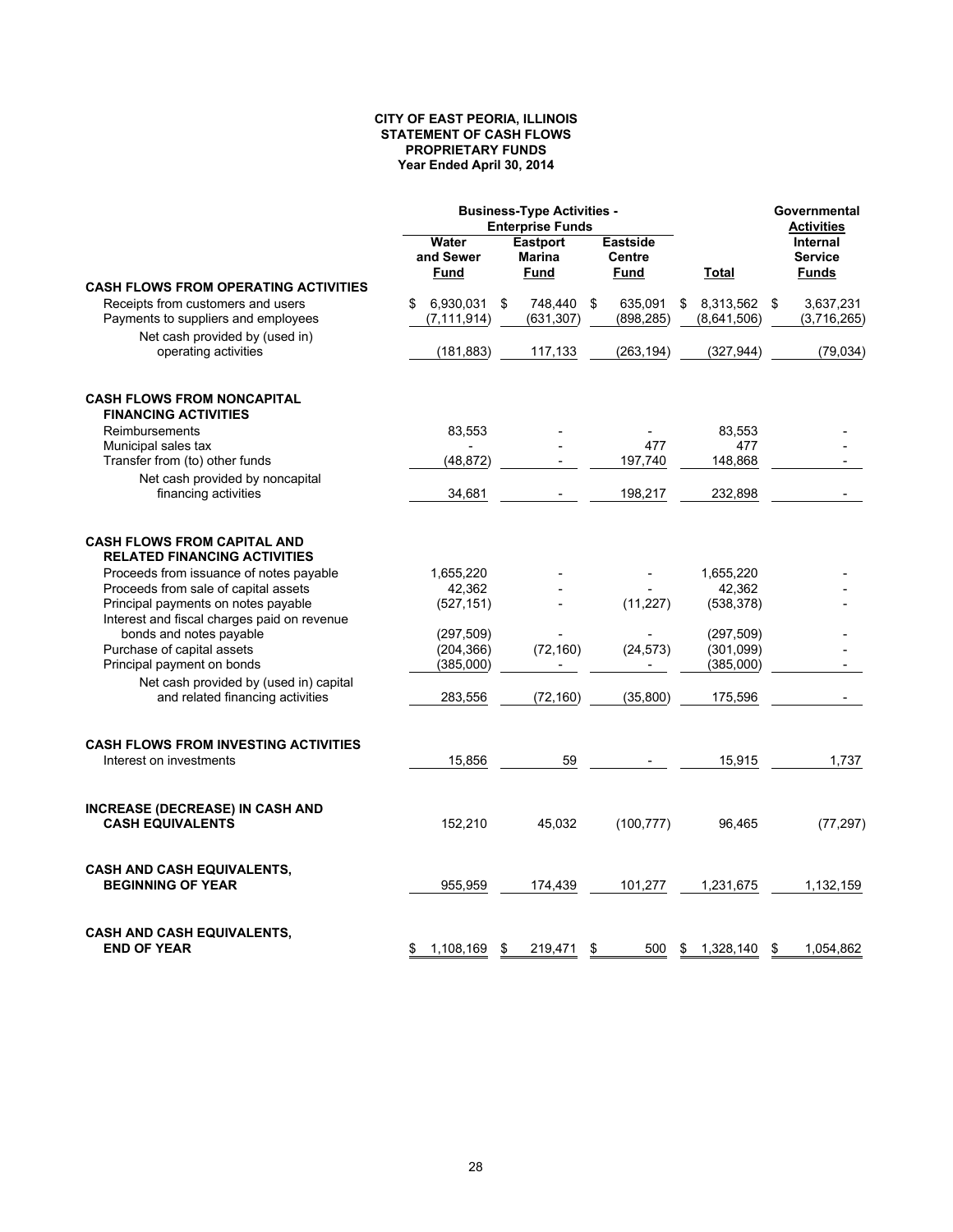#### **CITY OF EAST PEORIA, ILLINOIS STATEMENT OF CASH FLOWS PROPRIETARY FUNDS Year Ended April 30, 2014**

|                                                                                                                | <b>Business-Type Activities -</b><br><b>Enterprise Funds</b> |                                                 |                                                 |                                 | Governmental<br><b>Activities</b>          |
|----------------------------------------------------------------------------------------------------------------|--------------------------------------------------------------|-------------------------------------------------|-------------------------------------------------|---------------------------------|--------------------------------------------|
|                                                                                                                | Water<br>and Sewer<br><b>Fund</b>                            | <b>Eastport</b><br><b>Marina</b><br><b>Fund</b> | <b>Eastside</b><br><b>Centre</b><br><b>Fund</b> | Total                           | Internal<br><b>Service</b><br><b>Funds</b> |
| <b>RECONCILIATION OF OPERATING INCOME</b><br>(LOSS) TO NET CASH PROVIDED BY<br>(USED IN) OPERATING ACTIVITIES  |                                                              |                                                 |                                                 |                                 |                                            |
| Operating income (loss)                                                                                        | $(1,553,739)$ \$<br>\$                                       | $(70, 439)$ \$                                  |                                                 | $(665,568)$ \$ $(2,289,746)$ \$ | 280,136                                    |
| Adjustments to reconcile operating income<br>(loss) to net cash provided by (used in)<br>operating activities: |                                                              |                                                 |                                                 |                                 |                                            |
| Depreciation                                                                                                   | 1,430,214                                                    | 214,291                                         | 287,456                                         | 1,931,961                       |                                            |
| Change in assets and liabilities:                                                                              |                                                              |                                                 |                                                 |                                 |                                            |
| Customer charges and receivables                                                                               | (155, 694)                                                   | (4,751)                                         | 5,096                                           | (155, 349)                      |                                            |
| Prepaid expenses                                                                                               |                                                              | (11, 350)                                       |                                                 | (11, 350)                       |                                            |
| Inventory                                                                                                      | (115,089)                                                    |                                                 |                                                 | (115,089)                       |                                            |
| Accounts payable, claims, retainage and                                                                        |                                                              |                                                 |                                                 |                                 |                                            |
| wages payable                                                                                                  | 3,737                                                        | (1)                                             | 17,606                                          | 21,342                          | (359, 170)                                 |
| Deposits                                                                                                       | 31,047                                                       |                                                 |                                                 | 31,047                          |                                            |
| Unearned revenue                                                                                               |                                                              | (10, 617)                                       |                                                 | (10, 617)                       |                                            |
| Compensated absences                                                                                           | 177,641                                                      |                                                 | 21,937                                          | 199,578                         |                                            |
| Other postemployment benefits obligation                                                                       |                                                              |                                                 | 70,279                                          | 70,279                          |                                            |
| <b>NET CASH PROVIDED BY (USED IN)</b>                                                                          |                                                              |                                                 |                                                 |                                 |                                            |
| <b>OPERATING ACTIVITIES</b>                                                                                    | \$<br>$(181, 883)$ \$                                        | 117,133                                         | - \$<br>$(263, 194)$ \$                         | $(327, 944)$ \$                 | (79, 034)                                  |
| <b>NONCASH CAPITAL AND RELATED</b><br><b>FINANCING ACTIVITIES</b><br>Amortization of issuance costs, discounts |                                                              |                                                 |                                                 |                                 |                                            |
| and deferred charge on refunding                                                                               | 12,096<br>\$                                                 | -\$                                             | \$                                              | 12,096<br>\$                    | \$                                         |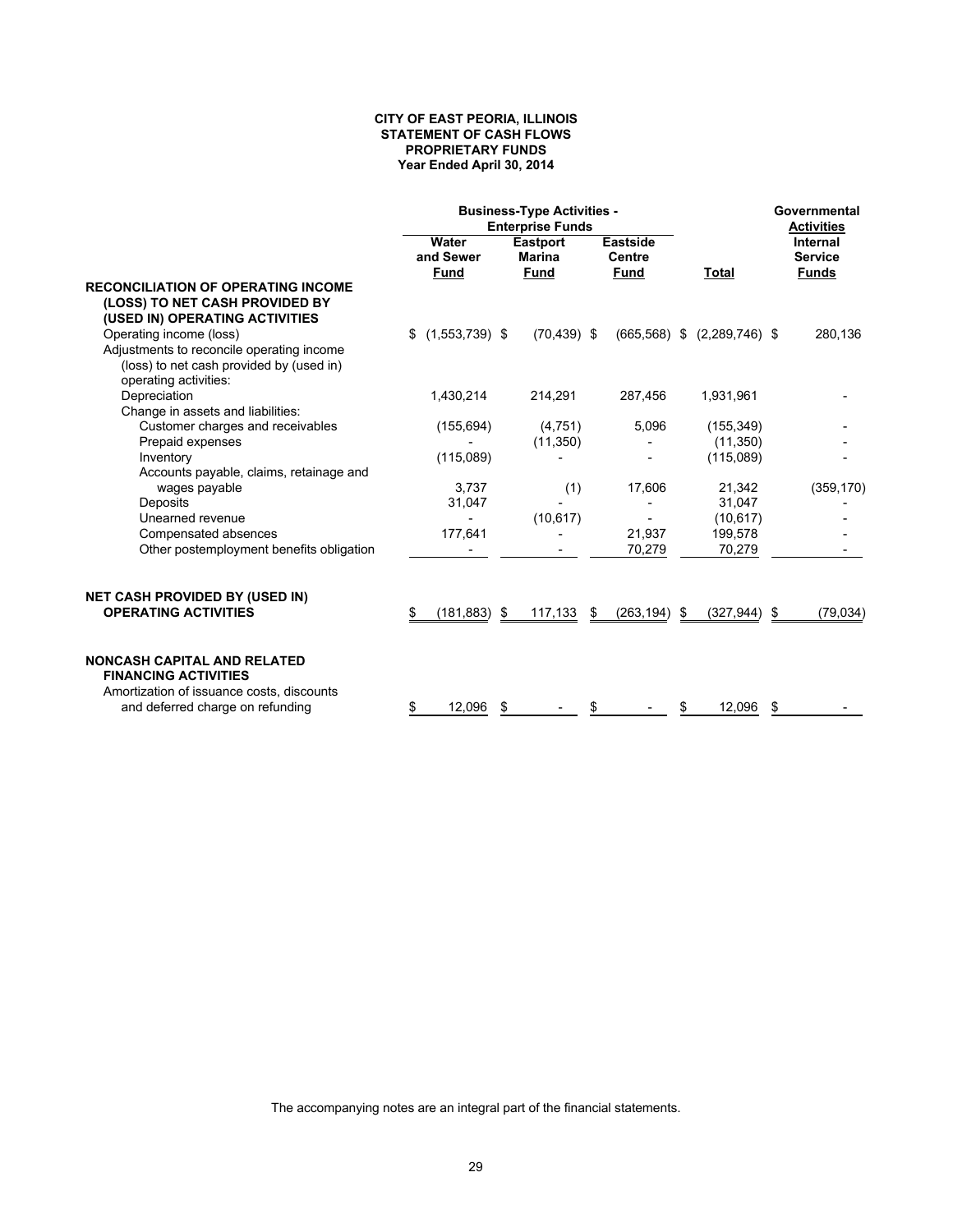#### **CITY OF EAST PEORIA, ILLINOIS STATEMENT OF FIDUCIARY NET POSITION April 30, 2014**

|                                                                            | <b>Pension</b><br><b>Trusts</b> | <b>Agency</b> |
|----------------------------------------------------------------------------|---------------------------------|---------------|
| ASSETS                                                                     |                                 |               |
| Cash and cash equivalents                                                  | 666,438<br>\$                   | 20,254<br>\$  |
| Receivables:                                                               |                                 |               |
| <b>Employer contributions</b><br>Accrued interest and dividends            | 2,558,454<br>165,734            |               |
| <b>Total receivables</b>                                                   | 2,724,188                       |               |
| Investments, at fair value:                                                |                                 |               |
| Money market funds                                                         | 2,478,968                       |               |
| Municipal bonds                                                            | 1,356,017                       |               |
| Corporate bonds                                                            | 8,112,805                       |               |
| U.S. Government notes and bonds                                            | 6,188,745                       |               |
| U.S. Government agency obligations                                         | 2,075,862                       |               |
| Mutual funds                                                               | 8,982,563                       |               |
| Common stocks                                                              | 10,967,406                      |               |
| <b>Total investments</b>                                                   | 40,162,366                      |               |
| <b>Total assets</b>                                                        | 43,552,992                      | 20,254        |
| <b>LIABILITIES</b>                                                         |                                 |               |
| Accounts payable and accrued payroll taxes                                 | 7,082                           |               |
| Amounts held for others                                                    |                                 | 20,254        |
| <b>Total liabilities</b>                                                   | 7,082                           | 20,254        |
| <b>NET POSITION HELD IN TRUST FOR</b><br><b>PENSION BENEFIT OBLIGATION</b> | 43,545,910<br>S                 | \$            |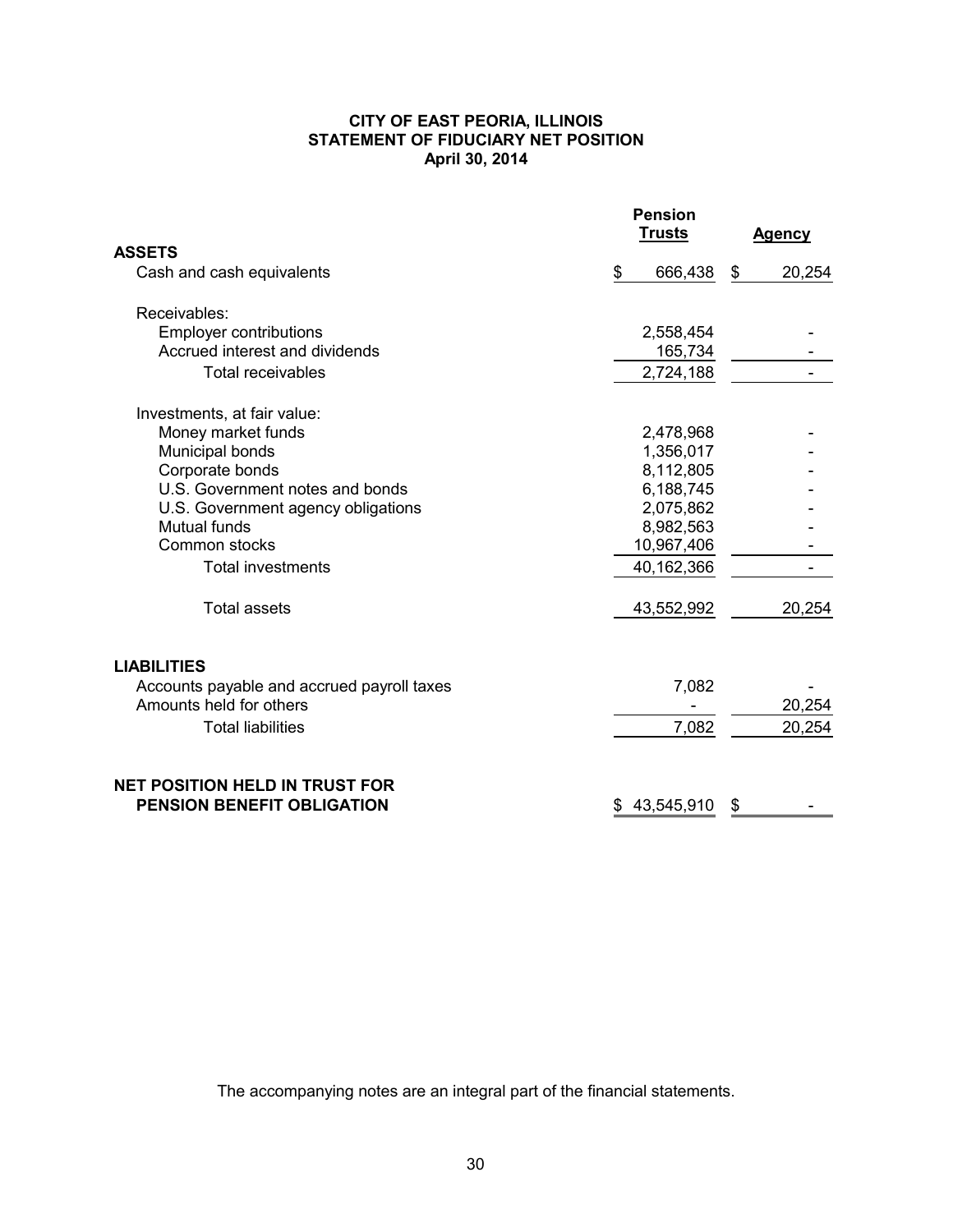## **CITY OF EAST PEORIA, ILLINOIS STATEMENT OF CHANGES IN FIDUCIARY NET POSITION PENSION TRUST FUNDS Year Ended April 30, 2014**

## **ADDITIONS**

| Contributions:                                |                  |
|-----------------------------------------------|------------------|
| Plan members' contributions                   | \$<br>648,648    |
| <b>Employer contributions</b>                 | 2,574,373        |
| <b>Total contributions</b>                    | 3,223,021        |
| Net investment income:                        |                  |
| Net appreciation in fair value of investments | 1,302,035        |
| Dividends and interest                        | 1,019,412        |
| Total investment income                       | 2,321,447        |
| Less investment expenses                      | 215,784          |
| Net investment income                         | 2,105,663        |
| <b>Total additions</b>                        | 5,328,684        |
| <b>DEDUCTIONS</b>                             |                  |
| Benefits paid                                 | 3,192,186        |
| Administrative expenses                       | 76,669           |
| <b>Total deductions</b>                       | 3,268,855        |
| Change in net position                        | 2,059,829        |
| NET POSITION HELD IN TRUST FOR BENEFITS       |                  |
| Beginning of year                             | 41,486,081       |
| End of year                                   | 43,545,910<br>\$ |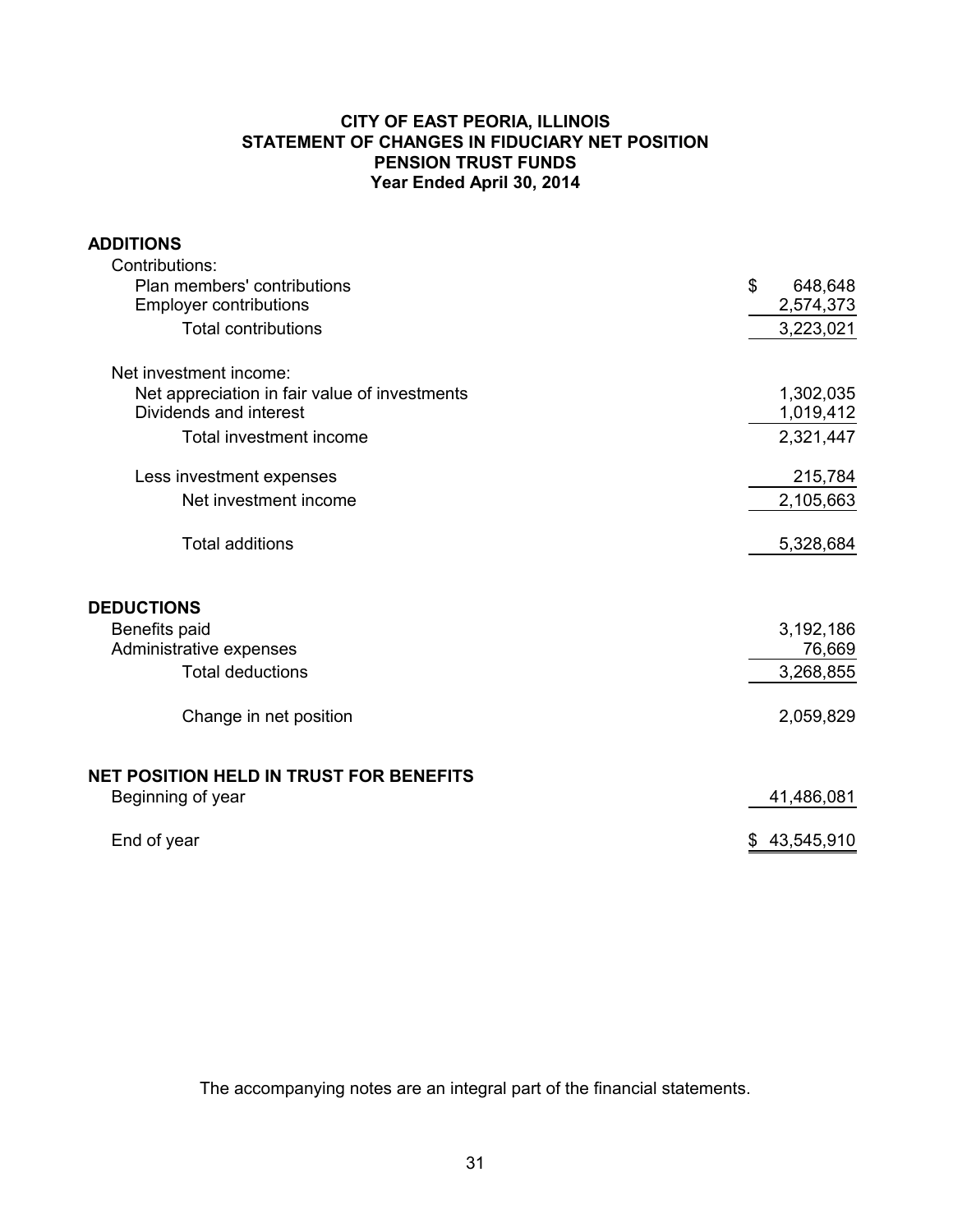#### **CITY OF EAST PEORIA, ILLINOIS NOTES TO BASIC FINANCIAL STATEMENTS April 30, 2014**

## **NOTE 1 - NATURE OF OPERATIONS, REPORTING ENTITY, BASIS OF PRESENTATION, MEASUREMENT FOCUS AND BASIS OF ACCOUNTING AND SUMMARY OF SIGNIFICANT ACCOUNTING POLICIES**

#### **Nature of Operations**

The City of East Peoria, Illinois (City) is a municipality located in Central Illinois. Revenues are substantially generated as a result of taxes assessed and allocated to the City (examples would be property, sales, gaming, purchase and hotel), charges for services performed and governmental grants. Revenues are therefore dependent on the economy within the territorial boundaries of the City and nearby surrounding area and the appropriations of grant entitlements. Taxable industries within the area are primarily manufacturing and retail. The surrounding area has a substantial agricultural base. Additionally, there are large nonprofit employers such as hospitals and other local governments within the area.

The City provides many functions and services to citizens, including police, fire, sanitation, health and welfare, public works, community development and general administrative services.

#### **Reporting Entity**

For financial reporting purposes, in accordance with Section 2100 of the *Codification of Governmental Accounting and Financial Reporting Standards,* the City of East Peoria, Illinois, is a primary government in that it is a city with a separately elected governing body - one that is elected by the citizens in a general, popular election and is fiscally independent of other units of government.

With this criteria, the City has determined whether other entities are component units of the City. Component units are legally separate organizations for which the elected officials of the City of East Peoria are financially accountable. The City of East Peoria would be considered financially accountable if it appoints a voting majority of the organization's governing body and (1) it is able to impose its will (significantly influence the programs, projects, activities, or level of services performed or provided by the organization) on the organization or (2) there is a potential for the organization to provide specific financial benefits to, or impose specific financial burden on, the City of East Peoria (i.e., entitled to or can access the organization's resources, is legally obligated or has otherwise assumed the obligation to finance deficits of, or provide financial support to the organization). If an organization is fiscally dependent on the City of East Peoria, the City is considered financially accountable regardless of whether the organization has (1) a separately elected governing board, (2) a governing board appointed by a higher level of government, or (3) a jointly appointed board.

Blended component units, although legally separate entities, are, in substance, part of the City's operations and therefore data from these *units* are combined with data of the primary government. The discretely presented component unit is reported in a separate column/row in the government-wide statements to emphasize that it is legally separate from the government.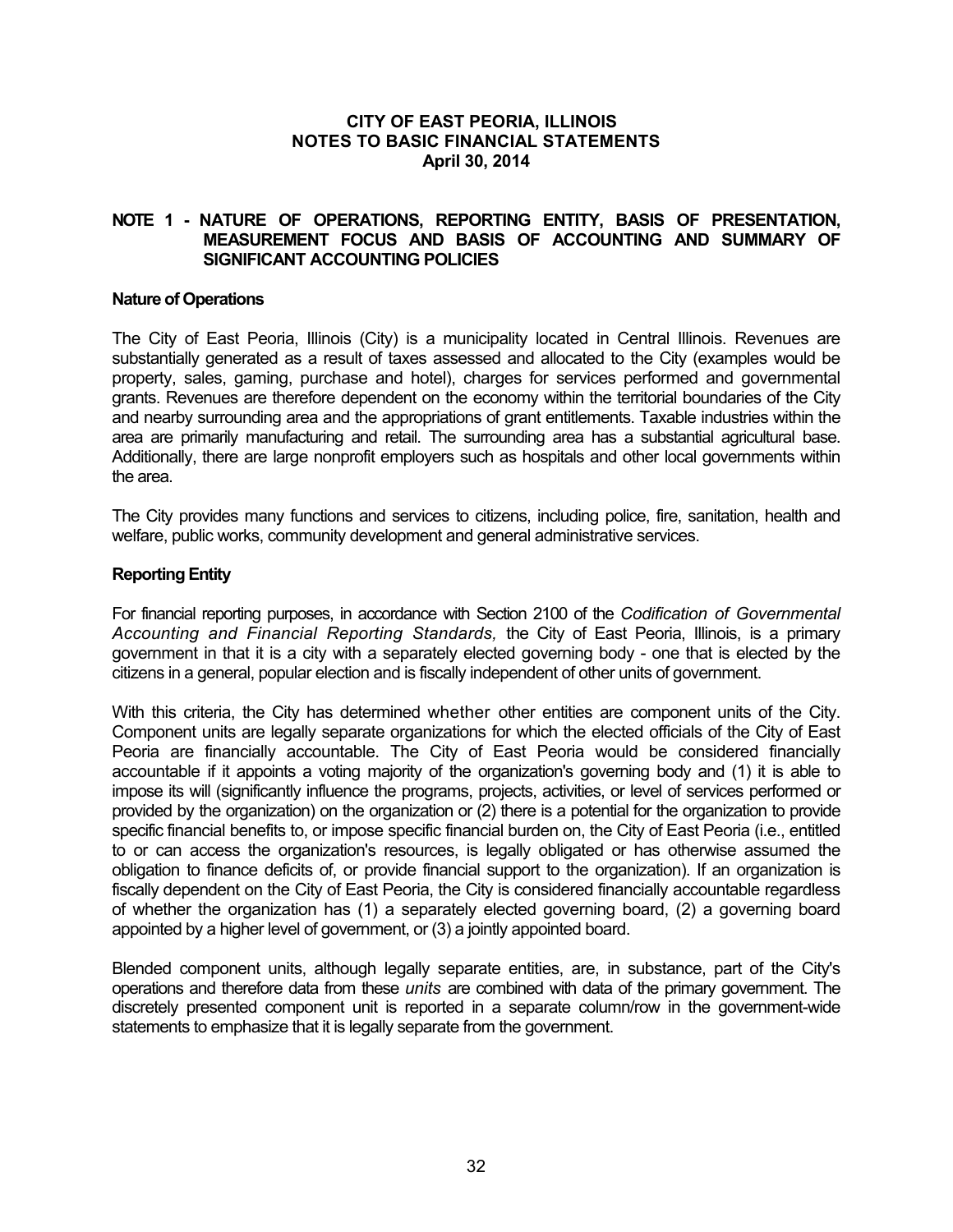#### **CITY OF EAST PEORIA, ILLINOIS NOTES TO BASIC FINANCIAL STATEMENTS April 30, 2014**

## **NOTE 1 - NATURE OF OPERATIONS, REPORTING ENTITY, BASIS OF PRESENTATION, MEASUREMENT FOCUS AND BASIS OF ACCOUNTING AND SUMMARY OF SIGNIFICANT ACCOUNTING POLICIES** (CONTINUED)

#### **Reporting Entity** (Continued)

City of East Peoria is not a component unit of any other entity. However, entities which meet criteria as a component unit of the City are as follows:

Fiduciary funds - City of East Peoria Police and Firefighter's Pension Funds: The Police and Firefighter's Pension Funds were established to provide retirement, death and disability payments to the police and firemen of the City or their beneficiaries. Each is a single-employer defined benefit pension plan. Contribution levels are mandated by Illinois Statues and may be amended only by the Illinois legislature.

As the Pension Funds were created by City ordinance and due to the financial benefit of the City, the Police and Firefighters Pension Funds are reported as blended component units of the City.

The fiscal year-end for both the Police and Firefighter's Pension Funds is April 30 and both funds have been reflected as fiduciary funds in the financial statements.

Complete financial statements for each of these individual component units may be obtained at the following addresses:

Theresa L. Gualandi, Treasurer Theresa L. Gualandi, Treasurer 100 S. Main Street 100 S. Main Street East Peoria, Illinois 61611 **East Peoria, Illinois 61611** 

City of East Peoria Police Pension Fund City of East Peoria Firefighter's Pension Fund

Discretely presented component unit - East Peoria Mass Transit District: The East Peoria Mass Transit District was organized to provide bus transportation to the City of East Peoria, Illinois through a contractual agreement with the Greater Peoria Mass Transit District.

As the City appoints the voting majority of the District's board and is able to impose its will on the District, the District is reported as a discretely presented component unit of the City.

The fiscal year-end for the East Peoria Mass Transit District is June 30.

Complete financial statements for the District may be obtained at the following address:

East Peoria Mass Transit District 100 S. Main Street East Peoria, Illinois 61611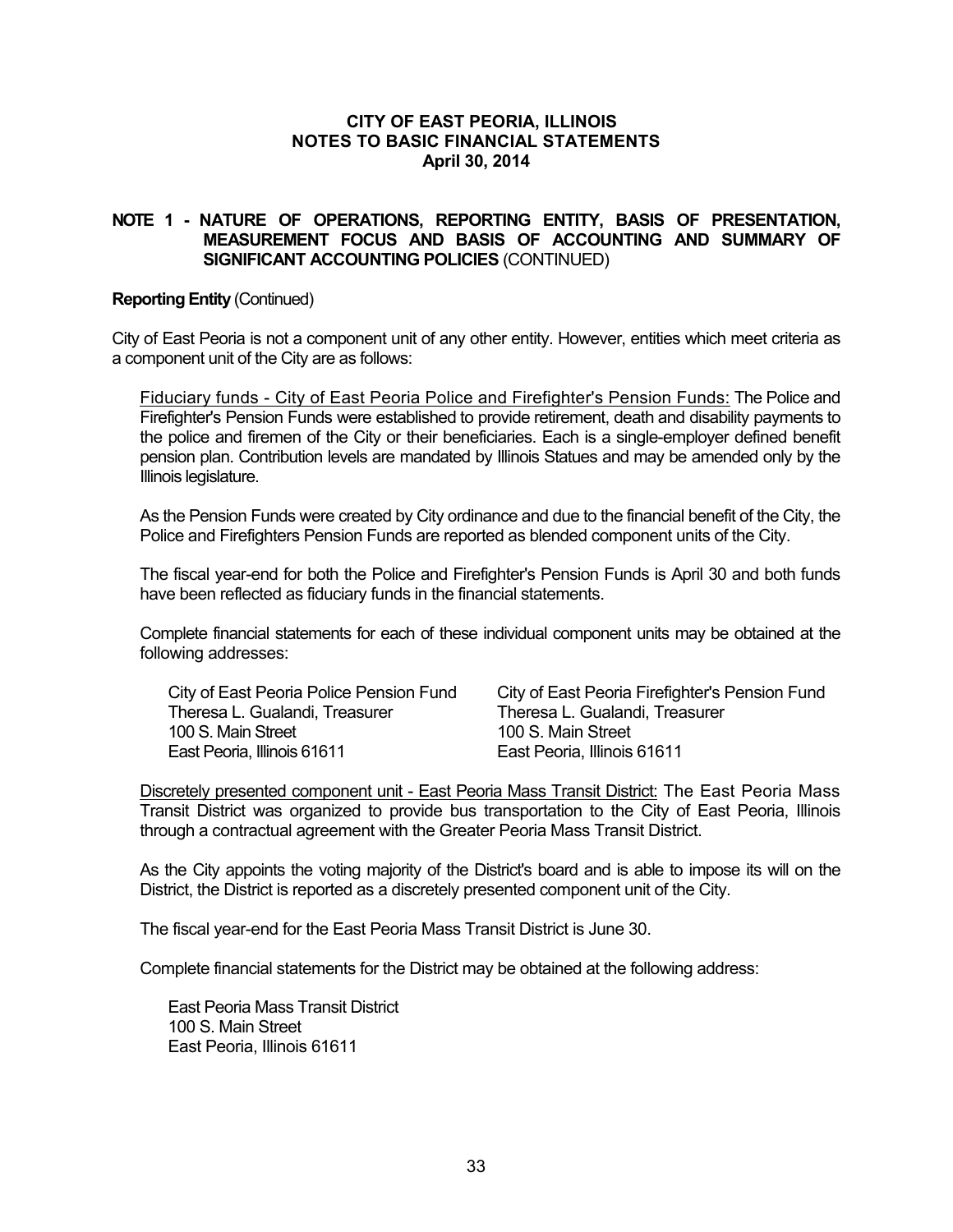## **NOTE 1 - NATURE OF OPERATIONS, REPORTING ENTITY, BASIS OF PRESENTATION, MEASUREMENT FOCUS AND BASIS OF ACCOUNTING AND SUMMARY OF SIGNIFICANT ACCOUNTING POLICIES** (CONTINUED)

### **Basis of Presentation**

Government-wide and fund financial statements: The government-wide financial statements (i.e., the statement of net position, including the discretely presented component unit, and the statement of activities) report information on all of the nonfiduciary activities of the primary government and its component units. Governmental activities, which normally are supported by taxes and intergovernmental revenues, are reported separately from business-type activities, which rely to a significant extent on fees and charges for support. The primary government is reported separately from certain legally separate component units for which the primary government is financially accountable.

The statement of activities demonstrates the degree to which the direct expenses of a given function or segment are offset by program revenues. Direct expenses are those that are clearly identifiable with a specific function or segment. Program revenues include (1) charges to customers or applicants who purchase, use, or directly benefit from goods, services or privileges provided by a given function or segment and (2) grants and contributions that are restricted to meeting the operational or capital requirements of a particular function or segment. Taxes and other items not properly included among program revenues are reported instead as general revenues.

Separate financial statements are provided for governmental funds, proprietary funds, and fiduciary funds, even though the latter are excluded from the government-wide financial statements. Major individual governmental funds and major individual enterprise funds are reported as separate columns in the fund financial statements.

These financial statements have been prepared in conformity with the accounting principles generally accepted in the United States of America (GAAP) that apply to governmental units. The Governmental Accounting Standards Board (GASB) is the accepted standard-setting body for establishing governmental accounting and financial reporting principles.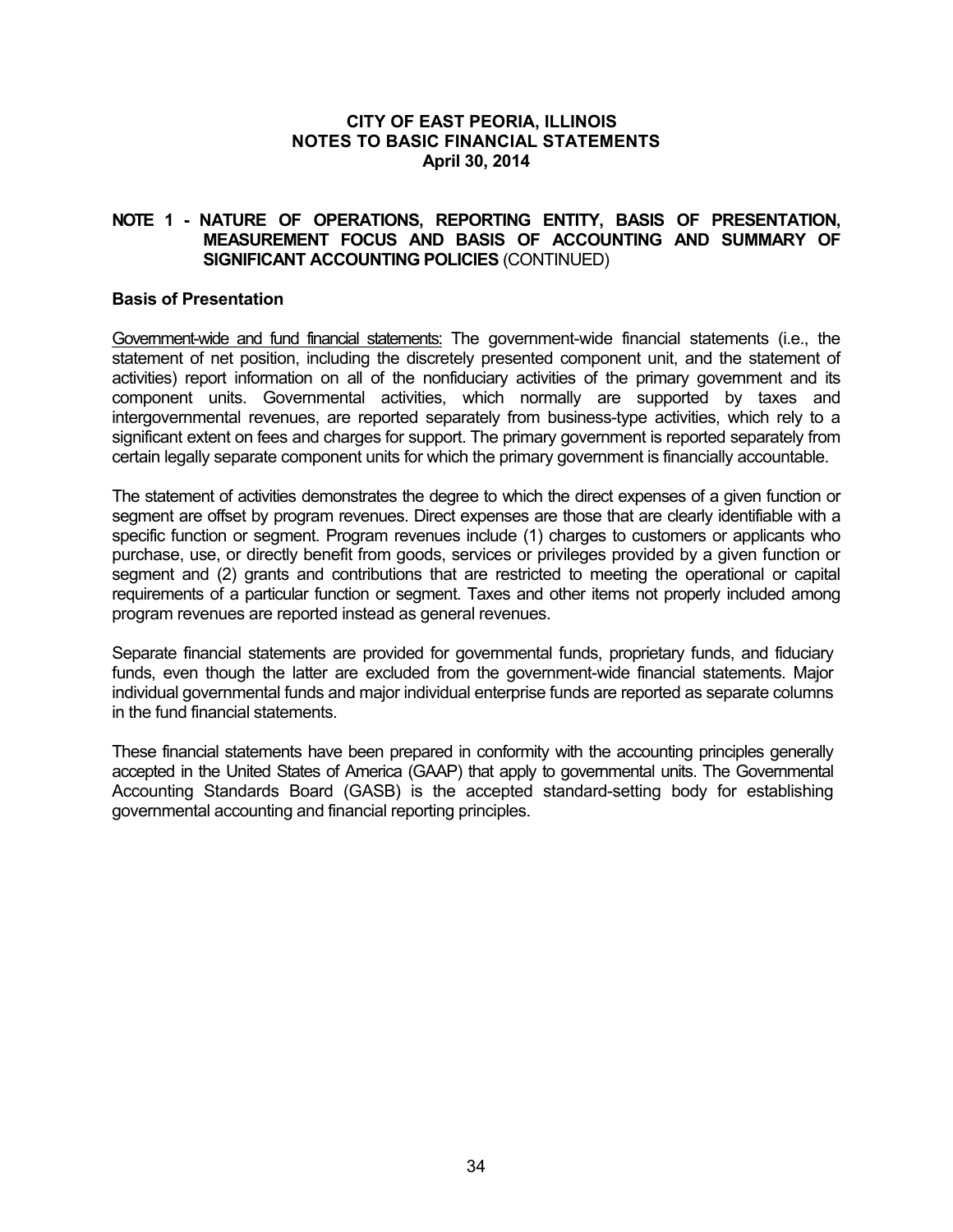## **NOTE 1 - NATURE OF OPERATIONS, REPORTING ENTITY, BASIS OF PRESENTATION, MEASUREMENT FOCUS AND BASIS OF ACCOUNTING AND SUMMARY OF SIGNIFICANT ACCOUNTING POLICIES** (CONTINUED)

## **Measurement Focus and Basis of Accounting**

The government-wide financial statements are reported using the economic resources measurement focus and the accrual basis of accounting, as are the proprietary and fiduciary fund financial statements. The agency funds do not have a measurement focus as they are custodial in nature. Under the accrual basis of accounting, revenues are recorded when earned and expenses are recorded when a liability is incurred, regardless of the timing of related cash flows. Property taxes are recognized as revenues in the year for which they are levied for budgetary purposes. Grants and similar items are recognized as revenue as soon as all eligibility requirements imposed by the provider have been met.

Governmental fund financial statements are reported using the current financial resources measurement focus and the modified accrual basis of accounting. Revenues are recognized as soon as they are both measurable and available. Revenues are considered to be available when they are collectible within the current period or soon enough thereafter to pay liabilities of the current period. For this purpose, the government considers revenues to be available if they are collected within 60 days of the end of the current fiscal period. Other taxes and interest associated with the current fiscal period are all considered to be susceptible to accrual and so have been recognized as revenues of the current fiscal period. Only the portion of special assessments receivable due within the current fiscal period is considered to be susceptible to accrual as revenue of the current period. All other revenue items are considered to be measureable and available only when cash is received by the government. Expenditures generally are recorded when a liability is incurred, as under accrual accounting. However, debt service expenditures, claims and judgments are recorded only when payment is due.

The accounts of the City are organized on the basis of funds, each of which is considered to be a separate accounting entity. The operations of each fund are accounted for by providing a separate set of self-balancing accounts which comprise its assets, deferred outflows of resources, liabilities, deferred inflows of resources, fund balance/net position, revenues and expenditures/expenses.

**Governmental fund type:** Governmental Funds are those through which governmental functions of the City are financed. The acquisition, use and balances of the City's expendable resources and the related liabilities are accounted for through governmental funds. The City reports the following major governmental funds:

**General Fund:** The General Fund is the general operating fund of the City. All general tax revenues and other receipts that are not allocated by law or contractual agreement to some other fund are accounted for in this fund. This fund pays the general operating expenditures, the fixed charges and the capital improvement costs that are not paid through other funds.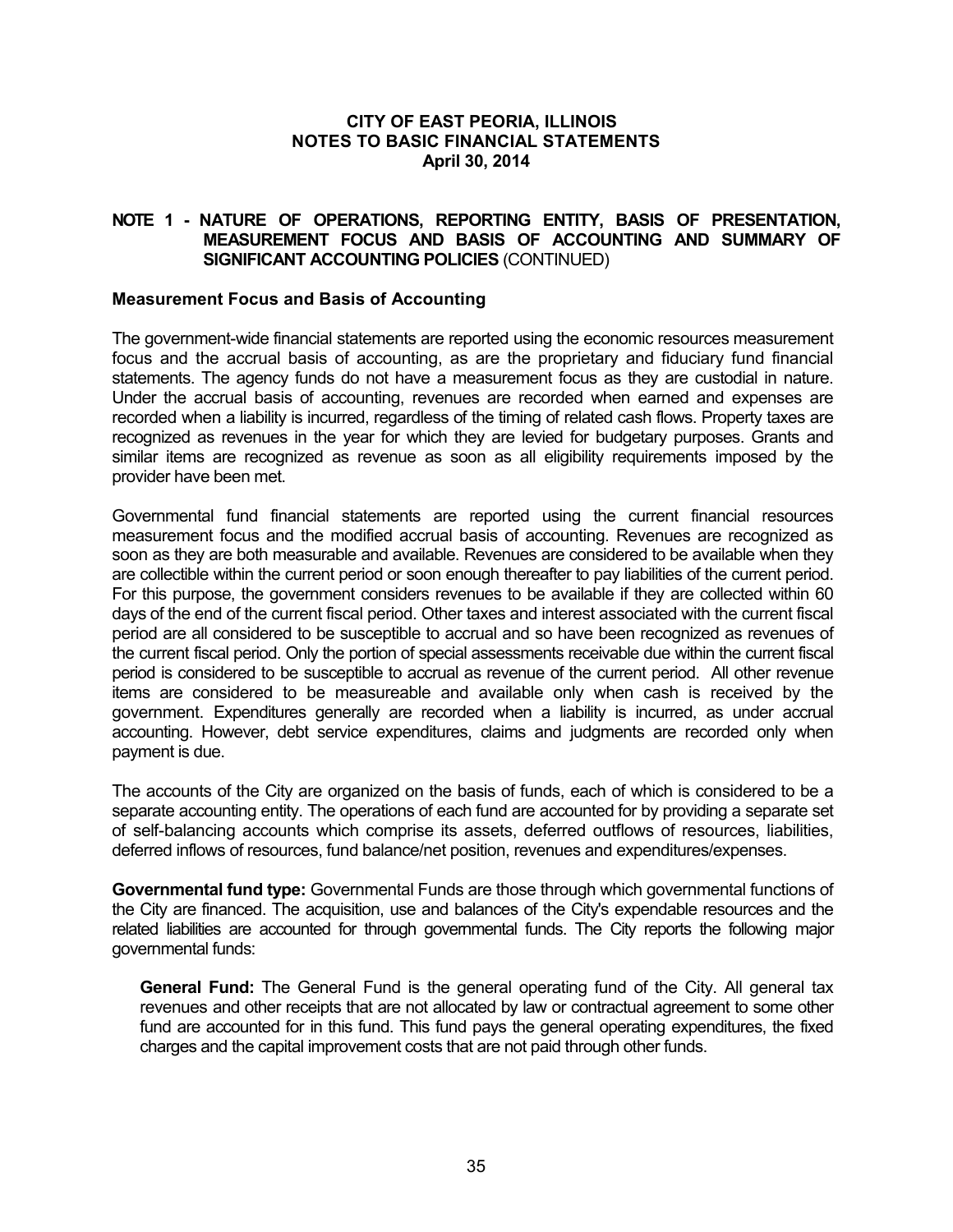## **NOTE 1 - NATURE OF OPERATIONS, REPORTING ENTITY, BASIS OF PRESENTATION, MEASUREMENT FOCUS AND BASIS OF ACCOUNTING AND SUMMARY OF SIGNIFICANT ACCOUNTING POLICIES** (CONTINUED)

### **Measurement Focus and Basis of Accounting** (Continued)

**Riverboat Gaming Tax Fund (a special revenue fund):** This fund is used to collect and disburse riverboat gaming taxes. The gaming taxes are restricted for capital purposes.

**Special Tax Allocation Fund (a special revenue fund):** This fund is used to account for the activities of the various tax increment financing districts in the City.

**Capital Projects Fund:** This fund is used to account for development projects being carried out by the City. Such projects are financed by proceeds from general obligation bonds, loan proceeds and tax increment financing activities.

**Bond and Interest Fund (a debt service fund):** This fund is used to account for the accumulation of resources for, and the payment of, long-term debt principal, interest and related costs. The City has elected to report the bond and interest fund as a major fund for public interest purposes.

**Proprietary fund types:** Proprietary fund types are used to account for a government's ongoing organizations and activities which are similar to those often found in the private sector.

**Enterprise funds:** To account for operations financed and operated in a manner similar to private business enterprises where the intent of the governing body is the costs (expenses, including depreciation) of providing goods or services to the general public on a continuing basis be financed or recovered primarily through user charges.

The City reports the following major proprietary funds:

**Water and Sewer Fund:** The Water and Sewer Fund is used to account for the water and sewer services offered to the residents of the City.

**Eastport Marina Fund:** The marina accounts for the boating services offered to the public.

**Eastside Centre Fund:** The Eastside Centre accounts for the athletic events and health club memberships that are offered to the public.

Additionally, the City reports the following fund types:

**Internal Service Fund:** The Internal Service Fund is used by the City to account for employee health benefits, workers' compensation and general liability provided to other funds on a cost reimbursement basis.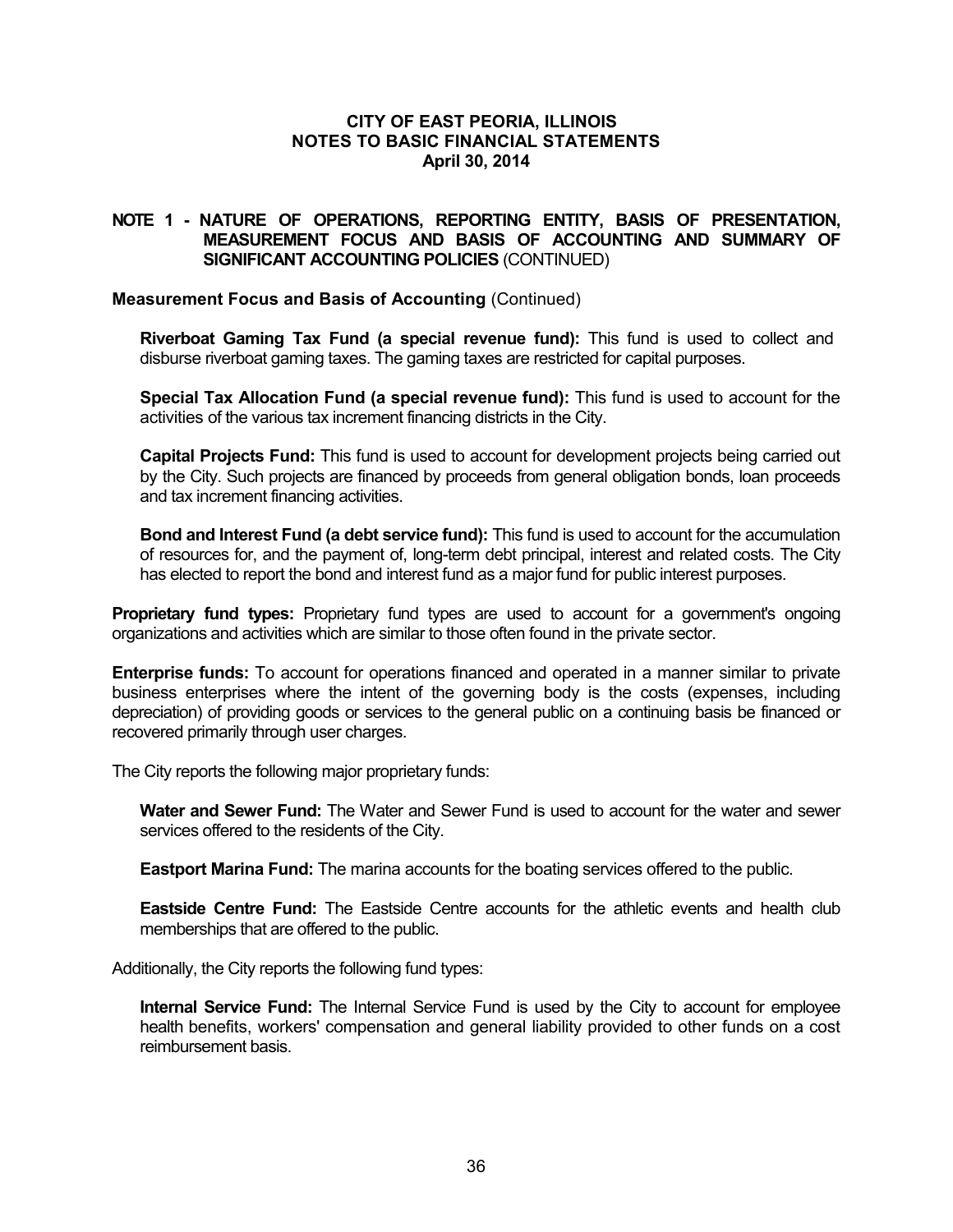## **NOTE 1 - NATURE OF OPERATIONS, REPORTING ENTITY, BASIS OF PRESENTATION, MEASUREMENT FOCUS AND BASIS OF ACCOUNTING AND SUMMARY OF SIGNIFICANT ACCOUNTING POLICIES** (CONTINUED)

### **Measurement Focus and Basis of Accounting** (Continued)

**Pension Trust Funds:** The Pension Trust Funds account for the activities of the City of East Peoria Police and Firefighter's Pension Funds, which accumulate resources for retirement, death and disability benefits to the police and firemen of the City or their beneficiaries.

**Agency Funds:** The Agency Funds are utilized to account for monies and properties received and held by the City in a trustee or custodial capacity for other entities, such as employees, other governments or nonpublic organizations.

As a general rule, the effect of interfund activity has been eliminated from the government-wide financial statements.

Amounts reported as program revenues include (1) charges to customers or applicants for goods, services, or privileges provided, (2) operating grants and contributions, and (3) capital grants and contributions. Internally dedicated resources are reported as general revenues rather than as program revenues. Likewise, general revenues include all taxes.

Proprietary funds distinguish operating revenues and expenses from nonoperating items. Operating revenues and expenses generally result from providing services and producing and delivering goods in connection with a proprietary fund's principal on-going operations. Operating expense for enterprise funds and internal service funds include the cost of sales and services, administrative expenses, and depreciation on capital assets. All revenues and expenses not meeting this definition are reported as nonoperating revenues and expenses.

### **Summary of Significant Accounting Policies**

**Property Taxes:** Property taxes attach as an enforceable lien on property as of January 1. The City's property tax is levied each year at the time the budget for the ensuing year is passed and is extended against the assessed valuation of the City on January 1. Taxes are due and payable in two installments in June and September at the County Collector's office. Sale of taxes on any uncollected amounts is prior to November 30. Distribution of prior levy year taxes to all taxing bodies, including City funds, is also made prior to November 30.

Property taxes reflected as revenues in the governmental fund financial statements for fiscal year 2014 represent the 2012 tax levy which was received by the City during the months of July 2013 through November 2013. The general property taxes receivable and the related deferred inflow of resources at April 30, 2014 are based on the City's 2013 extended tax levy.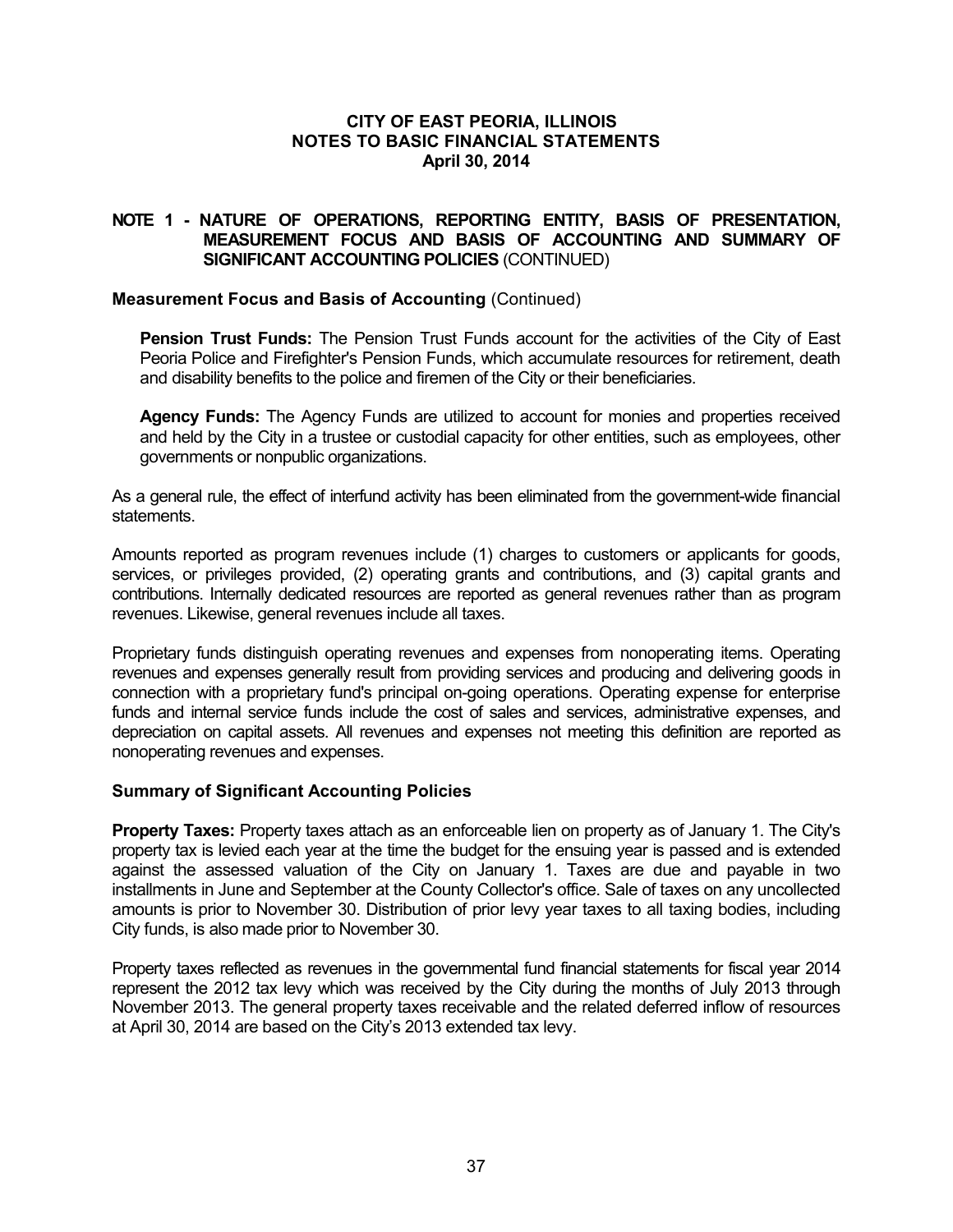## **NOTE 1 - NATURE OF OPERATIONS, REPORTING ENTITY, BASIS OF PRESENTATION, MEASUREMENT FOCUS AND BASIS OF ACCOUNTING AND SUMMARY OF SIGNIFICANT ACCOUNTING POLICIES** (CONTINUED)

### **Summary of Significant Accounting Policies** (Continued)

**Cash and Cash Equivalents:** The City considers all liquid investments with a maturity date of three months or less when purchased to be cash equivalents. At April 30, 2014, no investments qualified as cash equivalents.

**Investments:** Investments are stated at fair value, which is based on quoted market prices, except money market investments and participating interest-earning investment contracts that have a remaining maturity at the time of purchase of one year or less, which are reported at amortized cost.

The City invests in an external investment pool not SEC-registered, the Illinois Funds Money Market Fund. The Illinois Funds Money Market Fund is regulated by the State Treasurer's Office. The fair value of the position in the external investment pool is recorded at amortized cost pursuant to Rule 2a-7 under the Investment Company Act of 1940.

**Interfund Transactions:** Transactions among City funds that would be treated as revenues and expenditures or expenses if they involved organizations external to City government are accounted for as revenues and expenditures or expenses in the funds involved.

Transactions which constitute reimbursements to a fund for expenditures initially made from it which are properly applicable to another fund are recorded as expenditures in the reimbursing fund and as reductions of expenditures in the reimbursed fund.

Transactions, which constitute the transfer of resources from a fund receiving revenues to a fund through which the revenues are to be expended, are separately reported in the respective funds' operating statements.

Activity between funds that is representative of lending/borrowing arrangements at the end of the fiscal year is referred to as "due to/from other funds." Any residual balances outstanding between the governmental activities and business-type activities are reported in the government-wide financial statements as "internal balances."

Noncurrent portions of long-term inter-fund loan receivables are reported as advances within the governmental funds and are offset equally by a nonspendable fund balance which indicates they do not constitute expendable available financial resources and, therefore, are not available for appropriation.

**Inventory:** Inventories are stated at the lower of cost or market with cost determined on a first-in, first-out (FIFO) basis.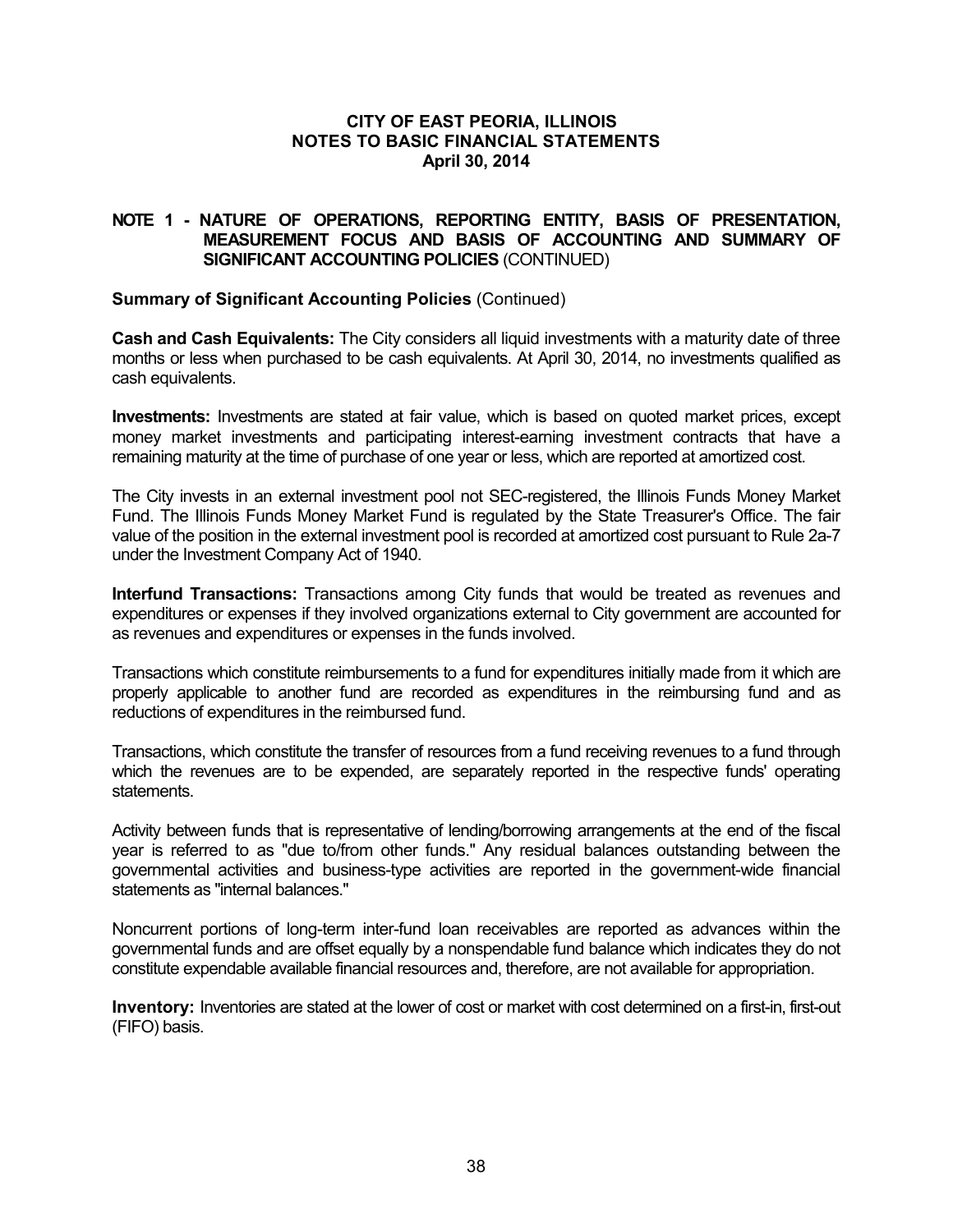## **NOTE 1 - NATURE OF OPERATIONS, REPORTING ENTITY, BASIS OF PRESENTATION, MEASUREMENT FOCUS AND BASIS OF ACCOUNTING AND SUMMARY OF SIGNIFICANT ACCOUNTING POLICIES** (CONTINUED)

### **Summary of Significant Accounting Policies** (Continued)

**Capital assets:** Capital assets, which include property, plant, equipment, and infrastructure assets (e.g., roads, bridges, sidewalks, and similar items), are reported in the City's government-wide financial statements. Capital assets are defined by the City as assets with an initial, individual cost of more than \$2,500, except for assets for the Water and Sewer Fund, which uses a threshold of \$5,000 on an initial useful life of one year or greater. Capital assets are recorded at historical cost or estimated historical cost if purchased or constructed.

The costs of normal maintenance and repairs that do not add to the value of the asset or materially extend asset lives are not capitalized. Major outlays for capital assets and improvements are capitalized as projects are constructed. Interest incurred, net of investment income on project specific debt service expenditures, activities is included as part of the capitalized value of the assets constructed in the enterprise funds. There was no interest capitalized for the year ended April 30, 2014.

Depreciation of capital assets is computed on the straight-line method over the following estimated useful lives:

| Land improvements                 | 20 - 50 years  |
|-----------------------------------|----------------|
| <b>Buildings</b>                  | 10 - 50 years  |
| Machinery, equipment and vehicles | $5 - 20$ years |
| Infrastructure                    | 20 - 100 years |

**Unearned revenue:** Unearned revenue arises when assets are recognized before revenue recognition criteria has been satisfied.

**Deferred outflows of resources:** In addition to assets, the statement of net position will sometimes report a separate section for deferred outflows of resources. This separate financial statement element, deferred outflows of resources, represents a consumption of net position that applies to a future period(s) and so will not be recognized as an outflow of resources (expense/expenditure) until then. The City only has one item that qualifies for reporting in this category. It is the deferred charge on refunding reported in the government-wide and proprietary funds statement of net position. A deferred charge on refunding results from the difference in the carrying value of refunded debt and its reacquisition price. This amount is deferred and amortized over the shorter of the life of the refunded or refunding debt.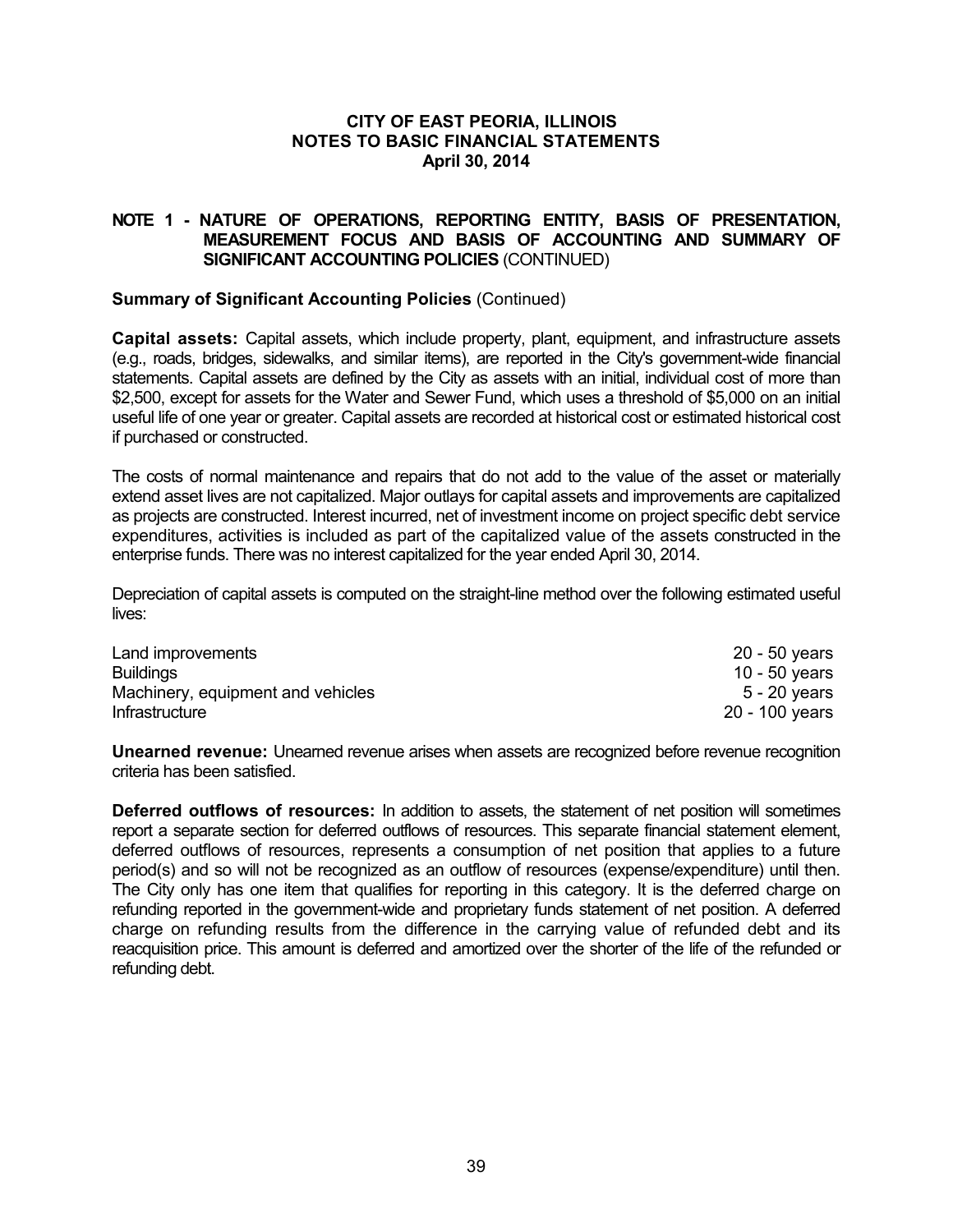## **NOTE 1 - NATURE OF OPERATIONS, REPORTING ENTITY, BASIS OF PRESENTATION, MEASUREMENT FOCUS AND BASIS OF ACCOUNTING AND SUMMARY OF SIGNIFICANT ACCOUNTING POLICIES** (CONTINUED)

### **Summary of Significant Accounting Policies** (Continued)

**Deferred inflows of resources:** In addition to liabilities, the statement of net position and balance sheet will sometimes report a separate section for deferred inflows of resources. This separate financial statement element, deferred inflows of resources, represents an acquisition of net position that applies to a future period(s) and so will not be recognized as an inflow of resources (revenue) until that time. The governmental funds report unavailable revenues from several sources: property taxes, other taxes, capital lease receivable, notes receivable, other and special assessments. These amounts are deferred and recognized as an inflow of resources in the period that the amounts become available. In the City's government-wide statements, only the property tax revenues remain under the full accrual basis of accounting and will become an inflow in the year for which they are levied and budgeted for.

**Compensated absences - primary government:** City employees earn vacation throughout the year based upon their anniversary date, and must use the days earned in the same anniversary year within one month after their anniversary date, unless prior approval from a department head is received. Any unused vacation time is payable to employees upon termination. Employees can accumulate ten days of sick leave per year and sick leave is carried over to the following year. Accumulated sick pay is paid out upon retirement to a maximum of 60 days or 120 days for department heads and union personnel.

All compensated absences are accrued when incurred in the government-wide, proprietary and fiduciary fund financial statements. A liability for these amounts is reported in governmental funds only if they have matured, for example, as a result of employee resignations and retirements.

**Long-term liabilities:** In the government-wide financial statements and proprietary fund types in fund financial statements, long-term debt and other long-term obligations are reported as liabilities in the applicable governmental activities, business-type activities or proprietary fund statement of net position. Bond premiums and discounts are deferred and amortized over the life of the bonds, using the effective interest method. Bonds payable are reported net of the applicable bond premium or discount. Bond issuance costs are recorded as a nonoperating expense when incurred.

In the fund financial statements, governmental fund types recognize bond premiums and discounts during the current period. The face amount of debt issued is reported as other financing sources. Premiums received on debt issuances are reported as other financing sources while discounts on debt issuances are reported as other financing uses. Bond issuance costs are recorded as debt service expenditures when incurred.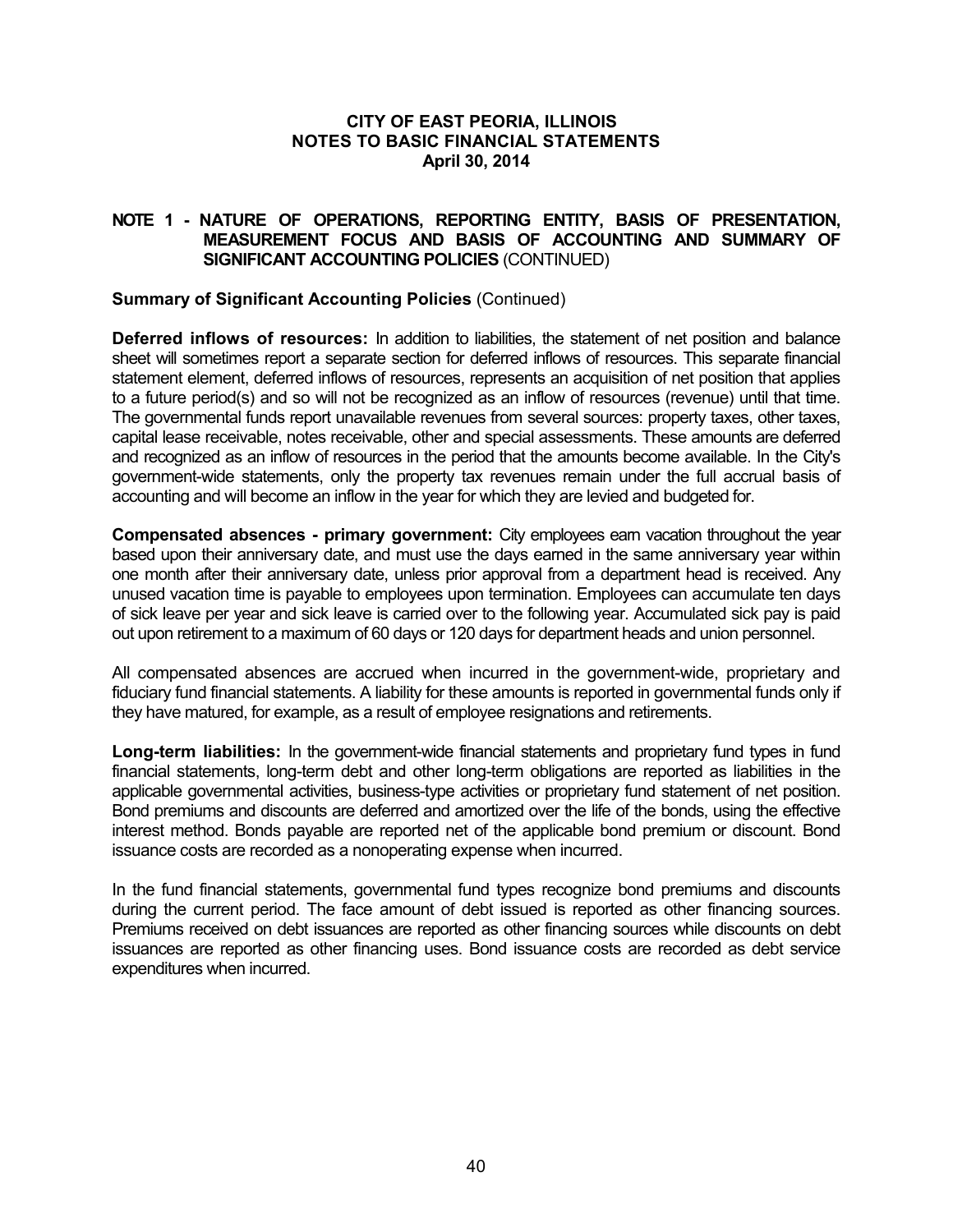## **NOTE 1 - NATURE OF OPERATIONS, REPORTING ENTITY, BASIS OF PRESENTATION, MEASUREMENT FOCUS AND BASIS OF ACCOUNTING AND SUMMARY OF SIGNIFICANT ACCOUNTING POLICIES** (CONTINUED)

## **Summary of Significant Accounting Policies** (Continued)

**Fund balance:** In the governmental fund financial statements, fund balances are classified as follows:

Nonspendable: Amounts which cannot be spent either because they are in a nonspendable form or because they are legally or contractually required to be maintained intact.

Restricted: Amounts restricted to specific purposes when constraints placed on the use of the resources are either externally imposed by creditors, grantors or state or federal laws or imposed by law through constitutional provisions or enabling legislation.

Committed: Amounts which can be used only for specific purposes pursuant to constraints formally imposed by the City Council through resolution approved prior to year-end. Those committed amounts cannot be used for any other purpose unless the City Council removes or changes the specified use by taking the same action it employed to commit those amounts.

Assigned: Amounts constrained by the City's intent to use them for a specific purpose. The authority to assign fund balance has been delegated by the City Council to the Treasurer/Comptroller.

Unassigned: All amounts not included in other spendable classifications. The General Fund is the only fund that would report a positive amount in unassigned fund balance. Residual deficit amounts of other governmental funds would also be reported as unassigned.

When an expenditure is incurred in governmental funds which can be paid using either restricted or unrestricted resources, the City's procedure is to pay the expenditure from restricted fund balance and then from less-restrictive classifications - committed, assigned and then unassigned fund balances.

**Net position:** Represents the difference between assets, deferred outflows of resources, liabilities and deferred inflows of resources. Net investment in capital assets consists of capital assets, net of accumulated depreciation, reduced by the outstanding balances of any borrowings used for the acquisition, construction or improvement of those assets. Net investment in capital assets excludes unspent debt proceeds. Unspent debt proceeds (which includes proceeds reserved for debt retirement) for the Capital Projects Fund and Bond and Interest Fund were \$1,046,263 and \$825,117, respectively. Net position is reported as restricted when there are limitations imposed on its use through enabling legislation or through external restrictions imposed by creditors, grantors or laws or regulations of other governments.

Net position by enabling legislation includes \$6,346 for audit, \$104,615 for employee benefits, \$32,631 for sewer chlorination, \$2,447,952 for capital improvements and equipment, and \$74,017 for emergency services.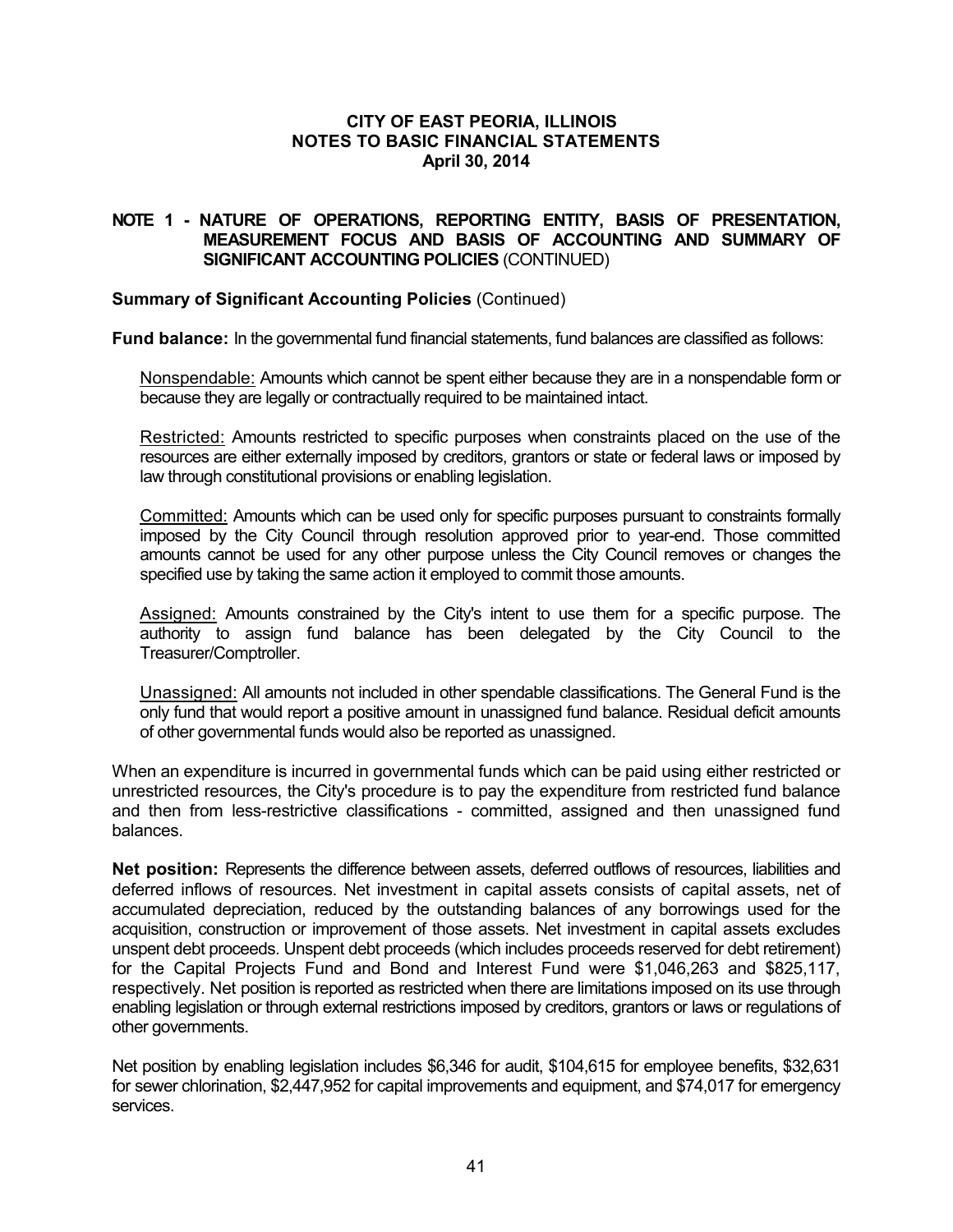## **NOTE 1 - NATURE OF OPERATIONS, REPORTING ENTITY, BASIS OF PRESENTATION, MEASUREMENT FOCUS AND BASIS OF ACCOUNTING AND SUMMARY OF SIGNIFICANT ACCOUNTING POLICIES** (CONTINUED)

### **Summary of Significant Accounting Policies** (Continued)

The City first applies restricted resources when an expense is incurred for purposes for which both restricted and unrestricted net position are available.

**Use of estimates:** The preparation of financial statements in conformity with generally accepted accounting principles requires management to make estimates and assumptions that affect the reported amounts of assets and liabilities and disclosure of contingent assets and liabilities at the date of the financial statements and the reported amounts of revenues and expenses during the reporting period. Actual results could differ from those estimates. Material estimates that are particularly susceptible to significant change in the near term relate to the determination of liabilities for accrued health claims, IMRF pension obligations and other postemployment benefits obligations.

## **NOTE 2 - RESTRICTED ASSETS, PRIMARY GOVERNMENT**

In accordance with the appropriate bond ordinances, restricted assets represent assets the City has set aside to meet all required payments for debt principal and interest. The restricted assets also include the amount of bond proceeds not spent on the project as of year-end.

## **NOTE 3 - CASH AND INVESTMENTS**

Authorized investments: According to the City's investment policy and state statute, the City is authorized to invest in obligations of the U.S. Treasury, agencies and instrumentalities, certificates of deposit covered by federal depository insurance, certificates of deposit collateralized by obligations of the U.S. treasury or agencies, the Illinois funds and municipal securities rated AA or better by Standard & Poor's Corporation or Aa or better by Moody's bond ratings.

As of April 30, 2014, the City had the following cash and investments:

| Cash and investments - Statement of Net Position            | \$11,193,161 |
|-------------------------------------------------------------|--------------|
| Restricted cash and investments - Statement of Net Position | 4.904.252    |
| Cash and cash equivalents - Fiduciary Funds                 | 686.692      |
| <b>Investments - Fiduciary Funds</b>                        | 40,162,366   |
| <b>Total</b>                                                | \$56,946,471 |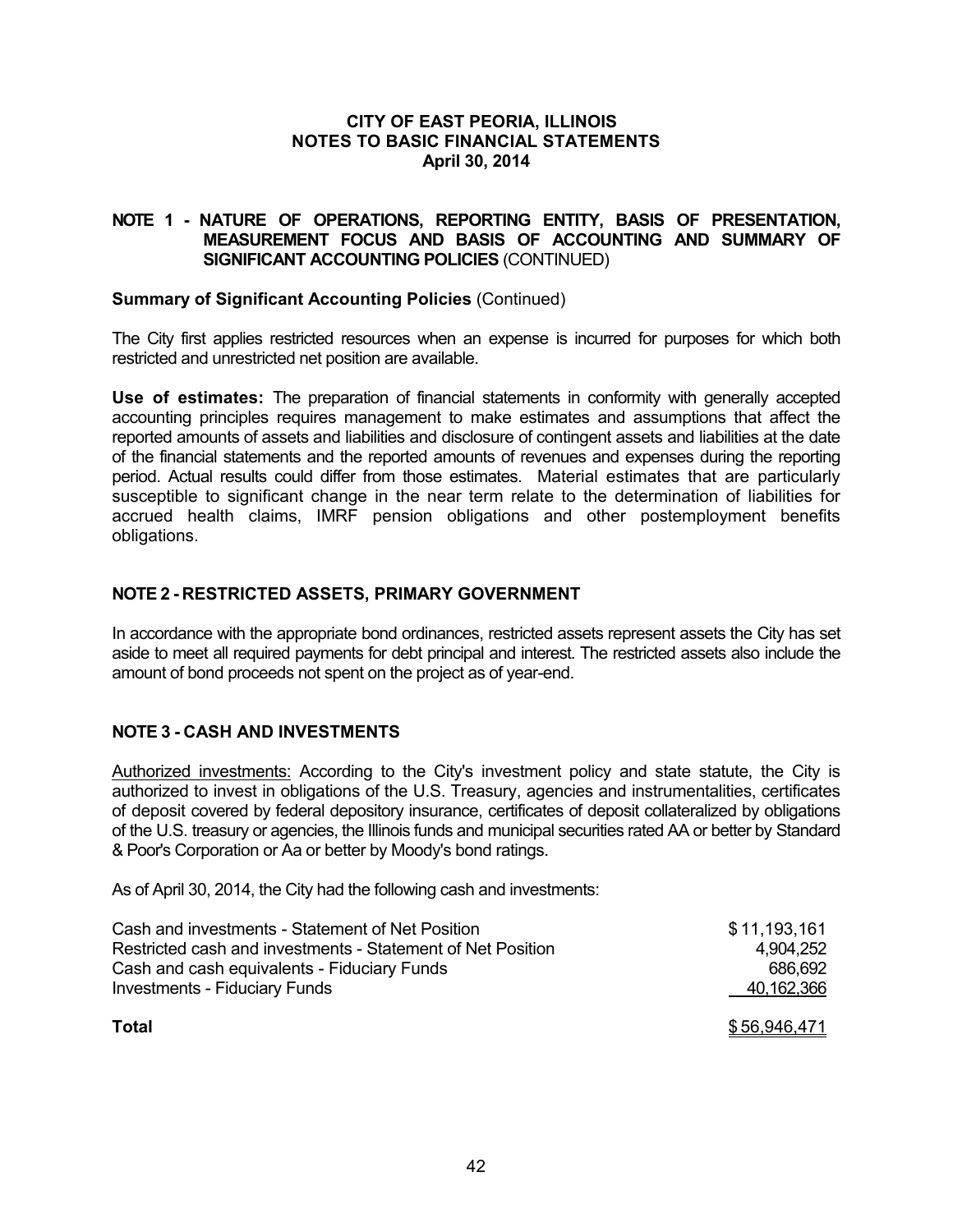## **NOTE 3 - CASH AND INVESTMENTS** (CONTINUED)

| <b>Deposits</b>                                           | \$13,031,903 |
|-----------------------------------------------------------|--------------|
| Illinois Funds Money Market Fund                          | 1,213,645    |
| <b>Mutual Funds</b>                                       | 5.464        |
| <b>FNMA Investments</b>                                   | 1,846,401    |
| Cash held by Pension Trusts Fiduciary Funds               | 686,692      |
| <b>Investments held by Pension Trusts Fiduciary Funds</b> | 40,162,366   |

### **Total primary government**  $$56,946,471$

Custodial credit risk, deposits: Custodial credit risk is the risk that in the event of a bank failure, the City's deposits may not be returned to it. The City does not have a deposit policy for custodial credit risk. As of April 30, 2014, \$123,569 of the City's bank balance of \$13,605,343 was exposed to custodial credit risk.

Custodial credit risk, investments: Custodial credit risk for investments is the risk that in the event of the failure of the counterparty to a transaction, a government will not be able to recover the value of its investments or collateral securities that are in the possession of another party. As of April 30, 2014, the City's investments were not exposed to custodial credit risk.

Interest rate risk: Interest rate risk is the risk that changes in interest rates will adversely affect the fair value of an investment. Investments held for longer periods are subject to increased risk of adverse interest rate changes. The City does not have a formal policy that limits investment maturities as a means of managing its exposure to fair value losses arising from increasing interest rates.

As of April 30, 2014, the City had the following investments and maturities:

|                                                       | <b>Fair Value</b> | Investment<br><b>Maturities</b><br>(In Years)<br><b>Less Than 1</b> |
|-------------------------------------------------------|-------------------|---------------------------------------------------------------------|
| Illinois Funds Money Market Fund<br>U.S. Agency, FNMA | 1,846,401         | $$1,213,645$ $$1,213,645$<br>1,846,401                              |
|                                                       | \$3,060,046       | \$3,060,046                                                         |

Concentration of credit risk: It is the policy of the City to diversify its investment portfolio. Investments shall be diversified to eliminate the risk of loss resulting in over concentration in a specific maturity, issuer or class of securities. As of April 30, 2014, more than 5 percent of the City's investments are in FNMA securities. These securities represents 60 percent of the City's total investments.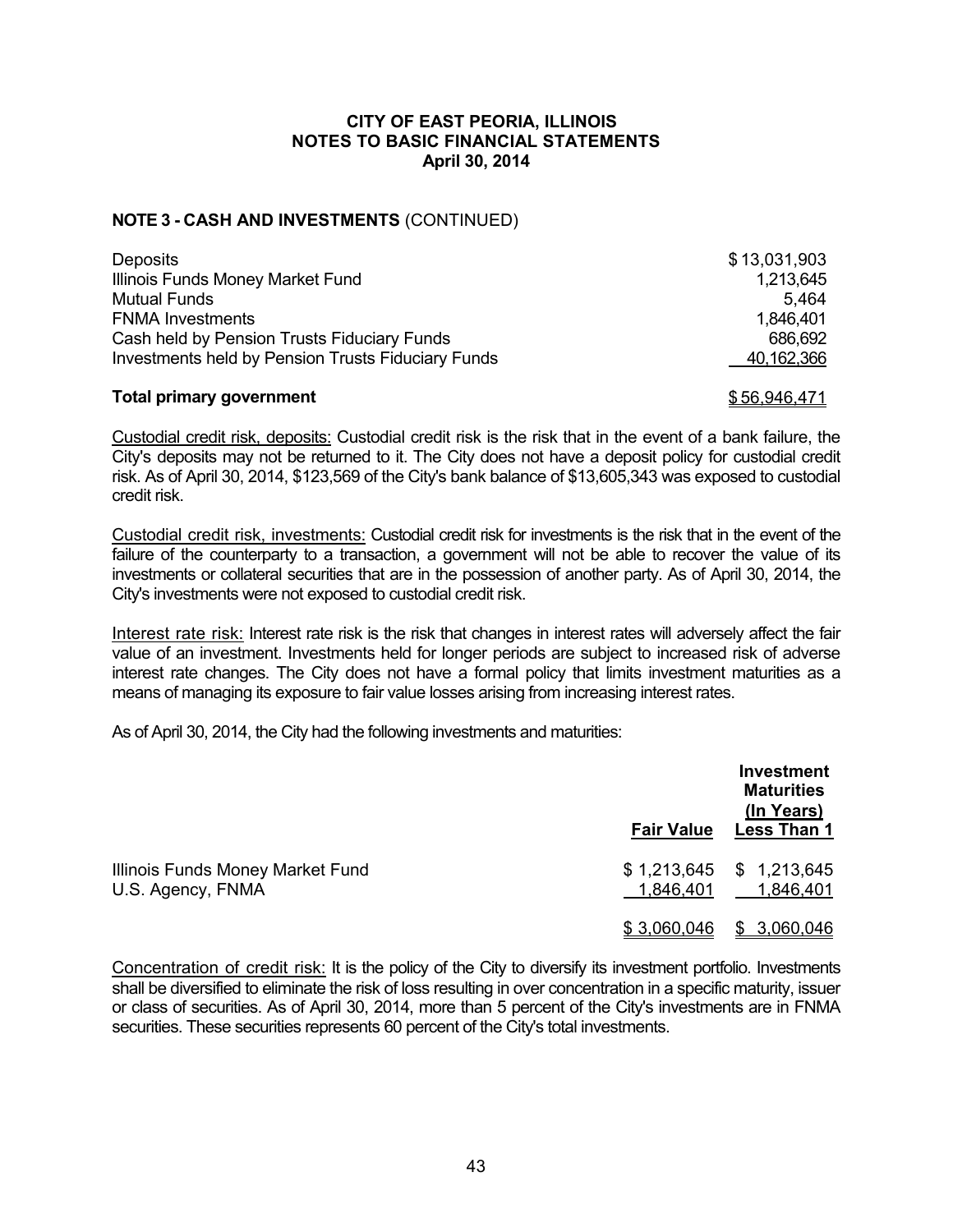## **NOTE 3 - CASH AND INVESTMENTS** (CONTINUED)

Credit risk: Credit risk is the risk that an issuer or other counterparty to a debt investment will not fulfill its obligations. The City has no investment policy that would further limit its investment choices. The Illinois Funds are State approved, professionally managed investment funds which enable municipalities in Illinois to pool available funds for investment in various state approved investments. The fair value of the City's position in the pool is recorded at amortized cost pursuant to Rule 2a-7 under the Investment Company Act of 1940. As of April 30, 2014, the City's investments were rated as follows:

| <b>Investment Type</b>           | Moody's<br>Investor's<br><b>Service</b> | <b>Standard</b><br>& Poor's |  |
|----------------------------------|-----------------------------------------|-----------------------------|--|
| Illinois Funds Money Market Fund | <b>Not Rated</b>                        | AAAm                        |  |
| <b>FNMA</b>                      | Aaa                                     | AA+                         |  |

Cash and investments, pension trust funds (the fund): The pension trust funds may invest funds as authorized by the Illinois Pension Code, generally in obligations of the United States, the State of Illinois and its local districts, certain insurance contracts, insured deposits of federal and state saving and loans, banks, and credit unions, and certain common preferred stocks.

Deposits: Custodial credit risk for deposits is the risk that in the event of a bank failure, the Fund's deposits may not be returned or the Fund will not be able to recover collateral securities in the possession of an outside party. The Fund's deposit policy provides that all deposits be guaranteed by the U.S. Government, insured by the Federal Deposit Insurance Corporation (FDIC) or fully collateralized with securities held by the Fund or its agent in the Fund's name or by its counterparty's trust department or agent in the Fund's name.

As of April 30, 2014, none of the deposits of the City of East Peoria Police Pension and the City of East Peoria Firefighter's Pension Plans were exposed to custodial credit risk.

Investments: As of April 30, 2014, the Police Pension Fund had the following investments:

| <b>Type of Investment</b>        | <b>Fair Value/</b><br>Carrying<br><b>Amount</b> | Average<br><b>Credit Quality/</b><br>Ratings (1) | Weighted<br><b>Average Years Concentration</b><br>to Maturity (2) | Percentage |
|----------------------------------|-------------------------------------------------|--------------------------------------------------|-------------------------------------------------------------------|------------|
| U.S. Government notes and bonds, |                                                 |                                                  |                                                                   |            |
| explicitly guaranteed            | 3,706,784<br>S.                                 | N/A                                              | 8.89                                                              | 16%        |
| U.S. Government agencies         | 1,430,379                                       | Aaa                                              | 2.34                                                              | 6          |
| Money market                     | 634,368                                         | N/A                                              | N/A                                                               | 3          |
| Municipal bonds                  | 984,281                                         | Aaa to Aa3                                       | 10.04                                                             | 4          |
| Corporate bonds                  | 5,763,156                                       | Aaa to Baa3                                      | 7.64                                                              | 25         |
| Common stocks                    | 8,069,739                                       | N/A                                              | N/A                                                               | 35         |
| Mutual funds, equities           | 2,425,502                                       | N/A                                              | N/A                                                               | 11         |
| <b>Total investments</b>         | <u>\$23.014.209</u>                             |                                                  |                                                                   |            |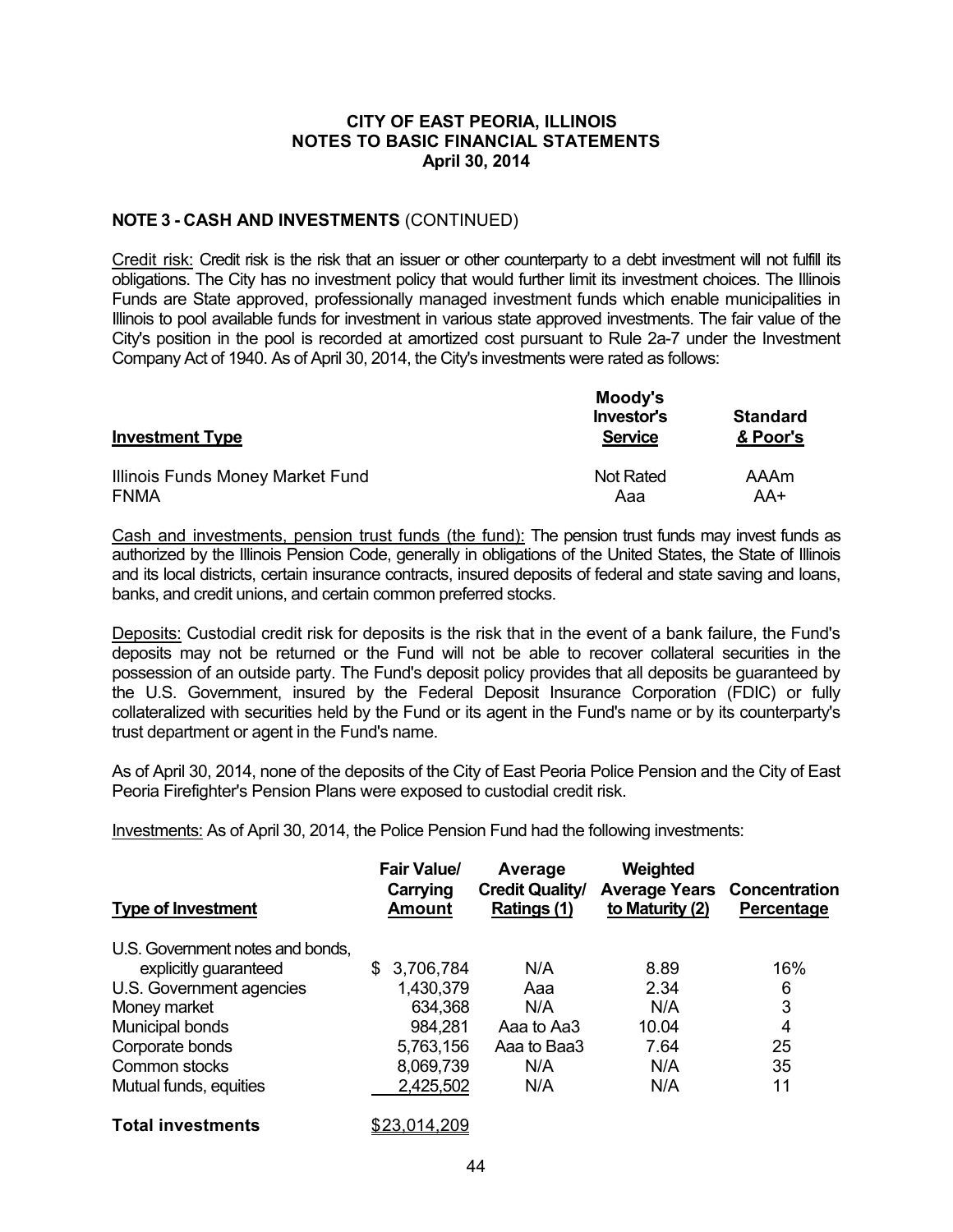## **NOTE 3 - CASH AND INVESTMENTS** (CONTINUED)

As of April 30, 2014, the Firefighter's Pension Fund had the following investments:

| <b>Type of Investment</b>        | <b>Fair Value/</b><br>Carrying<br><b>Amount</b> | Average<br><b>Credit Quality/</b><br>Ratings (1) | Weighted<br><b>Average Years Concentration</b><br>to Maturity (2) | Percentage |
|----------------------------------|-------------------------------------------------|--------------------------------------------------|-------------------------------------------------------------------|------------|
| U.S. Government notes and bonds, |                                                 |                                                  |                                                                   |            |
| explicitly guaranteed            | \$2,481,961                                     | N/A                                              | 5.74                                                              | 14%        |
| U.S. Government agencies         | 645,483                                         | Aaa                                              | 2.57                                                              | 4          |
| Money market funds               | 1,844,600                                       | N/A                                              | 0.07                                                              | 11         |
| Mutual funds, equities           | 6,557,061                                       | N/A                                              | N/A                                                               | 38         |
| Common stocks                    | 2,897,667                                       | N/A                                              | N/A                                                               | 17         |
| Corporate bonds                  | 2,349,649                                       | Aa1 to Baa3                                      | 8.21                                                              | 14         |
| Municipal bonds                  | 371,736                                         | Aaa to Aa3                                       | 11.76                                                             | 2          |

## **Total investments** \$17,148,157

- (1) Ratings are provided where applicable to indicate associated credit risk. N/A indicates not applicable. Obligations of the U.S. Government or obligations explicitly guaranteed by the U.S. Government are not considered to have credit risk.
- (2) Interest rate risk is estimated using the weighted average years to maturity method.

Investing is performed in accordance with investment policies adopted by the Board of Trustees complying with Illinois Compiled Statutes. Funds may only be invested in permitted investments as authorized in Chapter 40, Article 5/1, paragraph 113.1 through 113.10 of the Illinois Compiled Statutes.

The Fund's policy provides that investments are diversified to minimize the risk of loss resulting from overconcentration of assets in a specific maturity period, a single issuer or an individual class of securities. Investment guidelines have been established for each investment manager to evaluate performance of the Fund's investments compared to industry benchmarks.

Consistent with the Fund's investment policy, all securities are held by a third party custodian serving as the Fund's agent. The securities are held in the Fund's name and are not subject to custodial credit risk.

### Cash and investments, discretely presented component units:

City of *East Peoria Mass Transit District:* Custodial credit risk is the risk that, in the event of a bank failure, the District's deposits may not be returned to it. The District does not have a deposit policy for custodial credit risk. As of June 30, 2014, none of the District's bank balance of \$50,657 was exposed to custodial credit risk.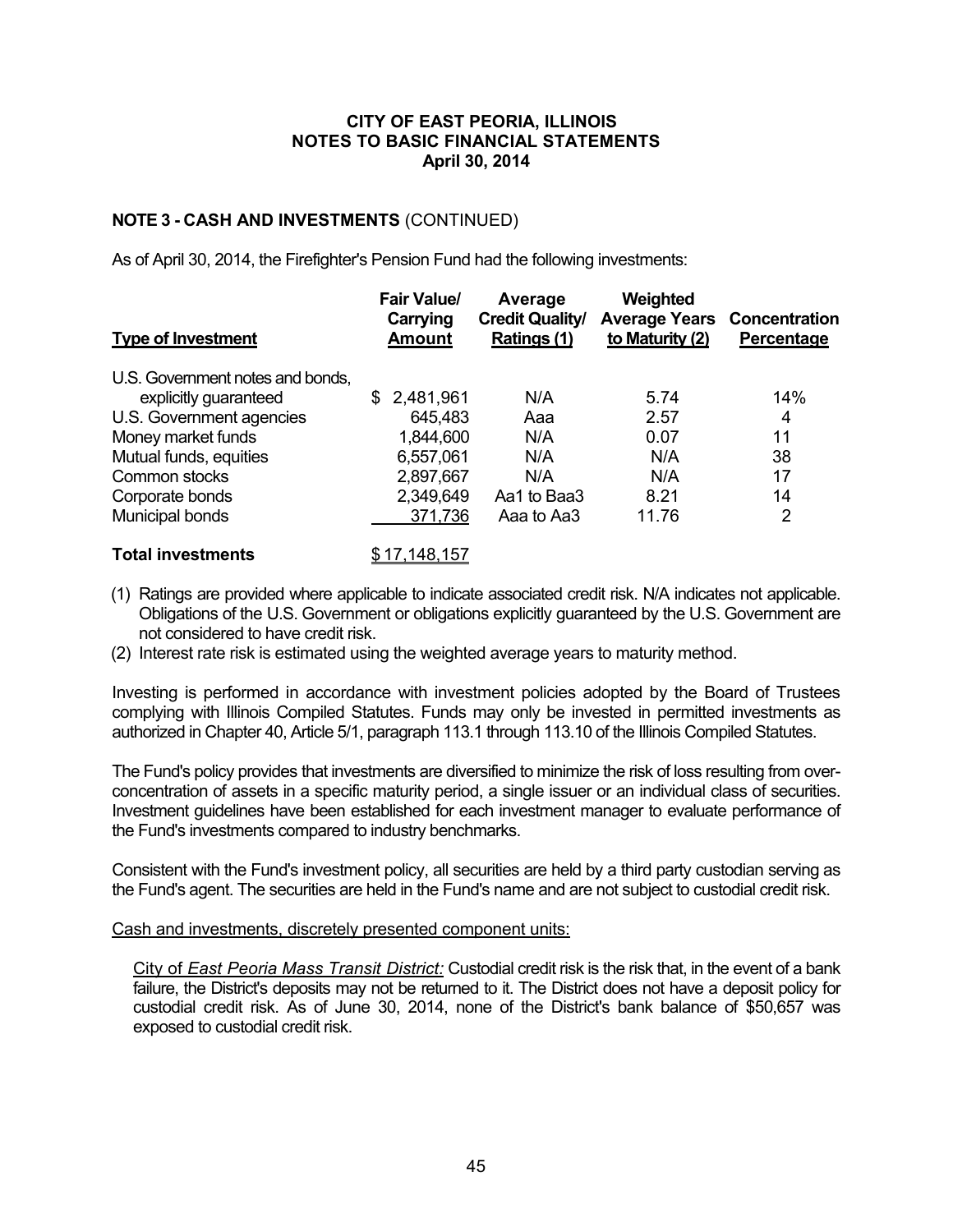### **NOTE 4 -SPECIAL ASSESSMENTS FUND**

The City has levied special assessments against various landowners in conjunction with improvements made which benefit the landowners. These special assessments are being paid to the City over a number of years. The noncurrent portion of the special assessment receivable is deferred in the governmental funds as it is not available as of year-end. An analysis of the current and long-term portions of special assessments receivable at April 30, 2014 is as follows:

| Total special assessments receivable<br>Less amounts not receivable within one year | 188.176<br>78,531 |
|-------------------------------------------------------------------------------------|-------------------|
| <b>Current special assessments receivable</b>                                       | 109,645           |

## **NOTE 5 - LEASE RECEIVABLE**

In June 2003, the City entered into a development agreement under which the developer would construct and operate an Embassy Suites hotel and the City would construct and provide for operation of a conference center which would be adjacent or connected to the hotel. In August 2007, the City entered into a lease agreement under the terms of which the developer will lease the conference center from the City in exchange for regular escalating payments over a 20-year period.

As of April 30, 2014, components of the lease receivable were as follows:

| Total lease receivable payments | \$14,013,480     |
|---------------------------------|------------------|
| Amount representing interest    | 4,400,802        |
|                                 | <u>9,612,678</u> |

The lease requires the developer to make all capital expenditures necessary to maintain the conference center in first class condition.

At the conclusion of the lease, the City will convey the conference center and hotel site to the developer in exchange for \$100 each.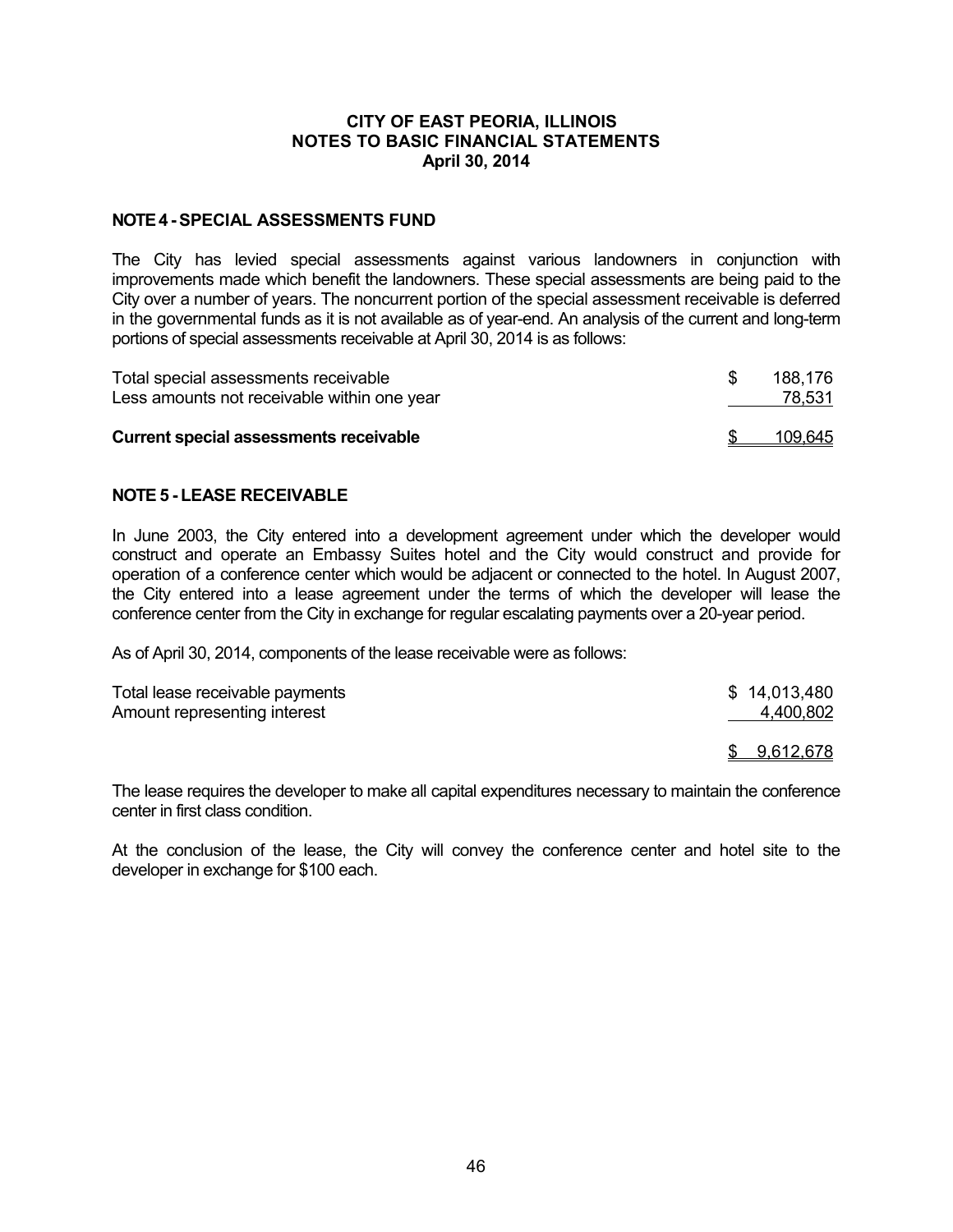## **NOTE 5 - LEASE RECEIVABLE** (CONTINUED)

As of April 30, 2014, future minimum lease revenue expected to be received is as follows:

| Fiscal Year Ending April 30:      |               |
|-----------------------------------|---------------|
| 2015                              | \$<br>940,440 |
| 2016                              | 963,360       |
| 2017                              | 986,280       |
| 2018                              | 1,009,200     |
| 2019                              | 1,032,120     |
| 2020-2024                         | 5,504,400     |
| 2025-2027                         | 3,577,680     |
| Total lease receivable payments   | 14,013,480    |
| Less amount representing interest | (4,400,802)   |
| Lease receivable                  | 9,612,678     |

In July 2010, the City entered into a lease agreement with Bass Pro Outdoor World, LLC for the lease of a retail space owned by the City. Monthly lease payments are based on gross sales of the retail operation of 1 percent of gross sales of boats, recreational vehicles, off-road vehicles and all-terrain vehicles, with a max of \$250 for each such vehicle sold and 2 percent of all other gross sales, which began September 2011. The lease term is 20 years with six consecutive renewal options of five years each. For the year ended April 30, 2014 lease revenues from this lease were \$483,717. As of April 30, 2014, there was a lease receivable of \$32,722 included in other receivables on the City's financial statements in the Capital Projects fund.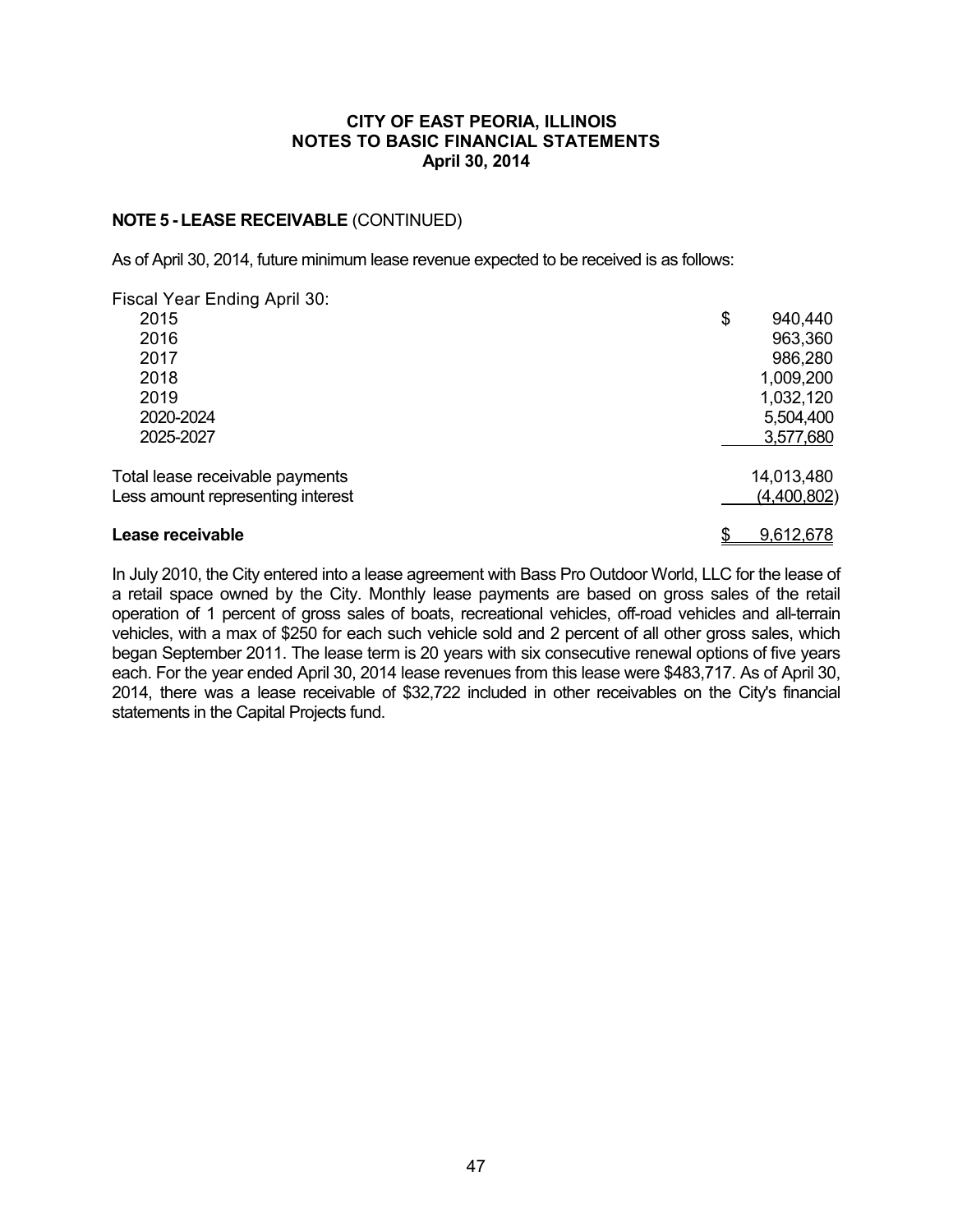# **NOTE 6 -CAPITAL ASSETS, PRIMARY GOVERNMENT**

Capital asset activity for the year ended April 30, 2014 was as follows:

|                                             | <b>Balance</b><br>April 30, 2013 | <b>Additions</b> | Deductions/<br><b>Transfers</b> | <b>Balance</b><br>April 30, 2014 |
|---------------------------------------------|----------------------------------|------------------|---------------------------------|----------------------------------|
| Governmental activities:                    |                                  |                  |                                 |                                  |
| Capital assets, not being depreciated:      |                                  |                  |                                 |                                  |
| Land                                        | \$.<br>5,385,512                 | 3,581,364<br>\$  | \$<br>540.000                   | \$<br>8,426,876                  |
| Construction in progress                    | 40,896,164                       | 5,183,853        | 689,227                         | 45,390,790                       |
| Total capital assets not being              |                                  |                  |                                 |                                  |
| depreciated                                 | 46,281,676                       | 8,765,217        | 1,229,227                       | 53,817,666                       |
| Capital assets, being depreciated:          |                                  |                  |                                 |                                  |
| Land improvements                           | 4,878,131                        | 230,467          |                                 | 5,108,598                        |
| <b>Buildings</b>                            | 51.029.307                       | 540.000          |                                 | 51,569,307                       |
| Machinery, equipment, and vehicles          | 14.643.373                       | 462,469          | 136,982                         | 14,968,860                       |
| Infrastructure assets                       | 74,353,802                       | <u>797,856</u>   |                                 | 75,151,658                       |
| Total capital assets being                  |                                  |                  |                                 |                                  |
| depreciated                                 | <u>144,904,613</u>               | 2,030,792        | 136,982                         | <u>146,798,423</u>               |
| Less accumulated depreciation for:          |                                  |                  |                                 |                                  |
| Land improvements                           | 1,437,608                        | 236.605          |                                 | 1,674,213                        |
| <b>Buildings</b>                            | 6.060.503                        | 1.934.235        |                                 | 7,994,738                        |
| Machinery, equipment, and vehicles          | 9.996.390                        | 933.748          | 136,982                         | 10,793,156                       |
| Infrastructure assets                       | 38,023,331                       | 2,179,944        |                                 | 40,203,275                       |
| Total accumulated depreciation              | 55,517,832                       | 5,284,532        | 136,982                         | 60,665,382                       |
| Total capital assets being                  |                                  |                  |                                 |                                  |
| depreciated, net                            | 89,386,781                       | (3,253,740)      |                                 | 86,133,041                       |
| Governmental activities capital assets, net | \$135.668.457                    | 5.511.477<br>\$  | 1,229,227<br>S                  | \$139.950.707                    |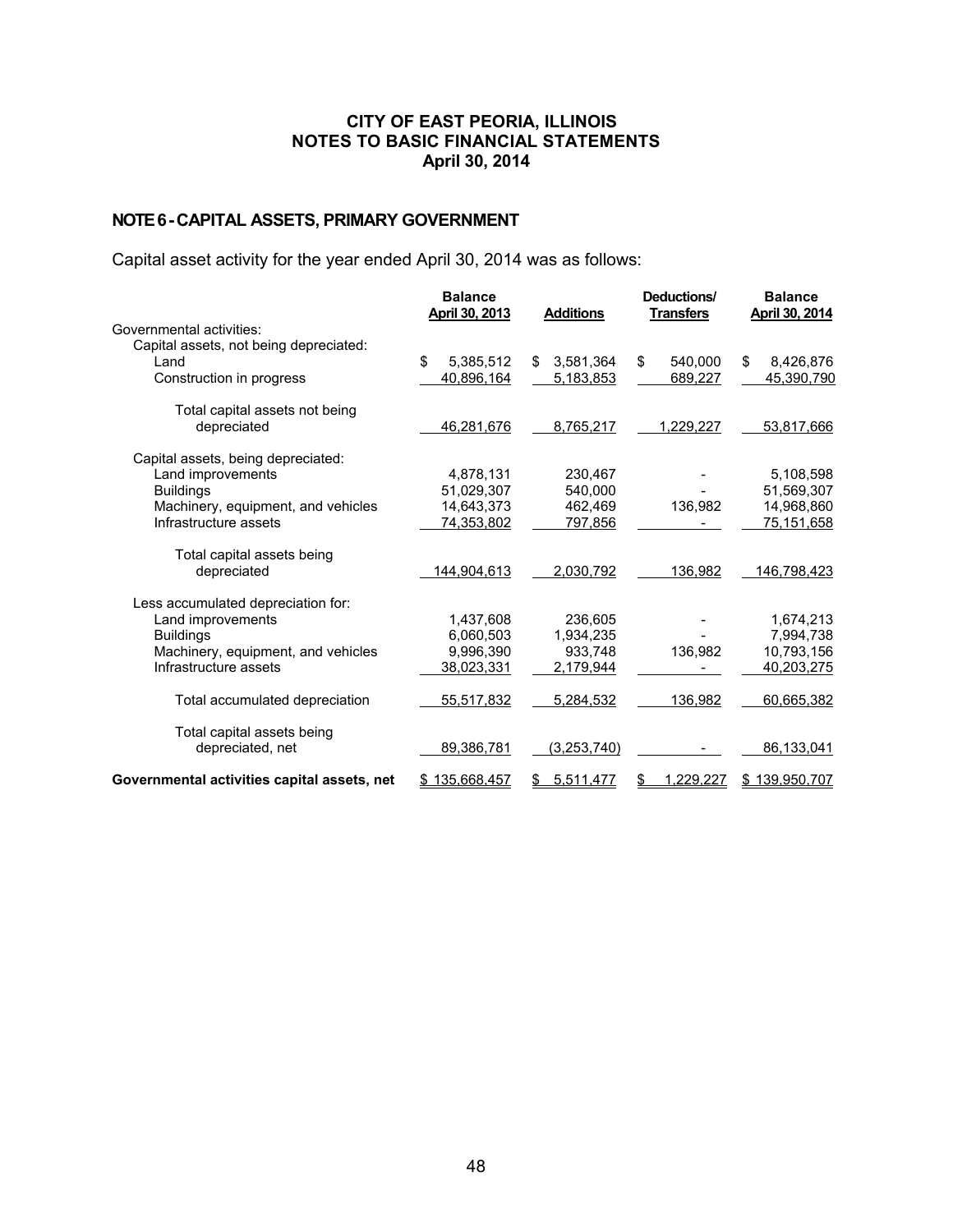# **NOTE 6 -CAPITAL ASSETS, PRIMARY GOVERNMENT** (CONTINUED)

|                                              | <b>Balance</b><br>April 30, 2013 | <b>Additions</b>  | <b>Deductions</b> | <b>Balance</b><br>April 30, 2014 |
|----------------------------------------------|----------------------------------|-------------------|-------------------|----------------------------------|
| Business-type activities:                    |                                  |                   |                   |                                  |
| Capital assets, not being depreciated:       |                                  |                   |                   |                                  |
| Land                                         | \$<br>3,647,682                  | \$                | \$                | \$<br>3,647,682                  |
| Construction in progress                     | 14,053                           |                   | 14,053            |                                  |
| Total capital assets not being               |                                  |                   |                   |                                  |
| depreciated                                  | 3,661,735                        |                   | 14,053            | 3,647,682                        |
| Capital assets, being depreciated:           |                                  |                   |                   |                                  |
| Land improvements                            | 7,104,124                        | 70,412            |                   | 7,174,536                        |
| <b>Buildings</b>                             | 24,397,205                       | 14,053            |                   | 24,411,258                       |
| Machinery, equipment, and vehicles           | 14,005,802                       | 185,973           | 77,075            | 14,114,700                       |
| Infrastructure assets                        | 40,123,525                       | 44,714            |                   | 40,168,239                       |
| Total capital assets being                   |                                  |                   |                   |                                  |
| depreciated                                  | 85,630,656                       | 315,152           | 77,075            | 85,868,733                       |
| Less accumulated depreciation for:           |                                  |                   |                   |                                  |
| Land improvements                            | 5.707.135                        | 295.036           |                   | 6.002.171                        |
| <b>Buildings</b>                             | 10,057,964                       | 498,166           |                   | 10,556,130                       |
| Machinery, equipment, and vehicles           | 11.613.500                       | 427.533           | 34,714            | 12,006,319                       |
| Infrastructure assets                        | 23,231,040                       | 711,226           |                   | 23,942,266                       |
| Total accumulated depreciation               | 50,609,639                       | 1,931,961         | 34,714            | 52,506,886                       |
| Total capital assets being                   |                                  |                   |                   |                                  |
| depreciated, net                             | 35,021,017                       | (1,616,809)       | 42,361            | 33,361,847                       |
| Business-type activities capital assets, net | 38,682,752                       | (1,616,809)<br>\$ | 56,414<br>S       | 37,009,529                       |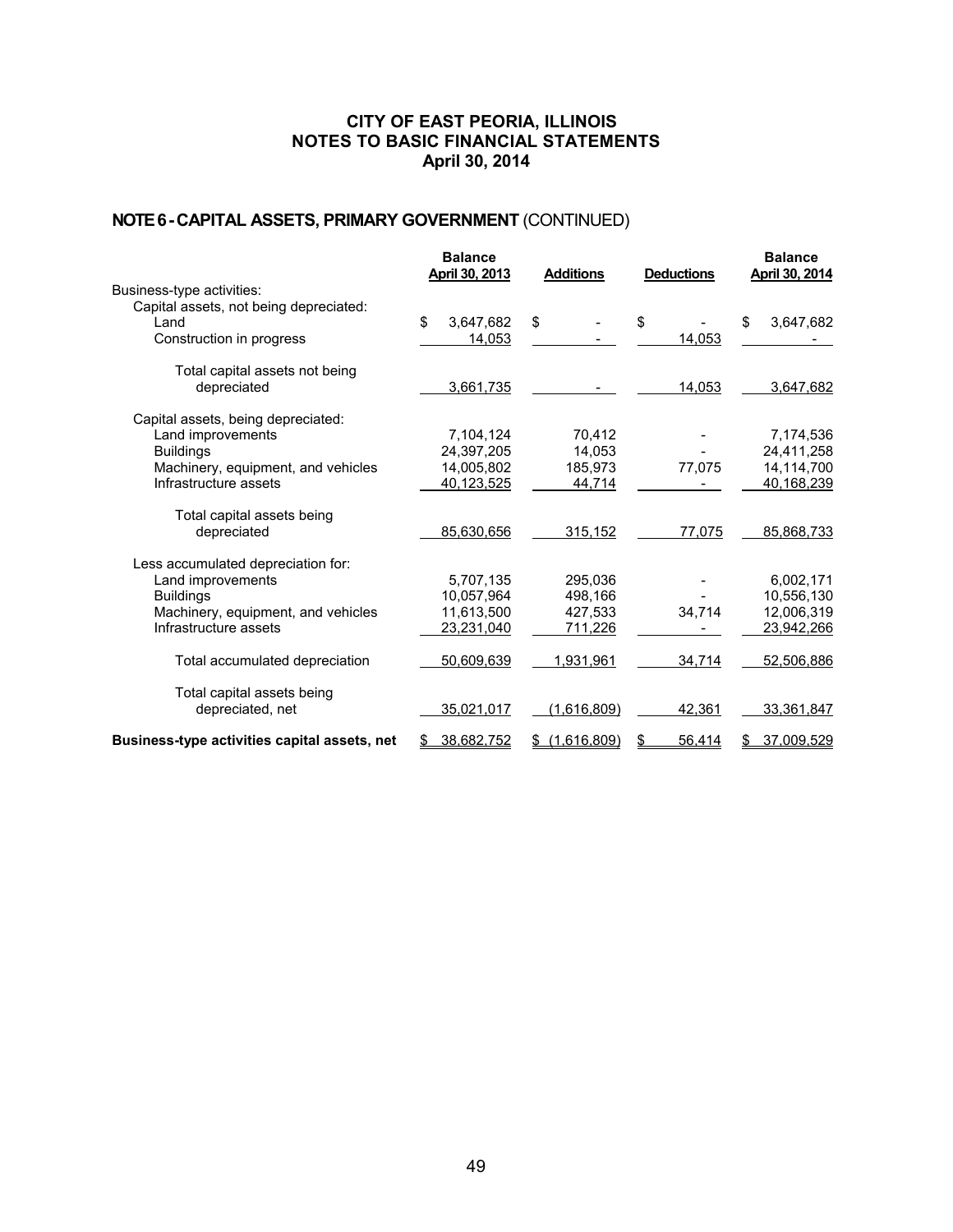## **NOTE 6 -CAPITAL ASSETS, PRIMARY GOVERNMENT** (CONTINUED)

Depreciation expense was charged to functions/programs of the government as follows:

| Governmental activities:                             |                 |
|------------------------------------------------------|-----------------|
| Police                                               | \$<br>233,233   |
| Fire                                                 | 248,623         |
| Sanitation                                           | 60,189          |
| Public works                                         | 2,208,954       |
| General government                                   | 2,533,533       |
| Total depreciation expense, governmental activities  | 5,284,532       |
| Business-type activities:                            |                 |
| Water and sewer fund                                 | \$<br>1,430,214 |
| Eastport Marina fund                                 | 214,291         |
| Eastside Centre fund                                 | 287,456         |
| Total depreciation expense, business-type activities | 1,931,961       |

## **NOTE 7 - LONG-TERM LIABILITIES, PRIMARY GOVERNMENT**

The following is a summary of changes in long-term liabilities for the year ended April 30, 2014:

|                               | <b>Beginning</b><br><b>Balance</b> | <b>Additions</b> | <b>Reductions</b> | Ending<br><b>Balance</b> | <b>Due Within</b><br><b>One Year</b> |
|-------------------------------|------------------------------------|------------------|-------------------|--------------------------|--------------------------------------|
| Governmental activities:      |                                    |                  |                   |                          |                                      |
| Bonds payable:                |                                    |                  |                   |                          |                                      |
| General obligation bonds      | \$102,055,000                      | - \$             | \$3,865,000       | \$98,190,000             | 3,780,000<br>S                       |
| Project bonds                 | 2,890,000                          |                  | 1,305,000         | 1.585.000                | 545,000                              |
| Special assessment bonds      | 315,000                            |                  | 85,000            | 230,000                  |                                      |
| Issuance premiums (discounts) | 600.662                            |                  | 37.013            | 563.649                  |                                      |
| Total bonds payable           | 105.860.662                        |                  | 5.292.013         | 100.568.649              | 4,325,000                            |
| Notes payable                 | 5.298.989                          | 4.997.640        | 1,797,180         | 8,499,449                | 970,941                              |
| Compensated absences          | 2,518,417                          | 3,256,159        | 2,518,417         | 3,256,159                | 600,188                              |
| Governmental activities,      |                                    |                  |                   |                          |                                      |
| long-term liabilities         | \$113,678,068                      | \$8,253,799      | \$9,607,610       | \$112,324,257            | 5,896,129<br>S                       |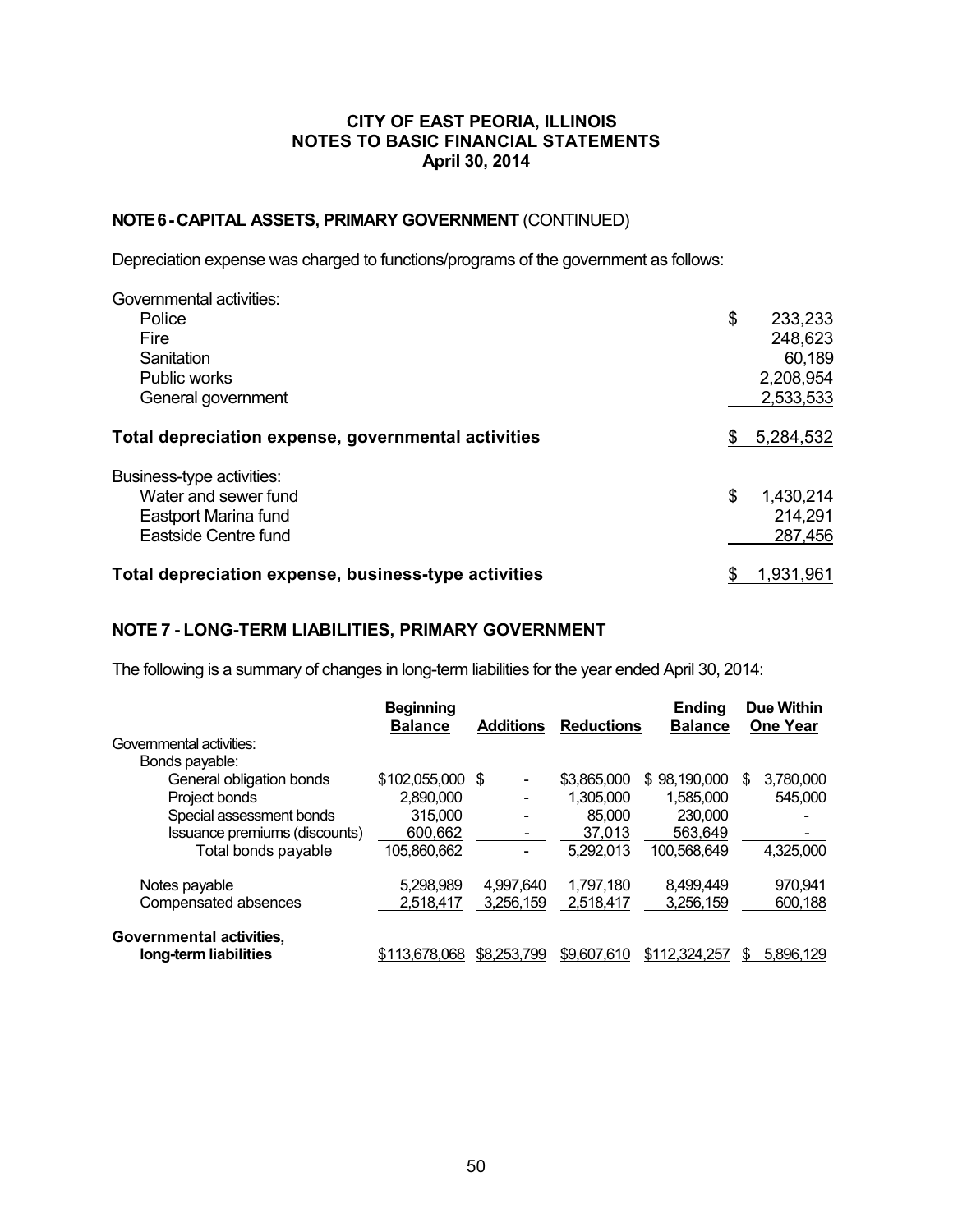## **NOTE 7 - LONG-TERM LIABILITIES, PRIMARY GOVERNMENT** (CONTINUED)

For governmental activities, compensated absences are generally liquidated by the General Fund or Special Revenue Funds from which the salary of the employee is typically paid.

Long-term debt payable as of April 30, 2014 is comprised of the following individual issues:

|                                  | <b>Beginning</b><br><b>Balance</b> | <b>Additions</b>               | <b>Reductions</b>  | <b>Ending</b><br><b>Balance</b> | <b>Due Within</b><br>One Year |
|----------------------------------|------------------------------------|--------------------------------|--------------------|---------------------------------|-------------------------------|
| Business-type activities:        |                                    |                                |                    |                                 |                               |
| Bonds payable:                   |                                    |                                |                    |                                 |                               |
| General obligation bonds         | \$2,345,000                        | \$<br>$\overline{\phantom{a}}$ | 310,000<br>\$.     | \$2,035,000                     | 415,000<br>S                  |
| Revenue bonds                    | 325,000                            |                                | 75,000             | 250,000                         | 75,000                        |
| Issuance premiums (discounts)    | 118,710                            |                                | 12,096             | 106.614                         | 12,096                        |
| Total bonds payable              | 2,788,710                          |                                | 397,096            | 2.391.614                       | 502,096                       |
| Notes payable                    | 5.561.716                          | 1,655,220                      | 538,378            | 6,678,558                       | 589,813                       |
| Compensated absences             | 417,409                            | 616,987                        | 417,409            | 616,987                         | 139,299                       |
| <b>Business-type activities,</b> |                                    |                                |                    |                                 |                               |
| long-term liabilities            | \$8,767,835                        | \$2,272,207                    | <u>\$1,352,883</u> | \$9,687,159                     | \$1.231.208                   |

### **Governmental Activities**

| General obligation bonds:<br>\$595,000, General Obligation Bonds, Series 2005C, due in annual                                                                                         |               |
|---------------------------------------------------------------------------------------------------------------------------------------------------------------------------------------|---------------|
| installments of \$30,000 to \$50,000, beginning January 2008 through<br>January 2024; interest at rates of 3.0% to 4.35%                                                              | \$<br>400,000 |
| \$23,695,000, General Obligation Refunding Bonds, Series 2007, due in<br>annual installments of \$370,000 to \$2,915,000, through January 2027;<br>interest at rates of 4.85% to 5.5% | 21,305,000    |
| \$25,270,000, General Obligation Bonds, Series 2010A, due in annual<br>installments of \$855,000 to \$1,740,000, through January 2033; interest at<br>rates of 2,00% to 4,50%         | 23,545,000    |
| \$19,730,000, General Obligation Bonds, Series 2010B, due in annual<br>installments of \$590,000 to \$1,545,000, through January 2033; interest at<br>rates of 2.34% to 6.56%         | 18,535,000    |
| \$3,920,000, General Obligation Bonds, Series 2012A, due in annual<br>installments of \$170,000 to \$265,000, through January 2032; interest at<br>rates of 1.076% to 3.575%          | 3,750,000     |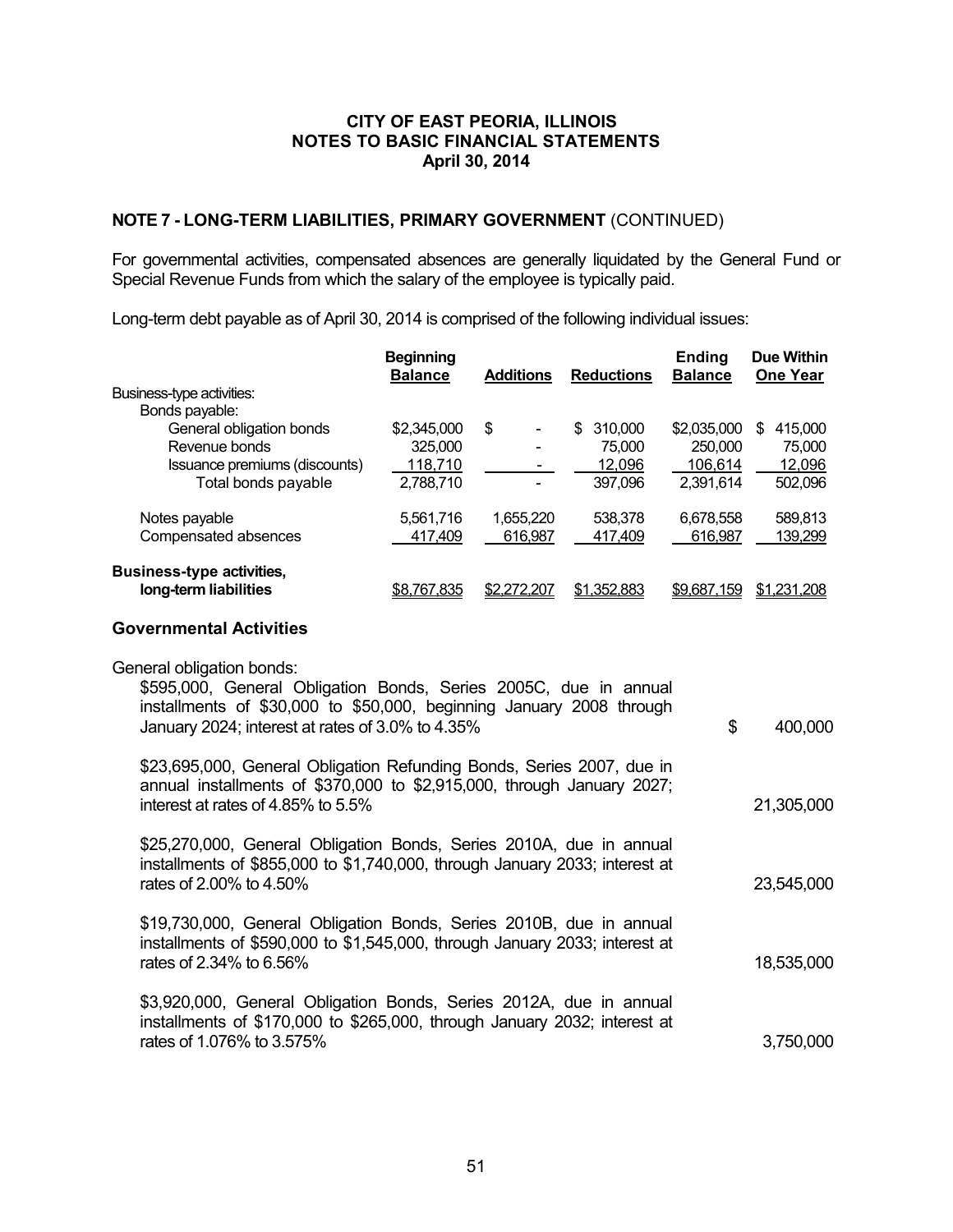# **NOTE 7 - LONG-TERM LIABILITIES, PRIMARY GOVERNMENT** (CONTINUED)

# **Governmental Activities** (Continued)

| \$<br>3,750,000              | \$3,920,000, General Obligation Bonds, Series 2012B, due in annual<br>installments of \$170,000 to \$265,000, through January 2032; interest at<br>rates of 1.076% to 3.575%         |  |
|------------------------------|--------------------------------------------------------------------------------------------------------------------------------------------------------------------------------------|--|
| 11,785,000                   | \$12,280,000, General Obligation Bonds, Series 2012C, due in annual<br>installments of \$495,000 to \$890,000, through January 2032; interest at<br>rates of 1.470% to 4.575%        |  |
| 4,680,000                    | \$4,880,000, General Obligation Bonds, Series 2012D, due in annual<br>installments of \$200,000 to \$355,000, through January 2032; interest at<br>rates of 1.470% to 4.575%         |  |
| 2,150,000                    | \$2,385,000, General Obligation Refunding Bonds, Series 2012F, due in<br>annual installments of \$235,000 to \$295,000, through January 2022; interest<br>at rates of 2.00% to 4.00% |  |
| 1,305,000                    | \$1,305,000, General Obligation Refunding Bonds, Series 2012G, due in<br>annual installments of \$305,000 to \$340,000, through January 2018; interest<br>at rates of 1.20% to 2.20% |  |
| 770,000                      | \$770,000, General Obligation Refunding Bonds, Series 2013A, due in<br>annual installments of \$250,000 to \$275,000, through January 2024; interest<br>at rates of 2.00% to 3.00%   |  |
| 6,215,000                    | \$6,215,000, General Obligation Refunding Bonds, Series 2013B, due in<br>annual installments of \$25,000 to \$675,000, through January 2033; interest<br>at rates of 2.00% to 4.00%  |  |
| 98,190,000<br>$\mathbb{S}^-$ | Total general obligation bonds, government activities                                                                                                                                |  |
| \$<br>2,792,528              | Notes payable:<br>Note payable to bank, due in semiannual installments of \$38,875,<br>including interest at 5.25% as of April 30, 2008 through May 2021 (Kohl's<br>Property)        |  |
| 152,522                      | Note payable to bank, due in monthly installments of \$2,048, including<br>interest at 5.125%, through April 2015 (Eastlight Theatre)                                                |  |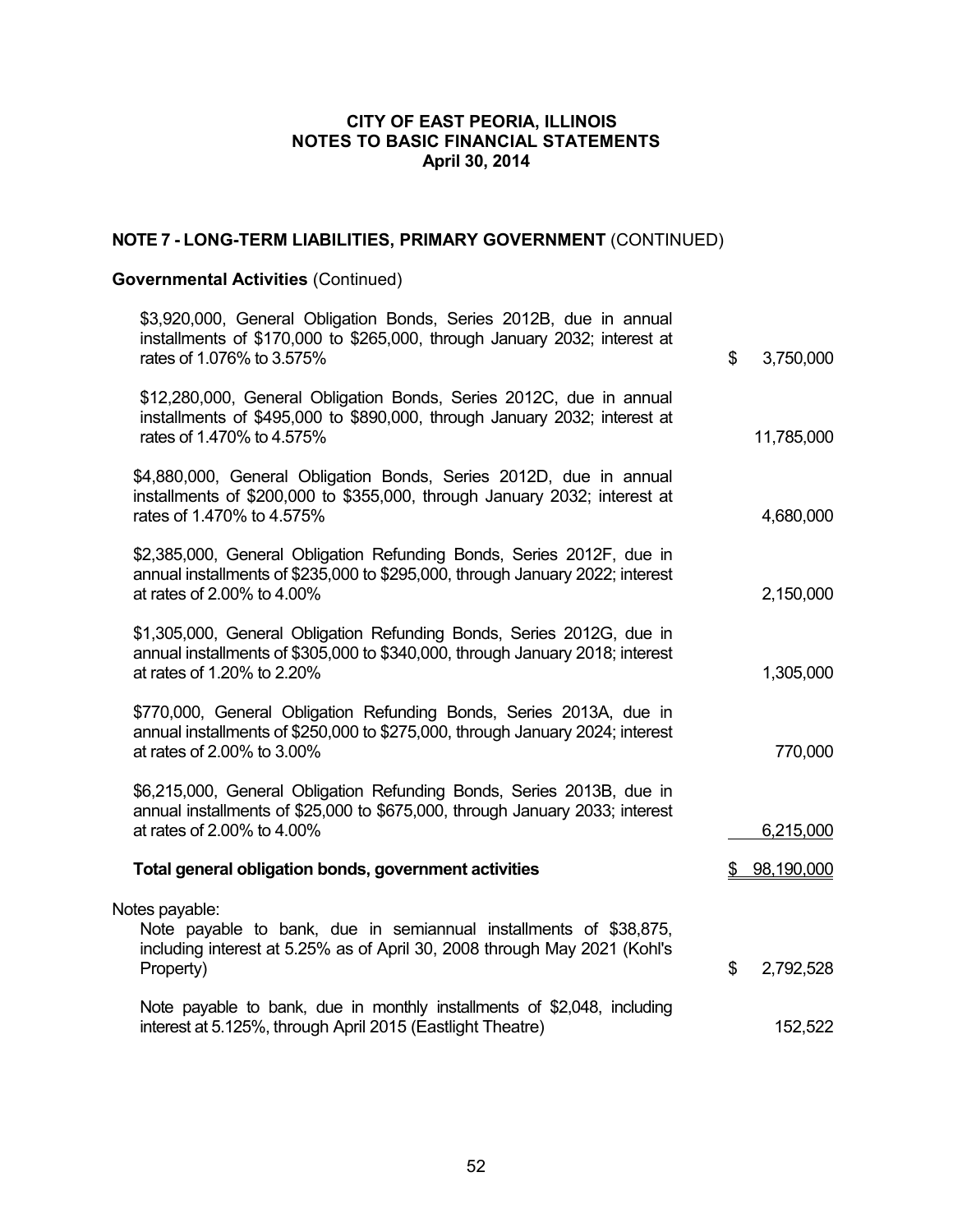# **NOTE 7 - LONG-TERM LIABILITIES, PRIMARY GOVERNMENT** (CONTINUED)

# **Governmental Activities** (Continued)

| Notes payable (continued):                                                                                                                                                                                                                        |    |                   |
|---------------------------------------------------------------------------------------------------------------------------------------------------------------------------------------------------------------------------------------------------|----|-------------------|
| Note payable to bank with principal and interest, due in semiannual<br>installments of \$45,112 through August 2023 (Steak-N-Shake Property)                                                                                                      | \$ | 556,759           |
| Note payable to bank, due in annual installments of \$572,094, including<br>interest at 2.50%, through January 2024 (Camp Street Property)                                                                                                        |    | 4,997,640         |
| Total notes payable, governmental activities                                                                                                                                                                                                      |    | 8,499,449         |
| Project bonds:<br>\$18,675,000, Project Bonds, Series 1998-B, due in annual installments of<br>\$470,000 to \$1,135,000 through April 2017; interest rates of 4.1% to 4.85%                                                                       | \$ | 1,585,000         |
| Special assessment bonds:<br>04-B, main on main improvement, due 2016, interest at 6.5%<br>04-D, Dieter's Funeral Home improvement, due 2016, interest at 6.5%                                                                                    | \$ | 205,000<br>25,000 |
| Total special assessment bonds, governmental activities                                                                                                                                                                                           | 2  | 230,000           |
| Water and sewer fund long-term debt:<br>General obligation bonds:<br>\$2,595,000, General Obligation Refunding Bonds, Series 2012-E,<br>due in annual installments of \$165,000 to \$430,000 through May 2022;<br>interest rate at 2.00% to 4.00% | \$ | 2,035,000         |
| Notes payable:<br>Note payable to the State of Illinois Environmental Protection Agency, due<br>in semiannual installments of \$7,559, including interest at 2.815% through<br>December 2014                                                      | \$ | 14,804            |
| Note payable to the State of Illinois Environmental Protection Agency, due<br>in semiannual installments of \$48,918 through April 2019, including interest<br>at 2.865%                                                                          |    | 452,750           |
| Note payable to the State of Illinois Environmental Protection Agency, due<br>in semiannual installments of \$31,553 through April 2020, including interest<br>at 2.625%                                                                          |    | 348,215           |
| Note payable to the State of Illinois Environmental Protection Agency, due<br>in semiannual installments of \$33,056 through June 2023, including<br>interest at 2.57%                                                                            |    | 554,141           |
|                                                                                                                                                                                                                                                   |    |                   |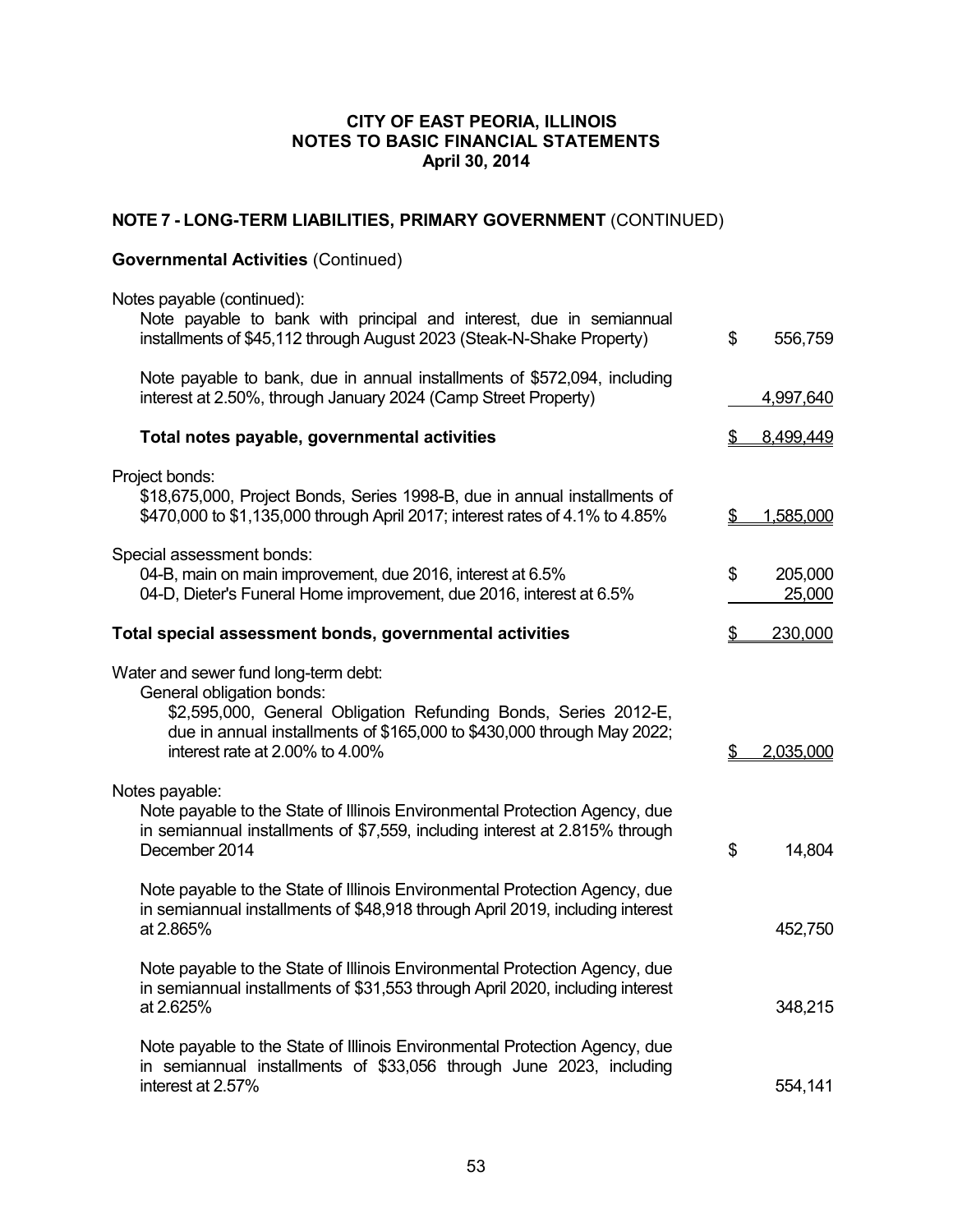# **NOTE 7 - LONG-TERM LIABILITIES, PRIMARY GOVERNMENT** (CONTINUED)

# **Governmental Activities** (Continued)

| Notes payable (continued):<br>Note payable to the State of Illinois Environmental Protection Agency, due<br>in semiannual installments of \$122,694 through November 2027, including<br>interest at 2.5%                            | \$<br>2,853,666 |
|-------------------------------------------------------------------------------------------------------------------------------------------------------------------------------------------------------------------------------------|-----------------|
| Note payable to the State of Illinois Environmental Protection Agency, due<br>in semiannual installments of \$32,554 through February 2028, including<br>interest at 2.5%                                                           | 765,093         |
| Note payable to bank, due in monthly installments of \$15,593 through July<br>2023, including interest at 2.45%                                                                                                                     | 1,544,733       |
| Eastside Centre long-term debt:<br>Note payable to bank, due in annual installments of \$6,893, including<br>interest at 5.25%, through April 2024 with the remaining principal<br>balance due at maturity (Baseball Batting Cages) | 50,148          |
| Note payable to bank, due in annual installments of \$12,371, including<br>interest at 5.25%, through April 2024 with the remaining principal<br>balance due at maturity (Softball Batting Cages)                                   | 95,008          |
| Total other long-term debt, business-type activities                                                                                                                                                                                | 6,678,558       |
| Revenue bonds:<br>\$5,060,000, General Obligation Refunding Bonds, Series 1992-C, due in<br>annual installments of \$60,000 to \$90,000 through April 2017; interest rate<br>at 7.00%                                               | 250,000         |

Annual debt service requirements to maturity for general obligation bonds are as follows:

|                       | <b>Governmental Activities</b> |                 | <b>Business-Type Activities</b> |                 |
|-----------------------|--------------------------------|-----------------|---------------------------------|-----------------|
|                       | <b>Principal</b>               | <b>Interest</b> | <b>Principal</b>                | <b>Interest</b> |
| Year Ending April 30: |                                |                 |                                 |                 |
| 2015                  | 3,780,000<br>\$                | 4,264,495<br>S. | 415,000<br>S                    | \$<br>54,550    |
| 2016                  | 4,430,000                      | 4,165,237       | 425,000                         | 46,250          |
| 2017                  | 4,615,000                      | 4,037,740       | 430,000                         | 37,750          |
| 2018                  | 4,825,000                      | 3,894,334       | 145,000                         | 29,150          |
| 2019                  | 5,070,000                      | 3,729,543       | 145,000                         | 24,800          |
| 2020-2024             | 29,320,000                     | 15,304,544      | 475,000                         | 38,600          |
| 2025-2029             | 28,875,000                     | 8,121,282       |                                 |                 |
| 2030-2033             | 17,275,000                     | 2,131,348       |                                 |                 |
|                       | \$98,190,000                   | \$45,648,523    | \$2,035,000                     | 231,100<br>\$   |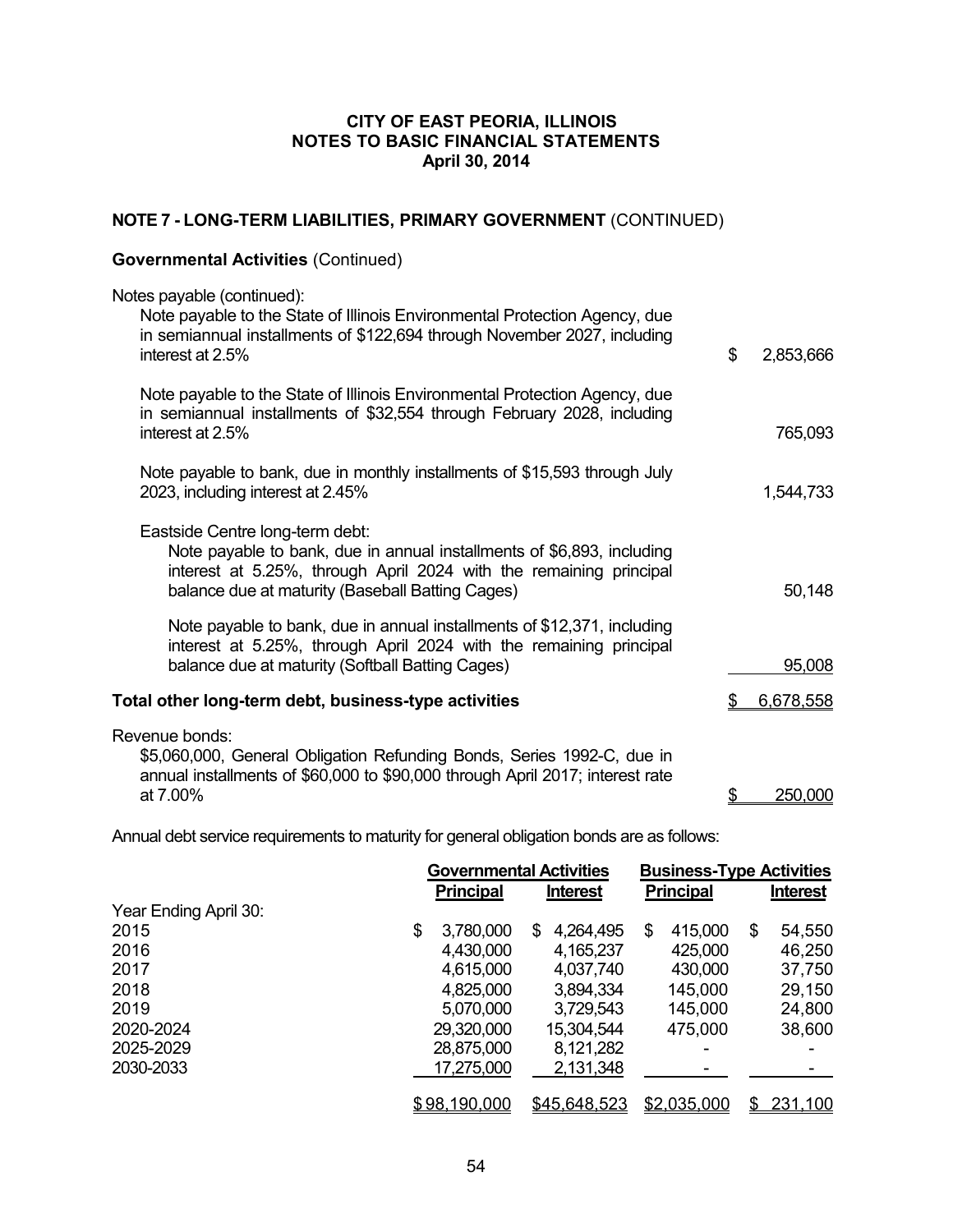## **NOTE 7 - LONG-TERM LIABILITIES, PRIMARY GOVERNMENT** (CONTINUED)

Annual debt service requirements to maturity for project bonds are as follows:

|                       |                    | <b>Governmental Activities</b> |  |
|-----------------------|--------------------|--------------------------------|--|
|                       | <b>Principal</b>   | <b>Interest</b>                |  |
| Year Ending April 30: |                    |                                |  |
| 2015                  | 545,000<br>S       | 76,873<br>S                    |  |
| 2016                  | 570,000            | 50,440                         |  |
| 2017                  | 470,000            | 22,795                         |  |
|                       | <u>\$1,585,000</u> | <u>150,108</u>                 |  |

Annual debt service requirements to maturity for special assessment bonds are as follows:

|                       |                                     | <b>Governmental Activities</b> |  |
|-----------------------|-------------------------------------|--------------------------------|--|
| Year Ending April 30: | <b>Principal</b>                    | <b>Interest</b>                |  |
| 2015<br>2016          | $\overline{\phantom{a}}$<br>230,000 | 14,950<br>S<br>14,950          |  |
|                       | 230,000                             | <u>29,900</u>                  |  |

Annual debt service requirements to maturity for revenue bonds are as follows:

|                       | <b>Business-Type Activities</b> |                 |  |
|-----------------------|---------------------------------|-----------------|--|
| Year Ending April 30: | <b>Principal</b>                | <b>Interest</b> |  |
| 2015                  | 75,000                          | \$<br>17,500    |  |
| 2016                  | 85,000                          | 12,250          |  |
| 2017                  | 90,000                          | 6,300           |  |
|                       | 250,000                         | 36,050<br>\$    |  |

Annual debt service requirements to maturity for other notes payable are as follows:

|                       | <b>Governmental Activities</b> |                 | <b>Business-Type Activities</b> |                 |
|-----------------------|--------------------------------|-----------------|---------------------------------|-----------------|
|                       | <b>Principal</b>               | <b>Interest</b> | <b>Principal</b>                | <b>Interest</b> |
| Year Ending April 30: |                                |                 |                                 |                 |
| 2015                  | 970,941<br>S                   | \$<br>310,541   | 589,813<br>\$.                  | 169,177<br>S    |
| 2016                  | 850,285                        | 271,048         | 590,069                         | 153,806         |
| 2017                  | 882,899                        | 238,435         | 605,741                         | 138,134         |
| 2018                  | 918,332                        | 203,001         | 621,729                         | 122,146         |
| 2019                  | 954,685                        | 166,649         | 638,147                         | 105,728         |
| 2020-2024             | 3,922,307                      | 307,941         | 2,489,781                       | 312,375         |
| 2025-2028             |                                |                 | 1,143,278                       | 67,094          |
|                       | \$8,499,449                    | 1,497,615<br>S. | \$6,678,558                     | \$1,068,460     |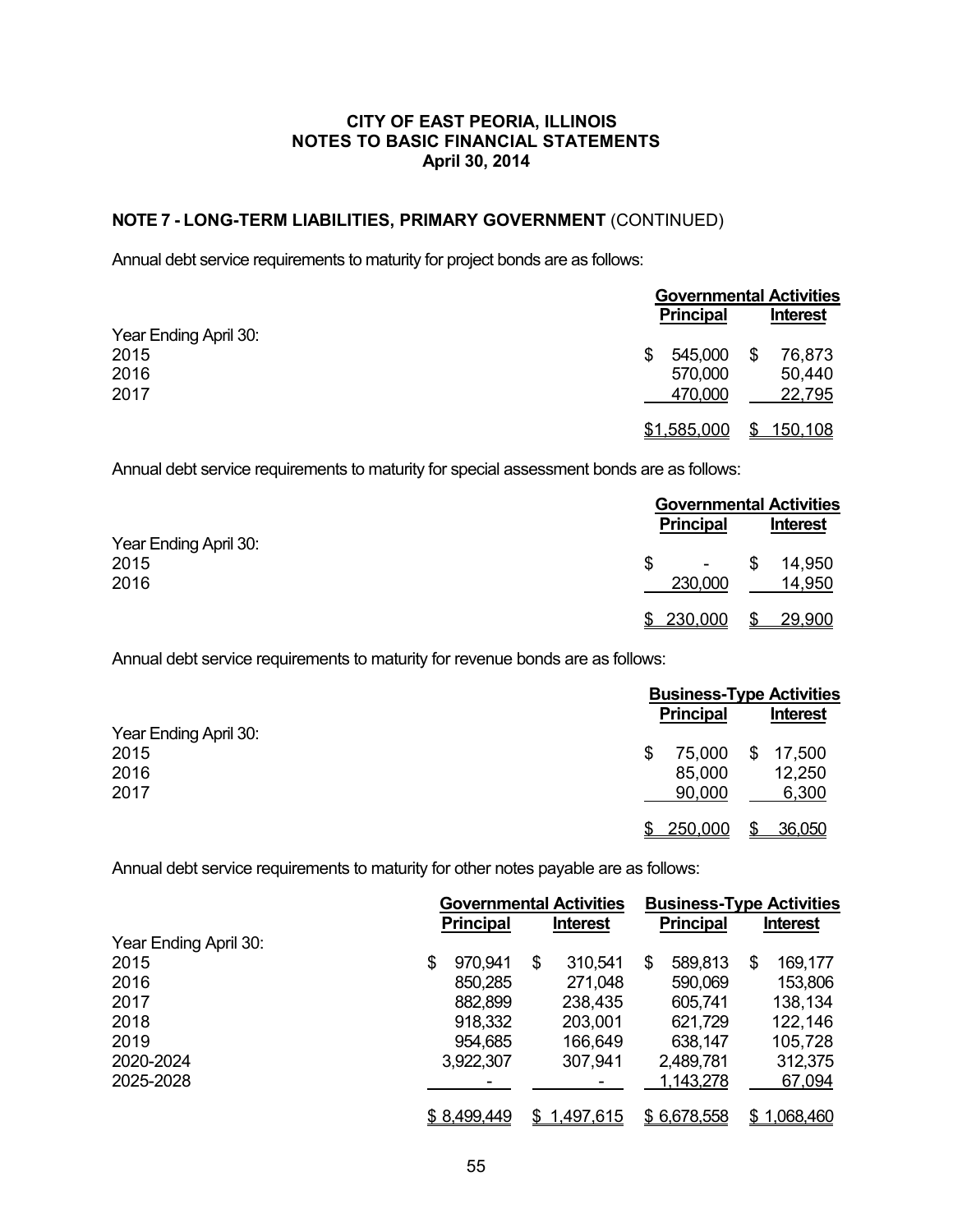## **NOTE 7 - LONG-TERM LIABILITIES, PRIMARY GOVERNMENT** (CONTINUED)

### **Governmental Activities**

On January 8, 2014, the City issued a \$4,997,640 note with an interest rate of 2.5 percent to current refund \$1,416,276 of notes payable with an interest rate of 3.75 percent and for Camp Street improvements. The requisition price did not exceed the net carrying amount of the old debt. This refunding resulted in an estimated economic gain of \$25,000. Payments in the amount of \$572,094 are due annually through fiscal year 2024.

### **Business-Type Activities**

On July 31, 2013, the City issued a \$1,655,220 note with an interest rate of 2.45 percent for the purchase of water meters. Payments in the amount of \$15,593 are due monthly through fiscal year 2024.

As of April 30, 2014, the legal debt limit of the City was \$36,738,355 and the debt margin was \$21,330,348.

The City has pledged a portion of future sales tax revenues to repay \$18,675,000 in project bonds, Series 1998B issued December 1998. Proceeds from the bonds were used to acquire, construct, improve and/or equip the Eastside Centre, Eastport Marina, Eastport Marina administration building and drystack storage facilities projects, and to pay the costs of issuance of the bonds. The bonds are payable solely from a portion of sales tax revenues and are payable through April 2017. Annual principal and interest payments on the bonds are expected to require less than 16 percent of net revenues. The total principal and interest remaining to be paid on the bonds is \$1,735,108. Principal and interest paid for the current year and total sales tax revenues were \$1,445,165 and \$11,835,380, respectively.

The City has pledged a portion of future sales tax and lease revenues relating to Bass Pro to repay \$45,000,000 in General Obligation bonds, Series 2010A and 2010B issued August 2010. Proceeds from the bonds were used to acquire and construct Bass Pro Shop and to pay the costs of the issuance of the bonds. The bonds are payable solely from a portion of sales tax, incremental property taxes and lease income revenues and are payable through January 2033. The total principal and interest remaining to be paid on the bonds is \$65,830,245. Principal and interest paid for the current year and total sales tax and lease income revenues were \$3,462,588 and \$1,023,401, respectively.

Debt covenants: The various bond indentures contain significant limitations and restrictions on annual debt service requirements, maintenance of and flow of monies through various restricted accounts, and minimum amounts to be maintained in various funds. As of April 30, 2014, \$1,975,434 has been recorded as restricted assets in the Bond and Interest Fund relating to these covenants.

Conduit debt: The City has issued certain limited obligation revenue refunding bonds to provide financial assistance for student housing at a local community college. The debt is secured by the property financed, revenues from the housing facility, and a guarantee by the College Foundation. The City is not obligated in any manner for repayment of this debt and, accordingly, it is not reported as a liability in the accompanying financial statements. The amount outstanding of the conduit debt obligation as of April 30, 2014 was \$17,455,000.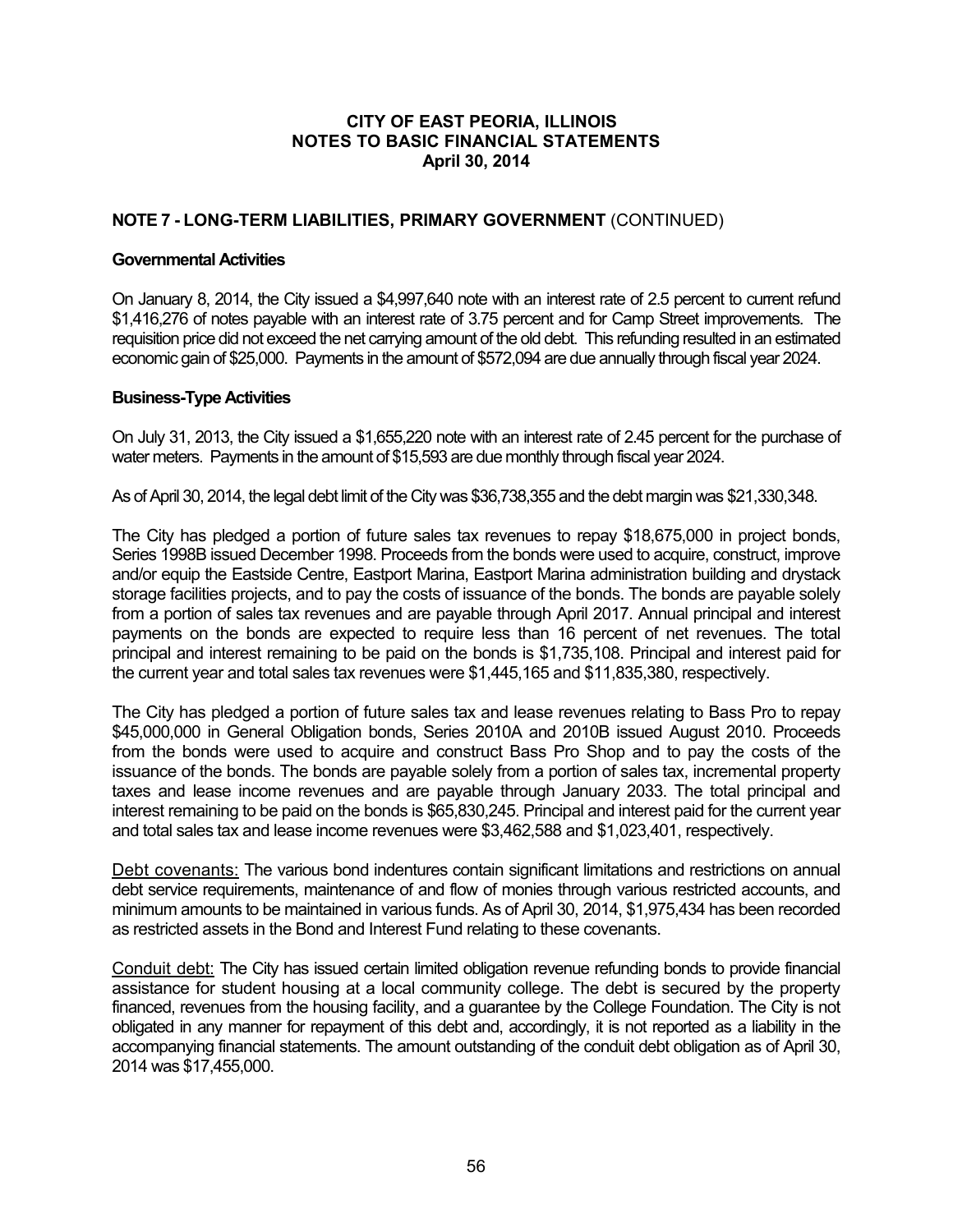## **NOTE 8 - INTERFUND RECEIVABLES AND PAYABLE, PRIMARY GOVERNMENT**

The individual fund interfund advance receivable and payable balances as of April 30, 2014 were:

|                                    | <b>Advances to</b><br><b>Other Funds</b> | <b>Advances from</b><br><b>Other Funds</b> |
|------------------------------------|------------------------------------------|--------------------------------------------|
| Governmental funds:                |                                          |                                            |
| Major funds:                       |                                          |                                            |
| General Fund                       | \$1,866,157                              | 184,753<br>S                               |
| <b>Riverboat Gaming Tax Fund</b>   | 10,598,758                               | 217,389                                    |
| <b>Special Tax Allocation Fund</b> | 1,984,822                                | 8,188,620                                  |
| <b>Capital Projects Fund</b>       |                                          | 5,474,531                                  |
| <b>Bond and Interest Fund</b>      | 269,400                                  | 250,000                                    |
| Nonmajor funds                     | 136,331                                  | 141,365                                    |
| Enterprise funds:                  |                                          |                                            |
| <b>Water and Sewer Fund</b>        | 5,000                                    | 259,517                                    |
| <b>Eastport Marina Fund</b>        |                                          | 144,293                                    |
| <b>Total</b>                       | \$14,860,468                             | \$14,860,468                               |

Interfund balances result from the time lag between the dates that (1) interfund goods and services are provided or reimbursable expenditures occur, (2) transactions are recorded in the accounting system and (3) payments between funds are made. The interfund receivables and payables are scheduled to be collected in the subsequent year whereas the interfund advances are not.

The following is a schedule of transfers as included in the basic financial statements of the City:

|                                    | <b>Transfers In</b> | <b>Transfers Out</b> |
|------------------------------------|---------------------|----------------------|
| Governmental funds:                |                     |                      |
| Major funds:                       |                     |                      |
| <b>General Fund</b>                | \$                  | 527,261<br>S         |
| <b>Riverboat Gaming Tax Fund</b>   | 48,872              | 1,881,641            |
| <b>Special Tax Allocation Fund</b> | 470,640             |                      |
| <b>Capital Projects Fund</b>       | 1,411,000           |                      |
| <b>Bond and Interest Fund</b>      | 200,000             |                      |
| Nonmajor funds                     | 129,522             |                      |
| Enterprise funds:                  |                     |                      |
| <b>Water and Sewer Fund</b>        |                     | 48,872               |
| Eastside Centre Fund               | 197,740             |                      |
|                                    | <u>\$2,457,774</u>  | <u>\$2,457,774</u>   |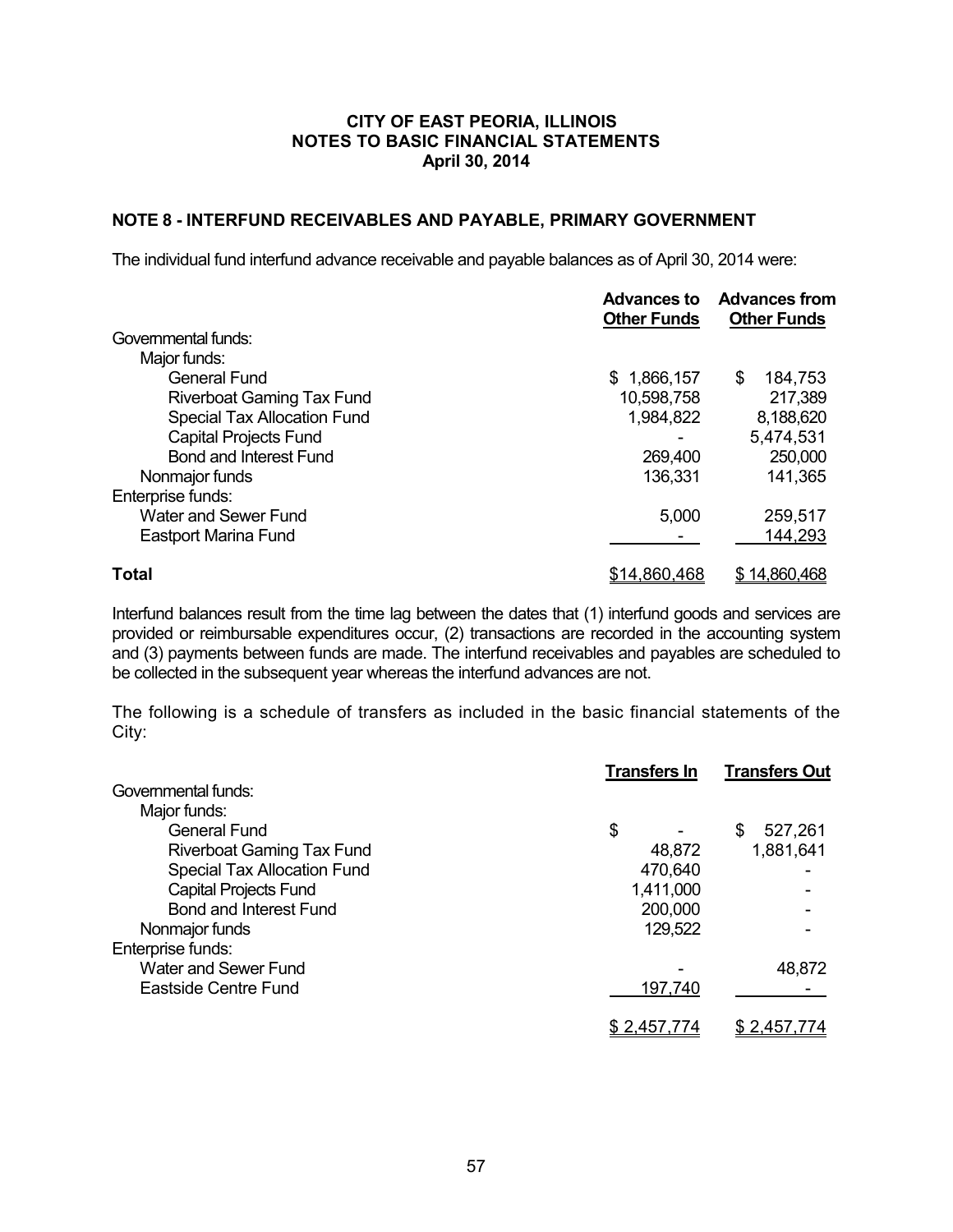## **NOTE 8 - INTERFUND RECEIVABLES AND PAYABLE, PRIMARY GOVERNMENT** (CONTINUED)

Transfers are used to (1) move revenues from the fund collecting them to the fund that statute or budget reflects to expend them, (2) move receipts restricted to debt service from the funds collecting them to the Bond and Interest Fund as debt service payments become due, and (3) use unrestricted revenues collected to finance various programs accounted for in other funds in accordance with budgetary authorizations.

## **NOTE 9 -OTHER REQUIRED INDIVIDUAL FUND DISCLOSURES**

Generally accepted accounting principles require disclosure of certain information concerning individual funds including deficit fund balances or deficit net position balances of individual funds. This requirement is met by the following disclosure:

|                                    | <b>Deficit Fund Balance</b> |
|------------------------------------|-----------------------------|
|                                    | or Deficit Net Position     |
|                                    | April 30, 2014              |
| Major governmental funds:          |                             |
| <b>Special Tax Allocation Fund</b> | \$6,203,590                 |
| <b>Capital Projects Fund</b>       | 1,835,062                   |

Deficits in the Special Tax Allocation Fund will be eliminated through future incremental property tax receipts. The deficit in the Capital Projects Fund will be eliminated with future year transfers from other funds and incremental property tax receipts.

### **NOTE 10 - RISK MANAGEMENT/SELF-INSURANCE**

The City is exposed to various risks of loss related to torts, theft of, damages to, and destruction of assets; errors and omissions; injuries to employees; and natural disasters. The City purchases commercial insurance for these risks of loss. Settled claims have not exceeded this commercial coverage in the past three fiscal years.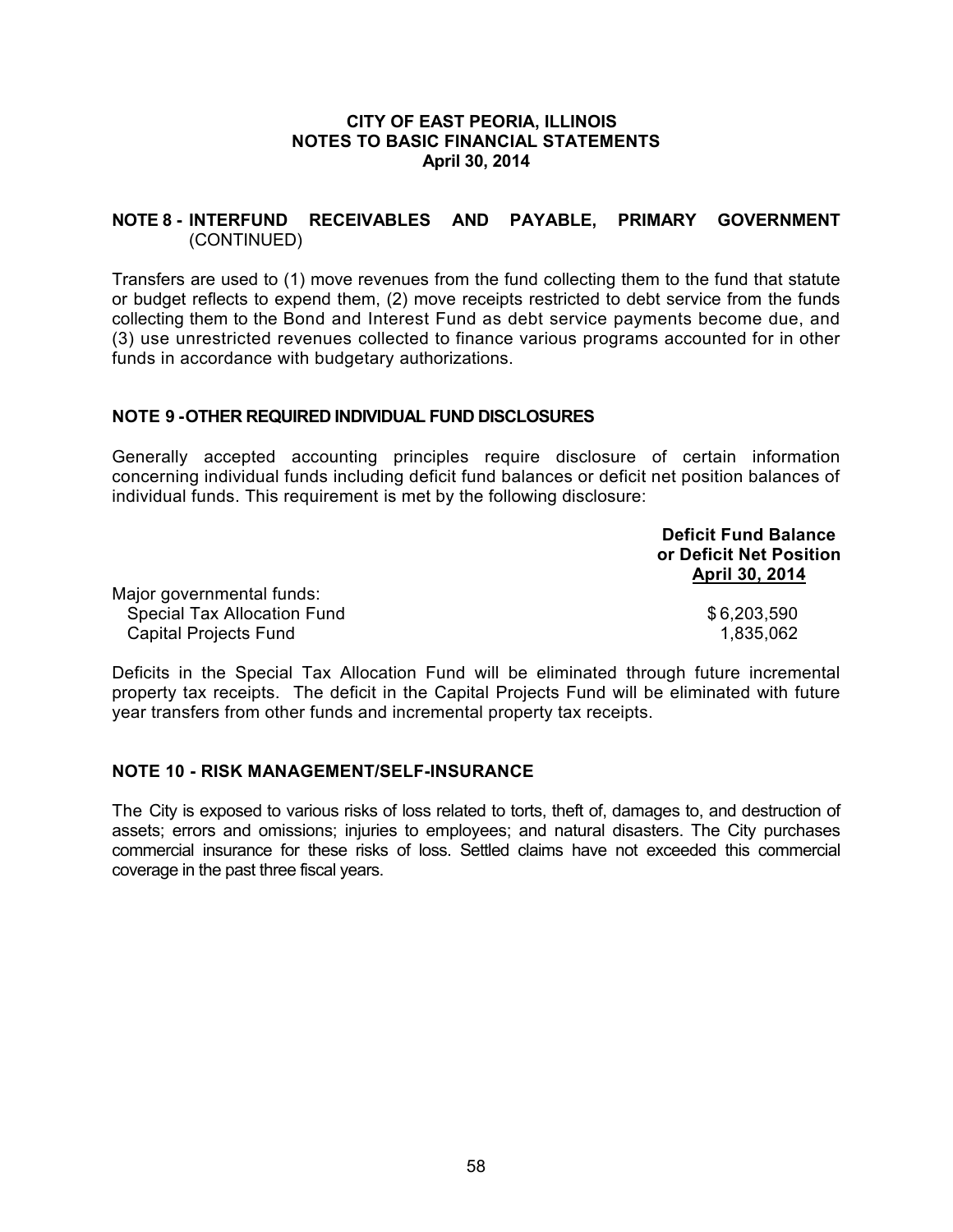## **NOTE 10 - RISK MANAGEMENT/SELF-INSURANCE** (CONTINUED)

The City uses an Internal Service Fund to account for and finance its uninsured risk of loss associated with medical and dental claims of its employees and their dependents. Claims expenditures and liabilities are reported when it is probable that a loss has occurred and the amount of that loss can be reasonably estimated. Estimated payables for claims and losses for medical and hospital claims include an amount for claims incurred but not reported based upon actuarial estimates and prior experience. The City is responsible for the first \$90,000 of qualifying medical expenses per individual employee and unlimited aggregate claims on an annual basis. The City maintains a stop-loss insurance contract which covers up to \$1,000,000 on an annual basis.

The City uses an Internal Service Fund to account for and finance its uninsured risk of loss associated with workers compensation and general liability. Claims expenditures and liabilities are reported when it is probable that a loss has occurred and the amount of that loss can be reasonably estimated. These losses include an estimate of claims that have been incurred but not reported. The City is responsible for the first \$300,000 and \$50,000 of qualifying expenses for workers compensation and general liability, respectively.

Annual appropriation is made for the estimated expenditures of each program and claims are accrued as incurred.

The unpaid claims and incurred but not reported claims of approximately \$613,076, included in accrued health claims on the financial statements in the Internal Service Fund, are based on the requirements of Governmental Accounting Standards Board Statement No. 10, which required that a liability for claims be reported if information prior to the issuance of financial statements indicates that it is probable that a liability has been incurred at the date of the financial statements and the amount of the loss can be reasonably estimated.

Changes in the health claims liability in fiscal years 2014 and 2013 were:

| Balance, April 30, 2012<br>Current year claims and changes in estimates<br>Claims paid | S | 250,000<br>3,486,279<br>(3,361,279) |
|----------------------------------------------------------------------------------------|---|-------------------------------------|
| Balance, April 30, 2013<br>Current year claims and changes in estimates<br>Claims paid |   | 375,000<br>3,375,796<br>(3,301,347) |
| Balance, April 30, 2014                                                                |   | 449.449                             |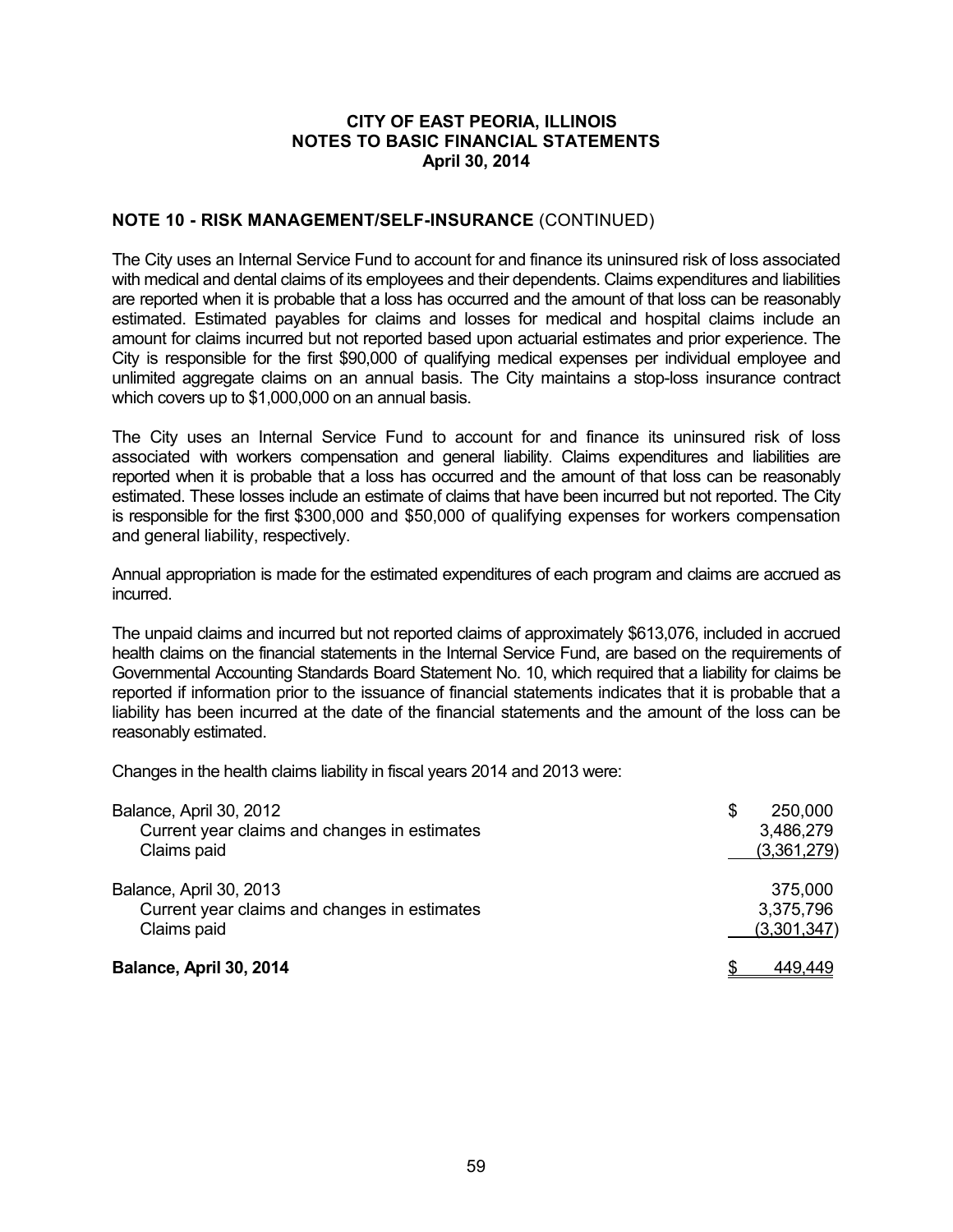## **NOTE 10 - RISK MANAGEMENT/SELF-INSURANCE** (CONTINUED)

Changes in the workers compensation and general liability in fiscal years 2014 and 2013 were:

| Balance, April 30, 2012                                                                | \$<br>597,246         |
|----------------------------------------------------------------------------------------|-----------------------|
| Current year claims and changes in estimates<br>Claims paid                            | 586,678<br>(586, 678) |
| Balance, April 30, 2013<br>Current year claims and changes in estimates<br>Claims paid | 597,246<br>(433, 619) |
| Balance, April 30, 2014                                                                | 163,627               |

### **NOTE 11 - PENSION PLANS**

The City of East Peoria contributes to one agent multiple-employer defined benefit pension plan, Illinois Municipal Retirement (IMRF), and two single-employer defined benefit pension plans, the City of East Peoria Police Pension Fund and the City of East Peoria Firefighter's Pension Fund. Each of the plans provide retirement, disability, annual cost of living adjustments and death benefits to its respective plan members and beneficiaries.

IMRF acts as a common investment and administrative agent for local governments and school districts in Illinois.

IMRF benefit provisions are established by statute and may only be changed by the General Assembly of the State of Illinois. Additionally, the employer contribution levels of the Police Pension Fund and the Firefighter's Pension Fund are mandated by Illinois State Statute (Chapter 40, Article 3 and Chapter 40, Article 4, respectively) and may also be amended only by the Illinois legislature.

Each plan issues a publicly available financial report that includes financial statements and required supplementary information for that plan. Those reports may be obtained by writing the plan.

Illinois Municipal Retirement Fund 2211 York Road, Suite 500 Oak Brook, Illinois 60523 www.imrf.orq

City of East Peoria Police Pension Fund Theresa L. Gualandi, Treasurer 100 S. Main Street East Peoria, Illinois 61611

City of East Peoria Firefighter's Pension Fund Theresa L. Gualandi, Treasurer 100 S. Main Street East Peoria, Illinois 61611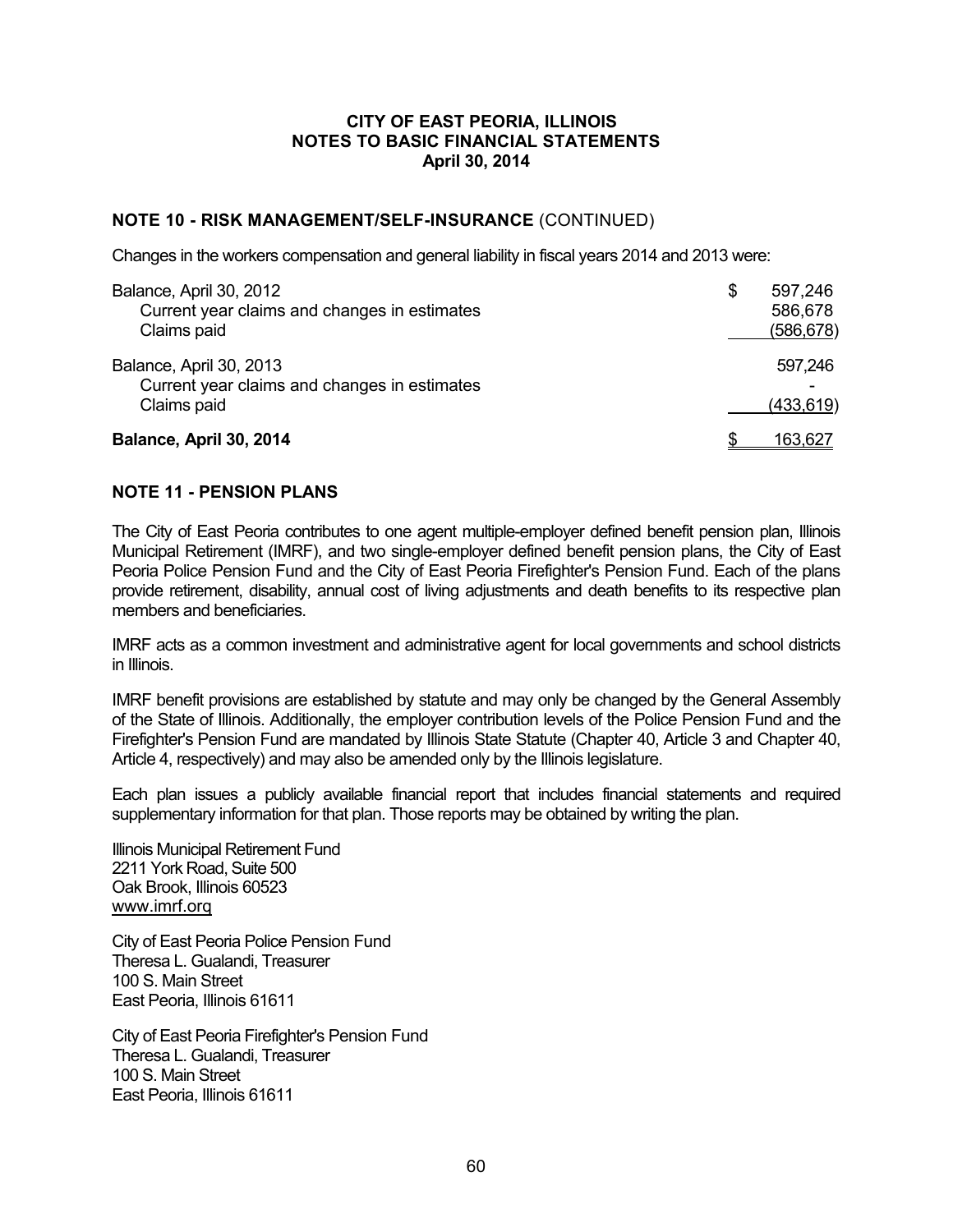## **NOTE 11 - PENSION PLANS** (CONTINUED)

## **Funding Policy and Annual Pension Cost, Pension Plans**

The member rate for IMRF and the employee and employer levels are statutorily dictated and can only be amended with legislative action. The IMRF employee contribution rates for disability and death benefits are set by the IMRF Board of Trustees, while the supplemental retirement benefits rate is set by statute. Benefits and refunds of the Police and Firefighter's Pension Funds are recognized when due and payable in accordance with the Plans.

The City's annual pension cost for the current year and related information for each plan is as follows:

|                                                                                                                                                  | <b>SLEP</b>             | <b>Illinois Municipal</b><br><b>Retirement Fund</b><br>Regular | <b>City of East</b><br><b>Peoria Police</b><br><b>Pension Fund</b> | City of<br><b>East Peoria</b><br><b>Firefighter's</b><br><b>Pension Fund</b> |  |
|--------------------------------------------------------------------------------------------------------------------------------------------------|-------------------------|----------------------------------------------------------------|--------------------------------------------------------------------|------------------------------------------------------------------------------|--|
| Contribution rates:<br>City<br>Plan members                                                                                                      | 15.30%<br>7.50          | 12.55%<br>4.50                                                 | (1)<br>9.91                                                        | (1)<br>9.455                                                                 |  |
| Annual pension cost (2):<br>Annual required contribution<br>Interest on net pension obligation<br>Adjustment to ARC<br>Total annual pension cost | \$                      | \$<br>725,961<br>16,263<br>(11, 625)<br>730,599                | 1,241,069<br>\$<br>(3,353)<br>1,237,716                            | \$<br>1,297,317<br>(92, 421)<br>1,204,896                                    |  |
| Contributions made (2)<br>Increase in net pension<br>obligation (2)                                                                              |                         | 730,599                                                        | 1,237,716                                                          | 1,204,896                                                                    |  |
| Net pension obligation (asset) (2),<br>beginning of period                                                                                       |                         | 221,475                                                        |                                                                    |                                                                              |  |
| End of year                                                                                                                                      | \$                      | \$<br>221,475                                                  | \$                                                                 | \$                                                                           |  |
| Actuarial valuation date                                                                                                                         | 12/31/2013              | 12/31/2013                                                     | 04/30/2012                                                         | 04/30/2012                                                                   |  |
| Actuarial cost method                                                                                                                            | Entry age               | Entry age                                                      | <b>Projected Unit</b><br>Credit                                    | <b>Projected Unit</b><br>Credit                                              |  |
| Amortization method                                                                                                                              | Level % open            | Level % open                                                   | Level % open                                                       | Level % open                                                                 |  |
| Remaining amortization period                                                                                                                    | 30 year basis           | 30 year basis                                                  | 30 years                                                           | 30 years                                                                     |  |
| Asset valuation method                                                                                                                           | 5-year spread<br>market | 5-year spread<br>market                                        | 5-year smoothed<br>market                                          | 5-year smoothed<br>market                                                    |  |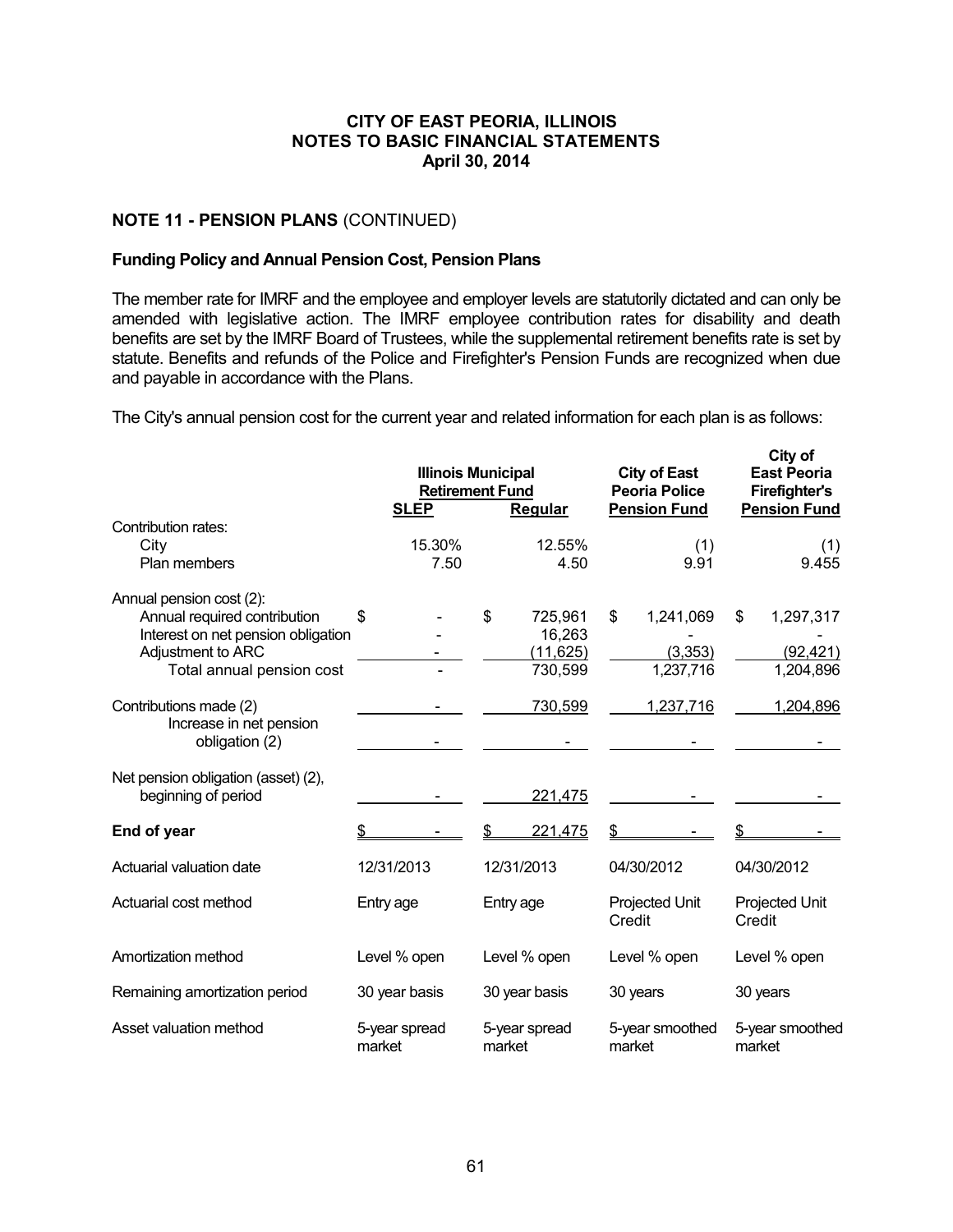## **NOTE 11 - PENSION PLANS** (CONTINUED)

### **Funding Policy and Annual Pension Cost, Pension Plans** (Continued)

|                                  | <b>Illinois Municipal</b><br><b>Retirement Fund</b> |              | <b>City of East</b><br><b>Peoria Police</b> | City of<br><b>East Peoria</b><br><b>Firefighter's</b> |
|----------------------------------|-----------------------------------------------------|--------------|---------------------------------------------|-------------------------------------------------------|
|                                  | <b>SLEP</b>                                         | Regular      | <b>Pension Fund</b>                         | <b>Pension Fund</b>                                   |
| Actuarial assumptions:           |                                                     |              |                                             |                                                       |
| Investment rate of return*       | 7.50%                                               | 7.50%        | 6.75%                                       | 7.00%                                                 |
| Projected salary increases*      | $4.00\%$ (3)                                        | $4.00\%$ (3) | 4.75%                                       | 4.75%                                                 |
| *Includes inflation at           | 4.00%                                               | 4.00%        | 4.00%                                       | 4.00%                                                 |
| Postretirement benefit increases | $3.00\%$                                            | $3.00\%$     | N/A                                         | N/A                                                   |

- (1) The City is required to contribute the remaining amounts necessary to finance the plan as actuarially determined by an enrolled actuary. The annually required contribution includes an amount necessary to amortize the unfunded actuarial accrued liability over a 30-year closed period with a target funding of 90 percent by 2040. The City's contributions are funded by property taxes levied for such purposes and an allocated share of replacement and telecommunication taxes collected by the City.
- (2) Data is for the latest actuarial information available which is as of December 31, 2013 for the Illinois Municipal Retirement Fund and as of April 30, 2012 for the Police Pension Fund and the Firefighter's Pension Fund.
- (3) Additional salary increases ranging from .4 to 10 percent per year depending on age and service, attributable to seniority/merit.

The Illinois Municipal Retirement Fund, a special revenue fund, will be used to liquidate the IMRF net pension obligation.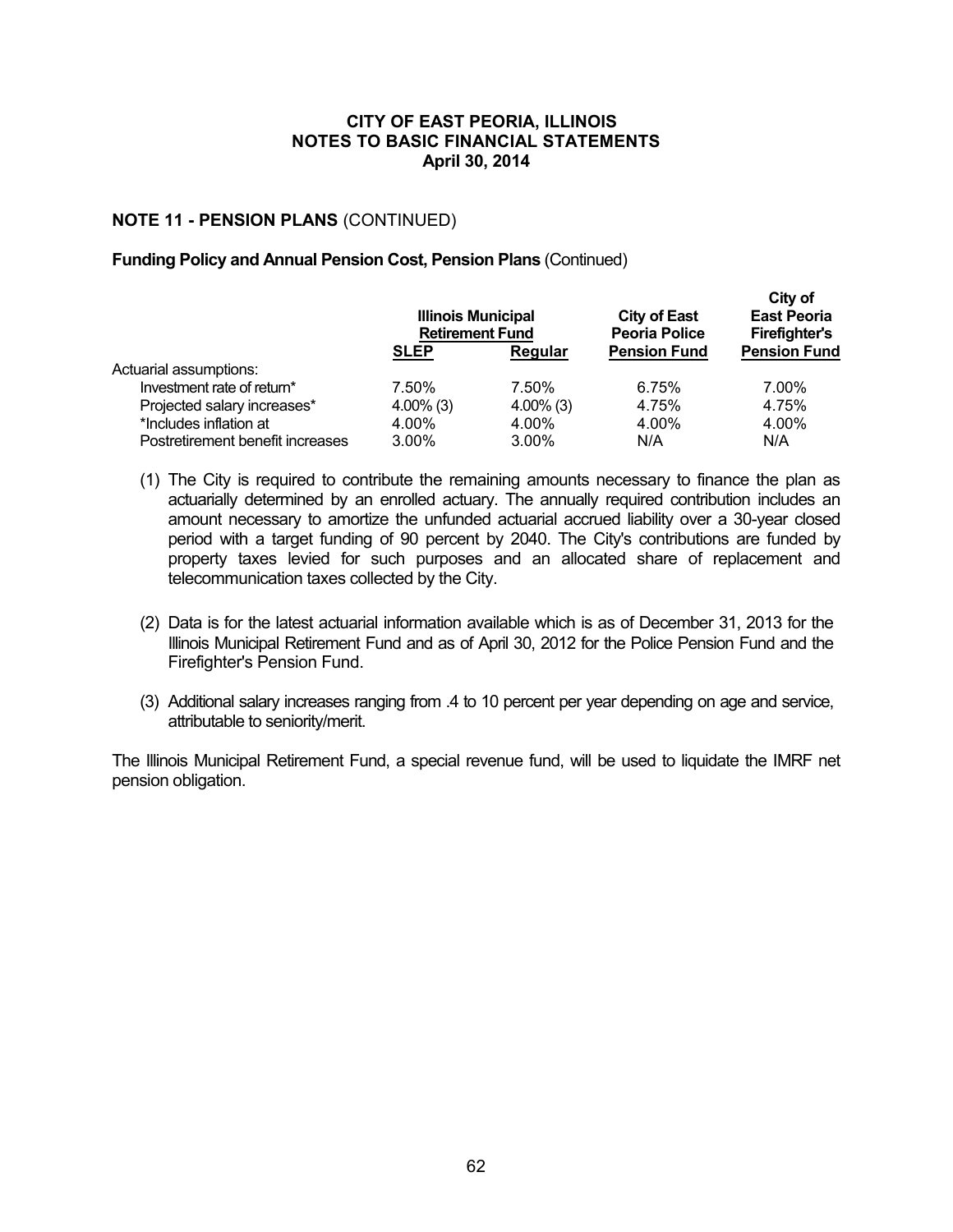## **NOTE 11 - PENSION PLANS** (CONTINUED)

## **Trend Information - Pension Plans**

| <b>Fund</b>                                    | Year                 | <b>Annual</b><br><b>Pension</b><br>Cost<br>(APC) | Percentage<br>of APC<br>Contributed | <b>Net</b><br><b>Pension</b><br>Obligation |
|------------------------------------------------|----------------------|--------------------------------------------------|-------------------------------------|--------------------------------------------|
| Illinois Municipal Retirement Fund:            |                      |                                                  |                                     |                                            |
| Regular                                        | 2014<br>2013<br>2012 | \$<br>730,599<br>730,599<br>721,739              | 100.0%<br>99.4<br>87.6              | \$221,475<br>221,475<br>216,837            |
| <b>SLEP</b>                                    | 2014<br>2013<br>2012 | 7,129<br>14,018                                  | 100.0<br>100.0<br>100.0             |                                            |
| City of East Peoria Police Pension Fund        | 2013<br>2012<br>2011 | 1,237,716<br>1,330,790<br>1,221,371              | 100.0<br>100.0<br>100.0             |                                            |
| City of East Peoria Firefighter's Pension Fund | 2013<br>2012<br>2011 | 1,204,896<br>1,396,644<br>1,305,136              | 100.0<br>100.0<br>100.0             |                                            |

### **Funded Status and Funding Progress**

As of December 31, 2013, December 31, 2013, April 30, 2012 and April 30, 2012, the most recent actuarial valuation dates for the IMRF Regular plan, IMRF SLEP plan, Police Pension Fund and Firefighter's Pension Fund, respectively, the plan was 82.62, 0.00, 62.3 and 55.6 percent funded, respectively. The actuarial accrued liability for benefits was \$17,356,362, none, \$36,507,775 and \$30,364,456, and the actuarial value of assets was \$14,339,729, \$(46,824), \$22,735,667 and \$16,878,355, resulting in an unfunded actuarial accrued liability (UAAL) of \$3,016,633, \$46,824, \$13,772,108, and \$13,486,101, respectively. The covered payroll (annual payroll of active employees covered by the plan) was \$6,145,121, \$-0-, \$2,998,823 and \$2,878,446, and the ratio of the UAAL to the covered payroll was 49, 0, 459 and 469 percent, respectively.

The schedules of funding progress, presented as RSI following the notes to the financial statements, presents multiyear trend information about whether the actuarial value of plan assets in increasing or decreasing over time relative to the actuarial accrued liability for benefits.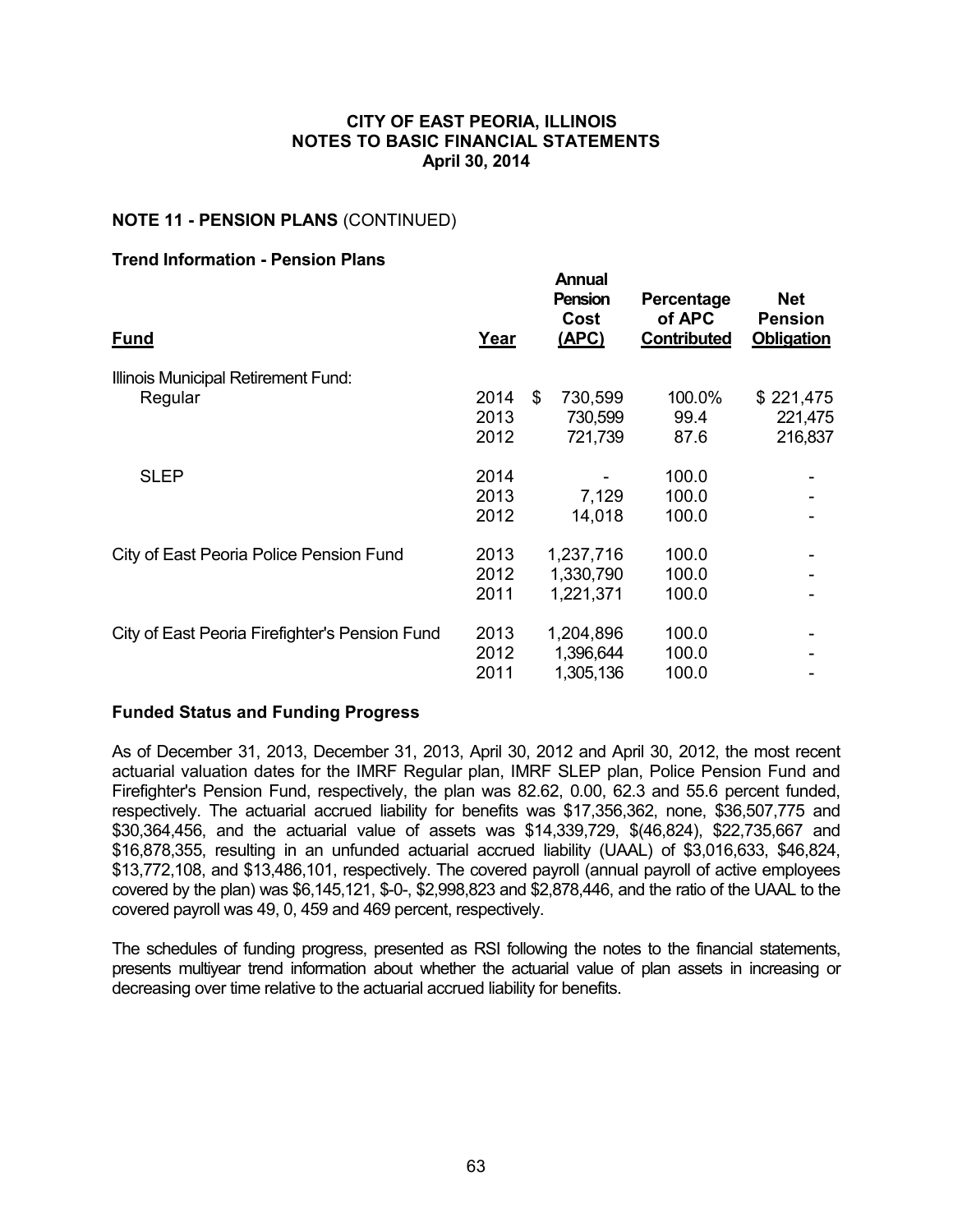## **NOTE 12 - OTHER POSTEMPLOYMENT BENEFITS**

Plan description: The City sponsors a single-employer health care plan that provides self-insured medical, dental and vision benefits to all active and retired employees and their eligible dependents. All employees are eligible to receive retiree health care coverage if they are eligible to immediately begin receiving retirement benefits under the IMRF or meet any other requirements created by a bargaining contract or the Employer's Personnel Policy Manual, and they have 20 years of service with the City. General employees are eligible for retiree health care benefits if they have attained age 55 and have 20 years of service with the City. Police officers and firefighters are eligible for retiree health care benefits at the earlier of: 1) Age 50 with 20 years of service; or 2) Age 60 with 20 years of service. The plan does not issue a stand-alone financial report.

Funding Policy: The health insurance plan contributions on behalf of employees are negotiated by management and the union and governed by the City's union contracts. Retirees pay the full premium. The current funding policy of the City is to pay health claims as they occur.

The required contribution is based on projected pay-as-you-go financing. For fiscal year 2014, the City contributed \$1,556,549. Retiree and active members receiving benefits have required contributions of: a) For employees hired prior to May 1, 1993, they contribute the same amount towards the premium cost as active employees until age 60 when the City pays the entire premium if they also have 20 years of service, b) For employees hired on/after May 1, 1993, they contribute the same amount towards the premium cost as active employees throughout their retirement years if they have 20 years of service, c) Monthly active employee contributions of \$212.46 for Single and \$497.25 for Family, and d) Group Health Plan monthly premium of \$683.23 for Single and \$1,594.41 for Family.

Annual OPEB cost and net OPEB obligation: The City's annual other postemployment benefit (OPEB) cost (expense) is calculated based on the annual required contribution (ARC) of the employer, an amount actuarially determined in accordance to the parameters of GASB Statement No. 45. The ARC represents a level of funding that, if paid on an ongoing basis, is projected to cover the normal cost each year and amortize any unfunded actuarial liabilities over a period not to exceed 30 years. The following table shows the components of the City's annual OPEB cost for the year, the amount actuarially contributed to the plan and changes in the City's annual OPEB obligation:

| Annual required contribution<br>Interest on net OPEB obligation<br>Adjustment to annual required contribution<br>Annual OPEB cost | \$<br>3,301,537<br>310,213<br>(293, 829)<br>3,317,921 |
|-----------------------------------------------------------------------------------------------------------------------------------|-------------------------------------------------------|
| Contributions and payments made<br>Increase in net OPEB obligation                                                                | 1,556,549<br>1,761,372                                |
| Net OPEB obligation, beginning of year                                                                                            | 8,655,002                                             |
| Net OPEB obligation, end of year                                                                                                  | 10,416,374                                            |

The General Fund will be used to liquidate the net OPEB obligation attributable to governmental activities.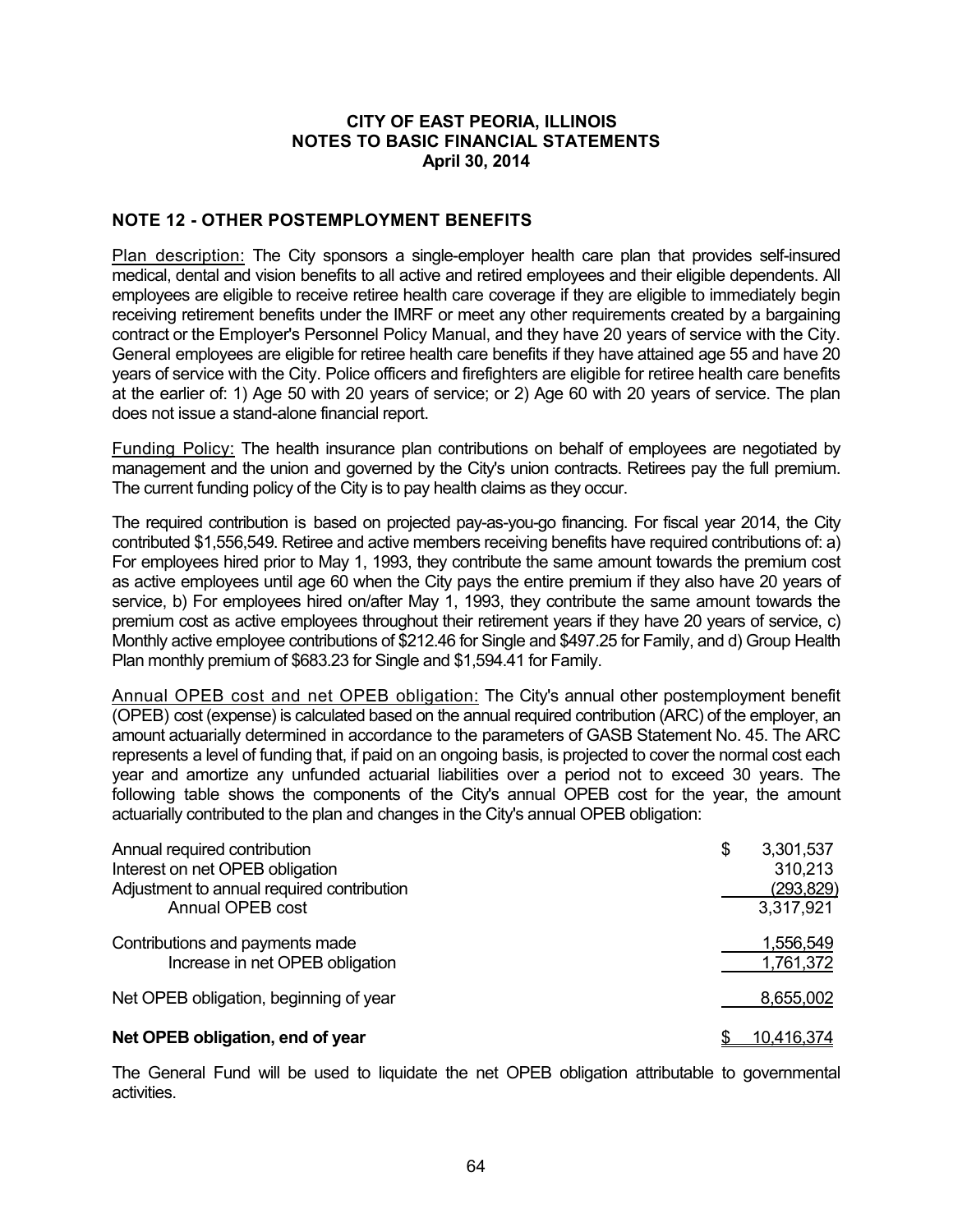## **NOTE 12 - OTHER POSTEMPLOYMENT BENEFITS** (CONTINUED)

The City's annual OPEB cost, the percentage of annual OPEB cost contributed to the plan and the net OPEB obligations for 2014 and the two preceding years is as follows:

| <b>Fiscal Year Ending</b> | <b>Annual</b><br><b>OPEB Cost</b> | Percentage of<br><b>Annual OPEB</b><br><b>Cost Contributed</b> | <b>Net OPEB</b><br>Obligation |  |
|---------------------------|-----------------------------------|----------------------------------------------------------------|-------------------------------|--|
| April 30, 2014            | \$3,317,921                       | 46.9%                                                          | \$10,416,374                  |  |
| April 30, 2013            | 3,317,921                         | 46.9                                                           | 8,655,002                     |  |
| April 30, 2012            | 2,954,649                         | 28.1                                                           | 6,893,630                     |  |

Funded status and funding progress: As of April 30, 2013, the most recent valuation date, the plan was 0 percent funded. The actuarial accrued liability for benefits was \$50,192,870 and the actuarial value of assets is none resulting in an unfunded actuarial accrued liability (UAAL) of \$50,192,870. The covered payroll (annual payroll of active employees covered by the plan) was \$11,815,535 and the ratio of the UAAL to the covered payroll was 424.80 percent.

Actuarial valuations of an ongoing plan involve estimates of the value of reported amounts and assumptions about the probability of occurrence of events far into the future. Examples include assumptions about future employment, mortality and the health care cost trend. Amounts determined regarding the funded status of the plan and annual required contributions of the employer are subject to continual revision as actual results are compared with past expectations and new estimates are made about the future. The schedule of funding progress, presented as required supplementary information following the notes to the financial statements, presents multiyear trend information about whether the actuarial value of plan assets is increasing or decreasing over time relative to the actuarial accrued liability for benefits.

Actuarial methods and assumptions: Projections of benefits for financial reporting purposes are based on the substantive plan (the plan as understood by the employer and the plan members) and included in the types of benefits provided at the time of each valuation and the historical pattern of sharing of benefit costs between the employer and plan members to that point. The actuarial methods and assumptions used include techniques that are designed to reduce the effects of short-term volatility in actuarial accrued liabilities and the actuarial value of assets, consistent with the long-term perspective of the calculations.

In the April 30, 2013 actuarial valuation, projected unit credit method was used. The actuarial assumptions included a 4.5 percent discount rate, salary increases of 3 percent, an inflation rate of 3 percent, mortality rates using the RP-2000 Combined Mortality Table projected using Scale AA and health care cost trend rates beginning at 9 percent and steadily declining to 4.5 percent. The UAAL is being amortized as a level percentage of pay on an open basis. The amortization of UAAL is done over a period of 30 years.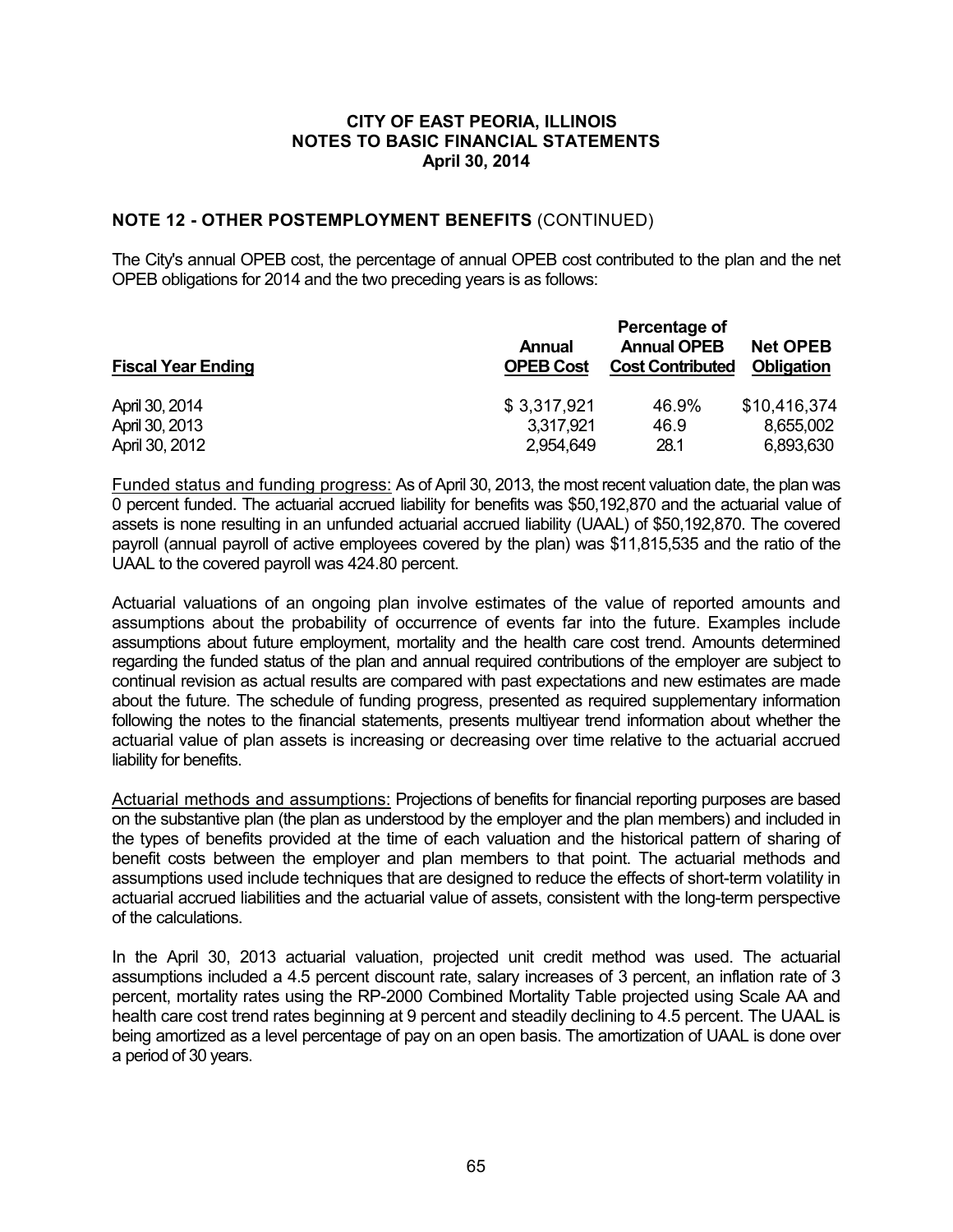## **NOTE 13 - OTHER COMPONENT UNIT DISCLOSURES**

### **East Peoria Mass Transit**

Property taxes: Property taxes attach as an enforceable lien on property as of January 1. The District's property tax is levied each year at the time the budget for the ensuing year is passed and is extended against the assessed valuation of the District on the following January 1. Normally, taxes are due and payable in two installments in June and September at the County Collector's office. Sale of taxes on any uncollected amounts is prior to November 30 or shortly thereafter by the County Collector's office. Final distribution of prior year levy to all taxing bodies, including District funds, is also made prior to December 31, normally in July, October, and November.

Risk management: The District is exposed to various risks of loss related to torts, theft of, damages to, and destruction of assets; injuries to employees; and natural disasters. The District purchases commercial insurance for these risks of loss. Settled claims have not exceeded this commercial coverage in any of the past three fiscal years. During the year ended June 30, 2014, there were no significant reductions in coverage.

## **NOTE 14 - CONTINGENT LIABILITIES**

Amounts received or receivable from grant agencies are subject to audit and adjustments by grantor agencies, principally the federal government. And disallowed claims, including amounts already collected, may constitute a liability of the applicable funds. The amount, if any, of expenditures that may be disallowed by the grantor cannot be determined at this time, although the City expects such amounts, if any, to be immaterial.

The City is a defendant in various lawsuits. It is the opinion of the City that resolution of these matters would not have a material adverse effect on the financial condition of the City and the outcome of these claims is not presently determinable.

## **NOTE 15 - SUBSEQUENT EVENTS**

Subsequent to April 30, 2014, the City issued Taxable General Obligation Refunding Bonds (Alternate Revenue Source), Series 2014 on May 7, 2014 in the amount of \$18,570,000 to refund all of the City's outstanding Taxable General Obligation Bonds (Alternate Revenue Source), Series 2010B and pay certain expenses related to the issuance of the bonds.

The City also entered into a contract with Principal Construction Management Design in June 2014 in the amount of \$2,000,000 for architectural services for New City Hall.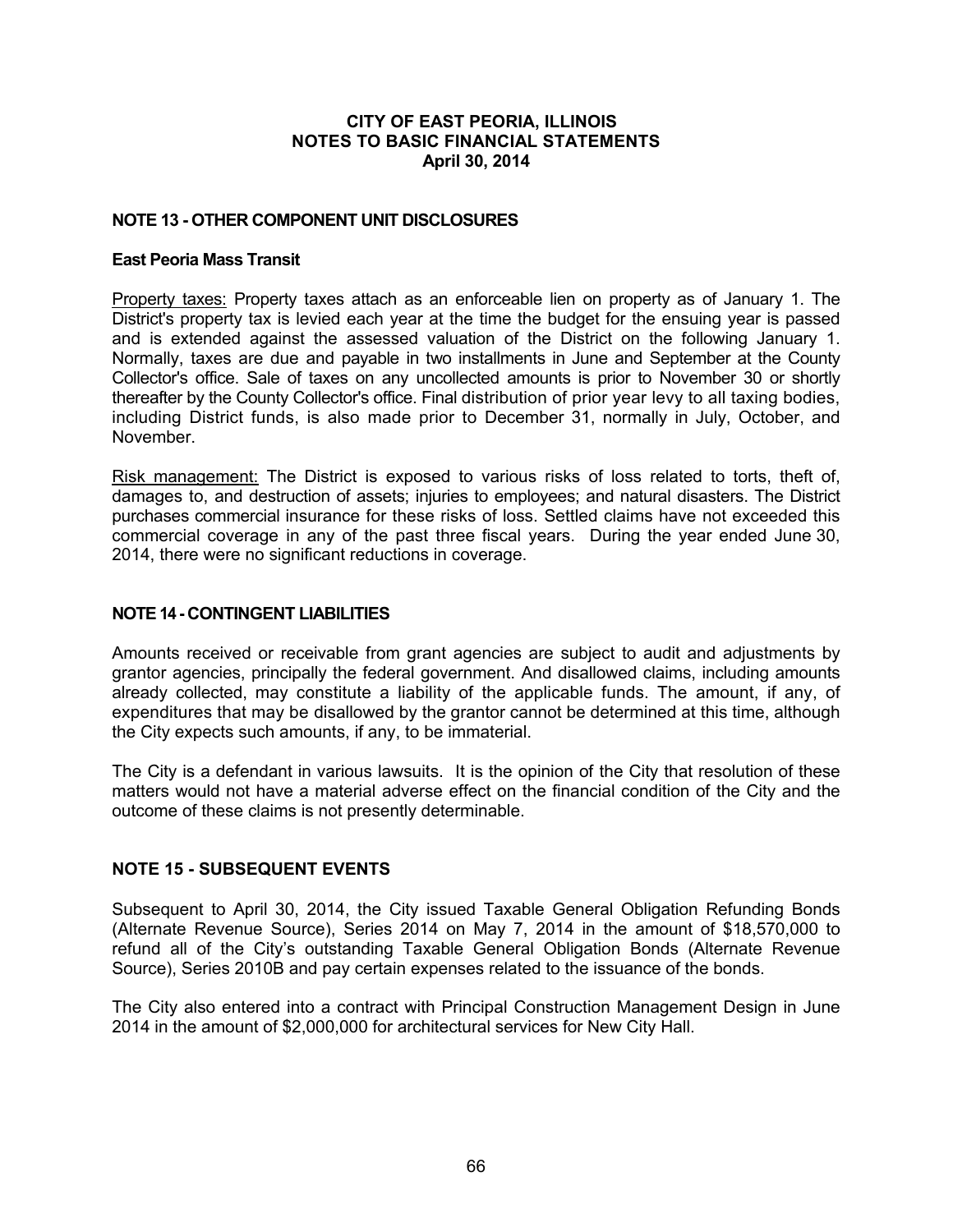### **NOTE 16 - FUND BALANCES**

GASB Statement No. 54, *Fund Balance Reporting and Governmental Fund Type Definitions* establishes criteria for classifying fund balances into specifically defined classifications and clarifies definitions for governmental fund types. The classifications of fund balances by opinion unit are as follows:

|                                    | General<br>Fund          | Riverboat<br>Gaming<br>Tax Fund | Special Tax<br>Allocation<br>Fund | Capital<br>Projects<br>Fund | Bond and<br>Interest<br>Fund | Nonmajor<br>Governmental<br>Funds | Total        |
|------------------------------------|--------------------------|---------------------------------|-----------------------------------|-----------------------------|------------------------------|-----------------------------------|--------------|
| Nonspendable:<br>Advanced to other |                          |                                 |                                   |                             |                              |                                   |              |
| fund                               | \$1,866,157              | \$                              | \$                                | \$                          | \$                           | \$                                | \$1,866,157  |
| <b>Restricted:</b>                 |                          |                                 |                                   |                             |                              |                                   |              |
| Advanced to other<br>fund          |                          | 10,598,758                      | 1,984,822                         |                             | 269,400                      | 136,331                           | 12,989,311   |
| Assets held for resale             |                          |                                 |                                   | 1,430,000                   |                              |                                   | 1,430,000    |
| Employee benefits                  |                          |                                 |                                   |                             |                              | 104,615                           | 104,615      |
| Debt service                       |                          |                                 |                                   |                             | 2,547,012                    | 458,302                           | 3,005,314    |
| Audit                              |                          |                                 |                                   |                             |                              | 6,346                             | 6,346        |
| School crossing<br>guard           |                          |                                 |                                   |                             |                              | 9,373                             | 9,373        |
| Sewer                              |                          |                                 |                                   |                             |                              | 32,631                            | 32,631       |
| <b>Emergency services</b>          |                          |                                 |                                   |                             |                              | 74,017                            | 74,017       |
| Tourism                            |                          |                                 |                                   |                             |                              | 1,602,151                         | 1,602,151    |
| Revolving loan                     |                          |                                 |                                   |                             |                              | 494,208                           | 494,208      |
| <b>IHDA</b><br>Capital             |                          |                                 |                                   |                             |                              | 15,936                            | 15,936       |
| improvements                       |                          |                                 |                                   |                             |                              |                                   |              |
| and equipment                      |                          | 319,950                         |                                   | 2,928,818                   |                              | 175,108                           | 3,423,876    |
| <b>Total Restricted</b>            | $\overline{\phantom{a}}$ | 10,918,708                      | 1,984,822                         | 4,358,818                   | 2,816,412                    | 3,109,018                         | 23, 187, 778 |
| Assigned:                          |                          |                                 |                                   |                             |                              |                                   |              |
| Ambulance service                  | 193,192                  |                                 |                                   |                             |                              |                                   | 193,192      |
| <b>Employee benefits</b>           |                          |                                 |                                   |                             |                              | 294,386                           | 294,386      |
| Debt Service                       |                          |                                 |                                   |                             | 295,320                      | 66,328                            | 361,648      |
| Audit                              |                          |                                 |                                   |                             |                              | 20                                | 20           |
| Sewer                              |                          |                                 |                                   |                             |                              | 6                                 | 6            |
| Tourism                            |                          |                                 |                                   |                             |                              | 312,572                           | 312,572      |
| Revolving loan                     |                          |                                 |                                   |                             |                              | 9,267                             | 9,267        |
| <b>IHDA</b>                        |                          |                                 |                                   |                             |                              | 8                                 | 8            |
| Firemen's pension                  |                          |                                 |                                   |                             |                              | 1                                 | 1            |
| Capital<br>improvements            |                          |                                 |                                   |                             |                              |                                   |              |
| and equipment                      |                          |                                 |                                   |                             |                              | 32                                | 32           |
| <b>Total Assigned</b>              | 193,192                  |                                 |                                   |                             | 295,320                      | 682.620                           | 1,171,132    |
| Unassigned                         | 5,051,081                | (201, 880)                      | (8, 188, 412)                     | (6, 193, 881)               |                              |                                   | (9,533,092)  |
| <b>Total fund</b><br>balances      | \$7,110,430              | \$10,716,828                    | \$(6,203,590)                     | \$(1,835,063)               | \$3,111,732                  | \$3,791,638                       | \$16,691,975 |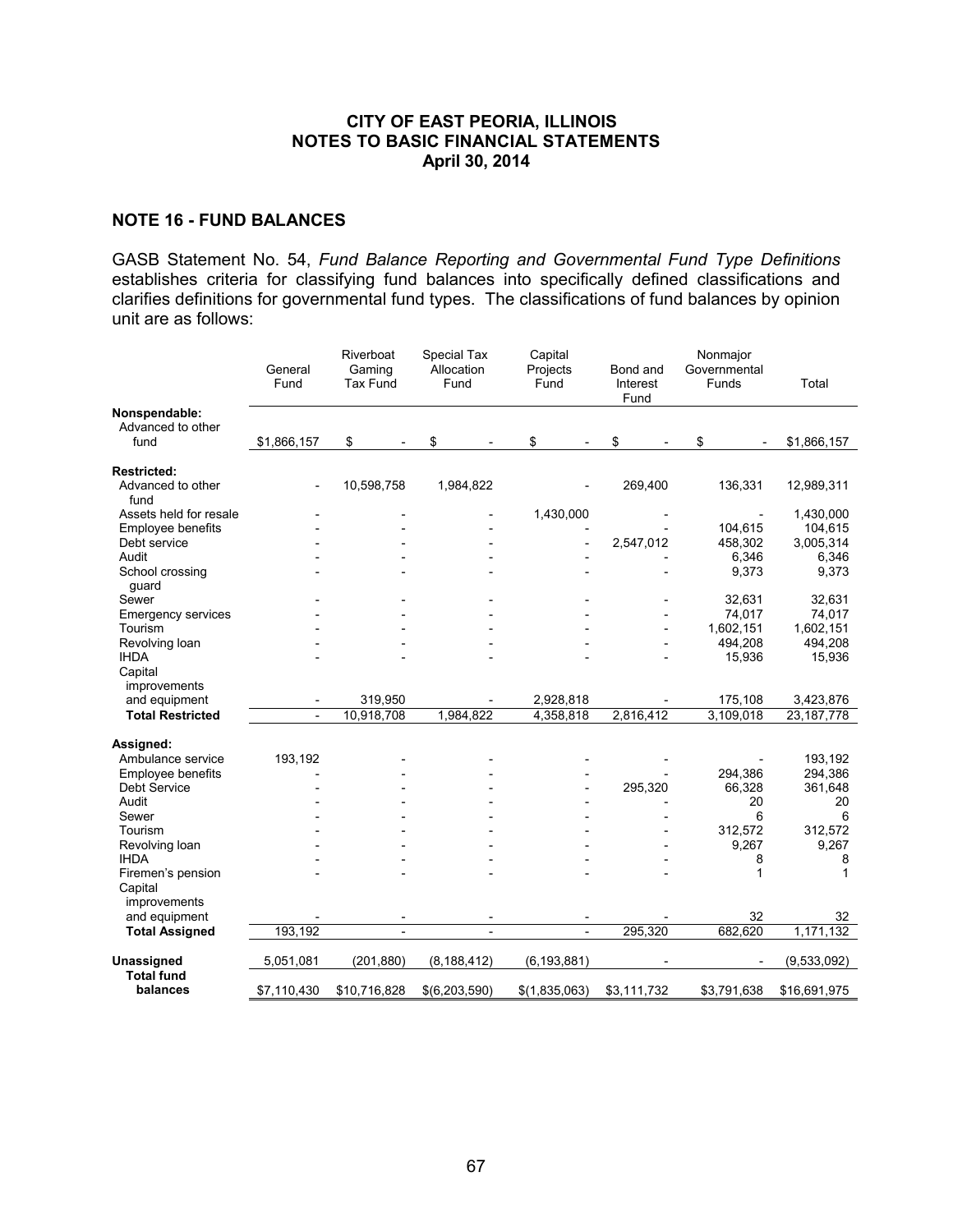## **NOTE 17 - NEW GOVERNMENTAL ACCOUNTING STANDARDS BOARD (GASB) STATEMENTS AND PENDING PRONOUNCEMENTS**

The Governmental Accounting Standards Board (GASB) has issued new accounting standards that may restate portions of these financial statements in future periods. Listed below are the statements and short summary of the standard's objective.

New accounting standards effective for the April 30, 2015 financial statements include:

GASB Statement No. 67, *Financial Reporting for Pension Plans – an amendment of GASB Statement No. 25,* issued June 2012. The objective of this Statement is to improve financial reporting by state and local governmental pension plans. This Statement results from a comprehensive review of the effectiveness of existing standards of accounting and financial reporting for pensions with regard to providing decision-useful information, supporting assessments of accountability and interperiod equity, and creating additional transparency.

GASB Statement No. 69, *Government Combinations and Disposals of Government Operations,* issued January 2013. The objective of this statement is to improve financial reporting by addressing accounting and financial reporting for government combinations and disposals of government operations.

GASB Statement No. 70, *Accounting and Financial Reporting for Nonexchange Financial Guarantees,* issued April 2013. This Statement establishes accounting and financial reporting standards for financial guarantees that are nonexchange transactions extended or received by a state or local government.

New accounting standards effective for the April 30, 2016 financial statements include:

GASB Statement No. 68, *Accounting and Financial Reporting for Pensions – an amendment of GASB Statement No. 27,* issued June 2012. The primary objective of this Statement is to improve accounting and financial reporting by state and local governmental employers for pensions. It also improves information provided by state and local governmental employers about financial support for pensions that is provided by other entities.

GASB Statement No. 71, *Pension Transition for Contributions Made Subsequent to the Measurement Date – an amendment of GASB Statement No. 68*, issued November 2013 addresses an issue regarding application of the transition provisions of Statement No. 68, *Accounting and Financial Reporting for Pensions.* The issue relates to amounts associated with contributions, if any, made by a state or local government employer or nonemployer contributing entity to a defined benefit pension plan after the measurement date of the government's beginning net pension liability.

The impact of these statements on the City will be reviewed.

This information is an integral part of the accompanying financial statements.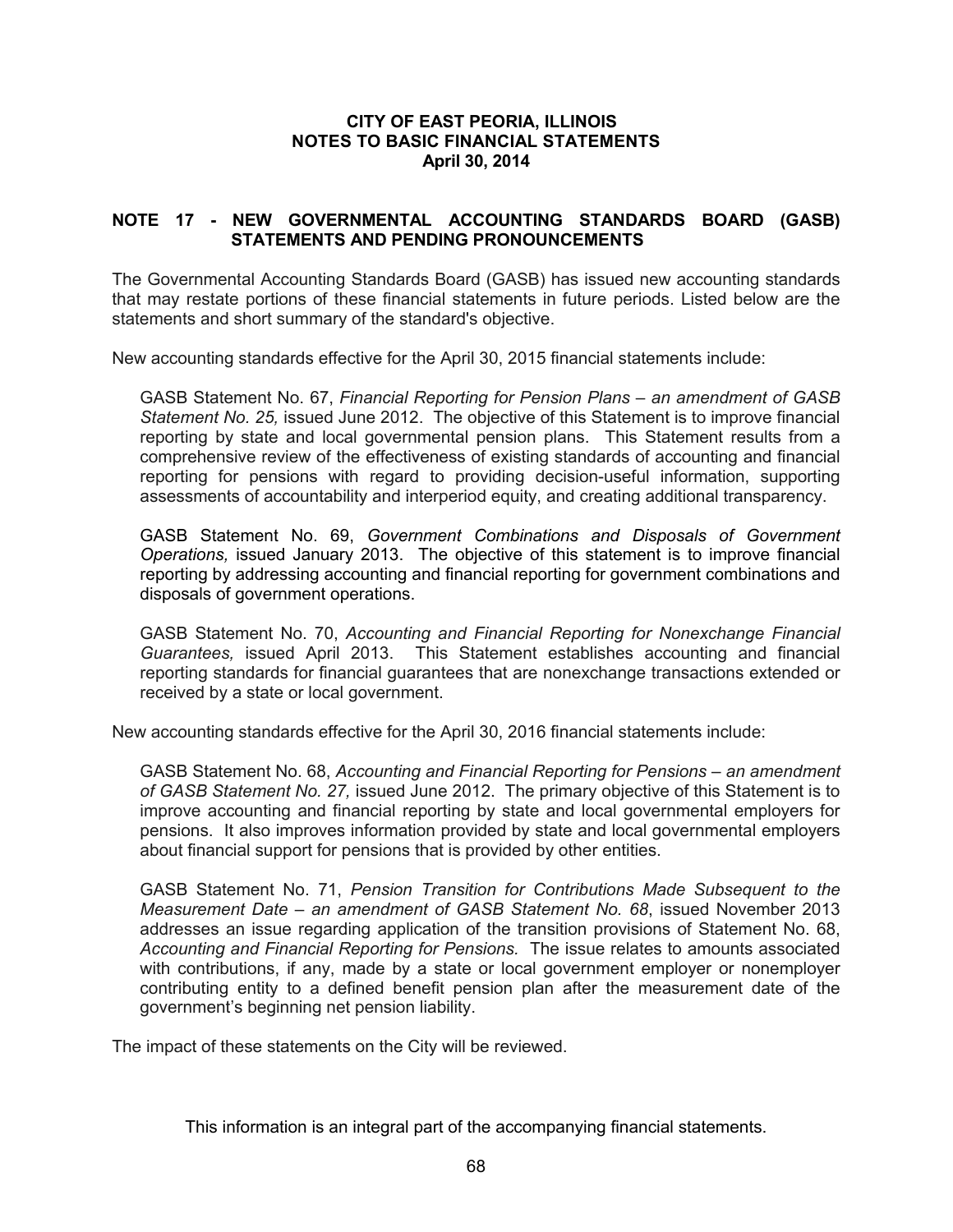#### **CITY OF EAST PEORIA, ILLINOIS REQUIRED SUPPLEMENTARY INFORMATION ILLINOIS MUNICIPAL RETIREMENT PLAN Year Ended April 30, 2014**

### **Regular**

|                                | <b>Schedule of Funding Progress</b>                 |                                                             |                                                                        |                                                                         |                                        |                                            |                                                                        |  |  |
|--------------------------------|-----------------------------------------------------|-------------------------------------------------------------|------------------------------------------------------------------------|-------------------------------------------------------------------------|----------------------------------------|--------------------------------------------|------------------------------------------------------------------------|--|--|
| Fiscal<br>Year<br><b>Ended</b> | <b>Actuarial</b><br><b>Valuation</b><br><u>Date</u> | <b>Actuarial</b><br>Value of<br><b>Assets</b><br><u>(a)</u> | <b>Actuarial</b><br><b>Accrued</b><br>Liability<br>(AAL)<br><u>(b)</u> | <b>Unfunded</b><br>(Overfunded)<br><b>AAL</b><br>(UAAL)<br><u>(b-a)</u> | <b>Funded</b><br>Ratio<br><u>(a/b)</u> | Covered<br><b>Payroll</b><br><u>(c)</u>    | UAAL as a<br>Percentage<br>of Covered<br><b>Payroll</b><br>$[(b-a)/c]$ |  |  |
| 2014<br>2013<br>2012           | 12/31/2013<br>12/31/2012<br>12/31/2011              | 14,339,729<br>\$<br>13,824,978<br>S.<br>12,869,245<br>S.    | 17.356.362<br>\$.<br>\$17.828.402<br>17.269.339<br>\$.                 | 3,016,633<br>-S<br>4,003,424<br>S<br>4,400,094<br>S                     | 82.62%<br>77.54%<br>74.52%             | \$6.145.121<br>\$5,837,490<br>\$ 5,709,602 | 49.09%<br>68.58%<br>77.06%                                             |  |  |

#### **SLEP**

| <b>Schedule of Funding Progress</b>   |                                              |    |                                                                    |                                                                        |                          |                                                                         |        |                                        |    |                                         |                                                                               |
|---------------------------------------|----------------------------------------------|----|--------------------------------------------------------------------|------------------------------------------------------------------------|--------------------------|-------------------------------------------------------------------------|--------|----------------------------------------|----|-----------------------------------------|-------------------------------------------------------------------------------|
| <b>Fiscal</b><br>Year<br><b>Ended</b> | <b>Actuarial</b><br>Valuation<br><u>Date</u> |    | <b>Actuarial</b><br><b>Value of</b><br><b>Assets</b><br><u>(a)</u> | <b>Actuarial</b><br><b>Accrued</b><br>Liability<br>(AAL)<br><u>(b)</u> |                          | <b>Unfunded</b><br>(Overfunded)<br><b>AAL</b><br>(UAAL)<br><u>(b-a)</u> |        | <b>Funded</b><br>Ratio<br><u>(a/b)</u> |    | Covered<br><b>Payroll</b><br><u>(c)</u> | <b>UAAL as a</b><br>Percentage<br>of Covered<br><b>Payroll</b><br>$[(b-a)/c]$ |
| 2014                                  | 12/31/2013                                   | S  | $(46, 824)$ \$                                                     |                                                                        | $\overline{\phantom{a}}$ | \$                                                                      | 46.824 | $0.00\%$                               | \$ | $\overline{\phantom{0}}$                | $0.00\%$                                                                      |
| 2013                                  | 12/31/2012                                   | S  | $(52, 498)$ \$                                                     |                                                                        | ۰                        | S                                                                       | 52.498 | $0.00\%$                               | \$ | 50.560                                  | 103.83%                                                                       |
| 2012                                  | 12/31/2011                                   | \$ | 218.722                                                            | \$                                                                     | 236.140                  | \$                                                                      | 17.418 | 92.62%                                 | \$ | 101.139                                 | 17.22%                                                                        |

On a market value basis, the actuarial value of assets as of December 31, 2013 for the IMRF Regular plan and IMRF SLEP plan was \$17,630,200 and \$(24,404), respectively. On a market basis, the funded ratio would be 101.58% and 0.00%, respectively.

The actuarial value of assets and accrued liability cover active and inactive members who have service credit with City of East Peoria. They do not include amounts for retirees. The actuarial accrued liability for retirees is 100% funded.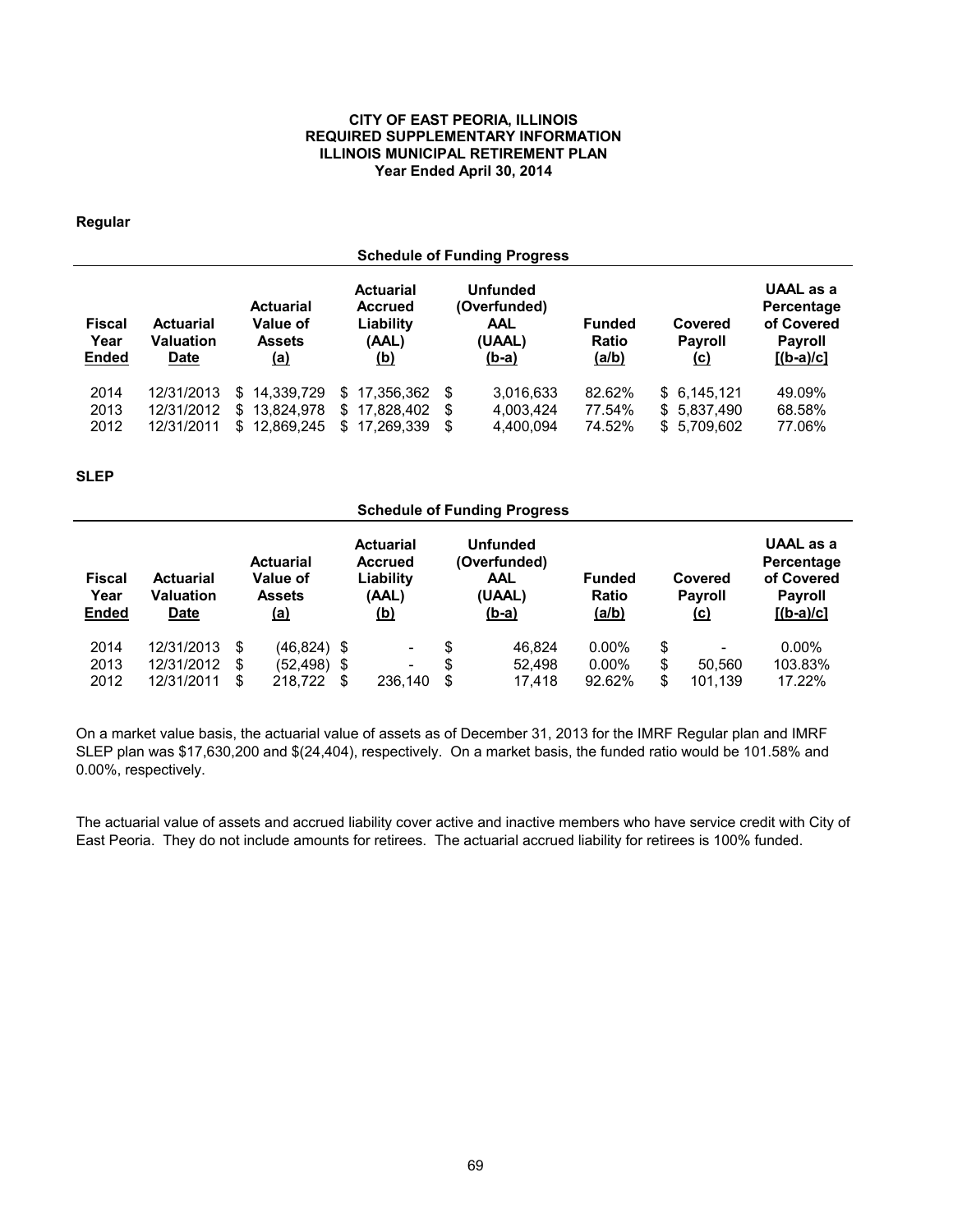#### **CITY OF EAST PEORIA, ILLINOIS REQUIRED SUPPLEMENTARY INFORMATION FIREFIGHTER'S PENSION PLAN Year Ended April 30, 2014**

## **Schedule of Funding Progress**

| Year<br><b>Ended</b> | <b>Actuarial</b><br><b>Valuation</b><br>Date | <b>Actuarial</b><br>Value of<br><b>Assets</b><br><u>(a)</u> | <b>Actuarial</b><br><b>Accrued</b><br>Liability<br>$(AAL)^*$<br><u>(b)</u> | <b>Unfunded</b><br>(Overfunded)<br><b>AAL</b><br>(UAAL)<br>$(b-a)$ | <b>Funded</b><br>Ratio<br>(a/b) |              | UAAL as a<br>Percentage<br>of Covered<br><b>Payroll</b><br>$[(b-a)/c]$ |  |
|----------------------|----------------------------------------------|-------------------------------------------------------------|----------------------------------------------------------------------------|--------------------------------------------------------------------|---------------------------------|--------------|------------------------------------------------------------------------|--|
| 4/30/2014            | 4/30/2012                                    | \$16,878,355                                                | \$ 30.364.456                                                              | 13.486.101<br>S                                                    | 55.6%                           | \$ 2.878.446 | 468.5%                                                                 |  |
| 4/30/2013            | 4/30/2011                                    | \$15,479,226                                                | \$28.151.646                                                               | 12,672,420<br>S                                                    | 55.0%                           | \$2,772,563  | 457.1%                                                                 |  |
| 4/30/2012            | 4/30/2010                                    | 14.718.698<br>\$.                                           | \$27.629.584                                                               | 12.910.886<br>S                                                    | 53.3%                           | \$2.516.887  | 513.0%                                                                 |  |

Additional information as of the latest actuarial valuation follows:

| Valuation date                   | April 30, 2012               |
|----------------------------------|------------------------------|
| Actuarial cost method            | <b>Projected Unit Credit</b> |
| Amortization method              | Level percent open           |
| Remaining amortization period    | 30 years                     |
| Actuarial asset valuation method | 5 year smoothed market       |
| Actuarial assumptions:           |                              |
| Investment rate of return        | 7.00% per year               |
| Projected salary increases*      | 4.75% per year               |
| Cost of living adjustments       | 3.00% per year               |

\*Includes wage inflation increases of 4.0% per year.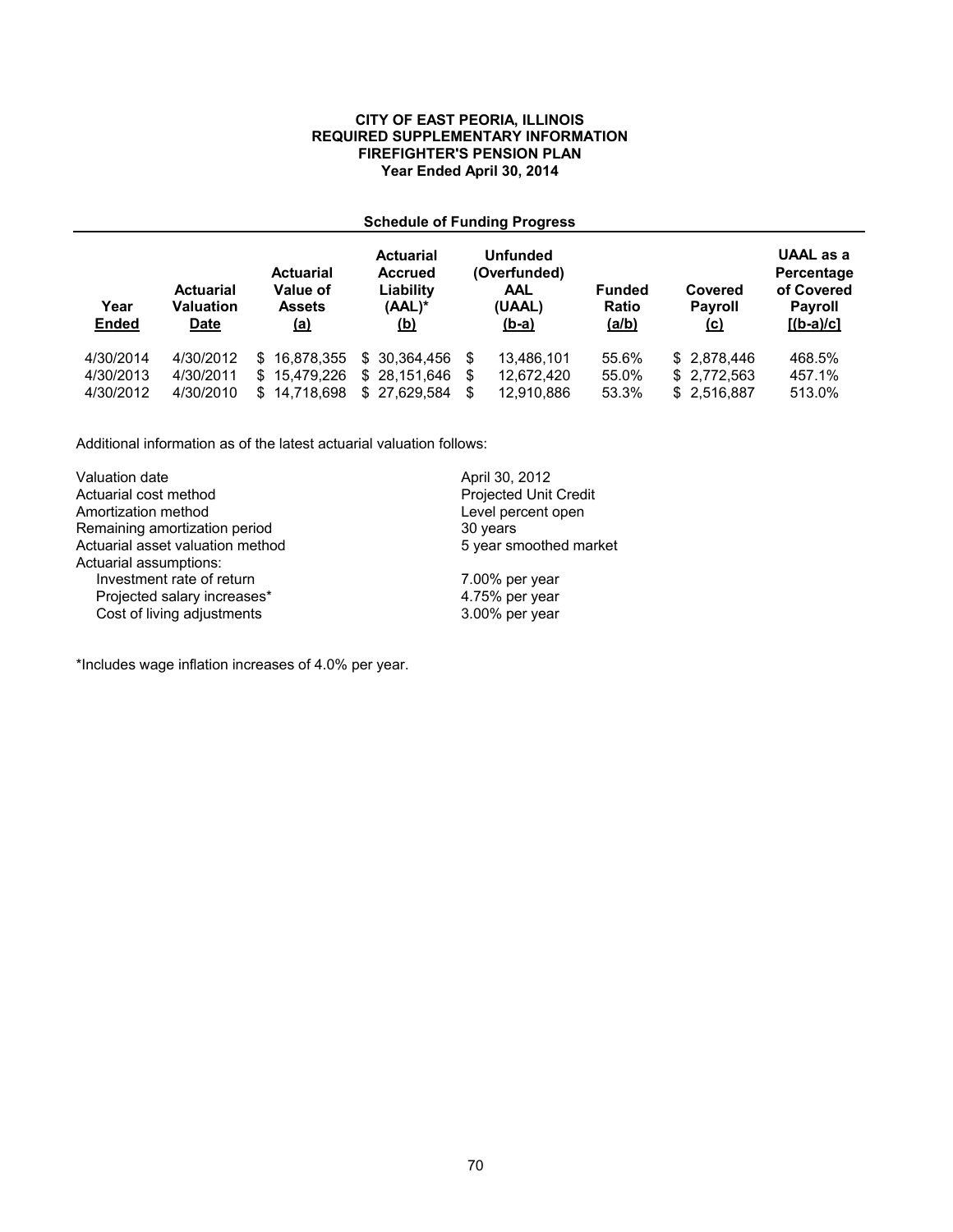#### **CITY OF EAST PEORIA, ILLINOIS REQUIRED SUPPLEMENTARY INFORMATION POLICE PENSION PLAN Year Ended April 30, 2014**

## **Schedule of Funding Progress**

| Year<br><b>Ended</b> | <b>Actuarial</b><br><b>Valuation</b><br>Date | <b>Actuarial</b><br>Value of<br><b>Assets</b><br><u>(a)</u> | <b>Actuarial</b><br><b>Accrued</b><br>Liability<br>$(AAL)^*$<br><u>(b)</u> | <b>Unfunded</b><br>(Overfunded)<br>AAL<br>(UAAL)<br><u>(b-a)</u> | <b>Funded</b><br>Covered<br><b>Payroll</b><br>Ratio<br>(a/b)<br><u>(c)</u> |              | UAAL as a<br>Percentage<br>of Covered<br><b>Payroll</b><br>$[(b-a)/c]$ |
|----------------------|----------------------------------------------|-------------------------------------------------------------|----------------------------------------------------------------------------|------------------------------------------------------------------|----------------------------------------------------------------------------|--------------|------------------------------------------------------------------------|
| 4/30/2014            | 4/30/2012                                    | \$22,735,667                                                | \$36,507,775                                                               | 13.772.108<br>S                                                  | 62.3%                                                                      | \$2.998.823  | 459.3%                                                                 |
| 4/30/2013            | 4/30/2011                                    | \$21,564,264                                                | \$ 35,648,279                                                              | 14,084,015<br>S                                                  | 60.5%                                                                      | \$ 2.860.312 | 492.4%                                                                 |
| 4/30/2012            | 4/30/2010                                    | \$20.655.587                                                | 33.932.457<br>\$                                                           | 13,276,870<br>\$.                                                | 60.9%                                                                      | \$ 2.650.455 | 500.9%                                                                 |

Additional information as of the latest actuarial valuation follows:

| Valuation date                   | April 30, 2012               |
|----------------------------------|------------------------------|
| Actuarial cost method            | <b>Projected Unit Credit</b> |
| Amortization method              | Level percent open           |
| Remaining amortization period    | 30 years                     |
| Actuarial asset valuation method | 5 year smoothed market       |
| Actuarial assumptions:           |                              |
| Investment rate of return        | 6.75% per year               |
| Projected salary increases*      | 4.75% per year               |
| Cost of living adjustments       | 3.00% per year               |

\*Includes wage inflation increases of 4.0% per year.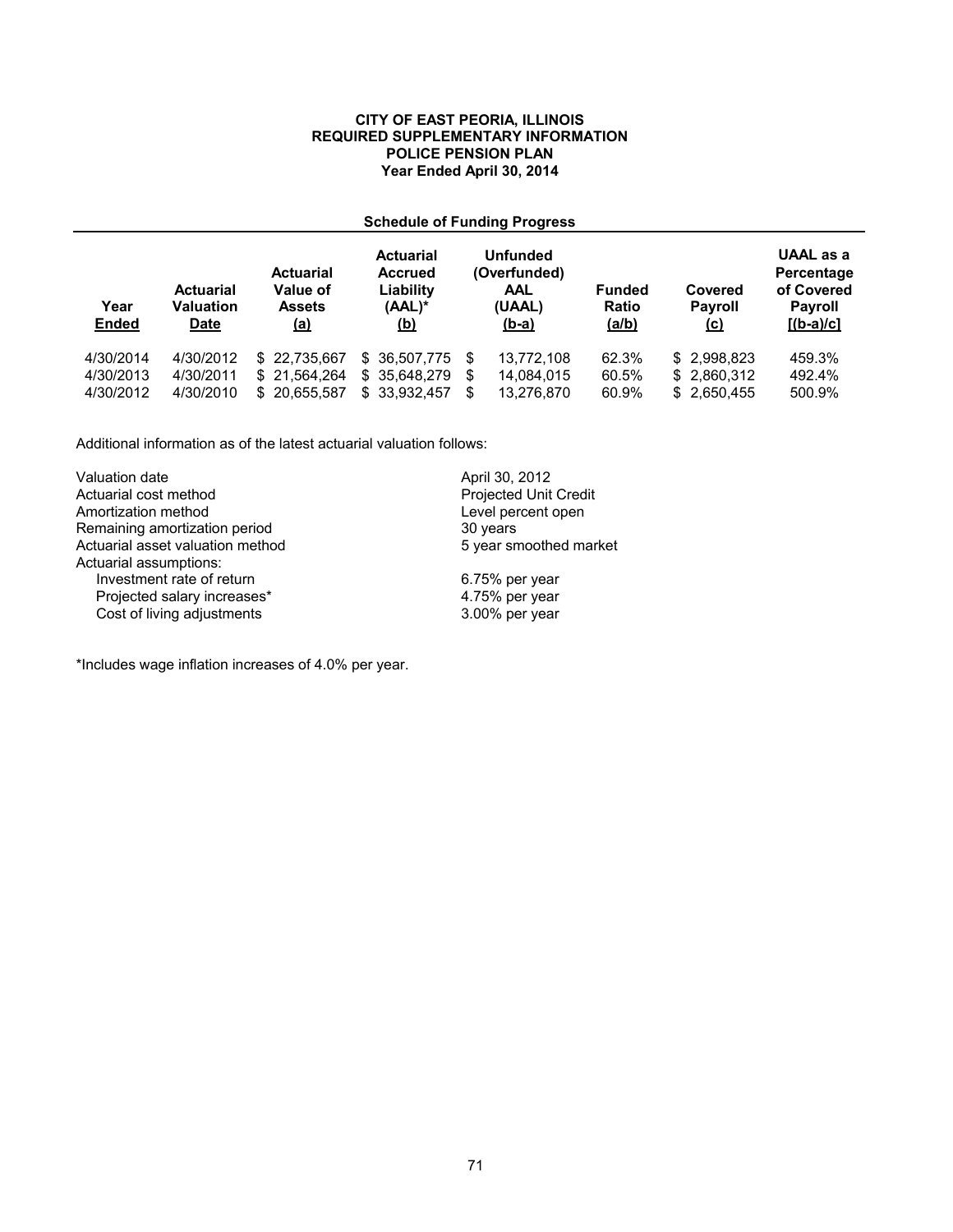#### **CITY OF EAST PEORIA, ILLINOIS REQUIRED SUPPLEMENTARY INFORMATION OTHER POSTEMPLOYMENT BENEFIT PLAN Year Ended April 30, 2014**

#### **Schedule of Funding Progress**

| <b>Fiscal</b><br>Year<br><b>Ended</b> | <b>Actuarial</b><br>Valuation<br><b>Date</b> | <b>Actuarial</b><br>Value of<br><b>Net Assets</b><br><u>(a)</u> | <b>Actuarial</b><br><b>Accrued</b><br>Liability<br>(AAL)<br><u>(b)</u> |    | <b>Unfunded</b><br><b>AAL</b><br>$(b-a)$ | <b>Funded</b><br>Ratio<br>(a/b) | Covered<br><b>Payroll</b><br><u>(c)</u> | UAAL as a<br>Percentage<br>of Covered<br><b>Payroll</b><br>$[(b-a)/c]$ |
|---------------------------------------|----------------------------------------------|-----------------------------------------------------------------|------------------------------------------------------------------------|----|------------------------------------------|---------------------------------|-----------------------------------------|------------------------------------------------------------------------|
| 2014                                  | 4/30/2013                                    | \$<br>$\overline{\phantom{a}}$                                  | \$50.192.870                                                           | \$ | 50.192.870                               | $0.0\%$                         | \$11.815.535                            | 424.8%                                                                 |
| 2013                                  | 4/30/2013                                    | \$<br>$\overline{\phantom{a}}$                                  | \$ 50.192.870                                                          | S  | 50.192.870                               | $0.0\%$                         | \$11.815.535                            | 424.8%                                                                 |
| 2012                                  | 4/30/2011                                    | \$<br>$\overline{\phantom{a}}$                                  | \$43.213.926                                                           | \$ | 43.213.926                               | $0.0\%$                         | \$10.895.330                            | 396.6%                                                                 |
| 2011                                  | 4/30/2011                                    | \$<br>$\overline{\phantom{a}}$                                  | \$43.213.926                                                           | \$ | 43.213.926                               | $0.0\%$                         | \$10.895.330                            | 396.6%                                                                 |
| 2010                                  | 4/30/2010                                    | \$<br>٠                                                         | \$ 35,313,288                                                          | S  | 35,313,288                               | $0.0\%$                         | \$10.276.572                            | 343.6%                                                                 |

The information presented in the required supplementary schedules was determined as part of the actuarial valuation date as of April 30, 2013. Additional information follows:

a. The cost method used to determine the ARC is the Projected Unit Credit Actuarial Cost method.

b. There are no plan assets.

c. The actuarial assumptions included: 1) a 4.5 percent discount rate, 2) salary increases of 3 percent, 3) inflation rate of 3 percent, 4) mortality rates using the RP-2000 Combined Mortality Table projected to Scale AA, and 5) health care cost trend rates beginning at 9 percent and steadily declining to 4.5 percent.

d. The amortization method is level percentage of pay on an open basis.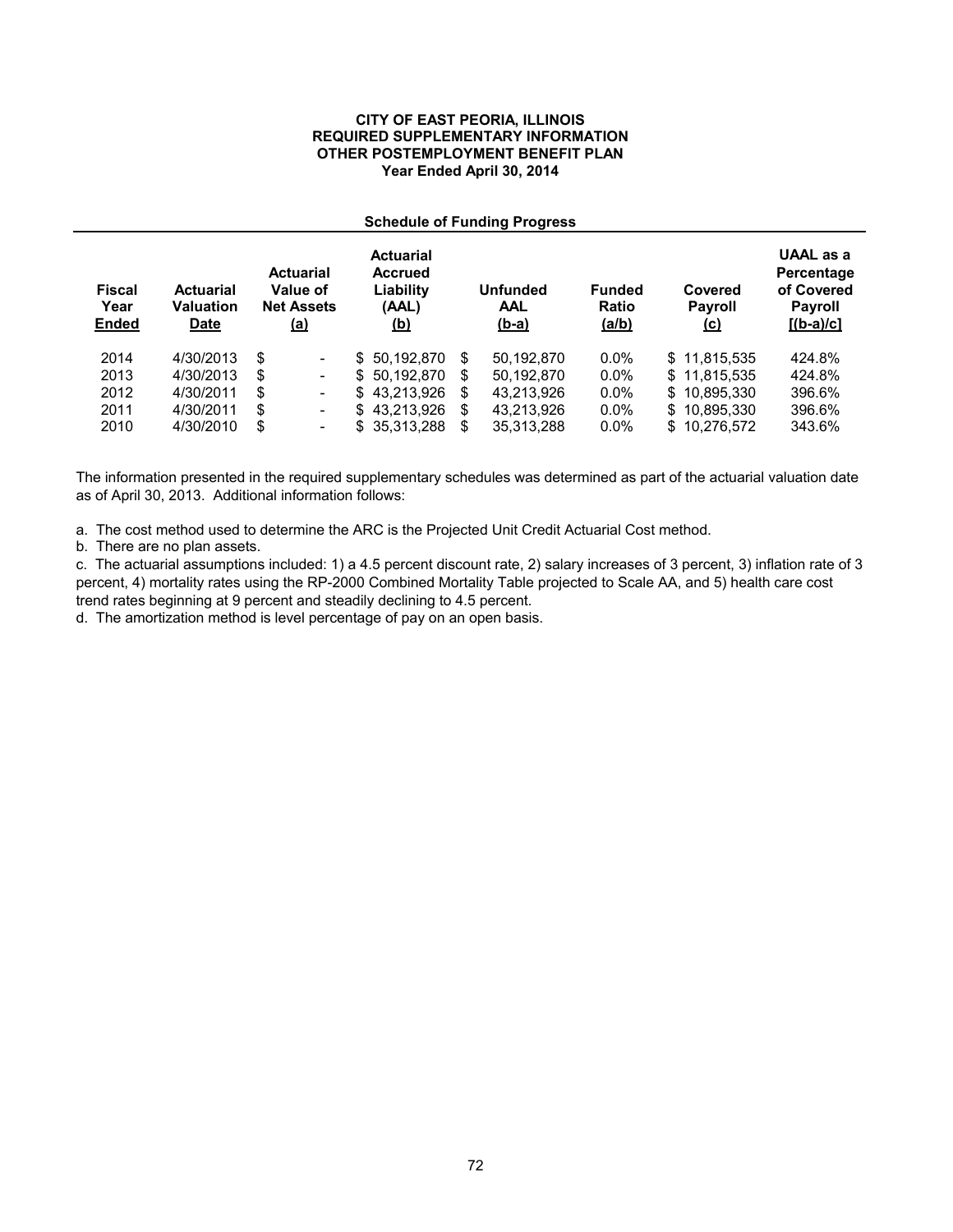#### **CITY OF EAST PEORIA, ILLINOIS REQUIRED SUPPLEMENTARY INFORMATION SCHEDULE OF REVENUES, EXPENDITURES, AND CHANGES IN FUND BALANCE - BUDGET AND ACTUAL (CASH BASIS) - GENERAL FUND Year Ended April 30, 2014**

|                                                                                                                                                         | Original/Final<br><b>Budget</b> | <b>Actual</b>           | Variance<br>With<br><b>Final</b><br><b>Budget</b> |
|---------------------------------------------------------------------------------------------------------------------------------------------------------|---------------------------------|-------------------------|---------------------------------------------------|
| <b>REVENUES</b>                                                                                                                                         |                                 |                         |                                                   |
| Taxes and special assessments<br>Charges for services                                                                                                   | \$16,367,993<br>981,000         | \$16,379,292<br>974,983 | 11,299<br>\$<br>(6, 017)                          |
| Intergovernmental                                                                                                                                       | 188,800                         | 1,800,369               | 1,611,569                                         |
| Investment earnings                                                                                                                                     | 56,574                          | 21,446                  | (35, 128)                                         |
| Licenses and permits                                                                                                                                    | 230,445                         | 340,781                 | 110,336                                           |
| <b>Miscellaneous</b>                                                                                                                                    | 2,076,605                       | 2,320,510               | 243,905                                           |
| <b>Total revenues</b>                                                                                                                                   | 19,901,417                      | 21,837,381              | 1,935,964                                         |
| <b>EXPENDITURES</b>                                                                                                                                     |                                 |                         |                                                   |
| Current:                                                                                                                                                |                                 |                         |                                                   |
| General government                                                                                                                                      | 6,126,835                       | 6,716,927               | (590,092)                                         |
| Police                                                                                                                                                  | 5,556,125                       | 5,844,995               | (288, 870)                                        |
| Fire                                                                                                                                                    | 3,234,332                       | 3,332,532               | (98, 200)                                         |
| Sanitation                                                                                                                                              | 1,063,670                       | 1,430,183               | (366, 513)                                        |
| Health and welfare                                                                                                                                      | 1,325,137                       | 1,370,248               | (45, 111)                                         |
| Public works                                                                                                                                            | 1,928,100                       | 2,236,855               | (308, 755)                                        |
| Community development                                                                                                                                   | 281,979                         | 323,280                 | (41, 301)                                         |
| Capital outlay                                                                                                                                          | 775,540                         | 231,293                 | 544,247                                           |
| Debt service:                                                                                                                                           |                                 |                         |                                                   |
| Principal payments                                                                                                                                      |                                 | 257,629                 | (257, 629)                                        |
| Interest and fiscal charges                                                                                                                             |                                 | 169,076                 | (169, 076)                                        |
| Total expenditures                                                                                                                                      | 20,291,718                      | 21,913,018              | (1,621,300)                                       |
| Excess (deficiency) of                                                                                                                                  |                                 |                         |                                                   |
| revenues over expenditures                                                                                                                              | (390, 301)                      | (75, 637)               | 314,664                                           |
| <b>OTHER FINANCING USES</b>                                                                                                                             |                                 |                         |                                                   |
| Transfers out                                                                                                                                           | (200,000)                       | (527, 261)              | (327, 261)                                        |
| <b>NET CHANGE IN FUND BALANCE</b>                                                                                                                       | \$<br>(590, 301)                | $(602, 898)$ \$         | (12, 597)                                         |
| RECONCILIATION TO MODIFIED ACCRUAL BASIS -<br>NET CHANGE RESULTING FROM RECORDING OF<br>ACCOUNTS RECEIVABLE, PAYABLE, AND OTHER<br><b>ACCRUED ITEMS</b> |                                 | (995, 467)              |                                                   |
| FUND BALANCE, MODIFIED ACCRUAL                                                                                                                          |                                 |                         |                                                   |
| <b>BASIS, BEGINNING OF YEAR</b>                                                                                                                         |                                 | 8,708,795               |                                                   |
| FUND BALANCE, MODIFIED ACCRUAL<br><b>BASIS, END OF YEAR</b>                                                                                             |                                 | \$7,110,430             |                                                   |

See notes to required supplementary information.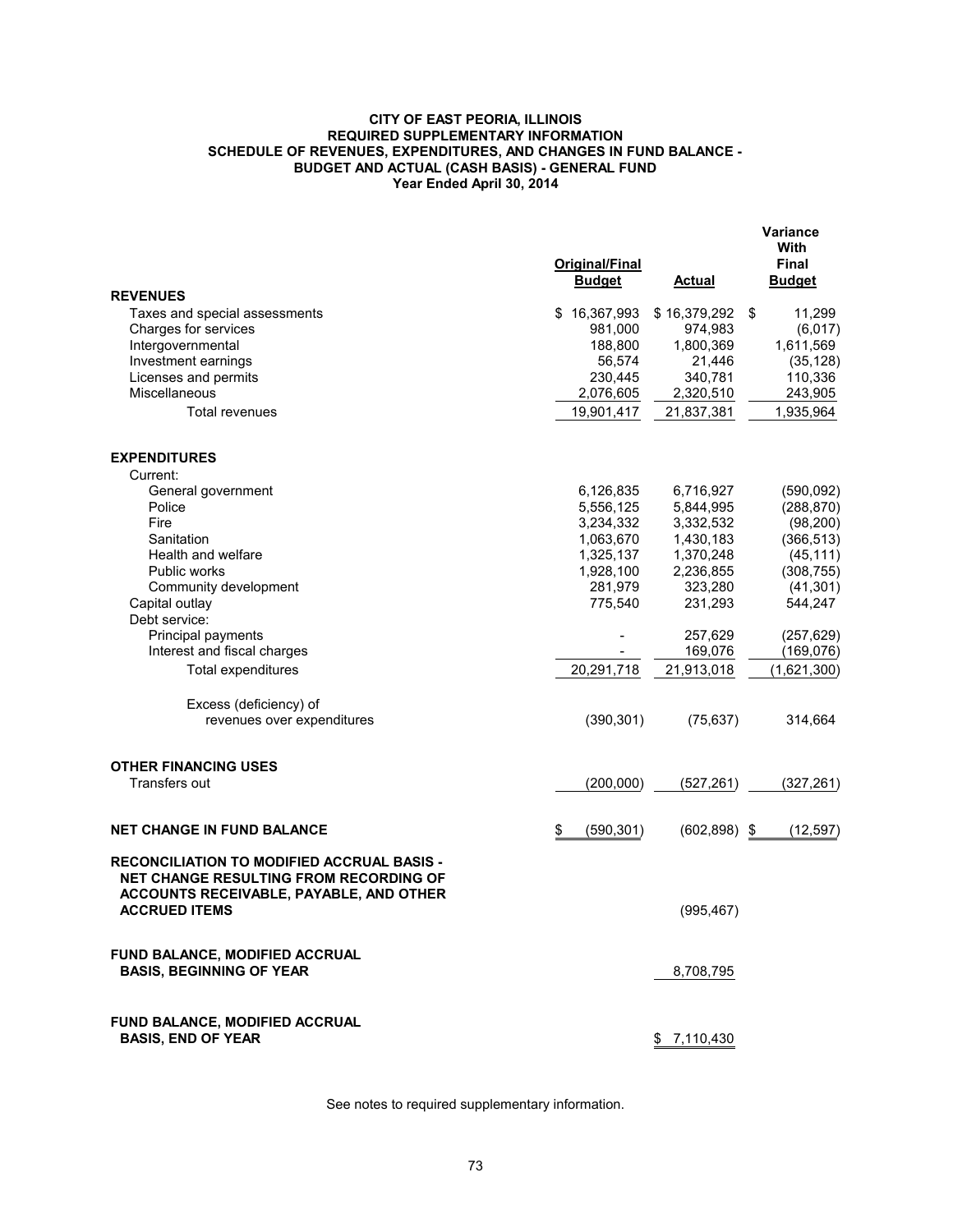#### **CITY OF EAST PEORIA, ILLINOIS REQUIRED SUPPLEMENTARY INFORMATION SCHEDULE OF REVENUES, EXPENDITURES, AND CHANGES IN FUND BALANCE - BUDGET AND ACTUAL (CASH BASIS) - RIVERBOAT GAMING TAX FUND Year Ended April 30, 2014**

|                                                                                                                                                                       | <b>Original/Final</b><br><b>Budget</b> | Actual                     | Variance<br>With<br>Final<br><b>Budget</b> |
|-----------------------------------------------------------------------------------------------------------------------------------------------------------------------|----------------------------------------|----------------------------|--------------------------------------------|
| <b>REVENUES</b>                                                                                                                                                       |                                        |                            |                                            |
| Taxes<br>Intergovernmental                                                                                                                                            | \$<br>6,700,000<br>45,000              | \$<br>6,222,173<br>133,987 | \$<br>(477, 827)<br>88,987                 |
| Investment earnings                                                                                                                                                   | 2,000                                  | 300                        | (1,700)                                    |
| Miscellaneous                                                                                                                                                         | 455,931                                | 394,421                    | (61, 510)                                  |
| <b>Total revenues</b>                                                                                                                                                 | 7,202,931                              | 6,750,881                  | (452,050)                                  |
| <b>EXPENDITURES</b>                                                                                                                                                   |                                        |                            |                                            |
| Capital outlay                                                                                                                                                        | 4,717,900                              | 4,543,431                  | 174,469                                    |
| Debt service:                                                                                                                                                         |                                        |                            |                                            |
| Principal payments                                                                                                                                                    | 2,575,026                              | 421,305                    | 2,153,721                                  |
| Interest and fiscal charges                                                                                                                                           |                                        | 85,421                     | (85, 421)                                  |
| <b>Total expenditures</b>                                                                                                                                             | 7,292,926                              | 5,050,157                  | 2,242,769                                  |
| Excess (deficiency) of                                                                                                                                                |                                        |                            |                                            |
| revenues over expenditures                                                                                                                                            | (89,995)                               | 1,700,724                  | 1,790,719                                  |
| <b>OTHER FINANCING SOURCES (USES)</b>                                                                                                                                 |                                        |                            |                                            |
| Transfers in                                                                                                                                                          |                                        | 48,872                     | 48,872                                     |
| Transfers out                                                                                                                                                         |                                        | (1,881,641)                | (1,881,641)                                |
| Total other financing (uses)                                                                                                                                          |                                        | (1,832,769)                | (1,832,769)                                |
| <b>NET CHANGE IN FUND BALANCE</b>                                                                                                                                     | \$<br>(89, 995)                        | $(132,045)$ \$             | (42,050)                                   |
| <b>RECONCILIATION TO MODIFIED ACCRUAL BASIS -</b><br><b>NET CHANGE RESULTING FROM RECORDING OF</b><br>ACCOUNTS RECEIVABLE, PAYABLE, AND OTHER<br><b>ACCRUED ITEMS</b> |                                        | (140, 704)                 |                                            |
| FUND BALANCE, MODIFIED ACCRUAL<br><b>BASIS, BEGINNING OF YEAR</b>                                                                                                     |                                        | 10,989,577                 |                                            |
| FUND BALANCE, MODIFIED ACCRUAL<br><b>BASIS, END OF YEAR</b>                                                                                                           |                                        | \$10,716,828               |                                            |

See notes to required supplementary information.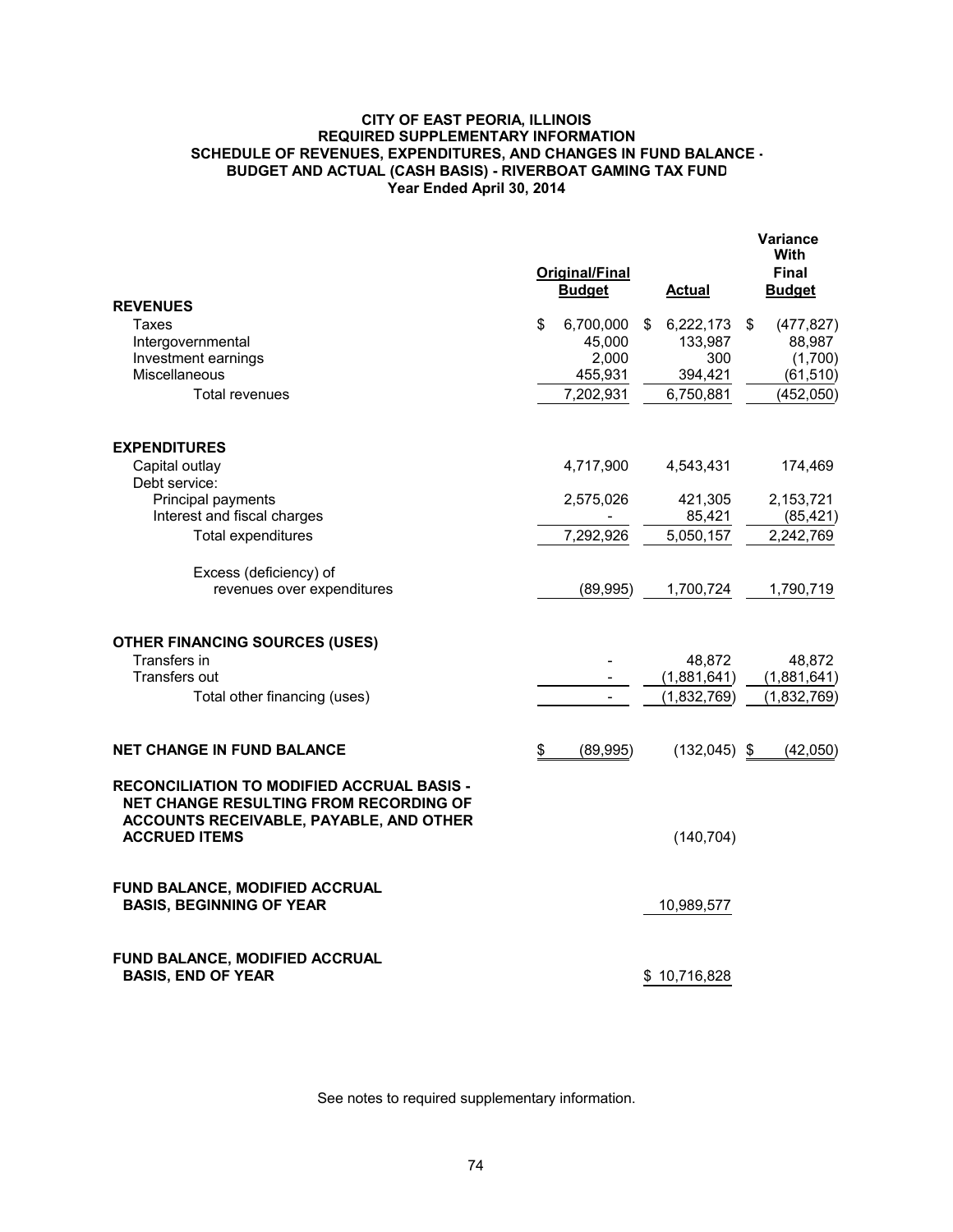#### **CITY OF EAST PEORIA, ILLINOIS REQUIRED SUPPLEMENTARY INFORMATION SCHEDULE OF REVENUES, EXPENDITURES, AND CHANGES IN FUND BALANCE - BUDGET AND ACTUAL (CASH BASIS) - SPECIAL TAX ALLOCATION FUND Year Ended April 30, 2014**

|                                                                                                                                                                | Original/Final<br><b>Budget</b> |     | <b>Actual</b>          | <b>Variance</b><br>With<br>Final<br><b>Budget</b> |
|----------------------------------------------------------------------------------------------------------------------------------------------------------------|---------------------------------|-----|------------------------|---------------------------------------------------|
| <b>REVENUES</b>                                                                                                                                                |                                 |     |                        |                                                   |
| Taxes                                                                                                                                                          | \$<br>777,000                   | -\$ | 760,362                | \$<br>(16, 638)                                   |
| Investment earnings                                                                                                                                            | 350                             |     | 220                    | (130)                                             |
| <b>Miscellaneous</b>                                                                                                                                           | $\blacksquare$                  |     | 646                    | 646                                               |
| <b>Total revenues</b>                                                                                                                                          | 777,350                         |     | 761,228                | (16, 122)                                         |
| <b>EXPENDITURES</b>                                                                                                                                            |                                 |     |                        |                                                   |
| Current:                                                                                                                                                       |                                 |     |                        |                                                   |
| General government                                                                                                                                             | 132,000                         |     | 130,976                | 1,024                                             |
| Other                                                                                                                                                          | 2,500                           |     | 1,833                  | 667                                               |
| Debt service:                                                                                                                                                  |                                 |     |                        |                                                   |
| Principal payments<br>Interest and fiscal charges                                                                                                              | 1,037,500<br>61,360             |     | 1,180,000              | (142, 500)<br>142,500                             |
|                                                                                                                                                                | 1,233,360                       |     | (81, 140)<br>1,231,669 | 1,691                                             |
| Total expenditures                                                                                                                                             |                                 |     |                        |                                                   |
| Deficiency of revenues                                                                                                                                         |                                 |     |                        |                                                   |
| over expenditures                                                                                                                                              | (456, 010)                      |     | (470, 441)             | (14, 431)                                         |
| <b>OTHER FINANCING SOURCES</b>                                                                                                                                 |                                 |     |                        |                                                   |
| Transfers in                                                                                                                                                   | 456,010                         |     | 470,640                | 14,630                                            |
| <b>NET CHANGE IN FUND BALANCE</b>                                                                                                                              | \$                              |     | 199                    | \$<br>199                                         |
| RECONCILIATION TO MODIFIED ACCRUAL BASIS -<br><b>NET CHANGE RESULTING FROM RECORDING OF</b><br>ACCOUNTS RECEIVABLE, PAYABLE, AND OTHER<br><b>ACCRUED ITEMS</b> |                                 |     |                        |                                                   |
| FUND BALANCE (DEFICIT), MODIFIED ACCRUAL<br><b>BASIS, BEGINNING OF YEAR</b>                                                                                    |                                 |     | (6,203,789)            |                                                   |
| FUND BALANCE (DEFICIT), MODIFIED ACCRUAL<br><b>BASIS, END OF YEAR</b>                                                                                          |                                 | \$  | (6,203,590)            |                                                   |

See notes to required supplementary information.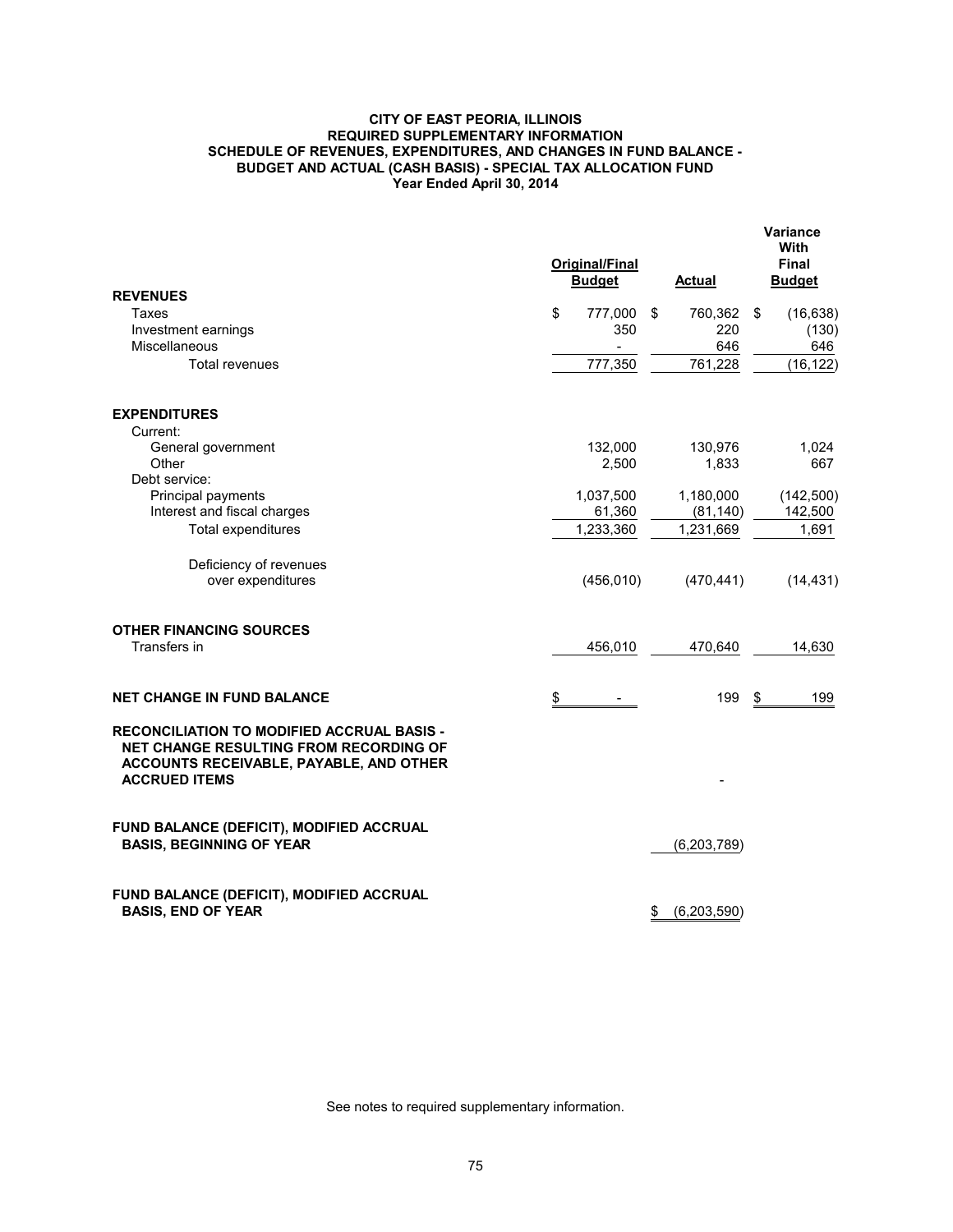## **CITY OF EAST PEORIA, ILLINOIS NOTES TO REQUIRED SUPPLEMENTARY INFORMATION April 30, 2014**

# **NOTE 1 - BASIS OF ACCOUNTING**

The City of East Peoria, Illinois' budget is prepared on the cash basis for all budgeted funds, including the major funds, General, Riverboat Gaming Tax and Special Tax Allocation as presented in the required supplementary information.

## **NOTE 2 - BUDGETARY DATA, PRIMARY GOVERNMENT**

Through the implementation of GASB Statement No. 54, *Fund Balance Reporting and Governmental Fund Type Definitions,* various Special Revenue Funds were reclassified and are now included with the General Fund. These funds have been included with the General Fund budgetary comparison schedule.

The City follows these procedures in establishing the budgetary data reflected in the financial statements:

- At the regular or special call meeting of the City Council in May, the proposed budget for the fiscal year commencing on May 1 is submitted. The budget includes proposed expenditures and the means of financing them.
- Prior to August 1, the final budget is legally enacted through passage of an appropriation ordinance.
- Transfers of budgeted amounts among object classifications, or any budget increases by means of an emergency or supplemental appropriation, require approval by a majority of the City Council member. Adjustments made during the year are reflected in the budget information included in the financial statements.

For reporting purposes, the City reports its budget on the cash basis of accounting.

An amended budget was not prepared for the City; therefore, the original budget is the final budget.

The Special Assessment Fund and IHDA Fund were not budgeted for the year ended April 30, 2014 and are not included on the budgetary comparison schedules.

Excess of actual expenditures over final budget in individual funds are as follows:

|              | <b>Final Budget</b> | <b>Actual</b> | Overage     |
|--------------|---------------------|---------------|-------------|
| General fund | \$20,291,718        | \$21,913,018  | \$1,621,300 |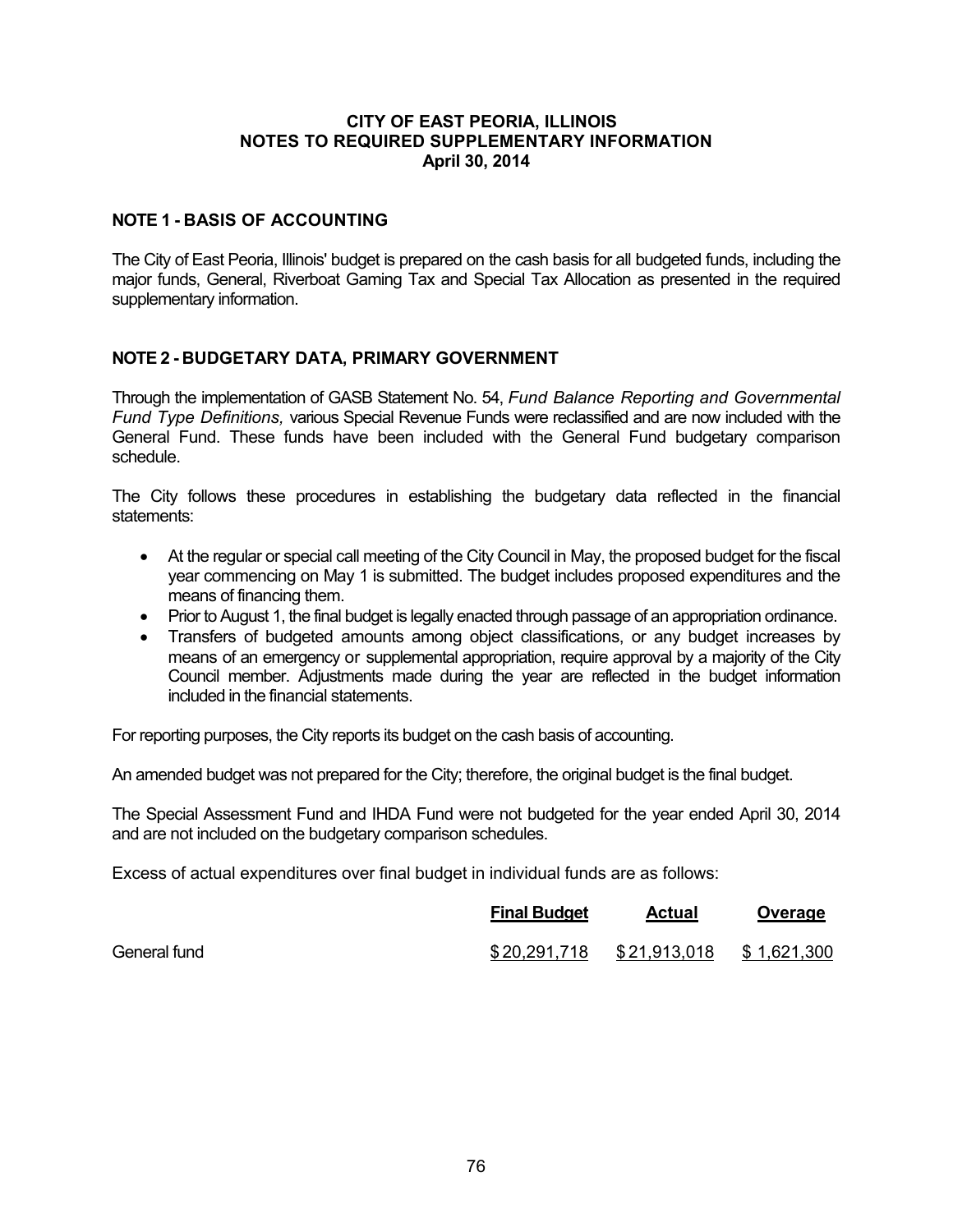#### **CITY OF EAST PEORIA, ILLINOIS COMBINING BALANCE SHEET - GENERAL FUND - BY ACCOUNT April 30, 2014**

|                                                                             | <b>General Fund</b> |
|-----------------------------------------------------------------------------|---------------------|
| <b>ASSETS</b><br>Cash and investments                                       | \$<br>3,615,087     |
| Receivables (net, where applicable, of allowances                           |                     |
| for estimated uncollectible amounts):                                       |                     |
| Property taxes                                                              | 223,540             |
| Sales tax                                                                   | 2,867,471           |
| State income tax                                                            | 1,047,719           |
| Personal property replacement tax                                           | 142,633             |
| Customer charges                                                            |                     |
| <b>Fines</b>                                                                | 30,003              |
| Other<br>Advanced to other funds                                            | 72,916              |
|                                                                             | 1,858,736           |
| <b>TOTAL ASSETS</b>                                                         | \$<br>9,858,105     |
| LIABILITIES, DEFERRED INFLOWS OF RESOURCES,<br>AND FUND BALANCES (DEFICITS) |                     |
| Liabilities:                                                                |                     |
| Accounts payable                                                            | \$<br>126,383       |
| Wages payable                                                               | 85,643              |
| Liquor license bonds held                                                   | 18,000              |
| Compensated absences                                                        |                     |
| Due to other governmental entities<br>Advanced from other funds             | 713,861             |
|                                                                             | 16,332              |
| <b>Total liabilities</b>                                                    | 960,219             |
| Deferred inflows of resources:                                              |                     |
| Unavailable revenue - property taxes                                        | 223,540             |
| Unavailable revenue - other taxes                                           | 1,067,760           |
| Total deferred inflows of resources                                         | 1,291,300           |
| Fund balances (deficits):                                                   |                     |
| Nonspendable                                                                | 1,858,736           |
| Assigned                                                                    |                     |
| Unassigned                                                                  | 5,747,850           |
| Total fund balances (deficits)                                              | 7,606,586           |
| TOTAL LIABILITIES, DEFERRED INFLOWS OF RESOURCES,                           |                     |
| AND FUND BALANCES (DEFICITS)                                                | 9,858,105<br>\$     |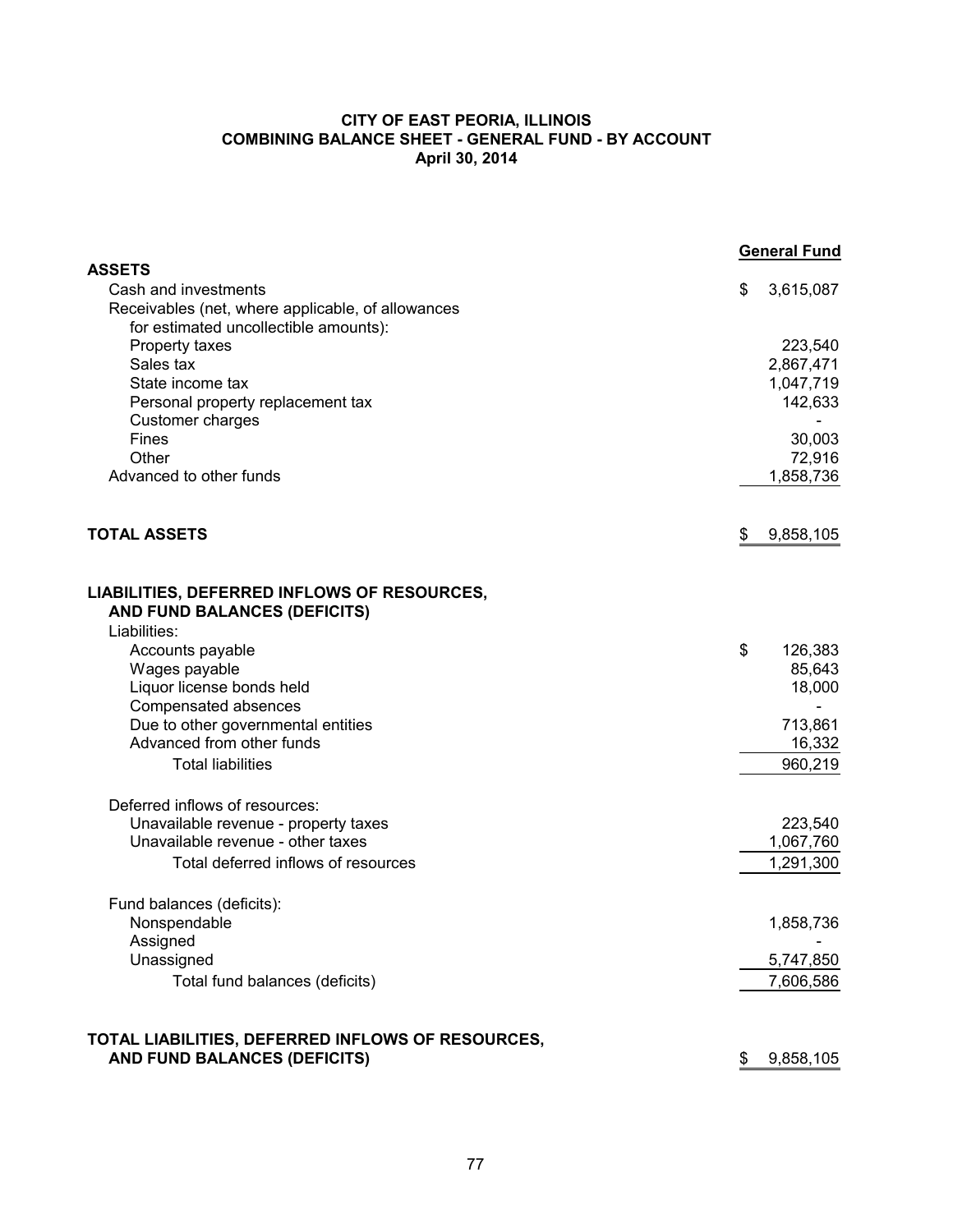| <b>Police</b><br><b>Protection</b> |                          | <b>Fire</b><br><b>Protection</b> |                          |    | Garbage<br><b>Collection</b><br>and Disposal | <b>Street</b><br>and<br><b>Bridge</b> |                           | <b>Ambulance</b><br><b>Service</b> | Combining<br>General<br><b>Fund</b> |                                   |  |
|------------------------------------|--------------------------|----------------------------------|--------------------------|----|----------------------------------------------|---------------------------------------|---------------------------|------------------------------------|-------------------------------------|-----------------------------------|--|
| \$                                 | 117,749                  | \$                               | 43,291                   | \$ | 40,011                                       | \$<br>180                             | $\boldsymbol{\mathsf{S}}$ | 1,747                              | \$                                  | 3,818,065                         |  |
|                                    | 600,038                  |                                  | 600,038                  |    | 600,038                                      | 402,997                               |                           |                                    |                                     | 2,426,651                         |  |
|                                    |                          |                                  |                          |    |                                              |                                       |                           |                                    |                                     | 2,867,471<br>1,047,719<br>142,633 |  |
|                                    | 17,905                   |                                  |                          |    |                                              |                                       |                           | 299,776                            |                                     | 299,776<br>47,908<br>72,916       |  |
|                                    |                          |                                  |                          |    |                                              | 7,421                                 |                           |                                    |                                     | 1,866,157                         |  |
| \$                                 | 735,692                  | \$                               | 643,329                  | \$ | 640,049                                      | \$<br>410,598                         | \$                        | 301,523                            | \$                                  | 12,589,296                        |  |
| \$                                 | 10,075<br>359,537        | \$                               | 7,067<br>165,251         | \$ | 15,751<br>47,218                             | \$<br>39,526<br>67,718                | \$                        | 2,891<br>105,440                   | \$                                  | 201,693<br>830,807                |  |
|                                    |                          |                                  | 35,341                   |    |                                              |                                       |                           |                                    |                                     | 18,000<br>35,341<br>713,861       |  |
|                                    | 369,612                  |                                  | 59,000<br>266,659        |    | 64,421<br>127,390                            | 45,000<br>152,244                     |                           | 108,331                            |                                     | 184,753<br>1,984,455              |  |
|                                    | 600,038                  |                                  | 600,038                  |    | 600,038                                      | 402,997                               |                           |                                    |                                     | 2,426,651<br>1,067,760            |  |
|                                    | 600,038                  |                                  | 600,038                  |    | 600,038                                      | 402,997                               |                           |                                    |                                     | 3,494,411                         |  |
|                                    |                          |                                  |                          |    |                                              | 7,421                                 |                           | 193,192                            |                                     | 1,866,157<br>193,192              |  |
|                                    | (233, 958)<br>(233, 958) |                                  | (223, 368)<br>(223, 368) |    | (87, 379)<br>(87, 379)                       | (152,064)<br>(144, 643)               |                           | 193,192                            |                                     | 5,051,081<br>7,110,430            |  |
| \$                                 | 735,692                  | \$                               | 643,329                  | \$ | 640,049                                      | \$<br>410,598                         | \$                        | 301,523                            | \$                                  | 12,589,296                        |  |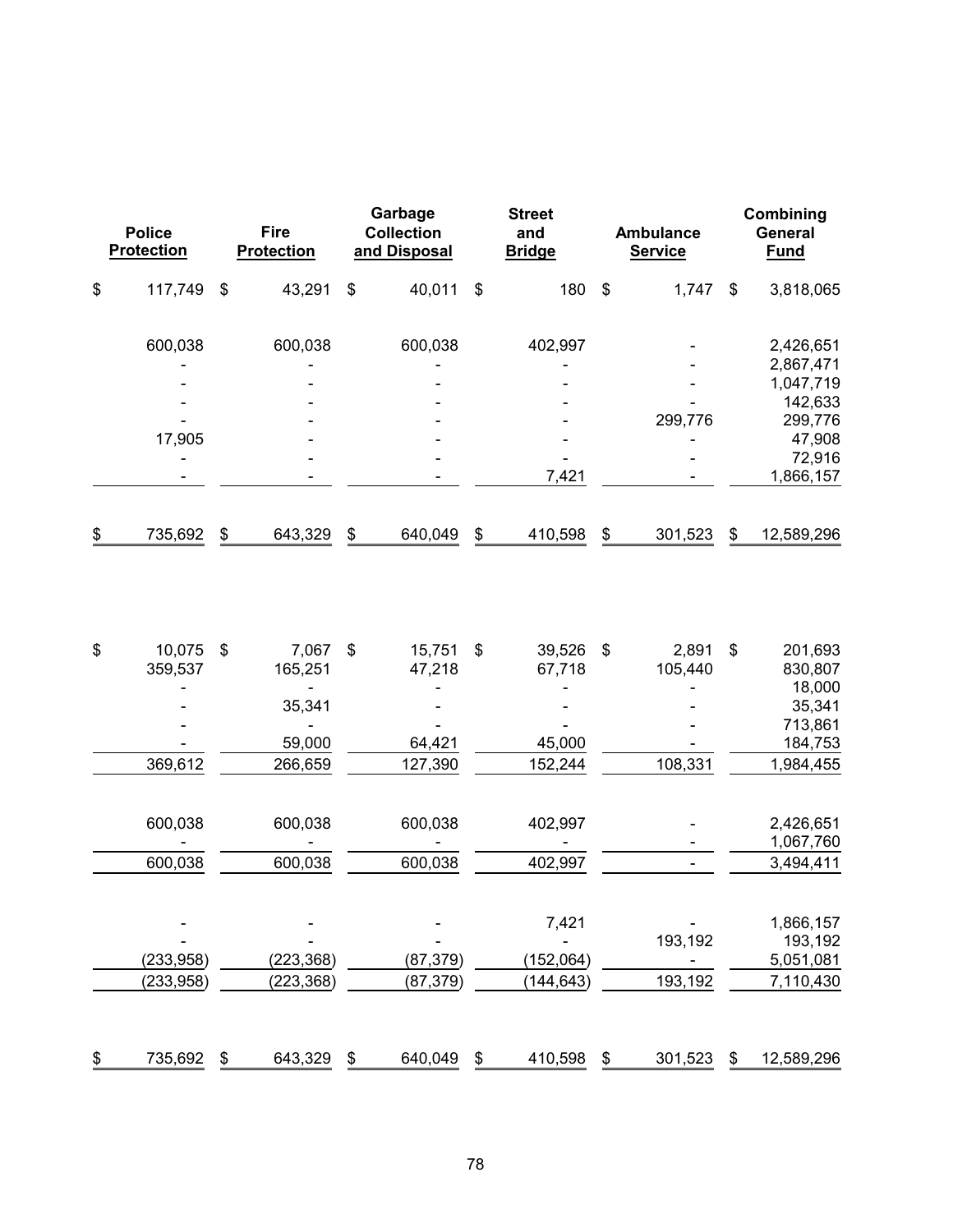#### **CITY OF EAST PEORIA, ILLINOIS COMBINING SCHEDULE OF REVENUES, EXPENDITURES, AND CHANGES IN FUND BALANCES - GENERAL FUND - BY ACCOUNT Year Ended April 30, 2014**

|                                                             | <b>General Fund</b> |
|-------------------------------------------------------------|---------------------|
| <b>REVENUES</b>                                             |                     |
| Property taxes                                              | \$<br>300,624       |
| Other taxes and special assessments<br>Charges for services | 14,558,981          |
| Intergovernmental                                           | 534,025             |
| Investment earnings                                         | 20,007              |
| Licenses and permits                                        | 340,781             |
| Miscellaneous                                               | 1,765,741           |
| Total revenues                                              | 17,520,159          |
| <b>EXPENDITURES</b>                                         |                     |
| Current:                                                    |                     |
| General government                                          | 7,538,940           |
| Police                                                      |                     |
| Fire                                                        |                     |
| Sanitation                                                  |                     |
| Health and welfare                                          |                     |
| Public works                                                |                     |
| Community development                                       | 323,280             |
| Capital outlay                                              | 27,623              |
| Debt service:                                               |                     |
| Principal payments                                          | 257,629             |
| Interest and fiscal charges                                 | 169,076             |
| Total expenditures                                          | 8,316,548           |
| Excess (deficiency) of revenues over expenditures           | 9,203,611           |
| <b>OTHER FINANCING SOURCES (USES)</b>                       |                     |
| Transfers in                                                |                     |
| Transfers out                                               | (10, 259, 236)      |
| Total other financing sources (uses)                        | (10, 259, 236)      |
| <b>NET CHANGE IN FUND BALANCES</b>                          | (1,055,625)         |
| FUND BALANCES (DEFICITS), BEGINNING OF YEAR                 | 8,662,211           |
| FUND BALANCES (DEFICITS), END OF YEAR                       | 7,606,586<br>\$     |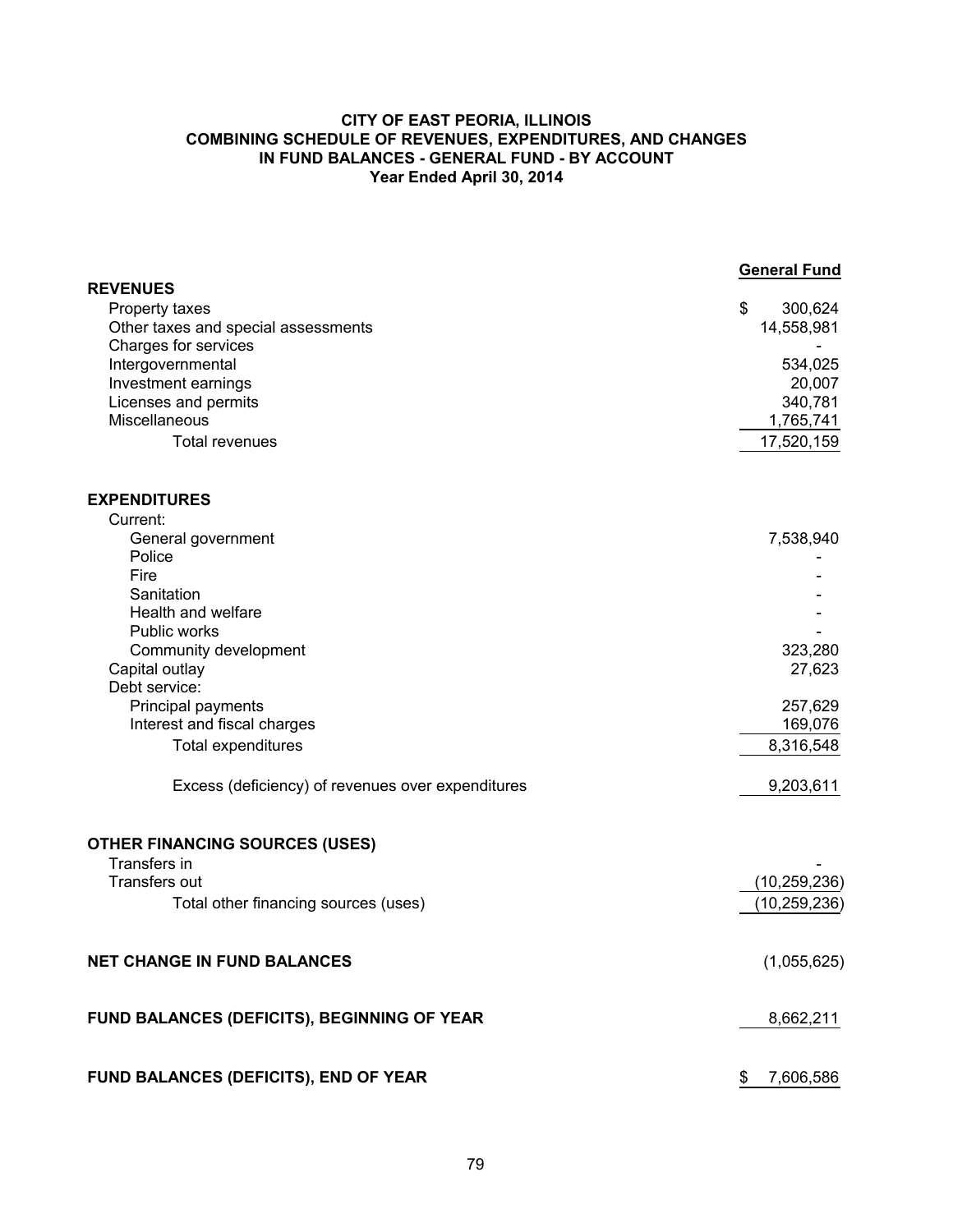| <b>Police</b><br><b>Protection</b> | Garbage<br>Fire<br><b>Collection</b><br><b>Protection</b><br>and Disposal |                            | <b>Street</b><br>and<br><b>Bridge</b> | <b>Ambulance</b><br><b>Service</b> | <b>Eliminations</b>      | Combining<br>General<br><b>Fund</b> |  |  |
|------------------------------------|---------------------------------------------------------------------------|----------------------------|---------------------------------------|------------------------------------|--------------------------|-------------------------------------|--|--|
| \$<br>597,785                      | \$<br>597,785                                                             | $\$\$<br>597,785           | \$<br>426,573                         | \$                                 | \$                       | \$2,520,552                         |  |  |
|                                    |                                                                           |                            |                                       |                                    |                          | 14,558,981                          |  |  |
| 61,285                             | 50,045                                                                    |                            | 630                                   | 907,748                            |                          | 1,019,708                           |  |  |
| 255,658                            | 10,746                                                                    | 5,468                      | 22,714                                |                                    |                          | 828,611                             |  |  |
| 229                                | 199                                                                       | 188                        | 69                                    | 754                                |                          | 21,446                              |  |  |
| 219,966                            | $\overline{\phantom{a}}$<br>185                                           | 326,849                    | 52,505                                | 8,602                              |                          | 340,781<br>2,373,848                |  |  |
| 1,134,923                          | 658,960                                                                   | 930,290                    | 502,491                               |                                    |                          | 21,663,927                          |  |  |
|                                    |                                                                           |                            |                                       | 917,104                            |                          |                                     |  |  |
|                                    |                                                                           |                            |                                       |                                    |                          | 7,538,940                           |  |  |
| 5,844,995                          |                                                                           |                            |                                       |                                    |                          | 5,844,995                           |  |  |
|                                    | 3,332,532                                                                 | 1,430,183                  |                                       |                                    |                          | 3,332,532<br>1,430,183              |  |  |
|                                    |                                                                           |                            |                                       | 1,370,248                          |                          | 1,370,248                           |  |  |
|                                    |                                                                           |                            | 2,236,855                             |                                    |                          | 2,236,855                           |  |  |
|                                    |                                                                           |                            |                                       |                                    |                          | 323,280                             |  |  |
| 41,765                             | 632                                                                       |                            | 161,273                               |                                    |                          | 231,293                             |  |  |
|                                    |                                                                           |                            |                                       |                                    |                          | 257,629                             |  |  |
|                                    |                                                                           |                            |                                       |                                    |                          | 169,076                             |  |  |
| 5,886,760                          | 3,333,164                                                                 | 1,430,183                  | 2,398,128                             | 1,370,248                          |                          | 22,735,031                          |  |  |
| (4, 751, 837)                      | (2,674,204)                                                               | (499, 893)                 | (1,895,637)                           | (453, 144)                         |                          | (1,071,104)                         |  |  |
| 4,408,767                          | 2,568,313                                                                 | 478,765                    | 1,878,905                             | 397,225                            | (9,731,975)<br>9,731,975 |                                     |  |  |
|                                    |                                                                           | 478,765                    |                                       |                                    |                          | (527, 261)                          |  |  |
| 4,408,767                          | 2,568,313                                                                 |                            | 1,878,905                             | 397,225                            |                          | (527, 261)                          |  |  |
| (343,070)                          | (105, 891)                                                                | (21, 128)                  | (16, 732)                             | (55, 919)                          |                          | (1,598,365)                         |  |  |
| 109,112                            | (117, 477)                                                                | (66, 251)                  | (127, 911)                            | 249,111                            |                          | 8,708,795                           |  |  |
| \$<br>(233, 958)                   | (223, 368)<br>\$                                                          | $\frac{3}{2}$<br>(87, 379) | $\frac{1}{2}$<br>(144, 643)           | \$<br>193,192                      | \$                       | \$7,110,430                         |  |  |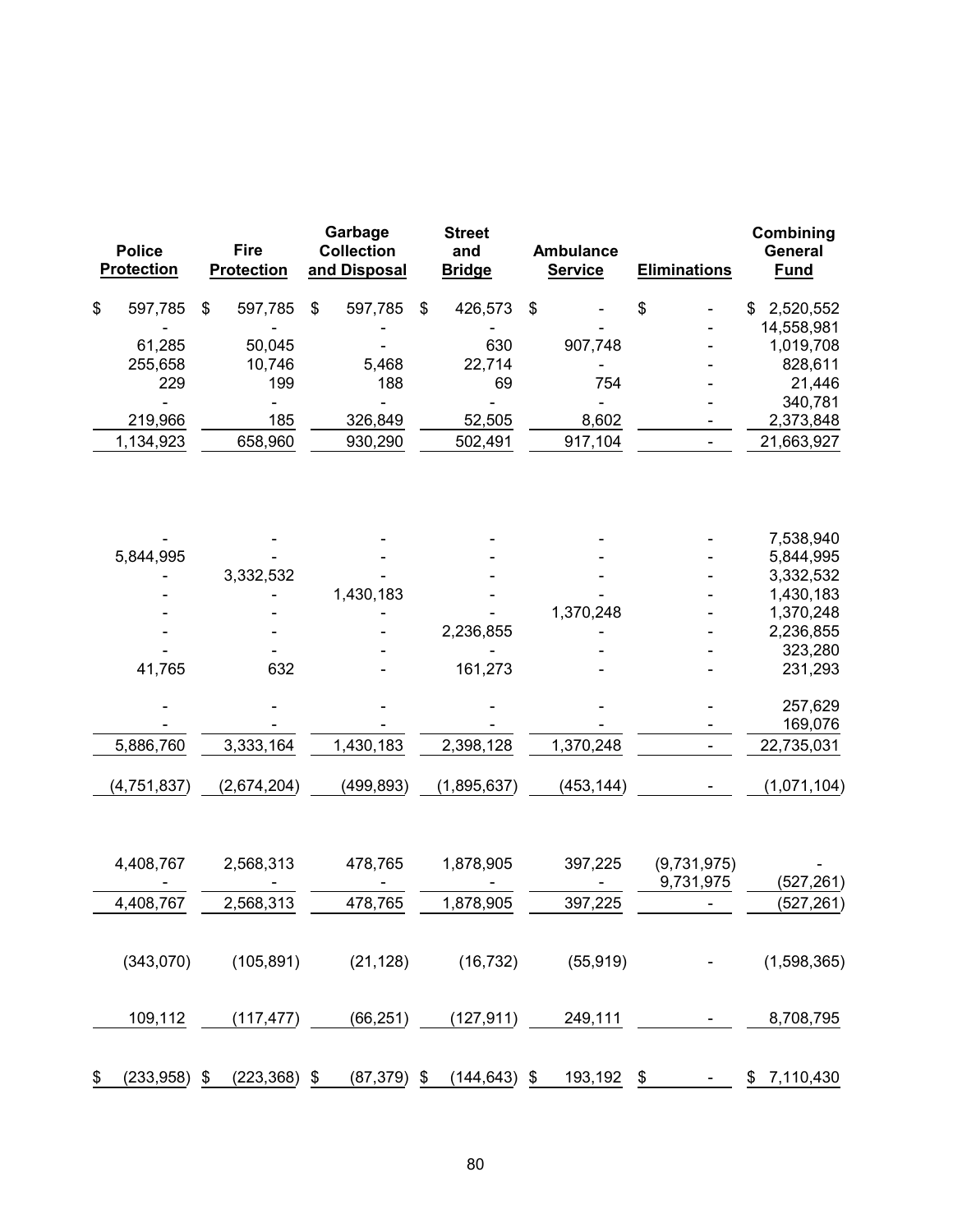#### **CITY OF EAST PEORIA, ILLINOIS COMBINING BALANCE SHEET NONMAJOR GOVERNMENTAL FUNDS April 30, 2014**

|                                                                                |                                                          | <b>Special Revenue</b>          |
|--------------------------------------------------------------------------------|----------------------------------------------------------|---------------------------------|
|                                                                                | <b>Illinois</b><br><b>Municipal</b><br><b>Retirement</b> | <b>Motor</b><br><b>Fuel Tax</b> |
| <b>ASSETS</b>                                                                  |                                                          |                                 |
| Cash and cash equivalents                                                      | \$<br>31,406                                             | \$<br>4,429                     |
| Receivables (net, where applicable, of allowances                              |                                                          |                                 |
| for estimated uncollectible amounts):                                          |                                                          |                                 |
| Property taxes                                                                 | 204,925                                                  |                                 |
| Personal property replacement tax                                              | 12,800                                                   |                                 |
| Motor fuel tax allotments                                                      |                                                          | 187,459                         |
| Assessments                                                                    |                                                          |                                 |
| Hotel/motel taxes                                                              |                                                          |                                 |
| <b>Notes</b>                                                                   |                                                          |                                 |
| Other                                                                          | 29,787                                                   |                                 |
| Advanced to other funds                                                        |                                                          |                                 |
| <b>TOTAL ASSETS</b>                                                            | 278,918<br>\$                                            | \$<br>191,888                   |
| <b>RESOURCES, AND FUND BALANCES</b><br>Liabilities:<br>Accounts payable        | \$                                                       | \$                              |
| Wages payable                                                                  |                                                          |                                 |
| Pension obligation payable                                                     |                                                          |                                 |
| Unearned revenue                                                               |                                                          | 16,748                          |
| Advanced from other funds                                                      |                                                          |                                 |
| <b>Total liabilities</b>                                                       |                                                          | 16,748                          |
| Deferred inflows of resources:                                                 | 204,925                                                  |                                 |
| Unavailable revenue - property taxes<br>Unavailable revenue - notes receivable |                                                          |                                 |
| Unavailable revenue - special assessments                                      |                                                          |                                 |
| Total deferred inflows of resources                                            | 204,925                                                  |                                 |
|                                                                                |                                                          |                                 |
| Fund balances:                                                                 |                                                          |                                 |
| Restricted                                                                     | 62,233                                                   | 175,108                         |
| Assigned                                                                       | 11,760                                                   | 32                              |
| <b>Total fund balances</b>                                                     | 73,993                                                   | 175,140                         |
| TOTAL LIABILITIES, DEFERRED INFLOWS OF                                         |                                                          |                                 |
| <b>RESOURCES, AND FUND BALANCES</b>                                            | 278,918<br>\$                                            | 191,888<br>\$                   |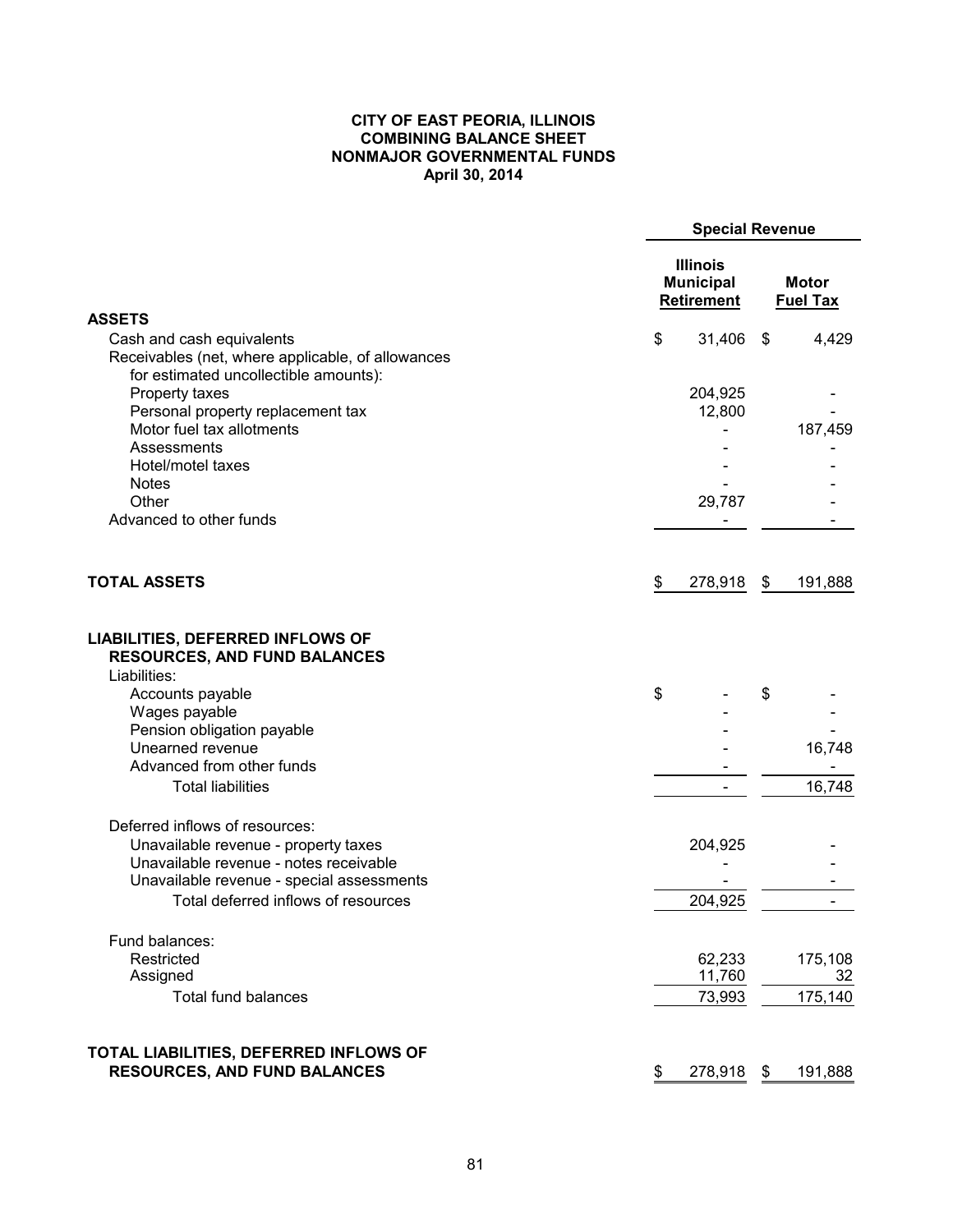|                                  |                                         | <b>Special Revenue</b> |                           |                                           |                                     |                           |                           |
|----------------------------------|-----------------------------------------|------------------------|---------------------------|-------------------------------------------|-------------------------------------|---------------------------|---------------------------|
| <b>Social</b><br><b>Security</b> | <b>Workmen's</b><br><b>Compensation</b> | <b>Audit</b>           |                           | <b>School</b><br><b>Crossing</b><br>Guard | <b>Sewer</b><br><b>Chlorination</b> |                           | <b>Street</b><br>Lighting |
| \$                               | \$<br>423,982 \$                        | 6,366                  | $\boldsymbol{\mathsf{S}}$ | 9,373                                     | \$<br>34,315                        | $\boldsymbol{\mathsf{S}}$ |                           |
| 455,002                          | 800,023                                 | 77,012                 |                           |                                           | 15,036                              |                           | 125,017                   |
|                                  |                                         |                        |                           |                                           |                                     |                           |                           |
|                                  |                                         |                        |                           |                                           |                                     |                           |                           |
|                                  |                                         |                        |                           |                                           |                                     |                           |                           |
|                                  |                                         |                        |                           |                                           |                                     |                           |                           |
| 120,000                          |                                         |                        |                           |                                           |                                     |                           |                           |
| \$<br>575,002                    | \$<br>1,224,005                         | \$<br>83,378           | \$                        | 9,373                                     | \$<br>49,351                        | \$                        | 125,017                   |
| \$                               | \$                                      | \$                     | \$                        |                                           | \$<br>1,678                         | $\boldsymbol{\mathsf{S}}$ |                           |
|                                  |                                         |                        |                           |                                           |                                     |                           |                           |
|                                  |                                         |                        |                           |                                           |                                     |                           |                           |
|                                  | 141,365                                 |                        |                           |                                           |                                     |                           |                           |
|                                  | 141,365                                 |                        |                           |                                           | 1,678                               |                           |                           |
| 455,002                          | 800,023                                 | 77,012                 |                           |                                           | 15,036                              |                           | 125,017                   |
|                                  |                                         |                        |                           |                                           |                                     |                           |                           |
| 455,002                          | 800,023                                 | 77,012                 |                           |                                           | 15,036                              |                           | 125,017                   |
| 120,000                          | 282,617                                 | 6,346<br>20            |                           | 9,373                                     | 32,631<br>6                         |                           |                           |
| 120,000                          | 282,617                                 | 6,366                  |                           | 9,373                                     | 32,637                              |                           |                           |
|                                  |                                         |                        |                           |                                           |                                     |                           |                           |
| \$<br>$575,002$ \$               | 1,224,005 \$                            | $83,378$ \$            |                           | $9,373$ \$                                | 49,351 \$                           |                           | 125,017                   |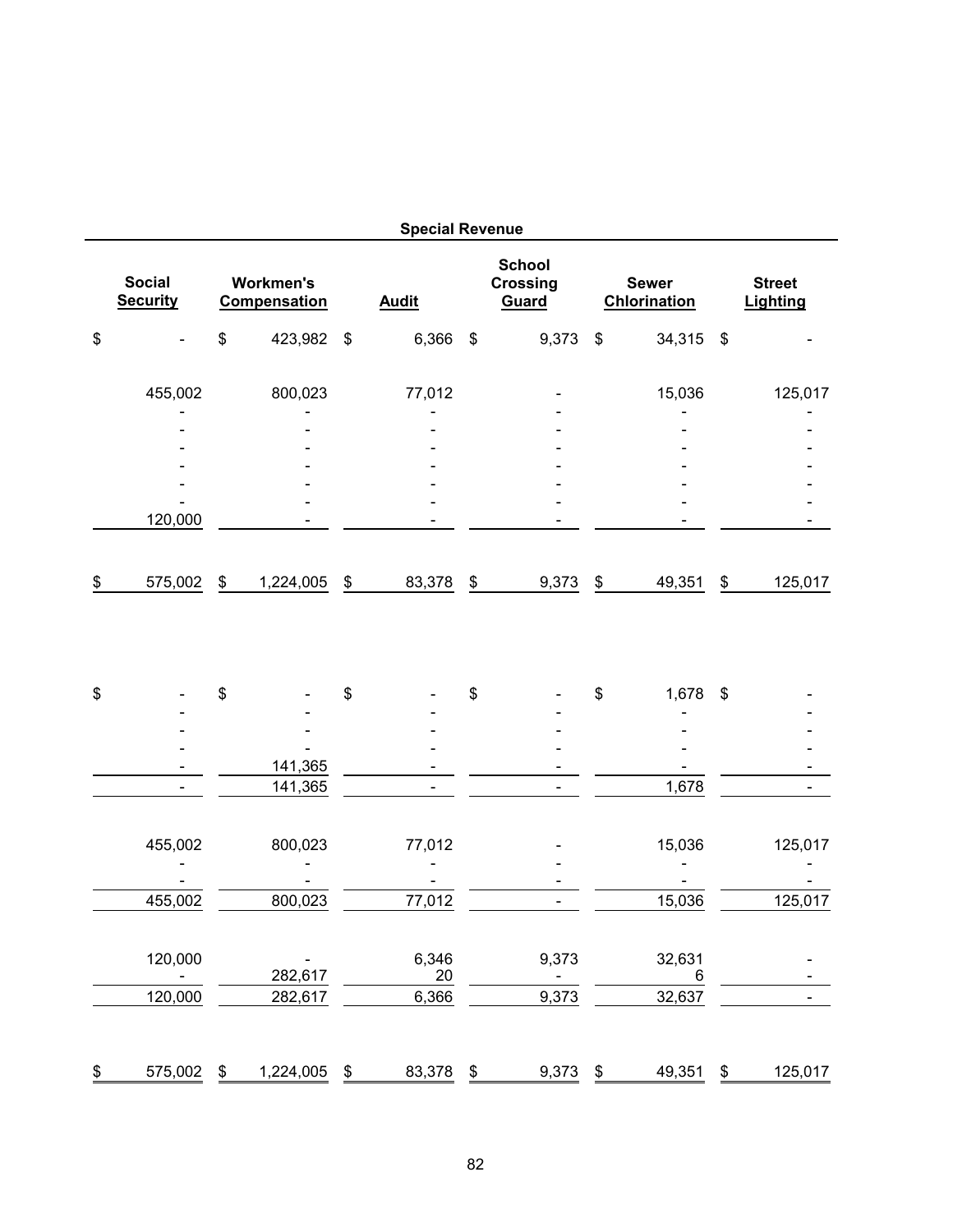#### **CITY OF EAST PEORIA, ILLINOIS COMBINING BALANCE SHEET NONMAJOR GOVERNMENTAL FUNDS April 30, 2014**

|                                                                                                                         | <b>Special Revenue</b> |                                         |    |                                                                                |  |  |  |
|-------------------------------------------------------------------------------------------------------------------------|------------------------|-----------------------------------------|----|--------------------------------------------------------------------------------|--|--|--|
|                                                                                                                         |                        | <b>Unemployment</b><br><b>Insurance</b> |    | <b>Emergency</b><br><b>Service and</b><br><b>Disaster</b><br><b>Assistance</b> |  |  |  |
| <b>ASSETS</b>                                                                                                           |                        |                                         |    |                                                                                |  |  |  |
| Cash and cash equivalents<br>Receivables (net, where applicable, of allowances<br>for estimated uncollectible amounts): | \$                     | 45,302 \$                               |    | 74,017                                                                         |  |  |  |
| Property taxes                                                                                                          |                        | 30,030                                  |    |                                                                                |  |  |  |
| Personal property replacement tax                                                                                       |                        |                                         |    |                                                                                |  |  |  |
| Motor fuel tax allotments                                                                                               |                        |                                         |    |                                                                                |  |  |  |
| Assessments                                                                                                             |                        |                                         |    |                                                                                |  |  |  |
| Hotel/motel taxes                                                                                                       |                        |                                         |    |                                                                                |  |  |  |
| <b>Notes</b>                                                                                                            |                        |                                         |    |                                                                                |  |  |  |
| Other                                                                                                                   |                        |                                         |    |                                                                                |  |  |  |
| Advanced to other funds                                                                                                 |                        |                                         |    | 7,967                                                                          |  |  |  |
| <b>TOTAL ASSETS</b>                                                                                                     | \$                     | 75,332                                  | \$ | 81,984                                                                         |  |  |  |
| Accounts payable<br>Wages payable<br>Pension obligation payable<br>Unearned revenue<br>Advanced from other funds        | \$                     | 2,911                                   | S  |                                                                                |  |  |  |
| <b>Total liabilities</b>                                                                                                |                        | 2,911                                   |    |                                                                                |  |  |  |
| Deferred inflows of resources:<br>Unavailable revenue - property taxes                                                  |                        | 30,030                                  |    |                                                                                |  |  |  |
| Unavailable revenue - notes receivable                                                                                  |                        |                                         |    |                                                                                |  |  |  |
| Unavailable revenue - special assessments                                                                               |                        |                                         |    |                                                                                |  |  |  |
| Total deferred inflows of resources                                                                                     |                        | 30,030                                  |    |                                                                                |  |  |  |
| Fund balances:                                                                                                          |                        |                                         |    |                                                                                |  |  |  |
| Restricted<br>Assigned                                                                                                  |                        | 42,382<br>9                             |    | 81,984                                                                         |  |  |  |
| <b>Total fund balances</b>                                                                                              |                        | 42,391                                  |    | 81,984                                                                         |  |  |  |
| TOTAL LIABILITIES, DEFERRED INFLOWS OF                                                                                  |                        |                                         |    |                                                                                |  |  |  |
| <b>RESOURCES, AND FUND BALANCES</b>                                                                                     | \$                     | <u>75,332</u>                           | \$ | 81,984                                                                         |  |  |  |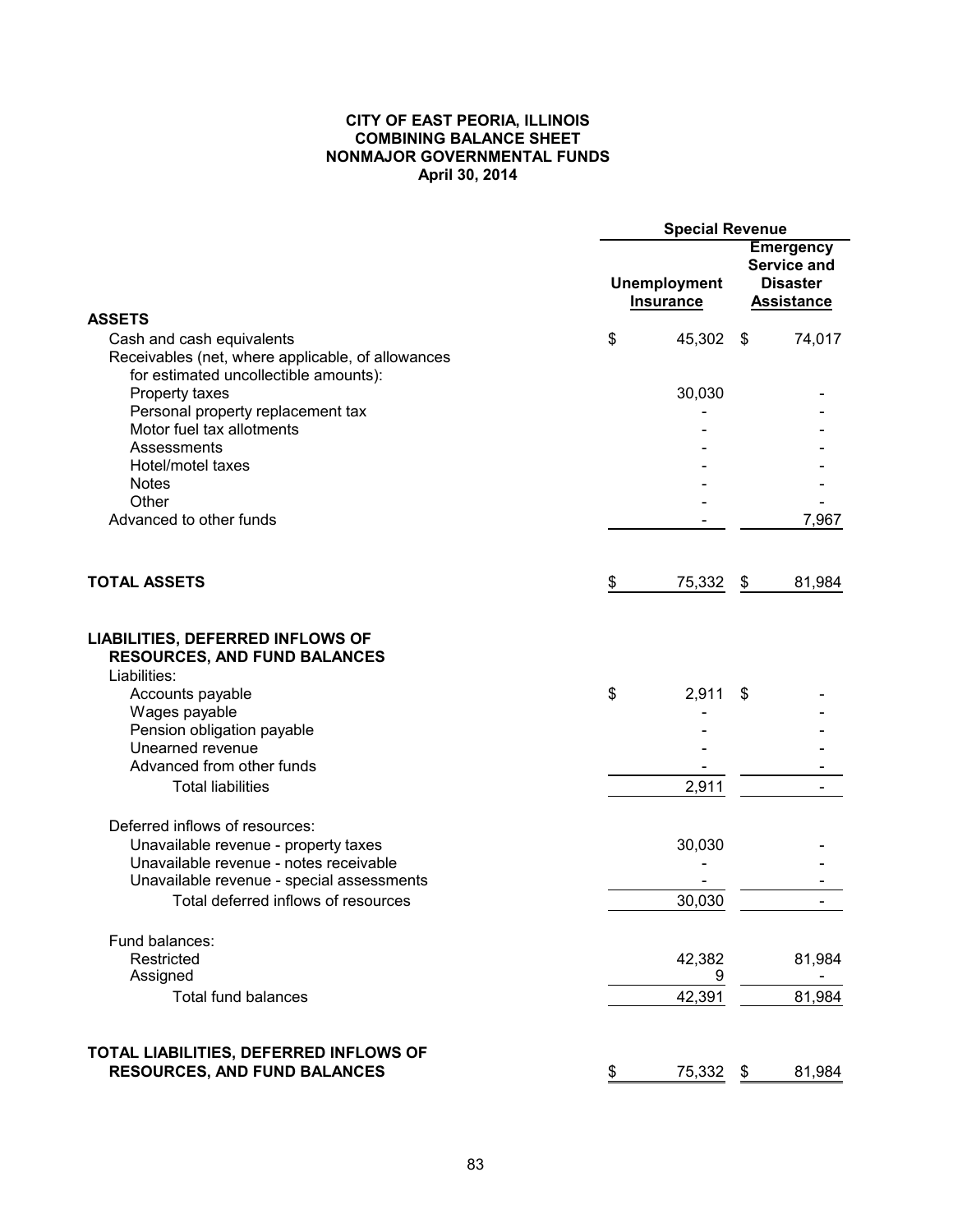|                                  |                      |                          |                  |                                   | <b>Special Revenue</b>               |               |                             |                                                        |                                                     |                          |                                                         |
|----------------------------------|----------------------|--------------------------|------------------|-----------------------------------|--------------------------------------|---------------|-----------------------------|--------------------------------------------------------|-----------------------------------------------------|--------------------------|---------------------------------------------------------|
| <b>Hotel/Motel</b><br><b>Tax</b> |                      | <b>Revolving</b><br>Loan |                  |                                   | <b>Special</b><br><b>Assessments</b> |               | <b>IHDA</b><br><b>Grant</b> | <b>Firemen's</b><br><b>Pension</b><br><b>Levy Fund</b> | <b>Police</b><br><b>Pension</b><br><b>Levy Fund</b> |                          | <b>Total</b><br>Nonmajor<br>Governmental<br><b>Fund</b> |
| \$                               | 1,840,672            | \$                       | 503,475          | \$                                | 414,985                              | \$            | 15,944                      | \$                                                     | \$                                                  | \$                       | 3,404,266                                               |
|                                  |                      |                          |                  |                                   |                                      |               |                             | 604,341<br>27,000                                      | 717,985<br>35,600                                   |                          | 3,029,371<br>75,400<br>187,459                          |
|                                  | 99,737               |                          | 224,400          |                                   | 188,176                              |               |                             |                                                        |                                                     |                          | 188,176<br>99,737<br>224,400                            |
|                                  |                      |                          |                  |                                   | 8,364                                |               |                             | 56,421                                                 | 29,787                                              |                          | 115,995<br>136,331                                      |
| \$                               | 1,940,409            | \$                       | 727,875          | \$                                | 611,525                              | $\frac{1}{2}$ | 15,944                      | \$<br>687,762                                          | \$<br>783,372                                       | \$                       | 7,461,135                                               |
| \$                               | 22,905               | \$                       |                  | \$                                |                                      | \$            |                             | \$                                                     | \$                                                  | \$                       | 27,494                                                  |
|                                  | 2,781                |                          |                  |                                   |                                      |               |                             |                                                        |                                                     |                          | 2,781                                                   |
|                                  |                      |                          |                  |                                   |                                      |               |                             | 83,420                                                 | 65,387                                              |                          | 148,807                                                 |
|                                  |                      |                          |                  |                                   |                                      |               |                             |                                                        |                                                     |                          | 16,748                                                  |
|                                  |                      |                          |                  |                                   |                                      |               |                             |                                                        |                                                     |                          | 141,365                                                 |
|                                  | 25,686               |                          | $\blacksquare$   |                                   |                                      |               | $\blacksquare$              | 83,420                                                 | 65,387                                              |                          | 337,195                                                 |
|                                  |                      |                          |                  |                                   |                                      |               |                             | 604,341                                                | 717,985                                             |                          | 3,029,371                                               |
|                                  |                      |                          | 224,400          |                                   |                                      |               |                             |                                                        |                                                     |                          | 224,400<br>78,531                                       |
|                                  |                      |                          |                  |                                   | 78,531                               |               | Ξ.                          | 604,341                                                | 717,985                                             |                          |                                                         |
|                                  |                      |                          | 224,400          |                                   | 78,531                               |               |                             |                                                        |                                                     |                          | 3,332,302                                               |
|                                  | 1,602,151<br>312,572 |                          | 494,208<br>9,267 |                                   | 466,666<br>66,328                    |               | 15,936<br>8                 | 1                                                      |                                                     |                          | 3,109,018<br>682,620                                    |
|                                  | 1,914,723            |                          | 503,475          |                                   | 532,994                              |               | 15,944                      | 1                                                      |                                                     |                          | 3,791,638                                               |
|                                  |                      |                          |                  |                                   |                                      |               |                             |                                                        |                                                     |                          |                                                         |
| \$                               | 1,940,409            | \$                       | 727,875          | $\frac{\mathcal{L}}{\mathcal{L}}$ | 611,525                              | \$            | 15,944                      | \$<br>687,762                                          | \$<br>783,372                                       | $\overline{\mathcal{F}}$ | 7,461,135                                               |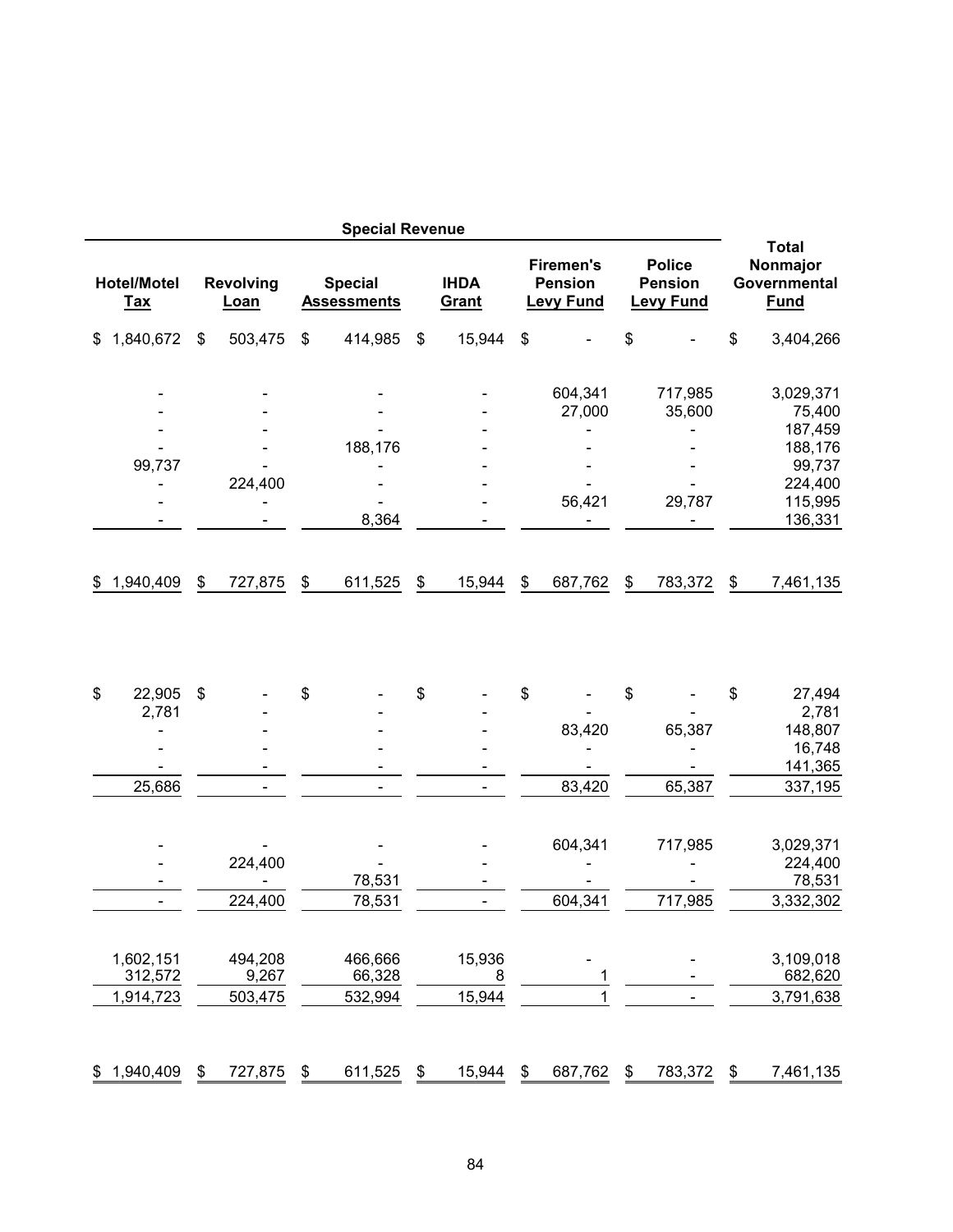### **CITY OF EAST PEORIA, ILLINOIS COMBINING STATEMENT OF REVENUES, EXPENDITURES, AND CHANGES IN FUND BALANCES - NONMAJOR GOVERNMENTAL FUNDS Year Ended April 30, 2014**

|                                                       | <b>Special Revenue</b>                                   |                                 |                          |
|-------------------------------------------------------|----------------------------------------------------------|---------------------------------|--------------------------|
|                                                       | <b>Illinois</b><br><b>Municipal</b><br><b>Retirement</b> | <b>Motor</b><br><b>Fuel Tax</b> |                          |
| <b>REVENUES</b>                                       |                                                          | $\mathfrak{F}$                  |                          |
| Property taxes<br>Other taxes and special assessments | \$<br>191,553<br>198,061                                 |                                 |                          |
| Intergovernmental                                     | 60,000                                                   |                                 | 746,293                  |
| Investment earnings                                   | 57                                                       |                                 | 32                       |
| Miscellaneous                                         | 9,848                                                    |                                 | $\overline{\phantom{0}}$ |
| <b>Total revenues</b>                                 | 459,519                                                  |                                 | 746,325                  |
| <b>EXPENDITURES</b>                                   |                                                          |                                 |                          |
| Current:                                              |                                                          |                                 |                          |
| General government                                    | 525,816                                                  |                                 |                          |
| Police                                                |                                                          |                                 |                          |
| Fire                                                  |                                                          |                                 |                          |
| Public works                                          |                                                          |                                 | 715,998                  |
| Other<br>Capital outlay                               |                                                          |                                 | 8,305                    |
| Debt service:                                         |                                                          |                                 |                          |
| Principal payments                                    |                                                          |                                 |                          |
| Interest and fiscal charges                           |                                                          |                                 |                          |
| <b>Total expenditures</b>                             | 525,816                                                  |                                 | 724,303                  |
| Excess (deficiency) of revenues over expenditures     | (66, 297)                                                |                                 | 22,022                   |
| <b>OTHER FINANCING SOURCES</b><br>Transfers in        | 1,855                                                    |                                 |                          |
| <b>NET CHANGE IN FUND BALANCES</b>                    | (64, 442)                                                |                                 | 22,022                   |
| FUND BALANCES (DEFICITS), BEGINNING OF YEAR           | 138,435                                                  |                                 | 153,118                  |
| FUND BALANCES, END OF YEAR                            | \$<br>73,993                                             | \$                              | 175,140                  |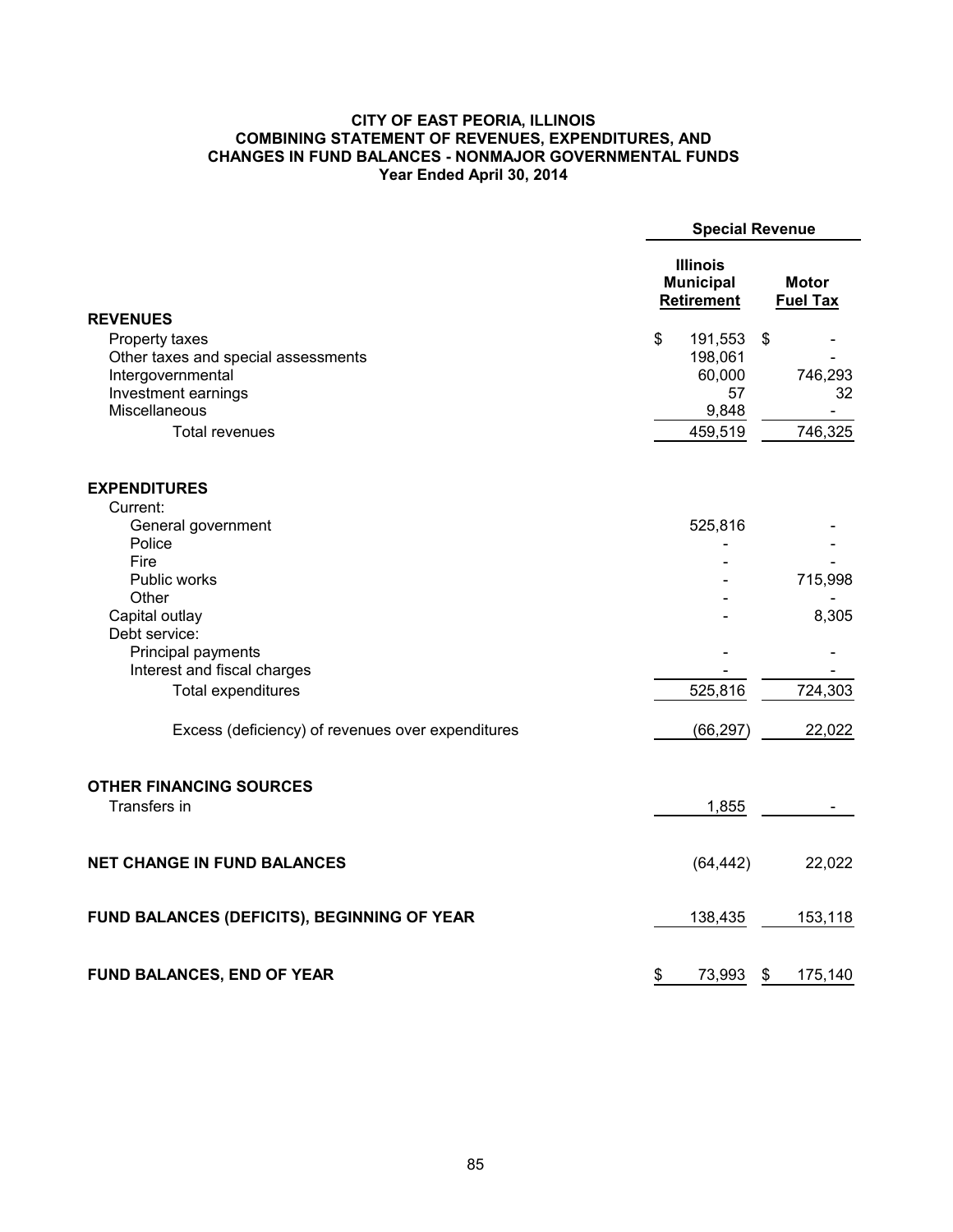|                                  |                                         | <b>Special Revenue</b> |                                           |                                     |                           |                               |
|----------------------------------|-----------------------------------------|------------------------|-------------------------------------------|-------------------------------------|---------------------------|-------------------------------|
| <b>Social</b><br><b>Security</b> | <b>Workmen's</b><br><b>Compensation</b> | <b>Audit</b>           | <b>School</b><br><b>Crossing</b><br>Guard | <b>Sewer</b><br><b>Chlorination</b> |                           | <b>Street</b><br>Lighting     |
| \$<br>416,470                    | \$<br>797,017                           | \$<br>64,761           | \$                                        | \$<br>19,967                        | $\boldsymbol{\mathsf{S}}$ | 75,724                        |
| 125<br>6,014                     | 625,000<br>238<br>$\blacksquare$        | 20                     |                                           | 6                                   |                           | 5,458<br>23<br>$\blacksquare$ |
| 422,609                          | 1,422,255                               | 64,781                 |                                           | 19,973                              |                           | 81,205                        |
| 463,550                          | 1,046,090                               | 63,600                 |                                           | 18,671                              |                           |                               |
|                                  |                                         |                        |                                           |                                     |                           |                               |
|                                  |                                         |                        |                                           |                                     |                           | 186,571                       |
|                                  |                                         |                        |                                           |                                     |                           |                               |
|                                  |                                         |                        |                                           |                                     |                           |                               |
|                                  |                                         |                        |                                           |                                     |                           |                               |
| 463,550                          | 1,046,090                               | 63,600                 |                                           | 18,671                              |                           | 186,571                       |
| (40, 941)                        | 376,165                                 | 1,181                  |                                           | 1,302                               |                           | (105, 366)                    |
| 28,793                           |                                         |                        |                                           |                                     |                           | 53,314                        |
| (12, 148)                        | 376,165                                 | 1,181                  |                                           | 1,302                               |                           | (52,052)                      |
| 132,148                          | (93, 548)                               | 5,185                  | 9,373                                     | 31,335                              |                           | 52,052                        |
| \$<br>120,000                    | \$<br>282,617                           | \$<br>6,366            | \$<br>9,373                               | \$<br>32,637                        | \$                        |                               |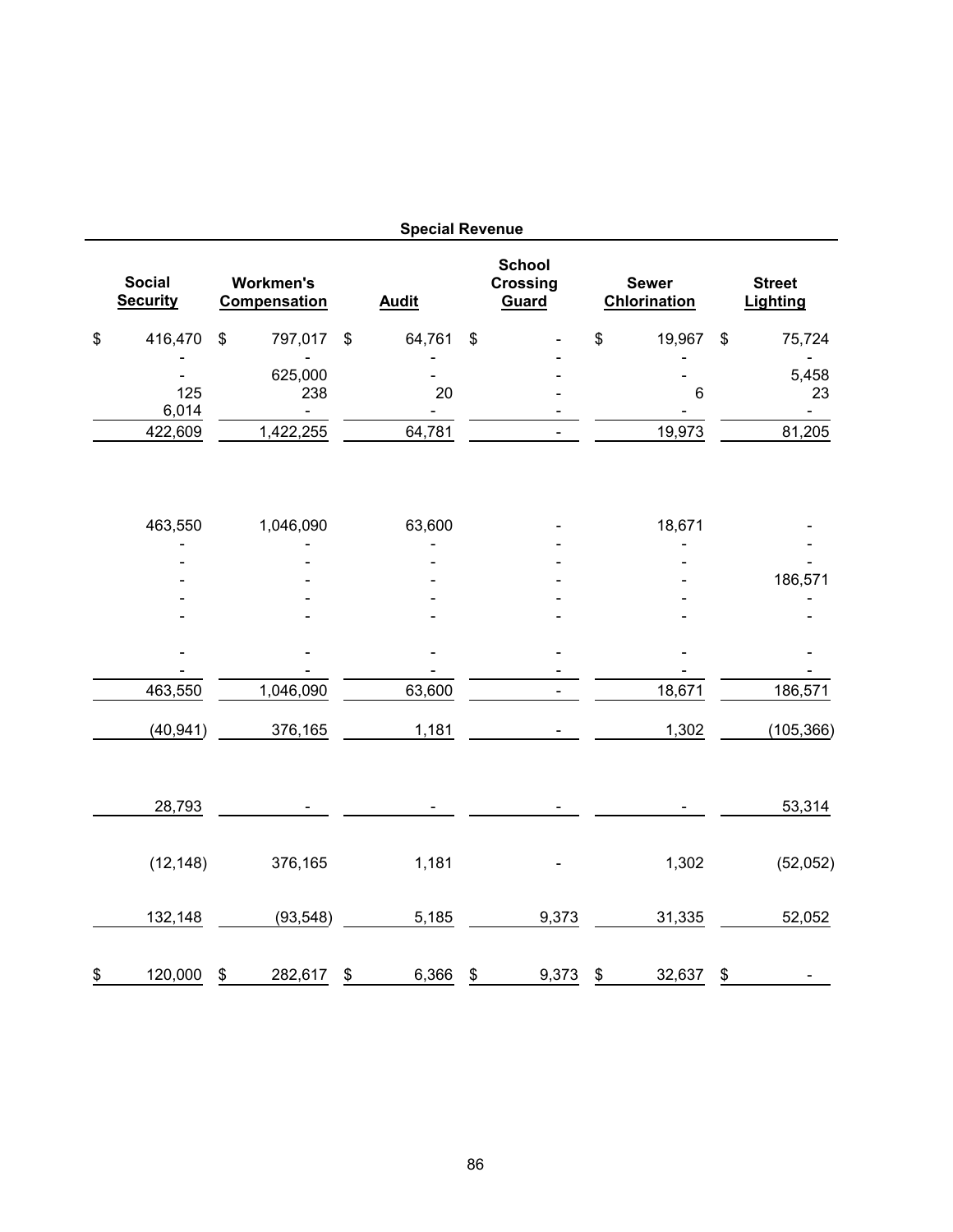### **CITY OF EAST PEORIA, ILLINOIS COMBINING STATEMENT OF REVENUES, EXPENDITURES, AND CHANGES IN FUND BALANCES - NONMAJOR GOVERNMENTAL FUNDS Year Ended April 30, 2014**

|                                                          | <b>Special Revenue</b>                  |                                                                                |  |  |
|----------------------------------------------------------|-----------------------------------------|--------------------------------------------------------------------------------|--|--|
|                                                          | <b>Unemployment</b><br><b>Insurance</b> | <b>Emergency</b><br><b>Service and</b><br><b>Disaster</b><br><b>Assistance</b> |  |  |
| <b>REVENUES</b>                                          |                                         |                                                                                |  |  |
| Property taxes                                           | \$<br>29,906                            | \$                                                                             |  |  |
| Other taxes and special assessments<br>Intergovernmental |                                         |                                                                                |  |  |
| Investment earnings                                      | 9                                       |                                                                                |  |  |
| Miscellaneous                                            |                                         |                                                                                |  |  |
| <b>Total revenues</b>                                    | 29,915                                  |                                                                                |  |  |
| <b>EXPENDITURES</b>                                      |                                         |                                                                                |  |  |
| Current:                                                 |                                         |                                                                                |  |  |
| General government                                       | 19,134                                  | 6,540                                                                          |  |  |
| Police<br>Fire                                           |                                         |                                                                                |  |  |
| Public works                                             |                                         |                                                                                |  |  |
| Other                                                    |                                         |                                                                                |  |  |
| Capital outlay                                           |                                         |                                                                                |  |  |
| Debt service:                                            |                                         |                                                                                |  |  |
| Principal payments                                       |                                         |                                                                                |  |  |
| Interest and fiscal charges                              |                                         |                                                                                |  |  |
| <b>Total expenditures</b>                                | 19,134                                  | 6,540                                                                          |  |  |
| Excess (deficiency) of revenues over expenditures        | 10,781                                  | (6, 540)                                                                       |  |  |
| <b>OTHER FINANCING SOURCES</b><br>Transfers in           |                                         |                                                                                |  |  |
| <b>NET CHANGE IN FUND BALANCES</b>                       | 10,781                                  | (6, 540)                                                                       |  |  |
| FUND BALANCES (DEFICITS), BEGINNING OF YEAR              | 31,610                                  | 88,524                                                                         |  |  |
| FUND BALANCES, END OF YEAR                               | \$<br>42,391                            | \$<br>81,984                                                                   |  |  |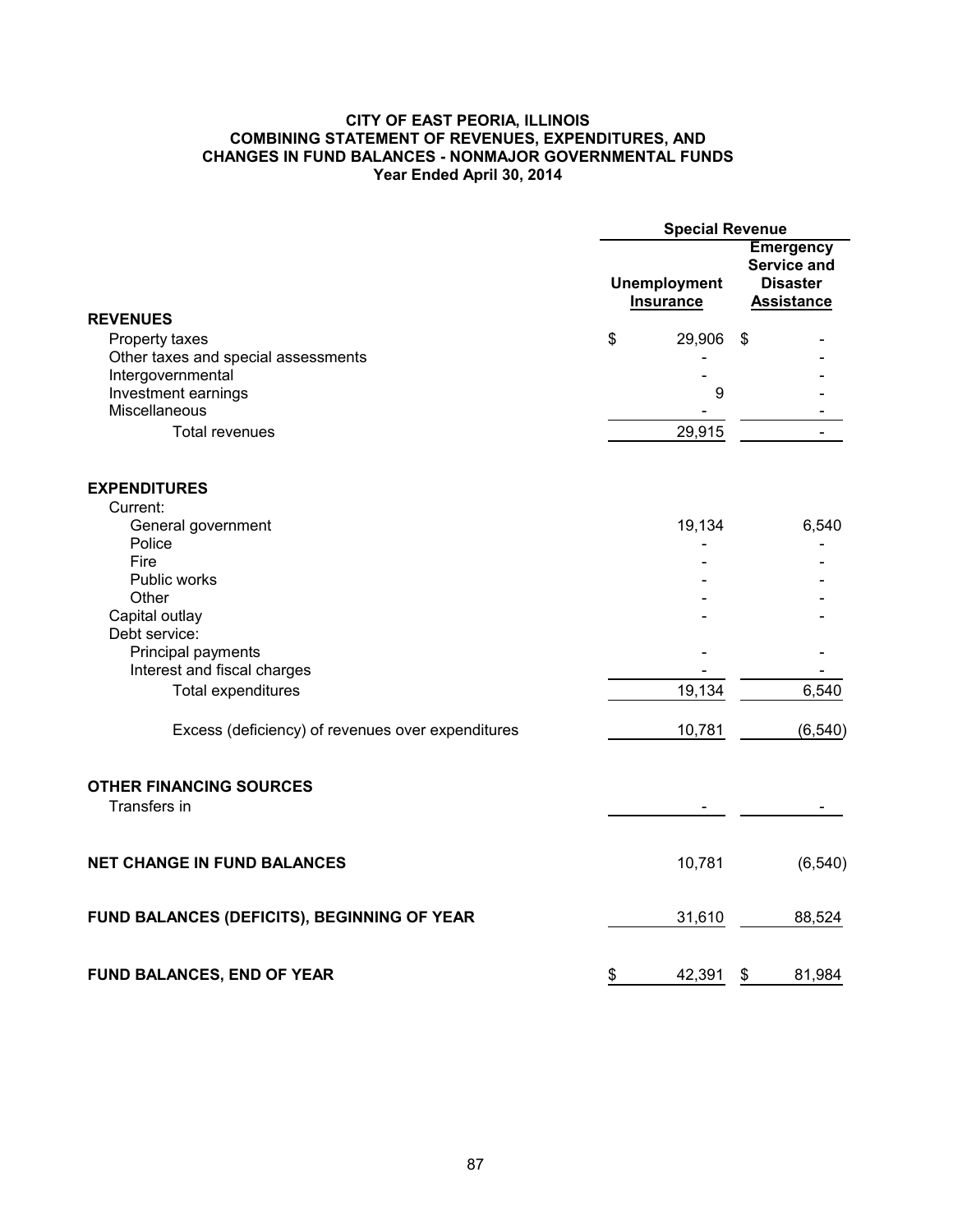|                                  |                          | <b>Special Revenue</b>               |                      |                                                        |              |                                                     |                                                         |
|----------------------------------|--------------------------|--------------------------------------|----------------------|--------------------------------------------------------|--------------|-----------------------------------------------------|---------------------------------------------------------|
| <b>Hotel/Motel</b><br><b>Tax</b> | <b>Revolving</b><br>Loan | <b>Special</b><br><b>Assessments</b> | <b>IHDA</b><br>Grant | <b>Firemen's</b><br><b>Pension</b><br><b>Levy Fund</b> |              | <b>Police</b><br><b>Pension</b><br><b>Levy Fund</b> | <b>Total</b><br>Nonmajor<br>Governmental<br><b>Fund</b> |
| \$                               | \$                       | \$                                   | \$                   | \$<br>579,822                                          | $\mathbb{S}$ | 781,573                                             | \$<br>2,956,793                                         |
| 898,242                          |                          | 106,569                              |                      | 375,040                                                |              | 198,061                                             | 1,775,973                                               |
|                                  |                          |                                      |                      | 253,571                                                |              | 253,189                                             | 1,943,511                                               |
|                                  | 9,267                    | 20,768                               | 8                    | 174                                                    |              | 234                                                 | 30,961                                                  |
| 312,572                          | 92,259                   |                                      |                      |                                                        |              |                                                     | 420,693                                                 |
| 1,210,814                        | 101,526                  | 127,337                              | 8                    | 1,208,607                                              |              | 1,233,057                                           | 7,127,931                                               |
| 799,602                          |                          |                                      |                      |                                                        |              | 1,216,329                                           | 2,943,003<br>1,216,329                                  |
|                                  |                          |                                      |                      | 1,180,450                                              |              |                                                     | 1,180,450                                               |
|                                  |                          | 45,560                               |                      |                                                        |              |                                                     | 948,129                                                 |
|                                  | 314                      |                                      | 1,000                |                                                        |              |                                                     | 1,314                                                   |
|                                  |                          |                                      |                      |                                                        |              |                                                     | 8,305                                                   |
|                                  | $\blacksquare$           | 85,000<br>20,475                     |                      |                                                        |              |                                                     | 85,000<br>20,475                                        |
| 799,602                          | 314                      | 151,035                              | 1,000                | 1,180,450                                              |              | 1,216,329                                           | 6,403,005                                               |
| 411,212                          | 101,212                  | (23, 698)                            | (992)                | 28,157                                                 |              | 16,728                                              | 724,926                                                 |
|                                  |                          | 45,560                               |                      |                                                        |              |                                                     | 129,522                                                 |
| 411,212                          | 101,212                  | 21,862                               | (992)                | 28,157                                                 |              | 16,728                                              | 854,448                                                 |
| 1,503,511                        | 402,263                  | 511,132                              | 16,936               | (28, 156)                                              |              | (16, 728)                                           | 2,937,190                                               |
| \$1,914,723                      | \$<br>503,475            | \$<br>532,994                        | \$<br>15,944         | \$<br>$\mathbf{1}$                                     | \$           |                                                     | \$<br>3,791,638                                         |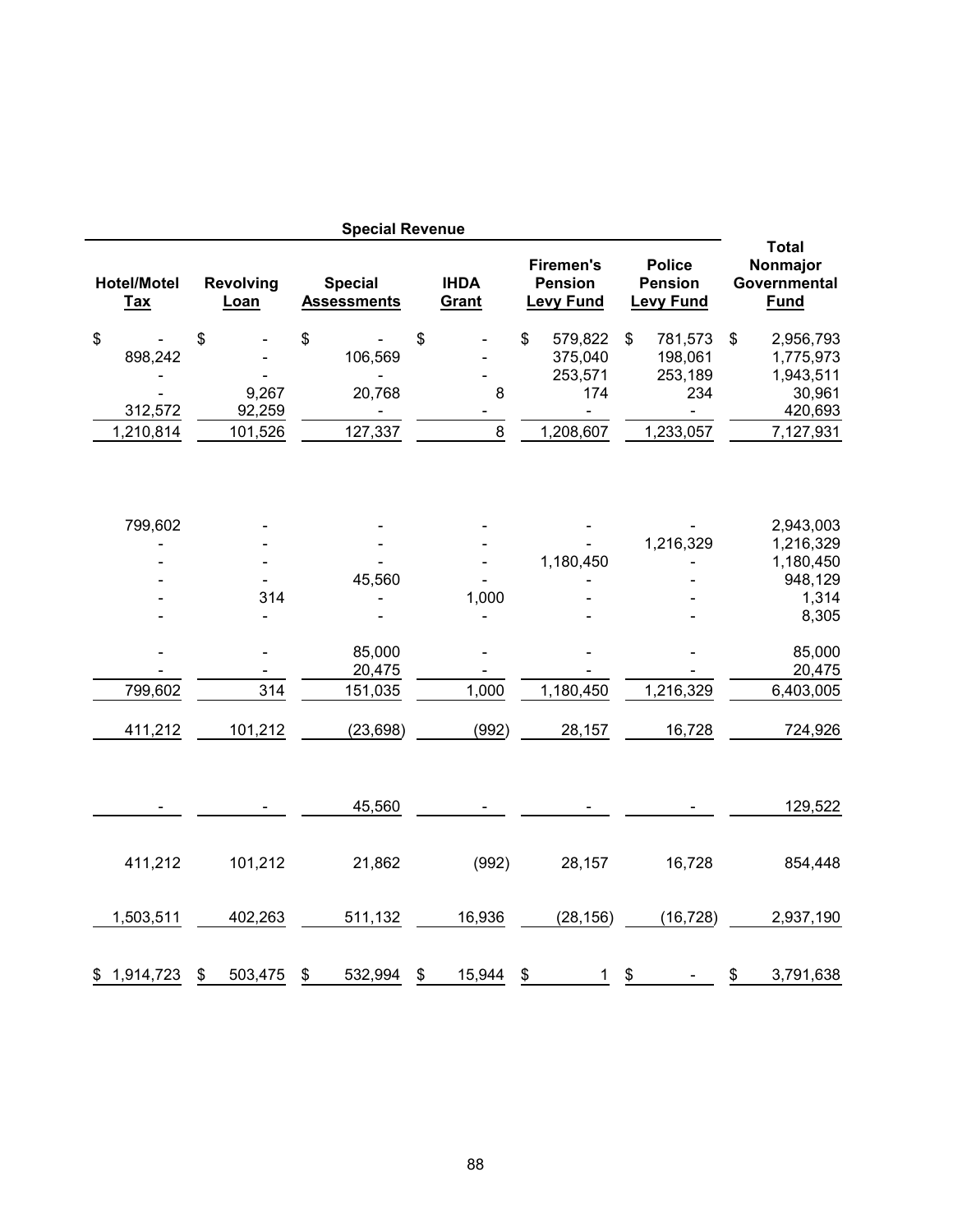# **CITY OF EAST PEORIA, ILLINOIS COMBINING SCHEDULE OF FIDUCIARY NET POSITION April 30, 2014**

|                                                                       | <b>Pension Trust Funds</b>                                                   |                                                                              |  |  |  |  |  |  |
|-----------------------------------------------------------------------|------------------------------------------------------------------------------|------------------------------------------------------------------------------|--|--|--|--|--|--|
|                                                                       | City of<br><b>East Peoria</b><br><b>Firefighter's</b><br><b>Pension Fund</b> | <b>City of</b><br><b>East Peoria</b><br><b>Police</b><br><b>Pension fund</b> |  |  |  |  |  |  |
| <b>ASSETS</b>                                                         |                                                                              |                                                                              |  |  |  |  |  |  |
| Cash and cash equivalents                                             | \$<br>335,210                                                                | 331,228<br>\$                                                                |  |  |  |  |  |  |
| Receivables:                                                          |                                                                              |                                                                              |  |  |  |  |  |  |
| <b>Employer contributions</b>                                         | 1,301,479                                                                    | 1,256,975                                                                    |  |  |  |  |  |  |
| Accrued interest and dividends                                        | 53,322                                                                       | 112,412                                                                      |  |  |  |  |  |  |
| <b>Total receivables</b>                                              | 1,354,801                                                                    | 1,369,387                                                                    |  |  |  |  |  |  |
| Investments, at fair value:                                           |                                                                              |                                                                              |  |  |  |  |  |  |
| Money market funds                                                    | 1,844,600                                                                    | 634,368                                                                      |  |  |  |  |  |  |
| Municipal bonds                                                       | 371,736                                                                      | 984,281                                                                      |  |  |  |  |  |  |
| Corporate bonds                                                       | 2,349,649                                                                    | 5,763,156                                                                    |  |  |  |  |  |  |
| U.S. Government notes and bonds                                       | 2,481,961                                                                    | 3,706,784                                                                    |  |  |  |  |  |  |
| U.S. Government agency obligations                                    | 645,483                                                                      | 1,430,379                                                                    |  |  |  |  |  |  |
| <b>Mutual funds</b>                                                   | 6,557,061                                                                    | 2,425,502                                                                    |  |  |  |  |  |  |
| Common stocks                                                         | 2,897,667                                                                    | 8,069,739                                                                    |  |  |  |  |  |  |
| <b>Total investments</b>                                              | 17, 148, 157                                                                 | 23,014,209                                                                   |  |  |  |  |  |  |
| <b>Total assets</b>                                                   | 18,838,168                                                                   | 24,714,824                                                                   |  |  |  |  |  |  |
| <b>LIABILITIES</b>                                                    |                                                                              |                                                                              |  |  |  |  |  |  |
| Accounts payable and accrued payroll taxes<br>Amounts held for others | 3,800                                                                        | 3,282                                                                        |  |  |  |  |  |  |
| <b>Total liabilities</b>                                              | 3,800                                                                        | 3,282                                                                        |  |  |  |  |  |  |
| <b>NET POSITION HELD IN TRUST FOR</b>                                 |                                                                              |                                                                              |  |  |  |  |  |  |
| <b>PENSION BENEFIT OBLIGATION</b>                                     | \$<br>18,834,368                                                             | 24,711,542<br>\$                                                             |  |  |  |  |  |  |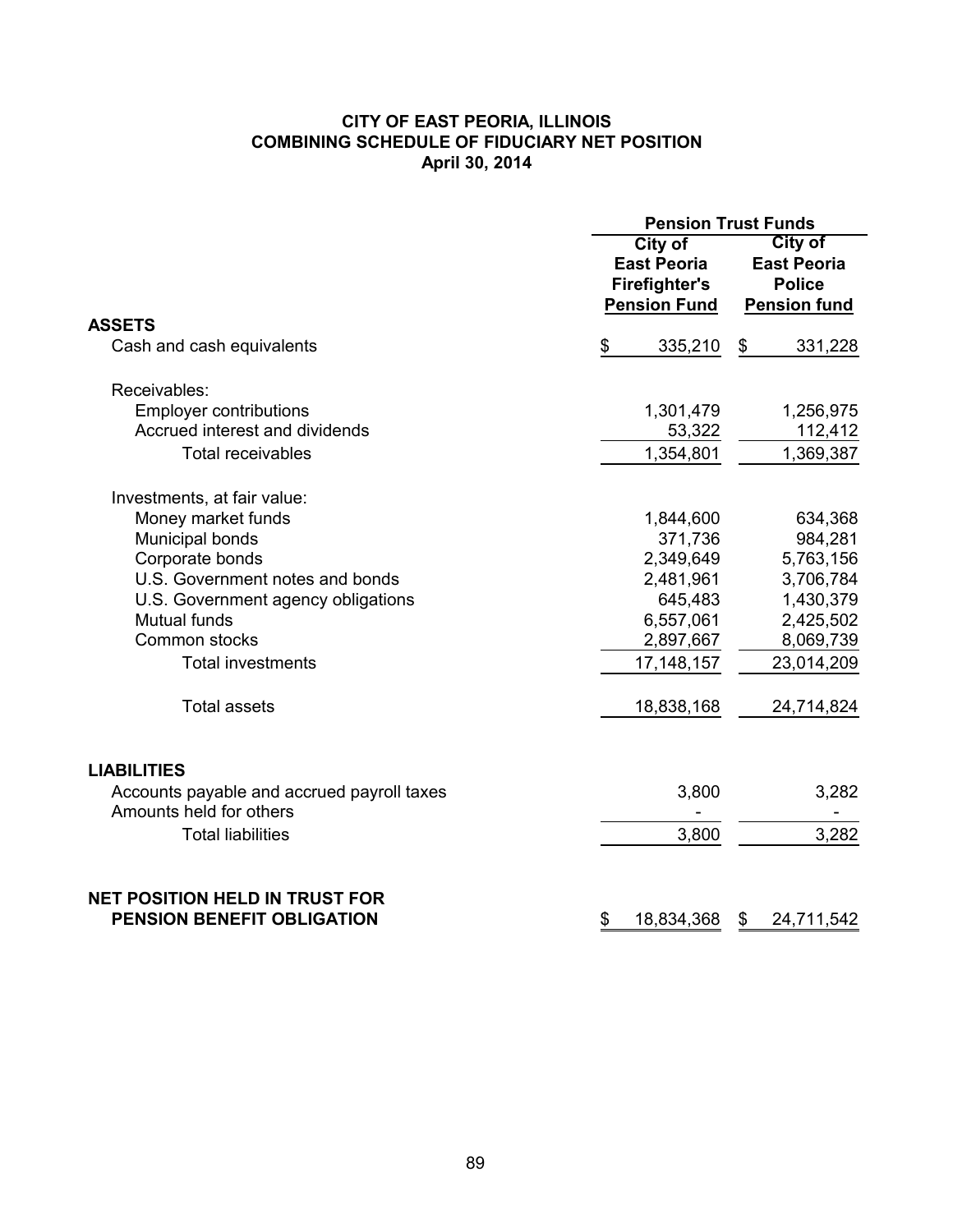|                                            |                                   |                                                       |                |               | <b>Agency Funds</b>                  |               |                                            |                                               |        |  |  |
|--------------------------------------------|-----------------------------------|-------------------------------------------------------|----------------|---------------|--------------------------------------|---------------|--------------------------------------------|-----------------------------------------------|--------|--|--|
| <b>Total Pension</b><br><b>Trust Funds</b> |                                   | <b>Levi King</b><br><b>Scholarship</b><br><b>Fund</b> |                |               | <b>Dependent</b><br><b>Care Fund</b> |               | <b>Unreimbursed</b><br><b>Medical Fund</b> | <b>Total</b><br><b>Agency</b><br><b>Funds</b> |        |  |  |
| $\underline{\$}$                           | 666,438                           | \$                                                    | 7,432          | \$            | 2,413                                | $\,$          | 10,409                                     | $\frac{1}{2}$                                 | 20,254 |  |  |
|                                            | 2,558,454<br>165,734              |                                                       |                |               |                                      |               |                                            |                                               |        |  |  |
|                                            | 2,724,188                         |                                                       | $\blacksquare$ |               | $\blacksquare$                       |               |                                            |                                               |        |  |  |
|                                            | 2,478,968                         |                                                       |                |               |                                      |               |                                            |                                               |        |  |  |
|                                            | 1,356,017                         |                                                       |                |               |                                      |               |                                            |                                               |        |  |  |
|                                            | 8,112,805                         |                                                       |                |               |                                      |               |                                            |                                               |        |  |  |
|                                            | 6,188,745                         |                                                       |                |               |                                      |               |                                            |                                               |        |  |  |
|                                            | 2,075,862                         |                                                       |                |               |                                      |               |                                            |                                               |        |  |  |
|                                            | 8,982,563                         |                                                       |                |               |                                      |               |                                            |                                               |        |  |  |
|                                            | 10,967,406                        |                                                       |                |               |                                      |               |                                            |                                               |        |  |  |
|                                            | 40,162,366                        |                                                       |                |               |                                      |               |                                            |                                               |        |  |  |
|                                            | 43,552,992                        |                                                       | 7,432          |               | 2,413                                |               | 10,409                                     |                                               | 20,254 |  |  |
|                                            | 7,082<br>$\overline{\phantom{a}}$ |                                                       | 7,432          |               | 2,413                                |               | 10,409                                     |                                               | 20,254 |  |  |
|                                            |                                   |                                                       | 7,432          |               |                                      |               | 10,409                                     |                                               | 20,254 |  |  |
|                                            | 7,082                             |                                                       |                |               | 2,413                                |               |                                            |                                               |        |  |  |
| \$                                         | 43,545,910                        | \$                                                    |                | $\frac{1}{2}$ |                                      | $\frac{\$}{}$ |                                            | \$                                            |        |  |  |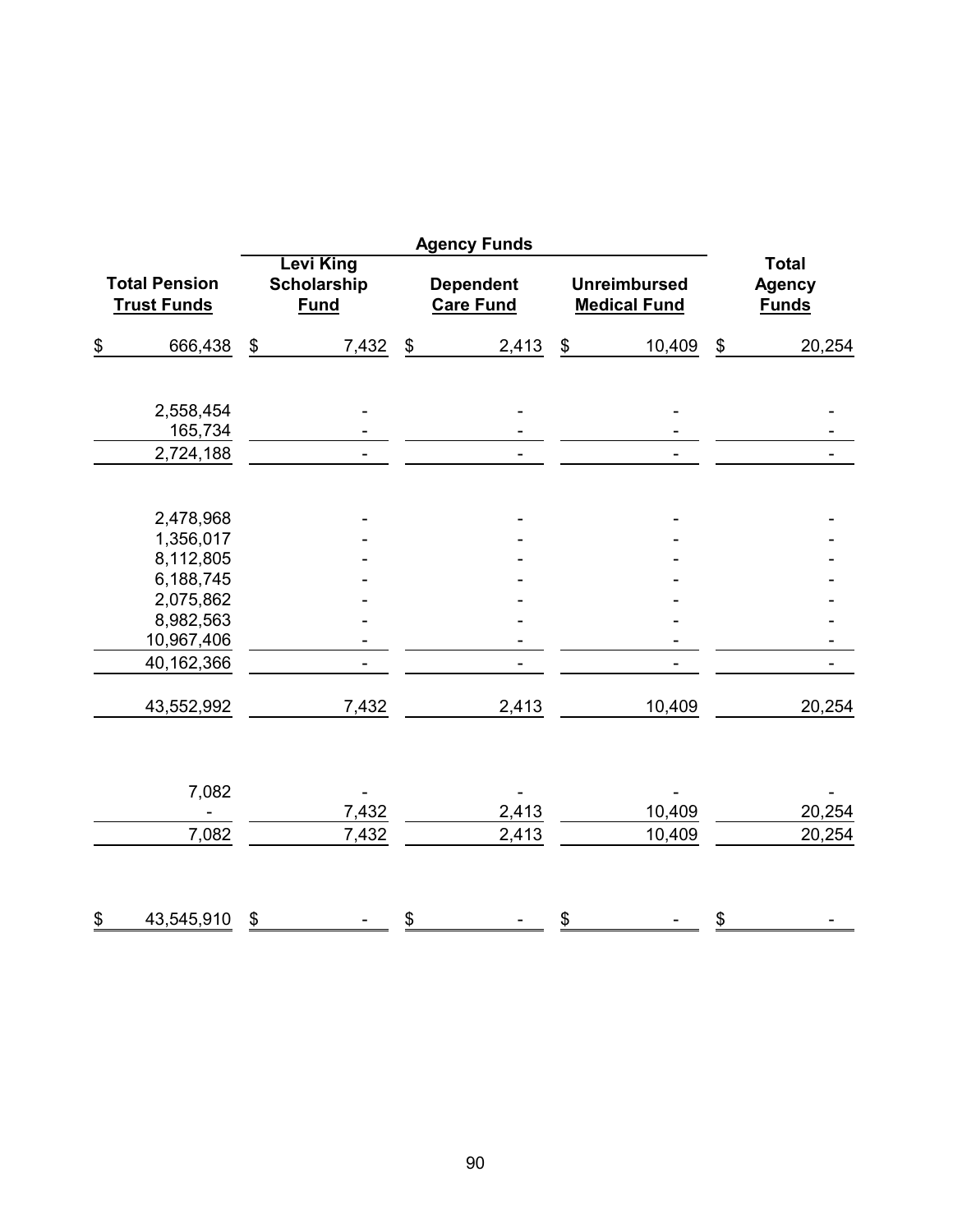## **CITY OF EAST PEORIA, ILLINOIS STATEMENT OF CHANGES IN ASSETS AND LIABILITIES AGENCY FUNDS Year Ended April 30, 2014**

|                                                                        | Balance,<br><b>Beginning</b> |        | <b>Additions</b> |        | <b>Deductions</b> | Balance,<br>Ending |    |        |
|------------------------------------------------------------------------|------------------------------|--------|------------------|--------|-------------------|--------------------|----|--------|
| <b>LEVI KING SCHOLARSHIP FUND</b><br>Assets, cash and cash equivalents |                              | 7,387  |                  | 45     | \$                |                    |    | 7,432  |
| Liabilities, amounts held for others                                   |                              | 7,387  | \$               | 45     | \$                |                    |    | 7,432  |
| <b>DEPENDENT CARE FUND</b>                                             |                              |        |                  |        |                   |                    |    |        |
| Assets, cash and cash equivalents                                      | \$                           | 4,489  | \$               | 8,866  | S                 | 10,942             | S. | 2,413  |
| Liabilities, amounts held for others                                   | \$                           | 4,489  | \$               | 8,866  | S.                | 10,942             | \$ | 2,413  |
| UNREIMBURSED MEDICAL FUND                                              |                              |        |                  |        |                   |                    |    |        |
| Assets, cash and cash equivalents                                      |                              | 9,125  | \$               | 84,335 | \$                | 83,051             | \$ | 10,409 |
| Liabilities, amounts held for others                                   |                              | 9,125  | \$               | 84,335 | S                 | 83,051             | \$ | 10,409 |
| <b>TOTAL</b>                                                           |                              |        |                  |        |                   |                    |    |        |
| Assets, cash and cash equivalents                                      | S                            | 21,001 | \$               | 93,246 | S                 | 93,993             | \$ | 20,254 |
| Liabilities, amounts held for others                                   |                              | 21,001 | S                | 93,246 |                   | 93,993             | \$ | 20,254 |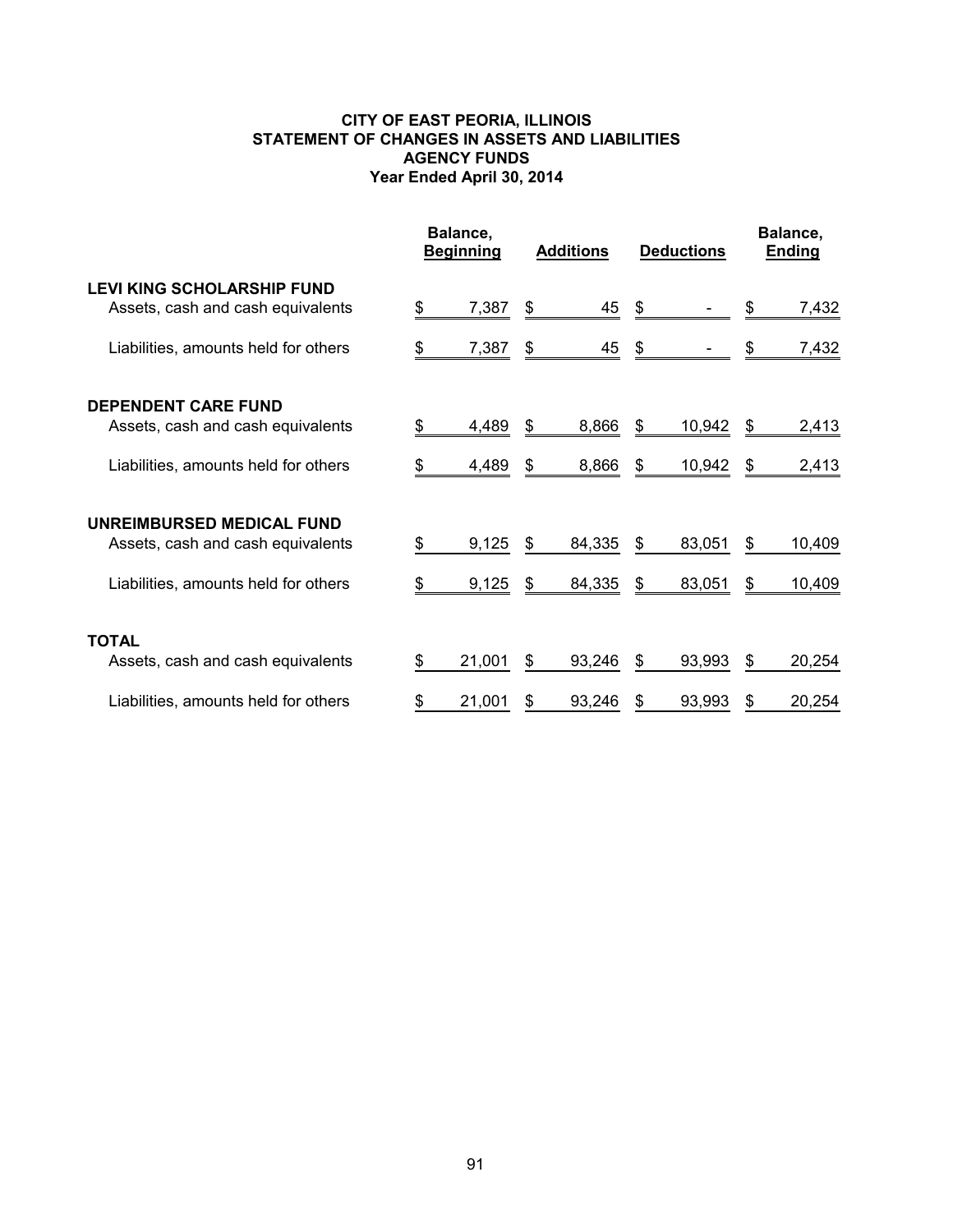## **CITY OF EAST PEORIA, ILLINOIS COMBINING SCHEDULE OF CHANGES IN FIDUCIARY NET POSITION Year Ended April 30, 2014**

|                                   | <b>Pension Trust Funds</b> |                      |                    |                     |               |              |
|-----------------------------------|----------------------------|----------------------|--------------------|---------------------|---------------|--------------|
|                                   | <b>City of</b>             |                      |                    | City of             |               |              |
|                                   |                            | <b>East Peoria</b>   | <b>East Peoria</b> |                     |               |              |
|                                   |                            | <b>Firefighter's</b> |                    | <b>Police</b>       |               |              |
|                                   |                            | <b>Pension Fund</b>  |                    | <b>Pension fund</b> |               | <b>Total</b> |
| <b>ADDITIONS</b>                  |                            |                      |                    |                     |               |              |
| Contributions:                    |                            |                      |                    |                     |               |              |
| Plan members' contributions       | \$                         | 302,158              | \$                 | 346,490             | $\mathsf{\$}$ | 648,648      |
| <b>Employer contributions</b>     |                            | 1,305,609            |                    | 1,268,764           |               | 2,574,373    |
| <b>Total contributions</b>        |                            | 1,607,767            |                    | 1,615,254           |               | 3,223,021    |
|                                   |                            |                      |                    |                     |               |              |
| Investment income:                |                            |                      |                    |                     |               |              |
| Net appreciation in fair value    |                            |                      |                    |                     |               |              |
| of investments                    |                            | 642,660              |                    | 659,375             |               | 1,302,035    |
| Dividends and interest            |                            | 414,404              |                    | 605,008             |               | 1,019,412    |
| Total Investment income           |                            | 1,057,064            |                    | 1,264,383           |               | 2,321,447    |
|                                   |                            |                      |                    |                     |               |              |
| Less investment expenses          |                            | 90,381               |                    | 125,403             |               | 215,784      |
| Net investment income             |                            | 966,683              |                    | 1,138,980           |               | 2,105,663    |
|                                   |                            |                      |                    |                     |               |              |
| <b>Total additions</b>            |                            | 2,574,450            |                    | 2,754,234           |               | 5,328,684    |
| <b>DEDUCTIONS</b>                 |                            |                      |                    |                     |               |              |
|                                   |                            |                      |                    | 1,914,793           |               |              |
| Benefits paid                     |                            | 1,277,393            |                    | 42,854              |               | 3,192,186    |
| Administrative expenses           |                            | 33,815               |                    |                     |               | 76,669       |
| <b>Total deductions</b>           |                            | 1,311,208            |                    | 1,957,647           |               | 3,268,855    |
| Net increase                      |                            | 1,263,242            |                    | 796,587             |               | 2,059,829    |
|                                   |                            |                      |                    |                     |               |              |
| <b>NET POSITION HELD IN TRUST</b> |                            |                      |                    |                     |               |              |
| <b>FOR PENSION BENEFITS</b>       |                            |                      |                    |                     |               |              |
| Beginning of year                 |                            | 17,571,126           |                    | 23,914,955          |               | 41,486,081   |
|                                   | \$                         | 18,834,368           |                    |                     | \$            |              |
| End of year                       |                            |                      | \$                 | 24,711,542          |               | 43,545,910   |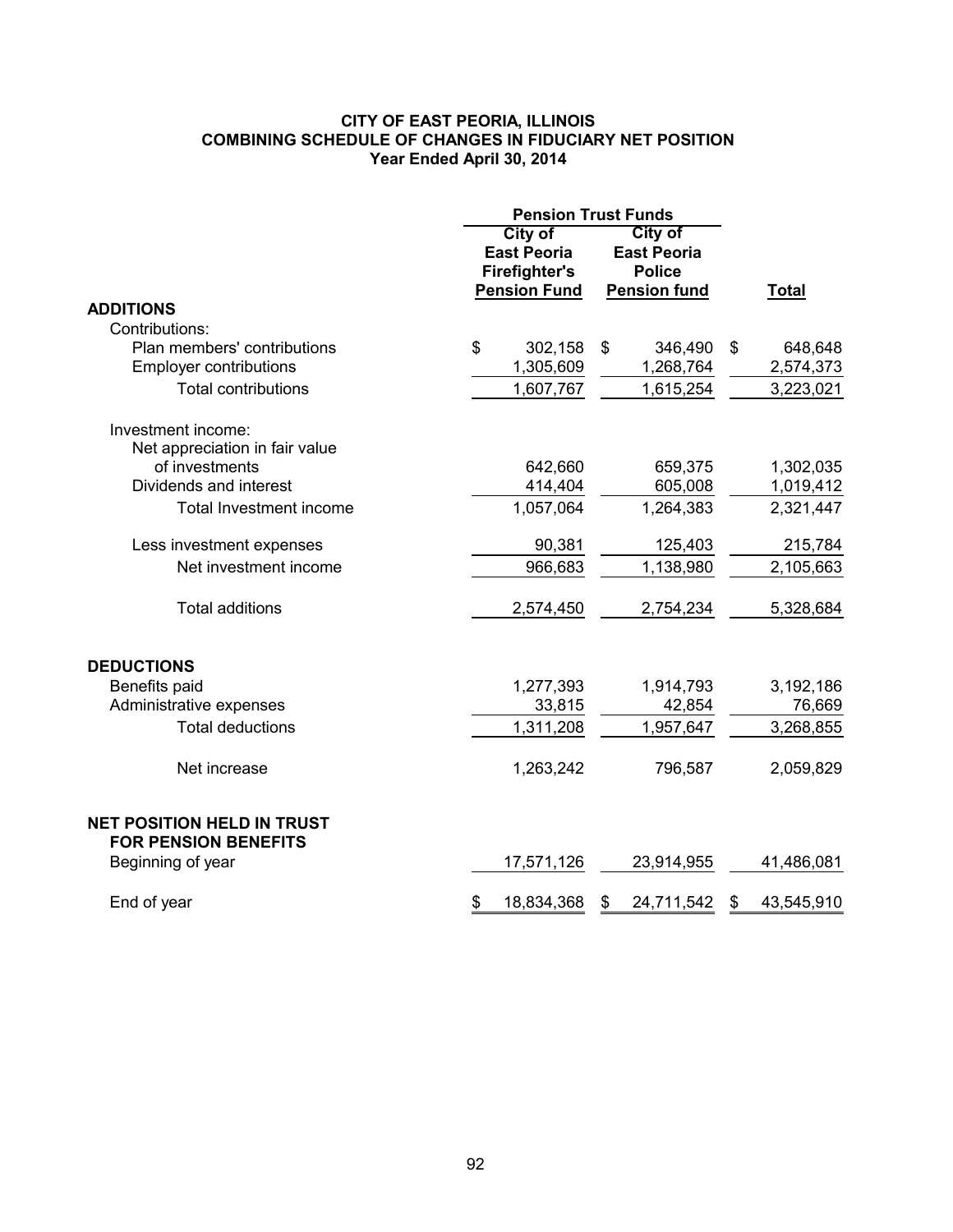#### **CITY OF EAST PEORIA, ILLINOIS ASSESSED VALUATIONS, TAXES LEVIED, TAX RATES, TAX EXTENSIONS, AND TAX COLLECTIONS (UNAUDITED) April 30, 2014**

|                                                                             | 2013 Tax Levy |         |     |                                                            |     |                                                               |  |  |  |
|-----------------------------------------------------------------------------|---------------|---------|-----|------------------------------------------------------------|-----|---------------------------------------------------------------|--|--|--|
| Assessed valuation, excluding Tax<br>Increment Financing District Increment |               |         |     |                                                            |     | 425,951,937                                                   |  |  |  |
| <b>Fund</b>                                                                 | Levy          | Rate    |     | <b>Amount</b><br><b>Extended by</b><br><b>County Clerk</b> |     | <b>Collected</b><br>Within 60<br>Days After<br>April 30, 2013 |  |  |  |
| General                                                                     | \$<br>223,532 | 0.05248 | -\$ | 223,540                                                    | -\$ |                                                               |  |  |  |
| Police protection                                                           | 600,000       | 0.14087 |     | 600,038                                                    |     |                                                               |  |  |  |
| Fire protection                                                             | 600,000       | 0.14087 |     | 600,038                                                    |     |                                                               |  |  |  |
| Garbage collection and disposal                                             | 600,000       | 0.14087 |     | 600,038                                                    |     |                                                               |  |  |  |
| Sewer chlorination                                                          | 15,000        | 0.00353 |     | 15,036                                                     |     |                                                               |  |  |  |
| Illinois Municipal Retirement                                               | 204,900       | 0.04811 |     | 204,925                                                    |     |                                                               |  |  |  |
| <b>FICA</b>                                                                 | 455,000       | 0.10682 |     | 455,002                                                    |     |                                                               |  |  |  |
| Workmen's compensation                                                      | 800,000       | 0.18782 |     | 800,023                                                    |     |                                                               |  |  |  |
| Street and bridge                                                           | 403,000       | 0.04468 |     | 190,315                                                    |     |                                                               |  |  |  |
| Audit                                                                       | 77,000        | 0.01808 |     | 77,012                                                     |     |                                                               |  |  |  |
| Street lighting                                                             | 125,000       | 0.02935 |     | 125,017                                                    |     |                                                               |  |  |  |
| Unemployment insurance                                                      | 30,000        | 0.00705 |     | 30,030                                                     |     |                                                               |  |  |  |
| Firemen's pension                                                           | 604,328       | 0.14188 |     | 604,341                                                    |     |                                                               |  |  |  |
| Police pension                                                              | 717,948       | 0.16856 |     | 717,985                                                    |     |                                                               |  |  |  |
|                                                                             | 5,455,708     | 1.23097 | \$  | 5,243,340                                                  | \$  |                                                               |  |  |  |

Note: TIF and Township Road and Bridge levies are excluded.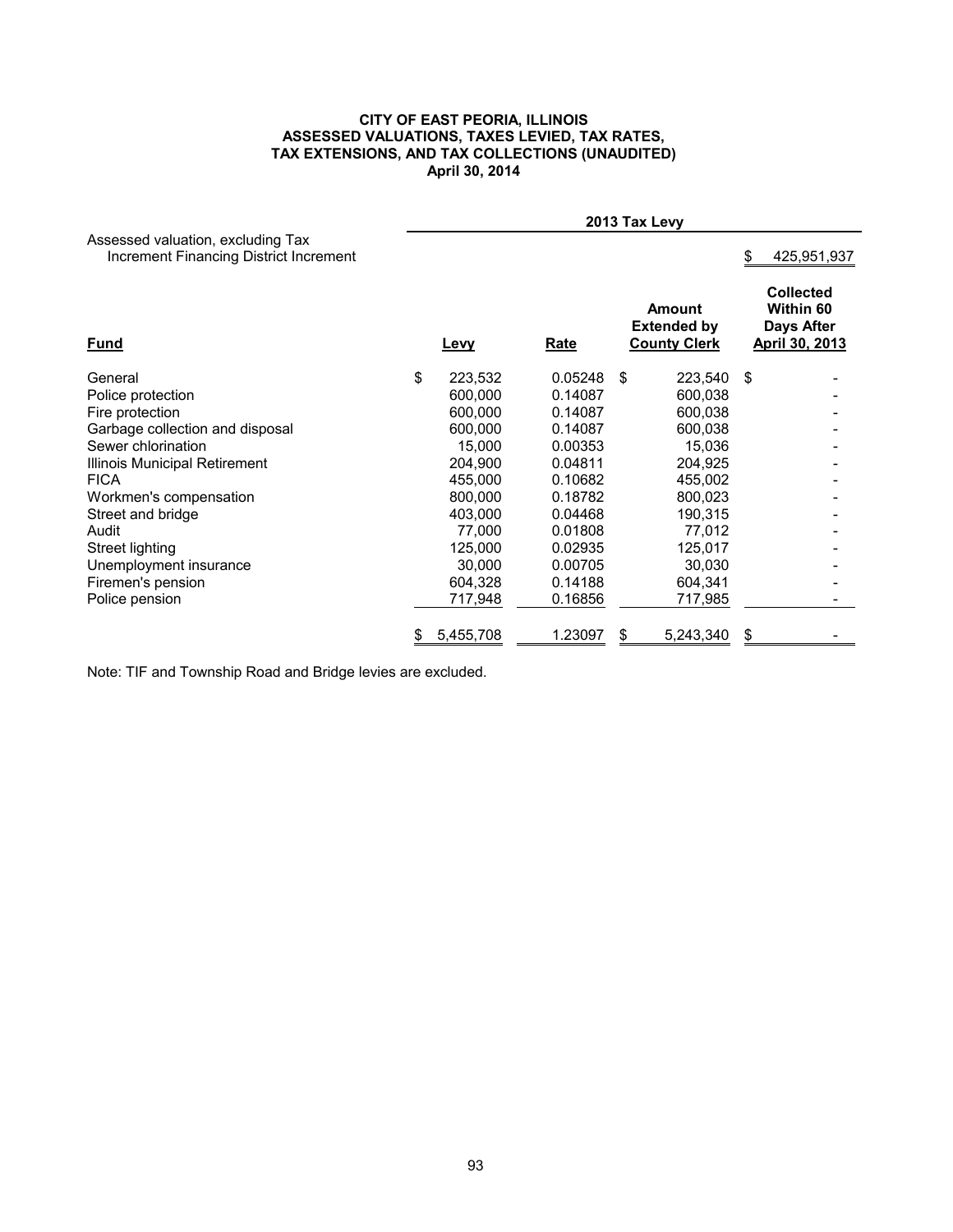#### **CITY OF EAST PEORIA, ILLINOIS ASSESSED VALUATIONS, TAXES LEVIED, TAX RATES, TAX EXTENSIONS, AND TAX COLLECTIONS (UNAUDITED) April 30, 2014**

Assessed valuation, excluding Tax Increment Financing District Increment \$ 428,228,346

**2012 Tax Levy**

| <u>Fund</u>                     |    | <u>Levy</u> |         | Amount<br><b>Extended by</b><br><b>County Clerk</b> |           | Amount<br>Collected |           |  |
|---------------------------------|----|-------------|---------|-----------------------------------------------------|-----------|---------------------|-----------|--|
| General                         | \$ | 286.658     | 0.06695 | \$                                                  | 286.699   | \$                  | 285,263   |  |
| Police protection               |    | 600,000     | 0.14012 |                                                     | 600,034   |                     | 597,785   |  |
| Fire protection                 |    | 600.000     | 0.14012 |                                                     | 600,034   |                     | 597,785   |  |
| Garbage collection and disposal |    | 600.000     | 0.14012 |                                                     | 600,034   |                     | 597,785   |  |
| Sewer chlorination              |    | 20,000      | 0.00468 |                                                     | 20.041    |                     | 19,967    |  |
| Illinois Municipal Retirement   |    | 192,240     | 0.04490 |                                                     | 192,275   |                     | 191,553   |  |
| <b>FICA</b>                     |    | 418.000     | 0.09762 |                                                     | 418,037   |                     | 416,470   |  |
| Workmen's compensation          |    | 800,000     | 0.18682 |                                                     | 800,016   |                     | 797,017   |  |
| Street and bridge               |    | 450.000     | 0.05265 |                                                     | 225,462   |                     | 224,618   |  |
| Audit                           |    | 65,000      | 0.01518 |                                                     | 65,005    |                     | 64,761    |  |
| Street lighting                 |    | 76,000      | 0.01775 |                                                     | 76.011    |                     | 75,724    |  |
| Unemployment insurance          |    | 30,000      | 0.00701 |                                                     | 30,019    |                     | 29,906    |  |
| Firemen's pension               |    | 581,969     | 0.13591 |                                                     | 582,005   |                     | 579,822   |  |
| Police pension                  |    | 784,496     | 0.18320 |                                                     | 784,514   |                     | 781,573   |  |
|                                 | \$ | 5,504,363   | 1.23303 | \$                                                  | 5,280,186 | S                   | 5,260,029 |  |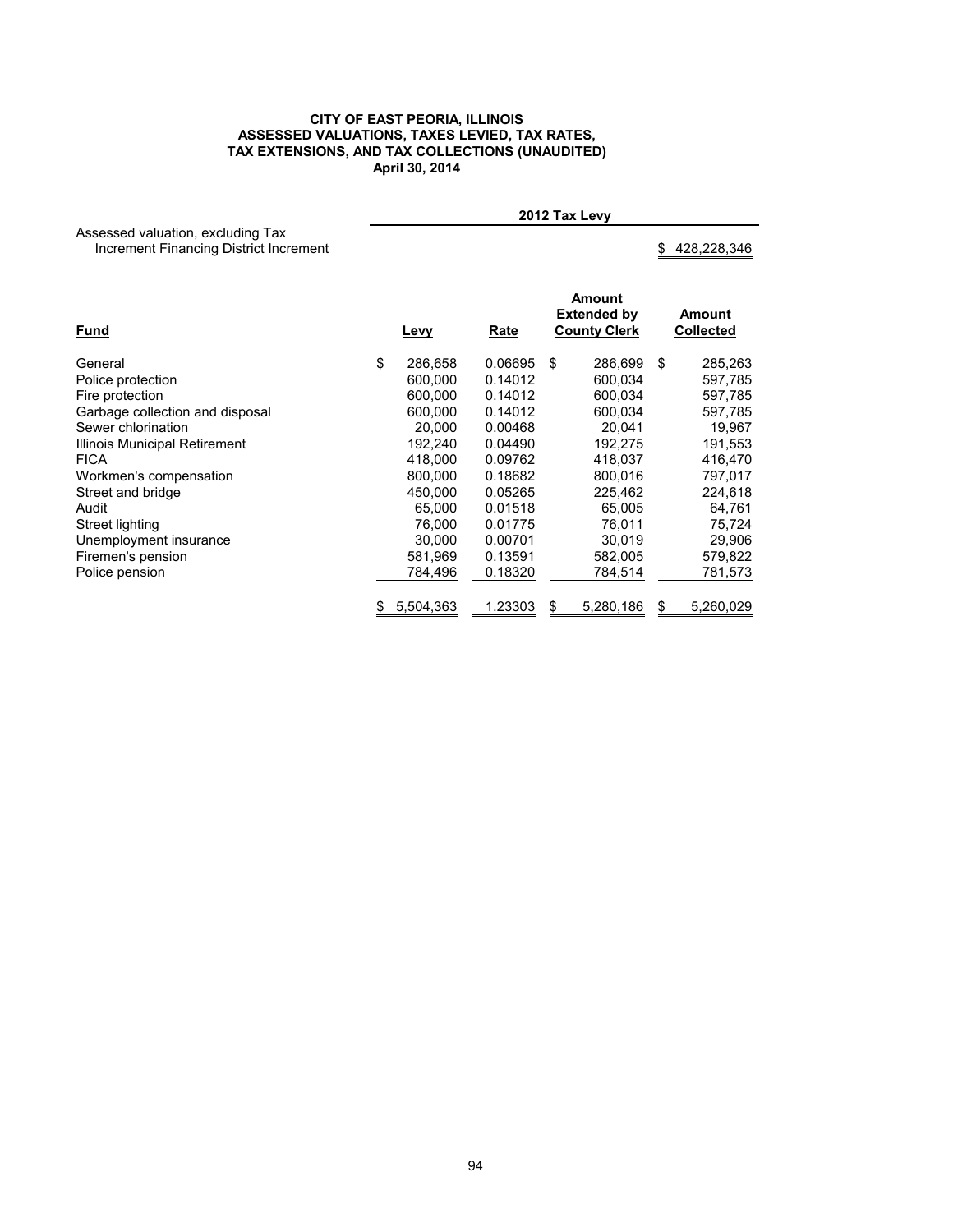**2011 Tax Levy 2010 Tax Levy**

\$ 428,561,535

| <b>Levy</b>     | Rate    | <b>Amount</b><br><b>Extended by</b><br><b>County Clerk</b> |           | <b>Amount</b><br><b>Collected</b> |           |     | Levy      | Rate    | <b>Amount</b><br><b>Extended by</b><br><b>County Clerk</b> |    | Amount<br><b>Collected</b> |
|-----------------|---------|------------------------------------------------------------|-----------|-----------------------------------|-----------|-----|-----------|---------|------------------------------------------------------------|----|----------------------------|
| \$<br>100,346   | 0.02327 | \$                                                         | 100,374   | \$                                | 100,202   | \$  |           |         | \$                                                         | \$ |                            |
| 600.000         | 0.13911 |                                                            | 600.042   |                                   | 598,988   |     | 697.000   | 0.16264 | 697,012                                                    |    | 696,776                    |
| 600.000         | 0.13911 |                                                            | 600.042   |                                   | 598.988   |     | 475.000   | 0.11084 | 475.018                                                    |    | 474,857                    |
| 600,000         | 0.13911 |                                                            | 600,042   |                                   | 598,988   |     | 475,000   | 0.11084 | 475,018                                                    |    | 474,857                    |
| 15.000          | 0.00348 |                                                            | 15.011    |                                   | 14.984    |     | 15.000    | 0.00351 | 15.043                                                     |    | 15,036                     |
| 192.240         | 0.04457 |                                                            | 192,250   |                                   | 191,912   |     | 275,000   | 0.06417 | 275,008                                                    |    | 274,926                    |
| 418.000         | 0.09691 |                                                            | 418.015   |                                   | 417.281   |     | 415,000   | 0.09684 | 415,019                                                    |    | 414,879                    |
| 800,000         | 0.18547 |                                                            | 800.013   |                                   | 798,608   |     | 800.000   | 0.18668 | 800,039                                                    |    | 799.767                    |
| 428.000         | 0.05206 |                                                            | 224.558   |                                   | 224,164   |     | 427.500   | 0.05264 | 225.595                                                    |    | 225,516                    |
| 59,000          | 0.01368 |                                                            | 59,008    |                                   | 58,905    |     | 56,000    | 0.01307 | 56,013                                                     |    | 55,993                     |
| 76.000          | 0.01762 |                                                            | 76.003    |                                   | 75.869    |     | 75.000    | 0.01751 | 75.041                                                     |    | 75,014                     |
| 30.000          | 0.00696 |                                                            | 30,022    |                                   | 29,969    |     | 20,853    | 0.00487 | 20,871                                                     |    | 20,863                     |
| 809.737         | 0.18773 |                                                            | 809.761   |                                   | 808.340   |     | 902.168   | 0.21052 | 902.208                                                    |    | 901,903                    |
| 860,866         | 0.19958 |                                                            | 860,876   |                                   | 859,364   |     | 955,350   | 0.22293 | 955,392                                                    |    | 955,068                    |
| \$<br>5,589,189 | 1.24866 | \$                                                         | 5,386,017 | \$                                | 5,376,562 | \$. | 5,588,871 | 1.25706 | \$<br>5,387,277                                            | S  | 5,385,455                  |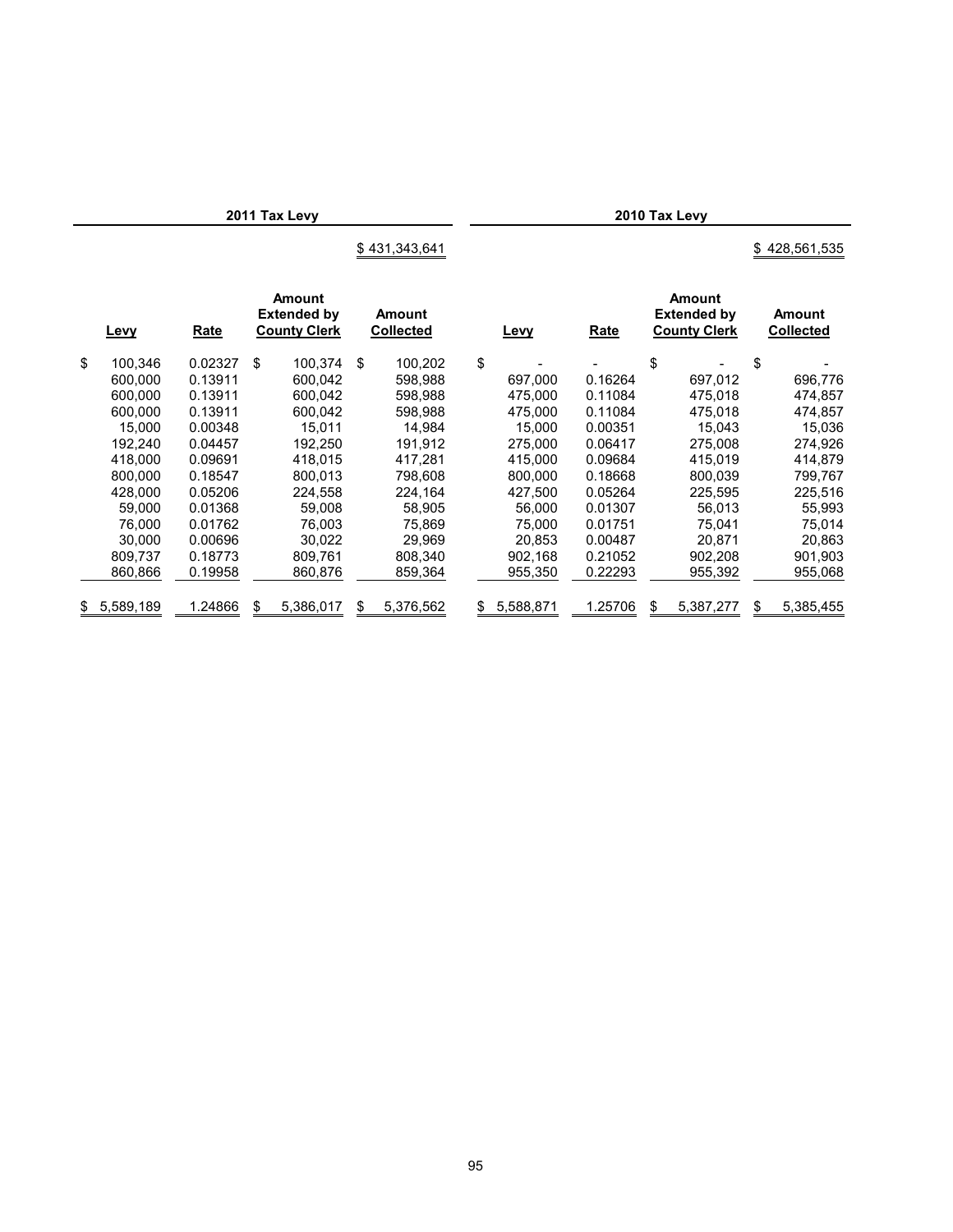## **CITY OF EAST PEORIA, ILLINOIS LEGAL DEBT MARGIN April 30, 2014**

| Assessed valuation, 2013 tax year                        |                  | 425,951,937      |
|----------------------------------------------------------|------------------|------------------|
| Statutory debt limitation (8.625% of assessed valuation) |                  | \$<br>36,738,355 |
| Total debt:<br>Notes payable to banks                    | \$<br>10,189,338 |                  |
| Notes payable to Illinois Environment Protection Agency  | 4,988,669        |                  |
| Special assessment bonds                                 | 230,000          |                  |
| Project bonds                                            | 1,585,000        |                  |
| General obligation bonds (alternate revenue source)      | 100,225,000      |                  |
| Revenue bonds                                            | 250,000          |                  |
| Deduct debt exempt from debt limitation computation:     |                  |                  |
| Project bonds                                            | (1,585,000)      |                  |
| General obligation bonds (alternate revenue source)      | (100, 225, 000)  |                  |
| Revenue bonds                                            | (250,000)        | 15,408,007       |
|                                                          |                  |                  |

# **LEGAL DEBT MARGIN EXECUTE: 1.1.2.2.1.2.2.1.2.2.1.3.30.348**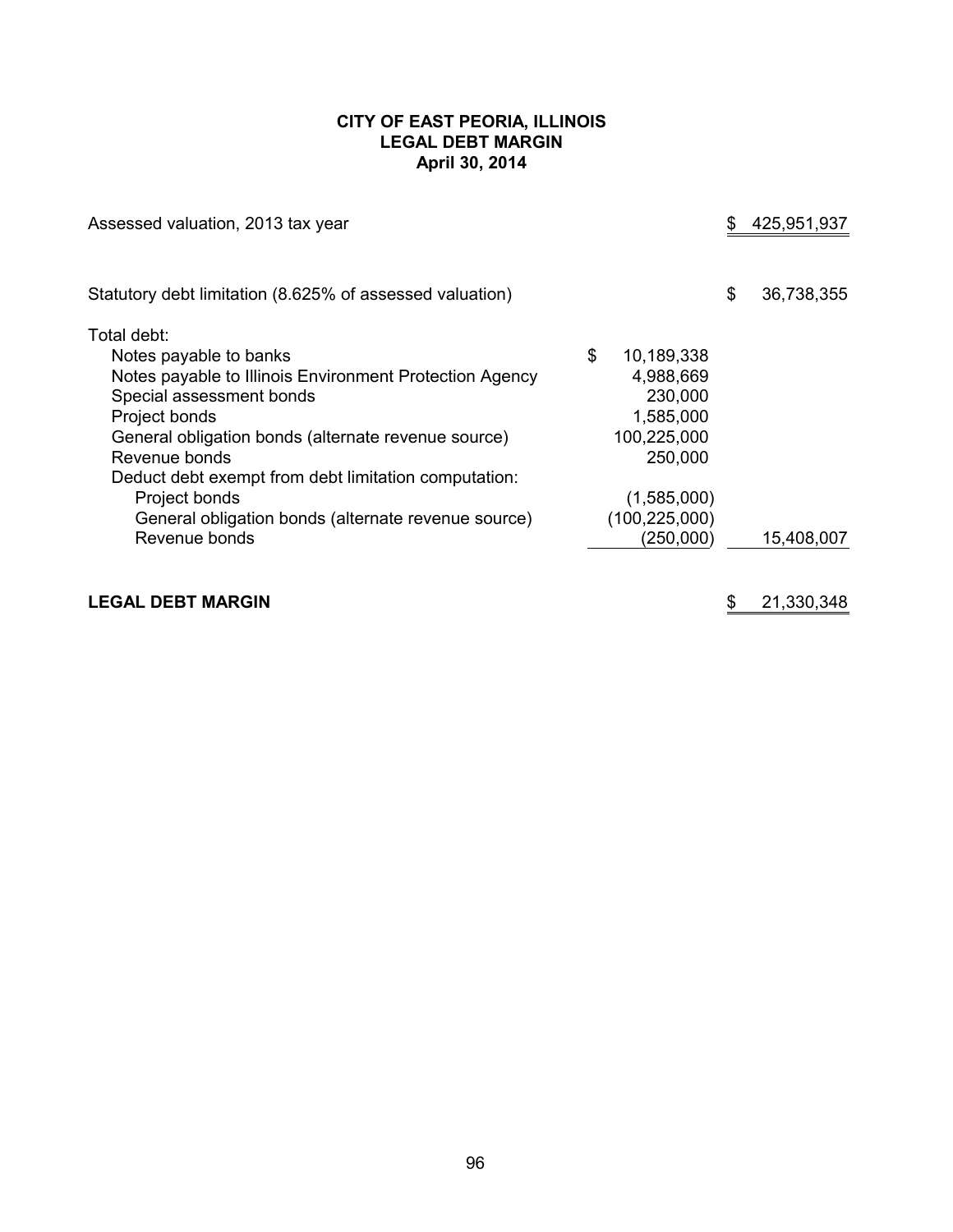# **CITY OF EAST PEORIA, ILLINOIS SCHEDULE OF RECEIPTS AND DISBURSEMENTS BY DISTRICT SPECIAL TAX ALLOCATION FUND Year Ended April 30, 2014**

|                                                                                                                                                                                                                                                                                        | <b>District III</b>                                                         |
|----------------------------------------------------------------------------------------------------------------------------------------------------------------------------------------------------------------------------------------------------------------------------------------|-----------------------------------------------------------------------------|
| <b>RECEIPTS</b><br>Tax increment financing, property taxes<br>Interest income<br>Miscellaneous<br>Interfund borrowing<br><b>Total receipts</b>                                                                                                                                         | \$<br>760,362<br>220<br>646<br>470,640<br>1,231,868                         |
| <b>DISBURSEMENTS</b>                                                                                                                                                                                                                                                                   |                                                                             |
| 1998-B Refunding Tax Increment Bond Interest<br>1998-B Refunding Tax Increment Bonds<br>2005-D Refunding Tax Increment Bond Interest<br>2005-D Refunding Tax increment Bonds<br>Distribution to other taxing districts<br><b>Bank collection charges</b><br><b>Total disbursements</b> | 54,805<br>895,000<br>(135, 945)<br>285,000<br>130,976<br>1,833<br>1,231,669 |
| Excess of receipts over disbursements                                                                                                                                                                                                                                                  | 199                                                                         |
| CASH AND INVESTMENTS, APRIL 30, 2013                                                                                                                                                                                                                                                   | 9                                                                           |
| CASH AND INVESTMENTS, APRIL 30, 2014                                                                                                                                                                                                                                                   | \$<br>208                                                                   |